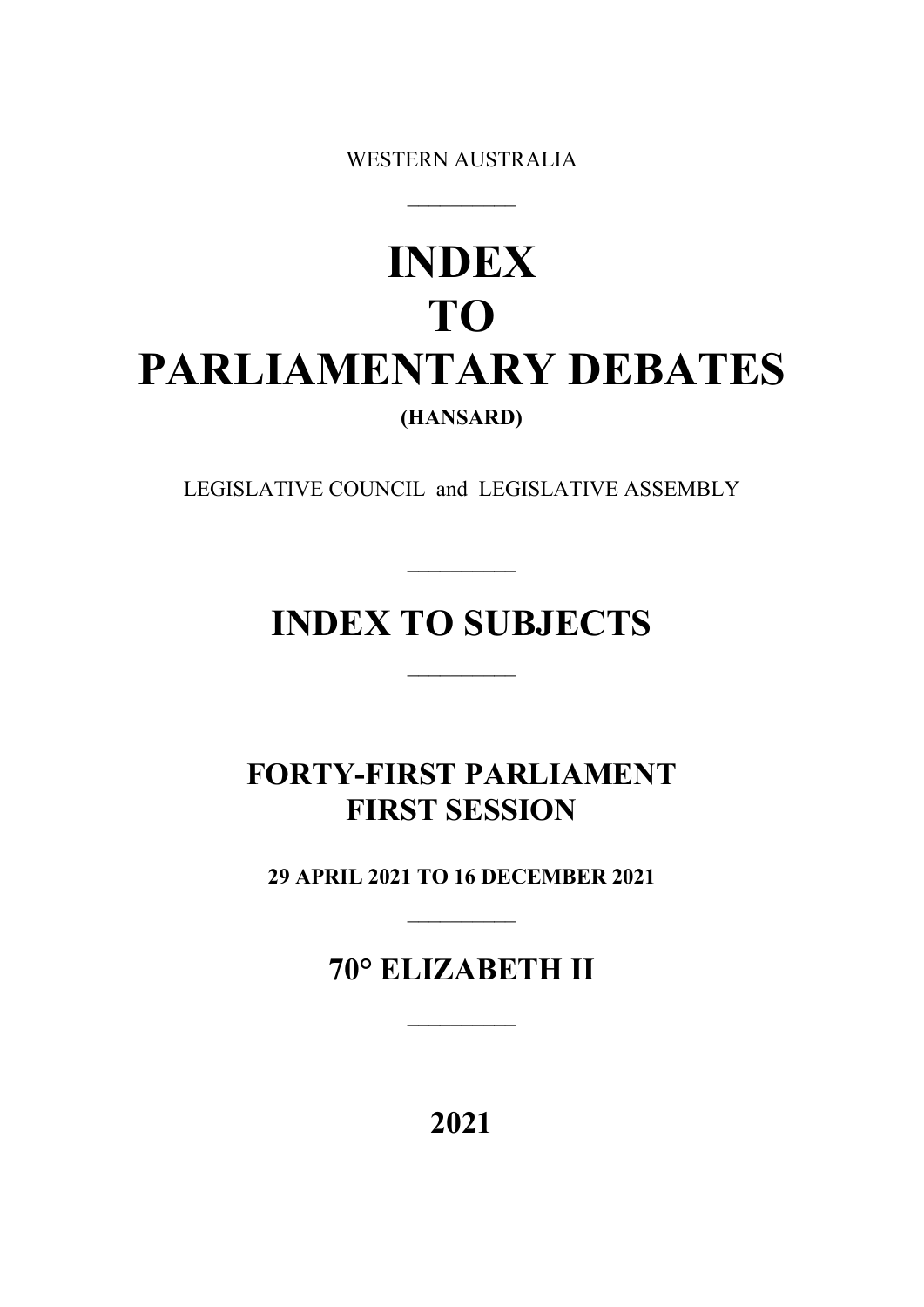# **INDEX TO SUBJECTS**

### **ABORIGINAL AFFAIRS**

*Assembly* Aboriginal businesses, procurement, 335 Aboriginal heritage, Murujuga rock art, 2361 Aboriginal home ownership, Keystart, 1724 child protection Aboriginal family–led decision-making trial, 4374 out-of-home care, 495 City of Belmont 2021 NAIDOC Community Award, Kobi Morrison, *s.* 4112 Gregory, Nola, Queensland Poetry Awards, *s.* 5934 minister conflicts of interest, 4292 portfolios consultants, 2235 debt collection agencies, 3478 key performance indicators, 3462 not-for-profit groups, 3454 reports, 3459 staff, 3449, 3466, 3471 traffic infringements, 3491 Mogumber reserve 8588, *g.* 2770 National Reconciliation Week, *s.* 924 *Tjina: Western Australian Aboriginal tourism action plan 2021–2025*, *ms.* 295 Tjuntjuntjara Indigenous Land Use Agreement, 4629; *ms.* 4208 Wadjemup (Rottnest Island), Djindoon Djenung, *ms.* 589 Yarning, Aboriginal languages app, 3163; *s.* 3154 *Council* 1946 Pilbara strike — motion, 539; in reply, 545 Aboriginal Affairs Coordinating Committee, meetings, 3363 Aboriginal corporations and charitable trusts, governance, 53, 574; *s.* 388, 391; *p.* 432 Aboriginal Cultural Material Committee applications, 6167 section 18 notices, 4772 Aboriginal heritage Burrup Peninsula, 2995 Murujuga rock art, 1377 (answer advice 1499), 1498, 2995, 5204 Woodside acid gas emissions, 2996, 2998, 4059 Fortescue Metals Group, 289 section 18 applications, 992, 5534 Three Sisters Hills, 570, 2185 Aboriginal women, homicides, inquiry, *p.* 2821 Caring for Country—Caring for Self program, 4483 child protection, Aboriginal family–led decision-making trial, 1081, 1414 department, staff, 3934 First Nations Homelessness Project, 1377, 1892 Gwoonwardu Mia Gascoyne Aboriginal Heritage and Cultural Centre, *s.* 3565 Kimberley Land Council, Parliament House protest, *s.* 1509–1510 Mabo Day, *s.* 1272 Mowanjum Festival, *s.* 2292 National Reconciliation Week, *ms.* 937 remote Aboriginal communities digital connectivity, 2416, 2975, 4060 regulations, 292 water quality, 2015, 4195, 4347 *s.* 5003 Stolen Generation, 6483 Walley, Mrs T., tribute, *ms.* 2947 Yirra Yaakin Theatre Company, *s.* 1793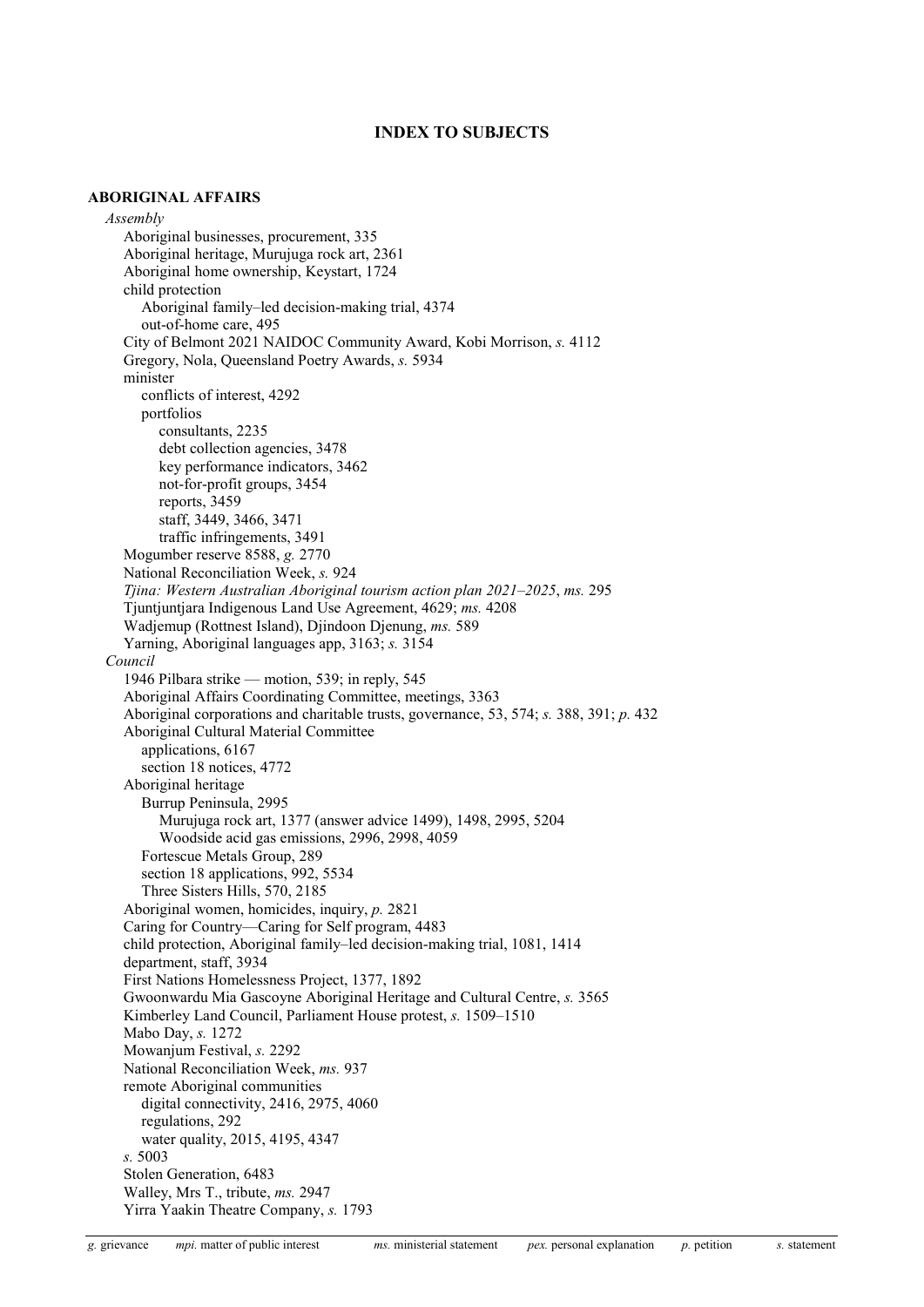# **ABORIGINAL CULTURAL HERITAGE AMENDMENT BILL 2021**

# *Assembly*

notice of motion to introduce, 5450 remaining stages and cognate debate — standing orders suspension — notice of motion, 5450; standing orders suspension motion, 5566 introduction and first reading, 5566 second reading, 5566, 5837 second reading — cognate debate, 5572, 5584, 5616; in reply, 5627 third reading, 5837 *Council* receipt and first reading, 6010 second reading, 6010, 6288 cognate debate, 6221 second reading — cognate debate, 6221, 6228, 6237, 6266; in reply, 6281 discharge of order and referral to Standing Committee on Legislation — motion, 6228 committee, 6288–6299, 6309–6311, 6380 report, 6380 third reading — cognate debate, 6380

#### **ABORIGINAL CULTURAL HERITAGE BILL 2021**

#### *Assembly*

notice of motion to introduce, 5450 remaining stages and cognate debate — standing orders suspension — notice of motion, 5450; standing orders suspension motion, 5566 introduction and first reading, 5562 second reading, 5562 appropriation, 5566 second reading — cognate debate, 5572, 5584, 5616; in reply, 5627 consideration in detail, 5632–5648, 5723–5739, 5751–5763, 5786–5829 third reading, 5829; in reply, 5836 questions: *A way forward* report, 4629–4630 questions: urgency, 5574–5575 *Council* receipt and first reading, 6006 second reading, 6006 cognate debate, 6221 second reading — cognate debate, 6221, 6228, 6237, 6266; in reply, 6281 discharge of order and referral to Standing Committee on Legislation — motion, 6228 committee, 6328–6346, 6354–6380 report, 6380 third reading — cognate debate, 6380 *p.* 5974, 6041, 6095 question: *A way forward* report, 6075 question: Aboriginal inspectors, 6352 question: facilitators, 6349 question: redress, 5534 question: regulatory impact assessment, 6173 questions: draft and consultation, 14, 367, 1415, 4160 (answer advice 4996), 4734, 5321, 5994, 6231, 6353 questions: protected areas, 4858, 5378

# **ADDRESS-IN-REPLY**

*Assembly* motion, 19, 100, 113, 195, 216, 296, 311, 336, 425, 480, 504, 591, 599, 610, 628, 917, 932, 5958 amendment to motion coronavirus response, 484, 497 cyclone Seroja, 604 health system, 200, 215 hotel quarantine, 303 transparency and accountability, 108 *Council*

# motion, 10, 36, 58, 177, 264, 292, 345, 373, 448, 465, 545, 564, 577, 649, 739, 757, 853, 873, 938, 980, 1064, 1239, 1361

presentation to Governor, 1369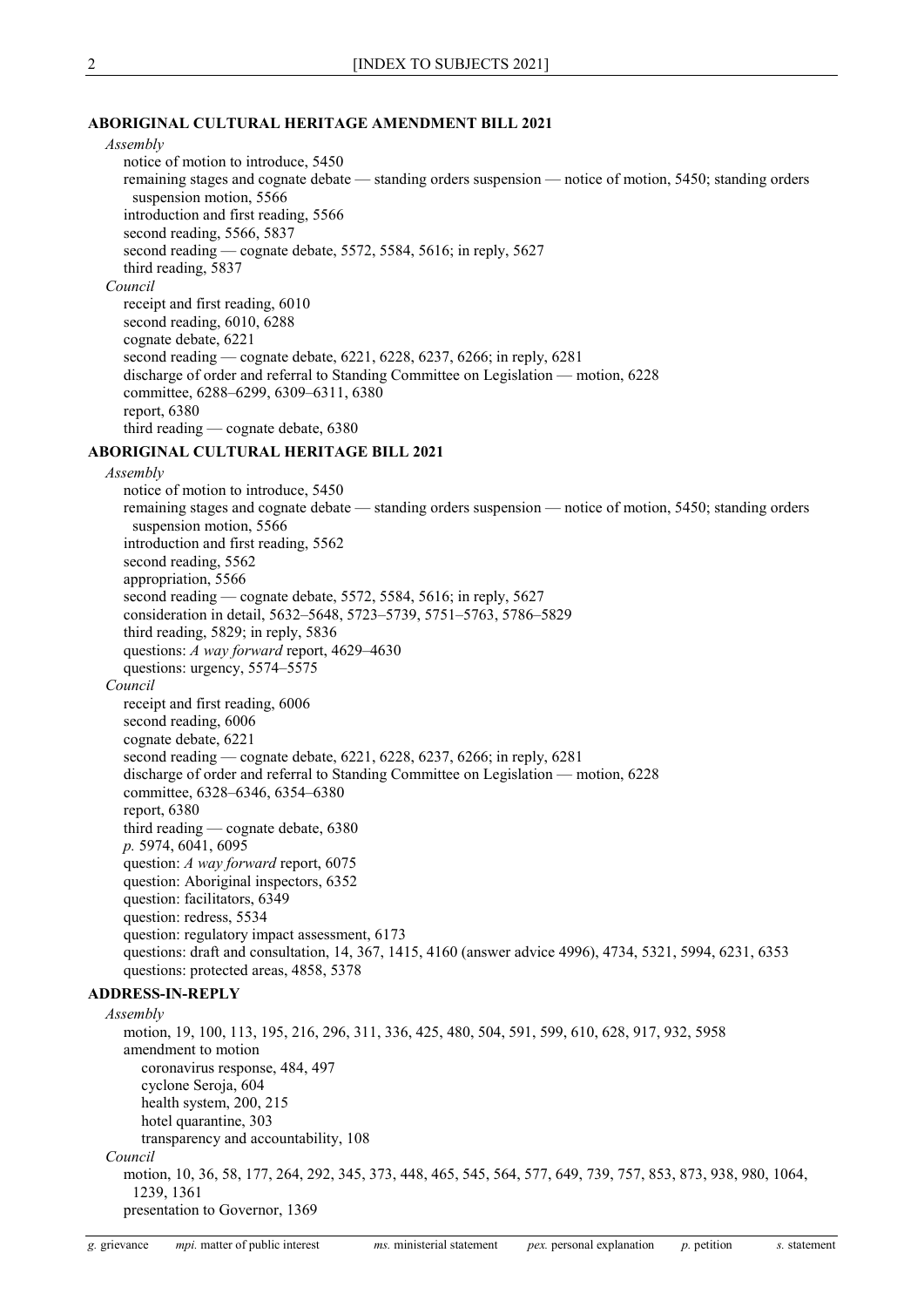#### **ADMINISTRATION AMENDMENT BILL 2021**

#### *Assembly*

notice of motion to introduce, 682 introduction and first reading, 775 second reading, 775, 3147, 3164; in reply, 3167 consideration in detail, 3168 third reading, 3424 *Council* receipt and first reading, 3392 second reading, 3392

#### **AGRICULTURAL PRODUCE COMMISSION AMENDMENT BILL 2021**

*Assembly* receipt, 2468 first reading, 2639 second reading, 2639, 2778, 2807; in reply, 2813 consideration in detail, 2815–2818 third reading, 2818; in reply, 2819 assent, 3123 *Council* notice of motion to introduce, 638 introduction and first reading, 870 second reading, 870, 1754, 1767; in reply, 1783 committee, 1785–1789, 2136–2147 report, 2260 third reading, 2393; in reply, 2394 returned, 2756 assent, 3063

#### **AGRICULTURE AND FOOD**

*Assembly* 2020 AgriFutures Rural Women's Award, *s.* 4690 agricultural shows Katanning Show, *s.* 923 Moore electorate, *s.* 5038 agriculture harvest mass management scheme, *s.* 4529 investment, 2116 skilled workers, *mpi.* 3412 South East Premium Wheat Growers Association, *s.* 3747 animal welfare, pigs, farrowing and gestation enclosures, *p.* 770 flood fund, Carnarvon, 1929 Food and Farm Fest, Serpentine–Jarrahdale, *s.* 5348 minister conflicts of interest, 4292 performance — notice of motion, 683; removal of notice, 4567 portfolios consultants, 2364 debt collection agencies, 3478 key performance indicators, 3462 not-for-profit groups, 3454 reports, 3459 staff, 3449, 3466, 3471 traffic infringements, 3493 Plating Up WA, Warren–Blackwood electorate, *s.* 2114 *Council* AdBlue, supply, 6300 agricultural shows, 1895 agriculture carbon farming — motion, 256 crops and trees, 5692 government support, *ms.* 6327 grain crop, labour shortages — motion, 6096; in reply, 6107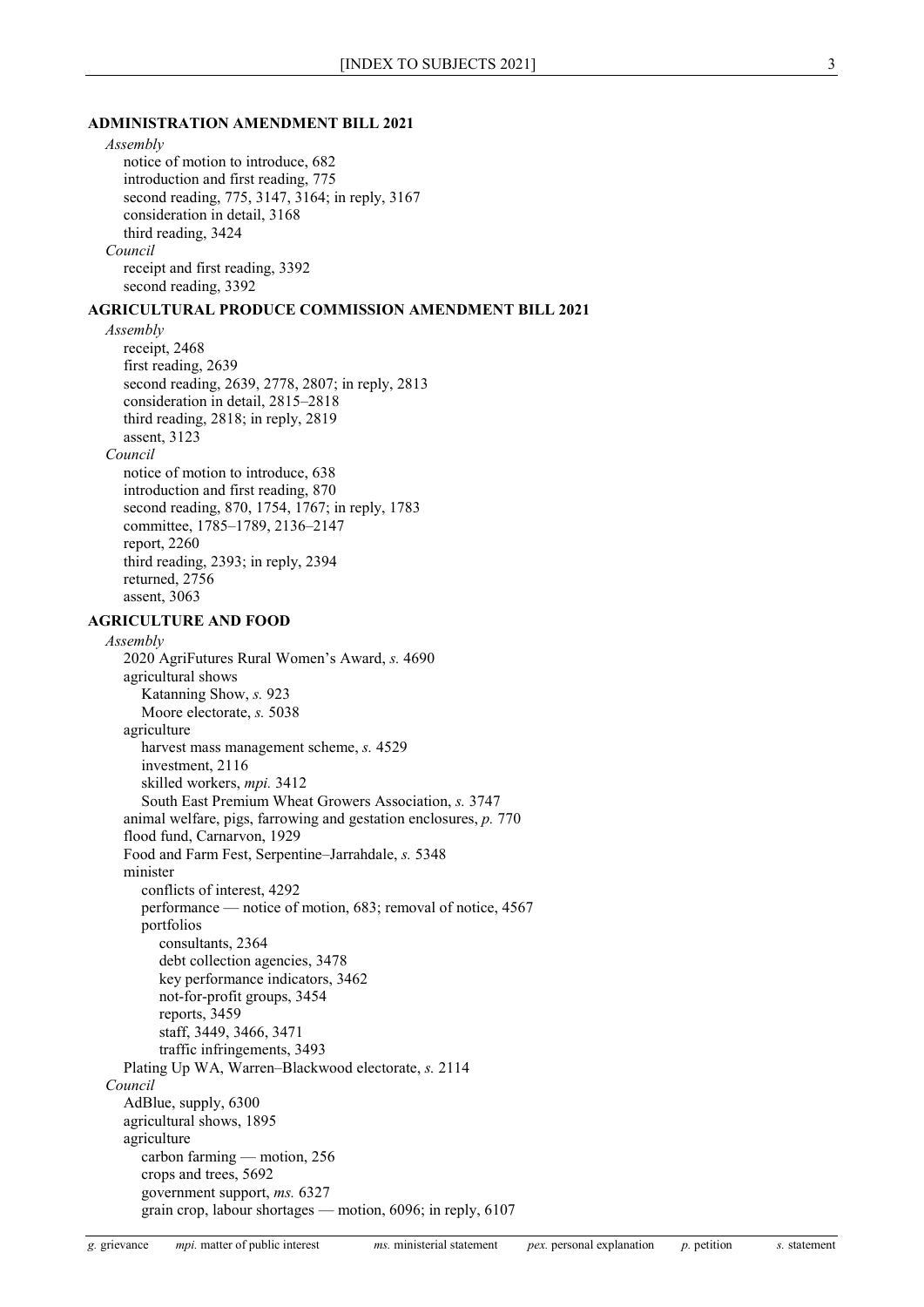#### **AGRICULTURE AND FOOD (continued)**

*Council (continued)* agriculture (continued) industries and workers — notice of motion, 938; motion, 2244; in reply, 2259 InterGrain, Valiant CL Plus, *ms.* 2375 legume pasture, SerraMax, *ms.* 6252 national oat breeding program, *ms.* 35 soil systems masterclass, *ms.* 2696, 3169 Animal Welfare Act, review, 5085; *ms.* 1051 biosecurity funding, *ms.* 2822 Great Central Road, 1894 levy Boyup Brook, Shire of, *p.* 3225 Bridgetown–Greenbushes, Shire of, *p.* 151 National Livestock Identification System, *ms.* 1468 screening, *ms.* 6203 Biosecurity and Agriculture Management Act, review, 286, 646 Boyanup saleyards, 1380, 1889 dairy industry working group, *ms.* 433 Dowerin Machinery Field Days, *s.* 3274 election commitments, funding, 3394–3396, 3570 Frank Wise Institute of Tropical Agriculture, *ms.* 2135 hemp industry, 648, 879 (supplementary information 1269), 3105; *ms.* 1860 livestock, earmarking and branding, 3319 Newdegate Machinery Field Days, *s.* 3269 on-farm emergency water infrastructure rebate scheme, 1381 (answer advice 1500) Pacific Islander seasonal workers, 13, 287 parliamentary secretary, grain storage, 6352; ruling by President, 6425; *pex.* 6426; *s.* 6435 pastoral station leaseholders, renewable hydrogen strategy, 55 pests declared and exotic, 3398 management, government-controlled land, 5205 polyphagous shot-hole borer, *ms.* 5649 puppy farming, 2842 shearing and wool-handling camps, *ms.* 2479 state barrier fence, Esperance extension, 883, 3107 workforce, recruitment, 2615 **AIRPORTS AND AIR SERVICES** *see ["Transport"](#page-64-0)* **ANIMAL RESOURCES AUTHORITY AMENDMENT AND REPEAL BILL 2021** *Assembly* notice of motion to introduce, 5839 introduction and first reading, 5917 second reading, 5917 **ANIMAL WELFARE AND TRESPASS LEGISLATION AMENDMENT BILL 2021** *Assembly* notice of motion to introduce, 1815 introduction and first reading, 1912 second reading, 1912 **APPROPRIATION (CAPITAL 2020–21) BILL 2020** *Council* assent, 7 **APPROPRIATION (RECURRENT 2020–21) BILL 2020** *Council* assent, 7 **APPROPRIATION (CAPITAL 2021–22) BILL 2021** *Assembly*

notice of motion to introduce, 3572 introduction and first reading, 3762 second reading, 3762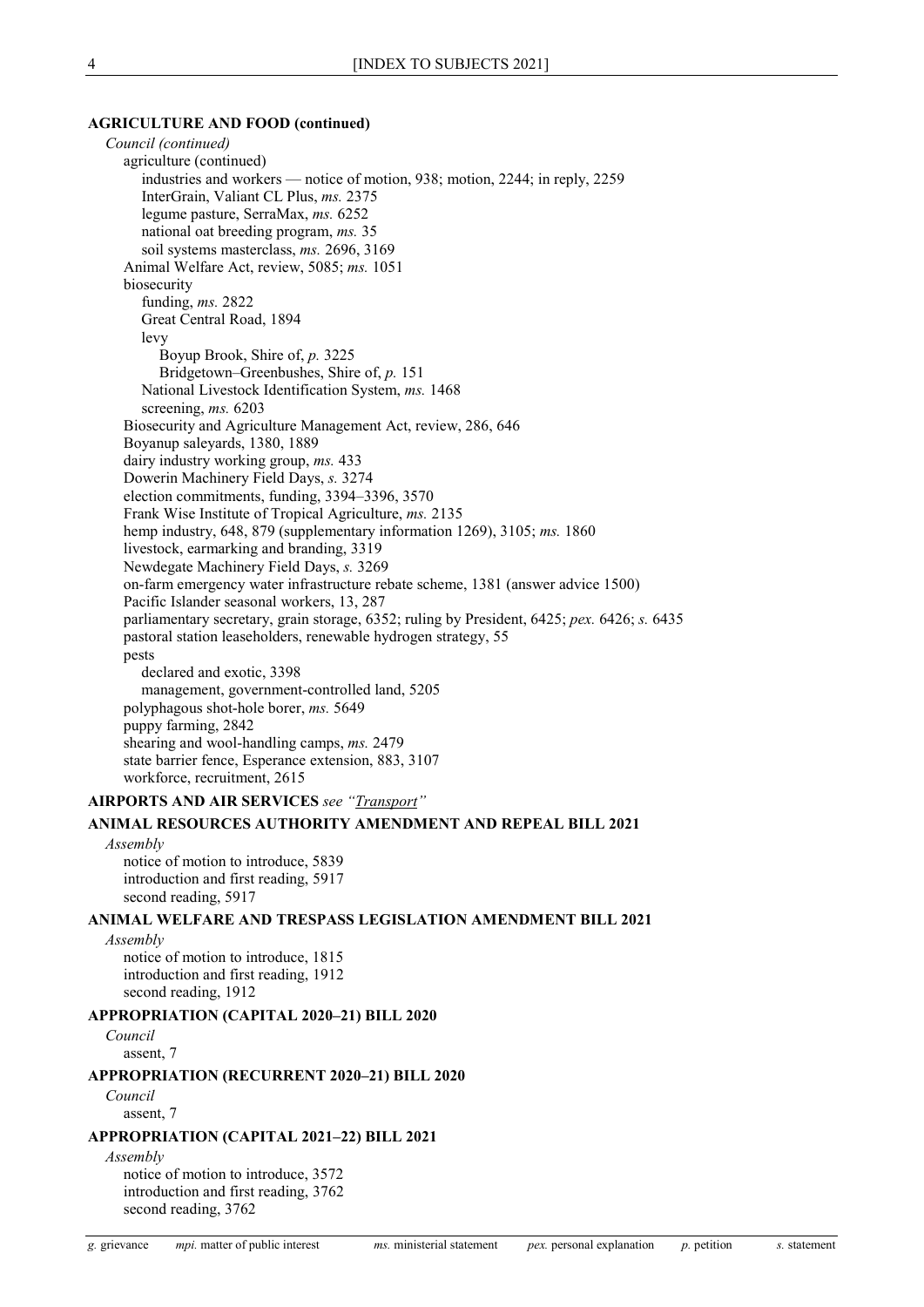#### **APPROPRIATION (CAPITAL 2021–22) BILL 2021 (continued)**

*Assembly (continued)* appropriation, 3847 declaration as urgent, 3848 cognate debate, 3848 second reading — cognate debate, 3848, 3950, 3999, 4094, 4127; in reply, 4135 third reading, 4234 *Council* receipt and first reading, 4342 second reading, 4342 cognate debate, 5977 second reading — cognate debate, 5977; in reply, 5990 third reading — cognate debate, 5990 assent, 6154 **APPROPRIATION (RECURRENT 2021–22) BILL 2021** *Assembly* notice of motion to introduce, 3572 introduction and first reading, 3754 second reading, 3754 appropriation, 3847 declaration as urgent, 3848 cognate debate, 3848 second reading — cognate debate, 3848, 3950, 3999, 4094, 4127; in reply, 4135 third reading, 4232; in reply, 4234 *Council* receipt and first reading, 4341 second reading, 4342 cognate debate, 5977 second reading — cognate debate, 5977; in reply, 5990 third reading — cognate debate, 5990 assent, 6154 **AQUATIC RESOURCES MANAGEMENT AMENDMENT BILL 2021** *Assembly* notice of motion to introduce, 403 introduction and first reading, 479 second reading, 479, 1331, 1349, 1444, 1700; in reply, 1708 third reading, 1712; in reply, 1712 returned, 3062 assent, 3412 *Council* receipt and first reading, 1661 second reading, 1661, 2982; in reply, 2985 third reading, 2985 assent, 3169 **ARTS AND CULTURE TRUST BILL 2021** *Assembly* notice of motion to introduce, 1815 introduction and first reading, 1910 second reading, 1910, 2307, 2437, 2562; in reply, 2569 appropriation, 2196 consideration in detail, 2572–2576 third reading, 2576; in reply, 2576 returned, 3447 assent, 3847 *Council* receipt and first reading, 2601 second reading, 2602, 3209; in reply, 3217 committee, 3217–3221, 3244–3251, 3260 report, 3260 third reading, 3260 assent, 3783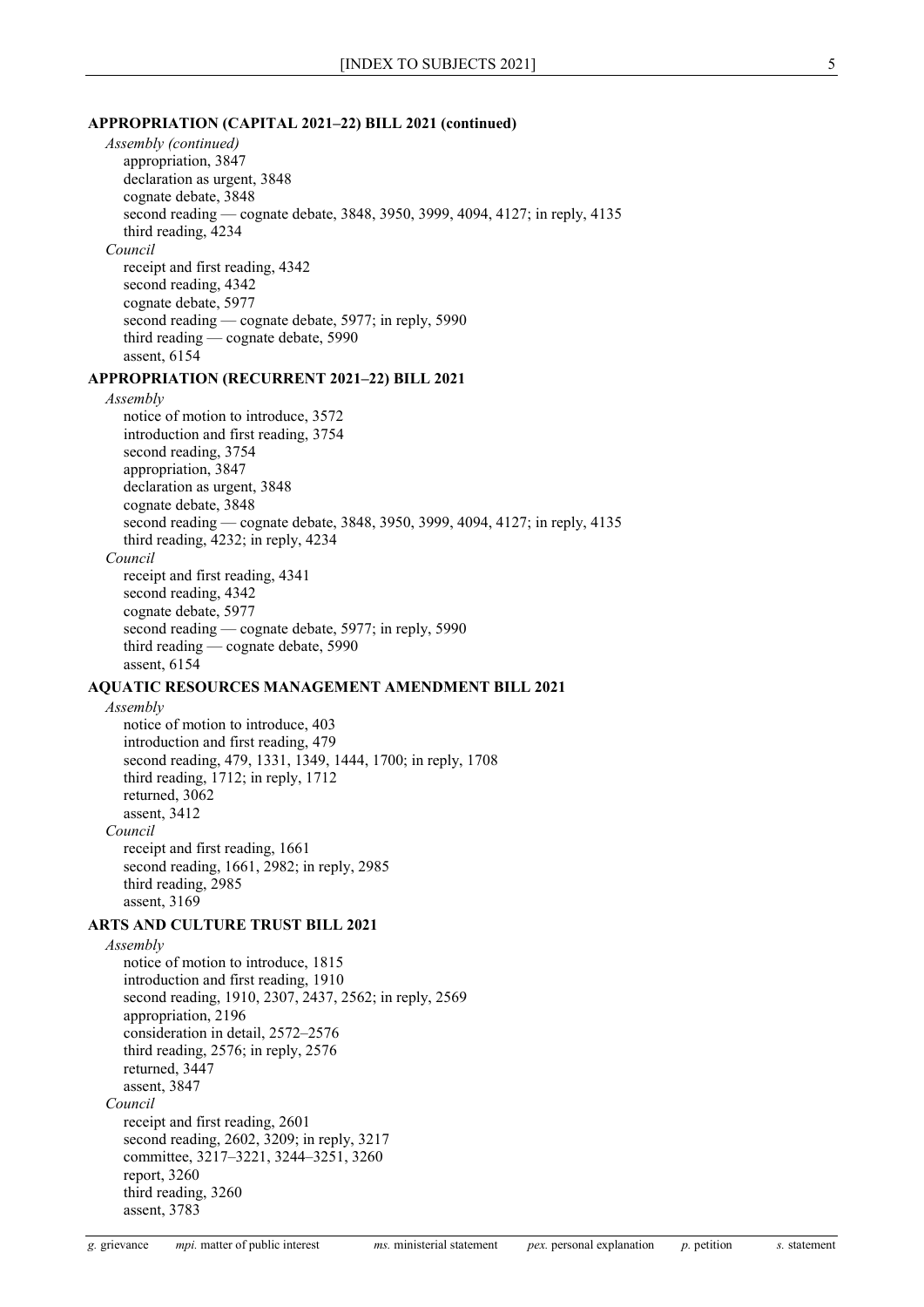#### **AUDIT, JOINT STANDING COMMITTEE ON**

#### *Assembly*

establishment — Council's resolution, 798; consideration in detail — motion to concur, 798 *Council*

establishment — message to Legislative Assembly — notice of motion, 8; made order of the day — motion, 35; motion, 671; Assembly's message, 769

# **BIRTHS, DEATHS AND MARRIAGES REGISTRATION AMENDMENT (CHANGE OF NAME) BILL 2020**

*Council*

assent, 7

# **BUILDING AND CONSTRUCTION INDUSTRY (SECURITY OF PAYMENT) BILL 2021**

*Assembly*

all stages — standing orders suspension motion, 692 introduction and first reading, 692 second reading, 692, 695; in reply, 709 appropriation, 695 consideration in detail, 712–721 third reading, 721; in reply, 722 returned, 1835 assent, 2196 *Council* receipt and first reading, 766 second reading, 766, 1071, 1087, 1369; in reply, 1371 committee, 1384–1403, 1503–1508, 1742 report, 1742 third reading, 1743; in reply, 1743 assent, 2135

**BUSHFIRES** *see ["Emergency Services"](#page-24-0) and ["Environment"](#page-26-0)*

#### <span id="page-6-0"></span>**CANNABIS**

*Council* amnesty, 6419 Australian Cannabis Summit, *s.* 5550 decriminalisation, 644, 3190, 6072 motion, 1223; in reply, 1226 *s.* 2627, 6385 family and domestic violence, 5995 hemp industry, 648, 879 (supplementary information 1269), 3105; *ms.* 1860 medical cannabis Little Green Pharma, 1628 medical practitioner training, 2612 MGC Pharmaceuticals, 3254 opioid-related mortality rates, 2014 Pharmaceutical Benefits Scheme, 963, 1495, 1760, 3339 *s.* 2182, 2295, 3334 offences arrests, 1760, 2152, 3277, 3338 prisoners, 2502, 2737, 3571, 5430 seizure, Langford, 1078 (answer advice 1086, 1269) research motion, 3280; in reply, 3289 *s.* 3566 roadside cannabis test machines, 1892, 2417 substances, legality, 6350 synthetic cannabis, 4160 tetrahydrocannabinol multiple sclerosis, *s.* 2535 traffic offences — notice of motion, 1741

#### **CANNABIS AND HEMP, SELECT COMMITTEE INTO**

*Council*

establishment — notice of motion, 4141; made an order of the day — motion, 4142; motion, 4333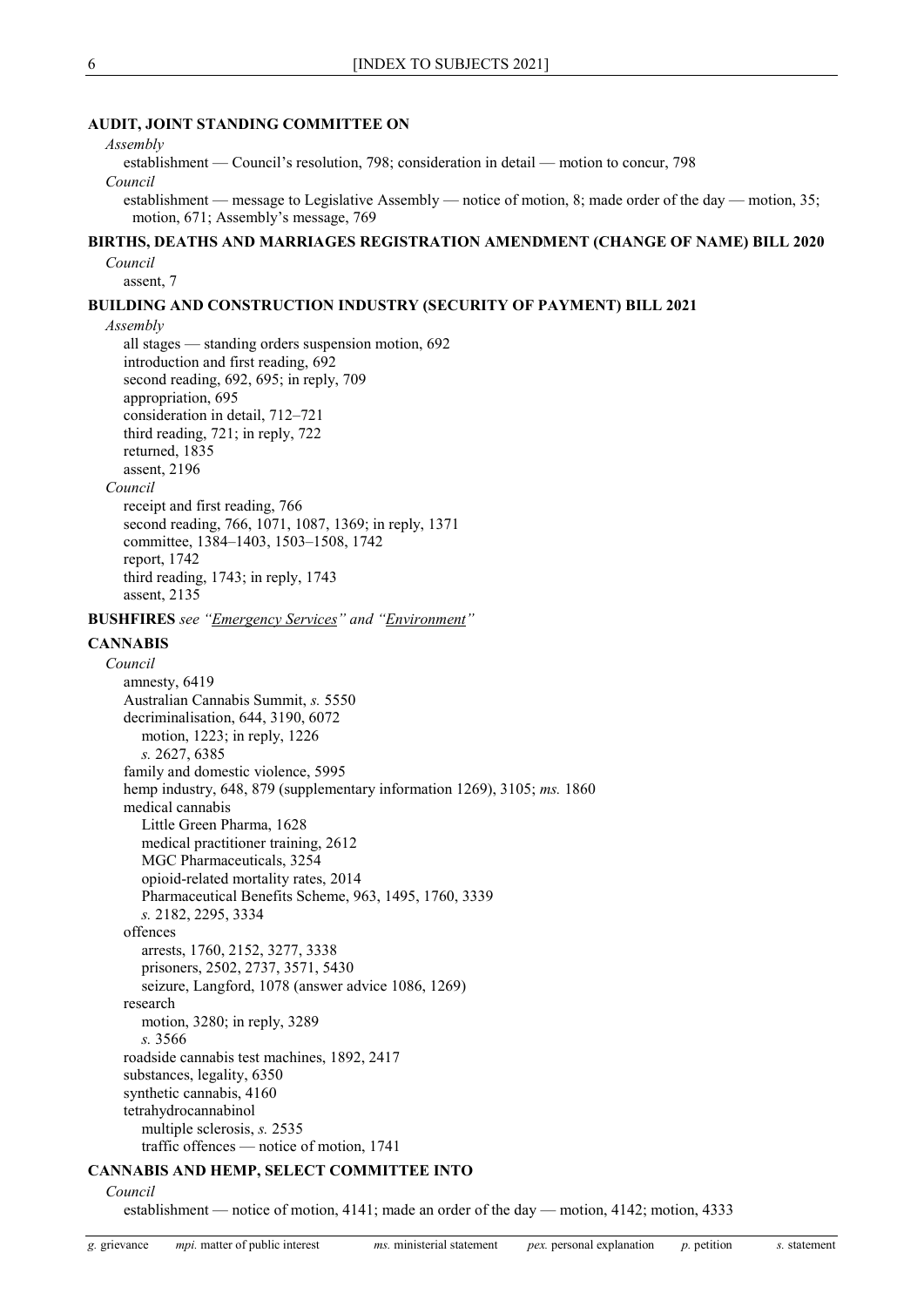#### **CHILD PROTECTION**

*Assembly* Aboriginal children in care, 495, 794 Aboriginal family–led decision-making trial, 4374 Bravehearts Foundation, 2233 Busselton, City of, *g.* 4502 caseworkers regions, 1348–1349 workload, 1183–1184 charter of rights, *ms.* 3721 children in care, Achiever Awards, *ms.* 2305 children with harmful sexual behaviours, residential care, review, *ms.* 3947 Children's Week, *ms.* 4774 department, complaints process, 2233 earlier intervention and family support strategy, *ms.* 5708 early intervention, 2888 grandcarers, 5124 Henderson, Debbie, acknowledgement, *ms.* 2086 minister conflicts of interest, 4293 portfolios consultants, 2236 debt collection agencies, 3482 key performance indicators, 3463 not-for-profit groups, 3456 reports, 3460 staff, 3451, 3468, 3473 traffic infringements, 3511 National Child Protection Week, *ms.* 3721 out-of-home care, independent living, 3971 Royal Commission into Institutional Responses to Child Sexual Abuse, recommendations, 1184; *ms.* 394 therapeutic court program, *ms.* 4501 WA Foster Carers Week, *ms.* 3124 working with children checks, compliance, *ms.* 2765 *Council* Aboriginal family–led decision-making trial, 1081, 1414 Adoption Act, statutory review, 2421 adoptions, forced, inquiry, 5534 Advocate for Children in Care, 3548, 4163 amendment regulations, consultation, 1413–1414 Bravehearts Foundation, 5992 care plan review panel, 3835 carers, registered, 4857, 5203, 6071, 6171 Caring Dads program, Peel, 4486 caseworkers hiring and training, 4995 (answer advice 5086) injuries, 2846, 3257, 4192 children bereaved by suicide, postvention program, *s.* 467 children with harmful sexual behaviours, residential care, review, 3548, 4324; notice of motion, 4141 child safety working group, 5998, 6235 child sexual abuse allegations, Busy Bees, Baldivis, 6136 national strategy to prevent, 647 children in care, whereabouts unknown, 3552, 3696, 3804, 4733, 5078 (answer advice 5206), 5319, 6166, 6234, 6483 department complaints process, 5992 investigable child deaths, 6305 foetal alcohol spectrum disorder, coroner's recommendations, 966, 1082 foster care refresh project, 3365, 3932, 4058 Home Stretch program, 2740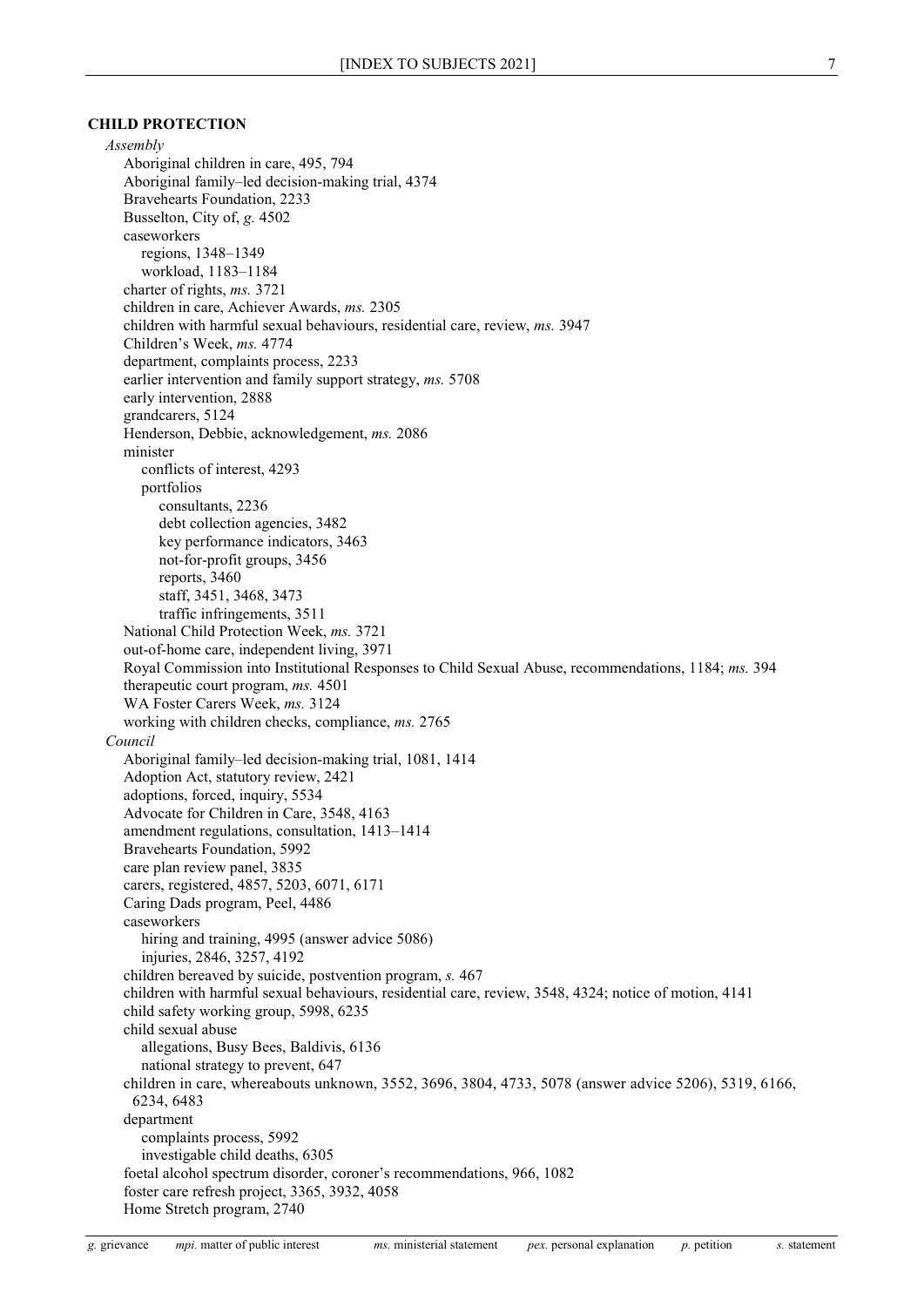#### **CHILD PROTECTION (continued)**

*Council (continued)* mandatory reporting, 3700, 4989 (answer advice 5085) minister AFL grand final tickets, 5435 correspondence, 6323, 6504 portfolios purchasing cards, 1680, 6038 staff, 1123, 1150 WA Labor fundraising event, 1001 "National Principles for Child Safe Organisations", 748 National Redress Scheme, FOI applications, 5998 out-of-home care, 288, 5698 residential group homes, 1376, 2634 Royal Commission into Institutional Responses to Child Sexual Abuse, recommendations, 1083 (answer advice 1084) (supplementary information 1269) schools, 51, 2154 staff, 3360 teen crisis accommodation, 464 WA Foster Carers Week, *ms.* 3063 working with children checks, 2277 schools, 2415, 2842

# **CHILDREN AND COMMUNITY SERVICES AMENDMENT BILL 2021**

*Assembly*

notice of motion to introduce, 1013 introduction and first reading, 1164 second reading, 1164, 2315, 2327, 2452, 2469, 2576; in reply, 2579 consideration in detail, 2585 third reading, 2638 returned, 4567 assent, 4700 question: child safety, 4561 *Council* receipt and first reading, 2751 second reading, 2751, 3298, 3688, 3704; in reply, 3705, 3817 committee, 3818–3831, 3939–3944, 4045–4056, 4067–4068, 4167–4188, 4335–4339, 4472–4481, 4490–4493 report, 4493 third reading, 4493 assent, 4715 amended explanatory memorandum, *ms.* 2823

#### **CITIZENSHIP AND MULTICULTURAL INTERESTS**

#### *Assembly*

Agocs, Nick, tribute, *ms.* 771 community language schools, 2021 grants, *ms.* 2084 Diwali, *ms.* 5009; *s.* 5348 Outstanding Community Language Teacher of the Year Award, *ms.* 2541 Refugee Week, *ms.* 1801 *Council* Australia Day, date change — notice of motion, 5279; motion, 5506; in reply, 5514 Australian Citizenship Day, *s.* 4073 International Folklore Festival, *s.* 5702 minister AFL grand final tickets, 5555 correspondence, 6321, 6501 portfolios purchasing cards, 1797, 6093 staff, 1292, 1302 WA Labor fundraising event, 998 Ministerial Multicultural Advisory Council, 4063 WA African Communities Awards, *s.* 4073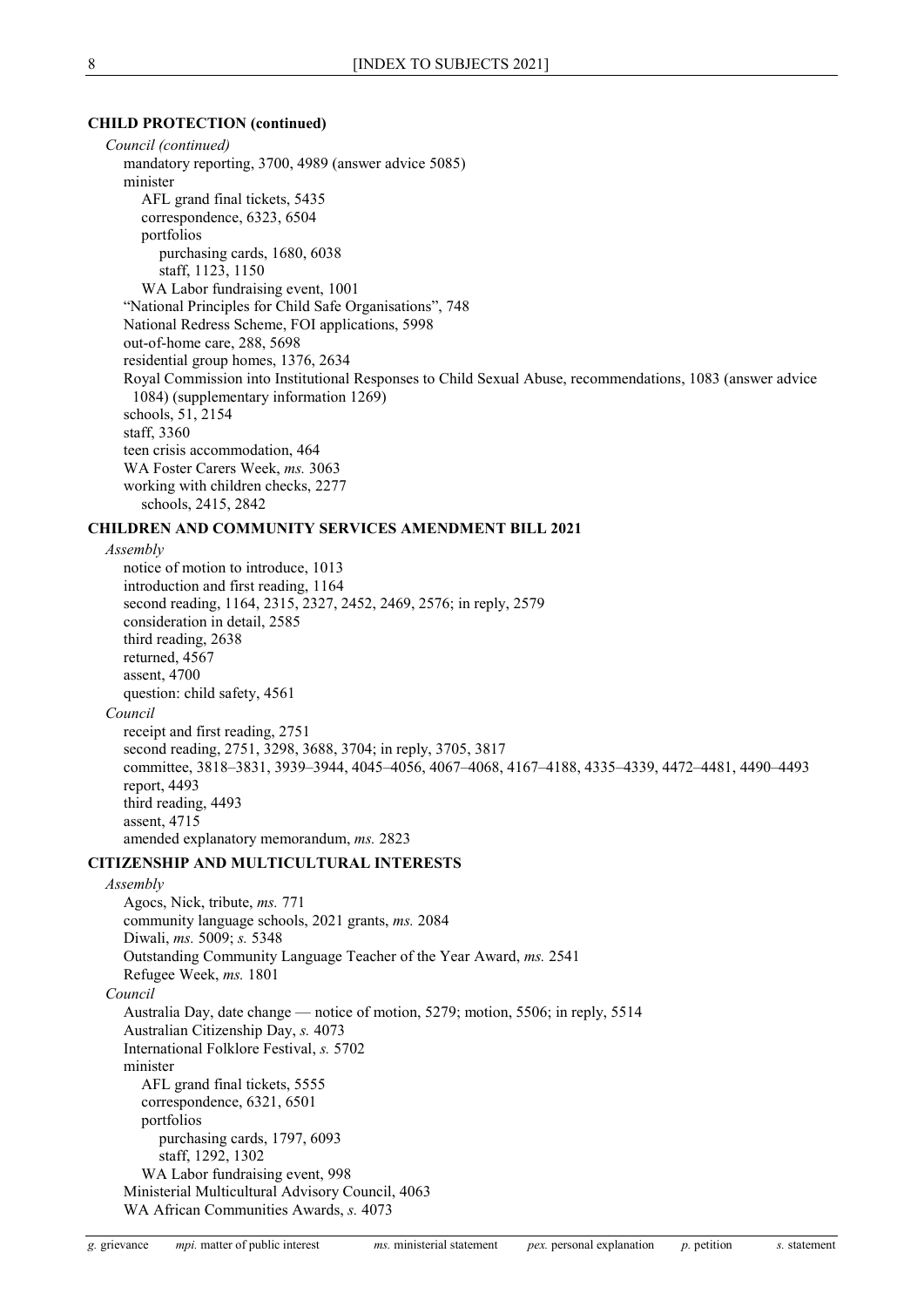#### **CIVIL PROCEDURE (REPRESENTATIVE PROCEEDINGS) BILL 2021**

#### *Assembly*

<span id="page-9-0"></span>notice of motion to introduce, 2889 introduction and first reading, 3010 second reading, 3010, 4884, 4905; in reply, 4908 consideration in detail, 4909–4914, 5029–5036 third reading, 5036; in reply, 5036 *Council* receipt and first reading, 5005 second reading, 5005 **CLIMATE ACTION** *Assembly* climate action fund, 3967 climate change, water, 401, 1726 greenhouse gas emissions, 5041 native forest logging, carbon sequestration, 4899–4900 Net Zero Emission Mining WA conference, *ms.* 4661 net zero emissions 2050 target, 212 mining challenge, *ms.* 3123 portfolio, 2372 *Council* clean energy future fund, second funding round, 5319 climate change, 2612 announcements, *s.* 6030 mitigation, *s.* 2748 motion, 4443; in reply, 4450 greenhouse gas emissions, 2506, 5699, 6302, 6418 Intergovernmental Panel on Climate Change report, *s.* 2533 native forest logging, carbon sequestration, 4991 net zero emissions, 2050 target, 1764, 2501, 2735 (answer advice 2846), 5082; *s.* 1508

# **CLIMATE CHANGE AND GREENHOUSE GAS EMISSIONS REDUCTION BILL 2021**

*Council* notice of motion to introduce, 4141 introduction and first reading, 4442 second reading, 4442

# **COMMERCE**

# *Assembly* Building and Construction Industry (Security of Payment) Regulations 2022, *ms.* 5561 building industry, subcontractor protection, 680–681, 1340–1341; *g.* 1314 Coogee Beach caravan park, redevelopment, *s.* 923 national construction compliance certificate report, 273 Fulham Street, Cloverdale, 2361 Pindan Group, government contracts, 929 Sterling First lifetime lease scheme, *g.* 1692 swimming pools, safety barrier inspections, *ms.* 5010 Ticket Scalping Act, AFL grand final, 4215 *Council* cladding, fire risk, government buildings, 3554, 4205 land tax assistance package and residential tenants grants, 461 minister AFL grand final tickets, 5556 correspondence, 6321, 6501 portfolios purchasing cards, 1906, 6037 staff, 1137, 1292 WA Labor fundraising event, 1102 Pindan Group, home indemnity insurance, 641 (correction of answer 887) Residential Tenancies Act, review, 2419, 2612, 6172 retirement village disputes, consumer protection, 5081, 5997

RSLWA Poppy Street Appeal, Remembrance Day, 5318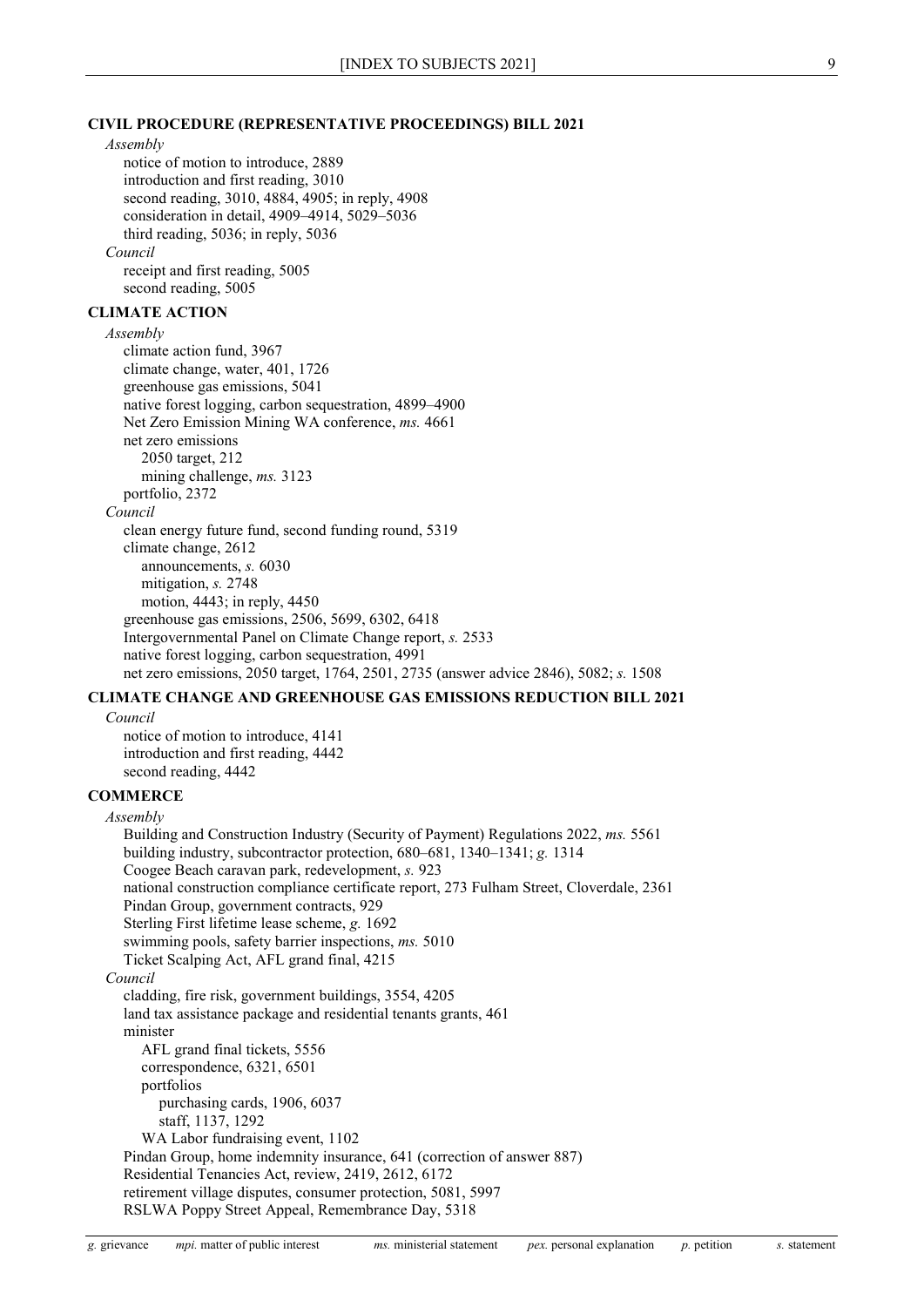#### **COMMISSIONER FOR CHILDREN AND YOUNG PEOPLE, JOINT STANDING COMMITTEE ON THE**

# *Assembly* appointment — motion, 524; Assembly's resolution — Council's concurrence, 799 appointment of members — consideration in detail, 799 first report, *Annual report 2020–2021* — tabling, 4083 second report, *Report review 2020–21: Examination of selected reports by the Commissioner for Children and Young People* — tabling, 5718 third report, *The merits of appointing a commissioner for Aboriginal children and young people*, 3999; tabling, 5718 Council membership, 3604 *Council* appointment — Assembly's message, 564; Assembly's resolution, 672; motion to concur, 672 membership — Assembly's message, 769 first report, *Annual report 2020–2021* — tabling, 4018; motion, 5182, 6056, 6205 second report, *Report review 2020–21: Examination of selected reports by the Commissioner for Children and Young People* — tabling, 5649 third report, *The merits of appointing a commissioner for Aboriginal children and young people*, 4139; tabling, 5650 appointment of member — motion, 3522 membership change, 3522 **COMMUNITY AND EVENTS** *Assembly* Arnold, Colin, tribute, 5115 award winners, Kimberley, *s.* 1719 Dancing in the Dirt Gala Ball, Jerramungup, *s.* 1719 Durack, Mary, tribute, *s.* 5349 fundraising, cancer organisations Bateman electorate, *s.* 4691 Pink Shearing for Liz Day, *s.* 3153 Katanning Men's Shed, *s.* 2113 Leeming Neighbourhood Watch, *s.* 4692 Melville Community Men's Shed, *s.* 1719 Mustard Seed Orphanage, Myanmar, *s.* 3748 Nightingale, Rachel, tribute, *s.* 1338 Showgrounds Community Men's Shed, *s.* 2458 Taylor, Brien Elliot, tribute, *s.* 5739 Whalley, Robert, tribute, *s.* 923 *Council* award winner, Caleb Azuka, *s.* 2872 Medina Community Festival, *s.* 5330 Nameless Jarndunmunha Festival, *s.* 2989 Rotary Jacaranda Festival, *s.* 6088 Tamil Ladies Club of Western Australia, *s.* 1276 Yuna Country Women's Association wildflower long lunch, *s.* 2988 **COMMUNITY DEVELOPMENT AND JUSTICE STANDING COMMITTEE** *Assembly* first report, *Annual report 2020–21* — tabling, 4084 inquiry into sexual harassment against women in the FIFO mining industry, terms of reference, 2197 **COMMUNITY SERVICES** *Assembly* Carers Recognition Act, review, *ms.* 5840 Community Gardens Grants Program, *ms.* 2087 cost of living, fees and charges, 1011 food security, community online resource exchange program, *ms.* 4607 Give Our Strays a Chance, *s.* 4111 grandcarers, 1546, 5124 Grandparents Day, *ms.* 5009 homelessness *(see ["Homelessness"](#page-36-0))* National Carers Week, *ms.* 4355

Target 120, Kimberley, 1348 Toodyay Locals Care, Roz Davidson, *s.* 2459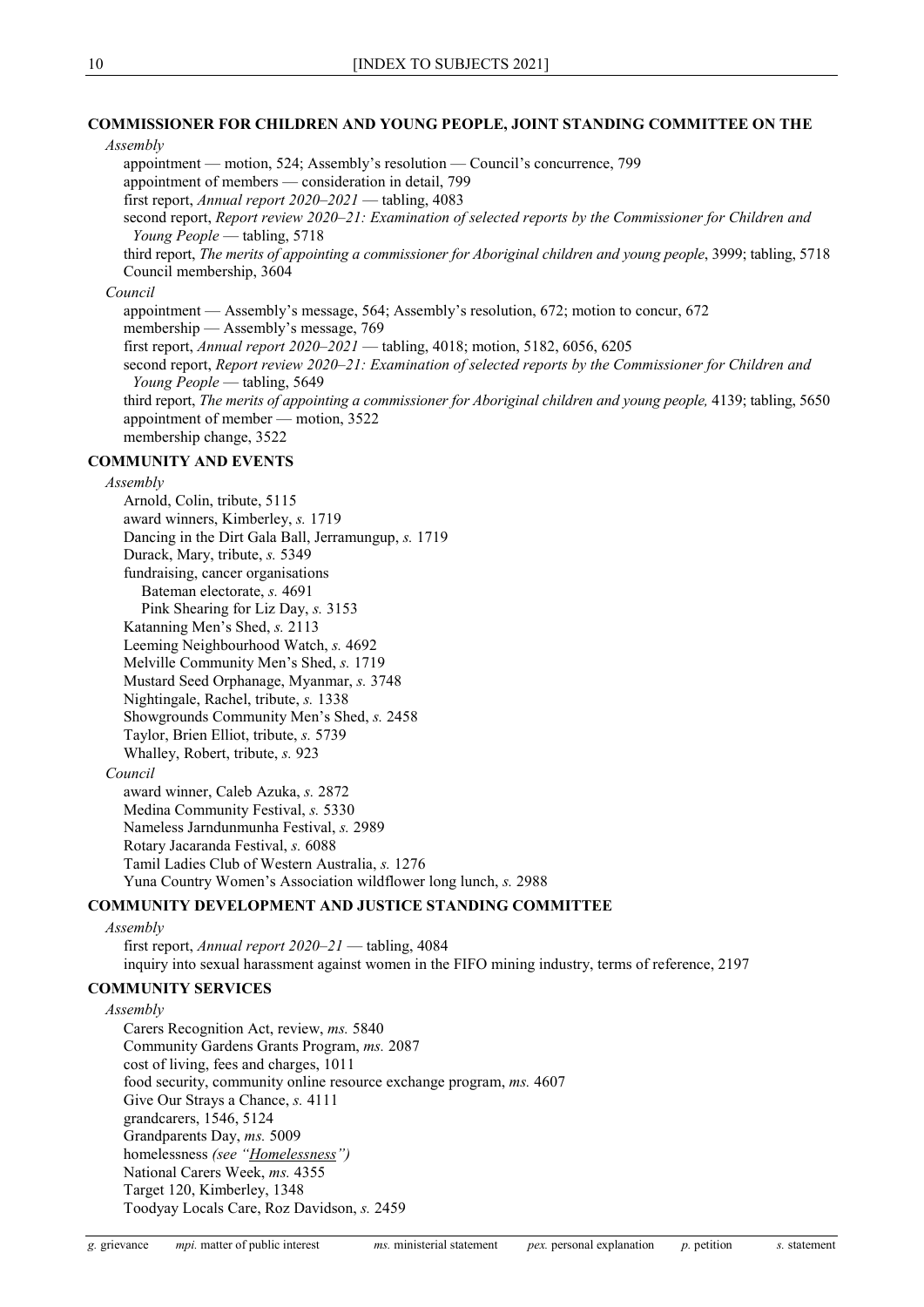## **COMMUNITY SERVICES (continued)**

#### *Council*

Carers Recognition Act, review, 4862, 4989, 5078, 5319, 6306; *s.* 4998 childcare centres, safety breaches, 1376 commonwealth home support program, Amana Living, Kalgoorlie, *p.* 1359 department, machinery-of-government changes, 2761; notice of motion, 1221 Early Years Initiative, 5381, 6301, 6353 Empowering Communities program, 3193, 4064, 5430 First Nations Homelessness Project, 1377, 1892 Foodbank WA, *s.* 3334 funding, 365, 572 (answer advice 649) homelessness *(see ["Homelessness"](#page-36-0))* joint advisory committee, partnership forum early years working group, 3361, 4733, 5082 Pilbara Community Services Excellence Awards, *s.* 1793 public and social housing (*see ["Housing"](#page-37-0)*) Supporting Communities Forum, 2500

# **CONSERVATION AND LAND MANAGEMENT AMENDMENT BILL 2021**

#### *Assembly*

notice of motion to introduce, 403 introduction and first reading, 478 second reading, 478, 1713, 1727, 1816; in reply, 1827 consideration in detail, 1831–1834 third reading, 1834; in reply, 1835 *Council* receipt and first reading, 2076 second reading, 2076 questions: consultation, 646, 755 questions: existing authorisations, 877, 1261, 1375 (answer advice 1383), 1497, 1626 questions: management plans, 961, 1076

#### <span id="page-11-1"></span>**CONSTITUTIONAL AND ELECTORAL LEGISLATION AMENDMENT (ELECTORAL EQUALITY)**

**BILL 2021** *see also ["Electoral Affairs"](#page-24-1)*

*Assembly* notice of motion to introduce, 3946 introduction and first reading, 4089 second reading, 4089, 4234, 4251; second reading — amendment to motion, 4242; second reading, in reply, 4277 appropriation, 4220 remaining stages — standing orders suspension — notice of motion, 4221; standing orders suspension motion, 4358; in reply, 4361 consideration in detail, 4279–4290, 4363–4369, 4384–4386, 4409–4438, 4513–4529, 4545–4549; *pex.* 4364 third reading, 4549 returned, 5584 assent, 5958 questions: time limit, 4531–4532 *Council* receipt and first reading, 4493 second reading, 4493, 4721, 4754, 4855, 4864, 4956; in reply, 4981, 4997 discharge of order and referral to Standing Committee on Legislation — motion, 4727, 4740 committee, 5061–5076, 5087–5111, 5190–5198, 5207–5216, 5291–5317, 5326–5327, 5362–5373, 5383–5418 report, 5418 third reading, 5418 assent, 5973 question: drafting, 4058 question: referendum, 4733 *s.* 5001, 5003 **CORONAVIRUS (COVID-19)**

<span id="page-11-0"></span>*Assembly* aged-care facilities, 792 cases community, 89–90, 2322; *pex.* 2336 contact tracing, 90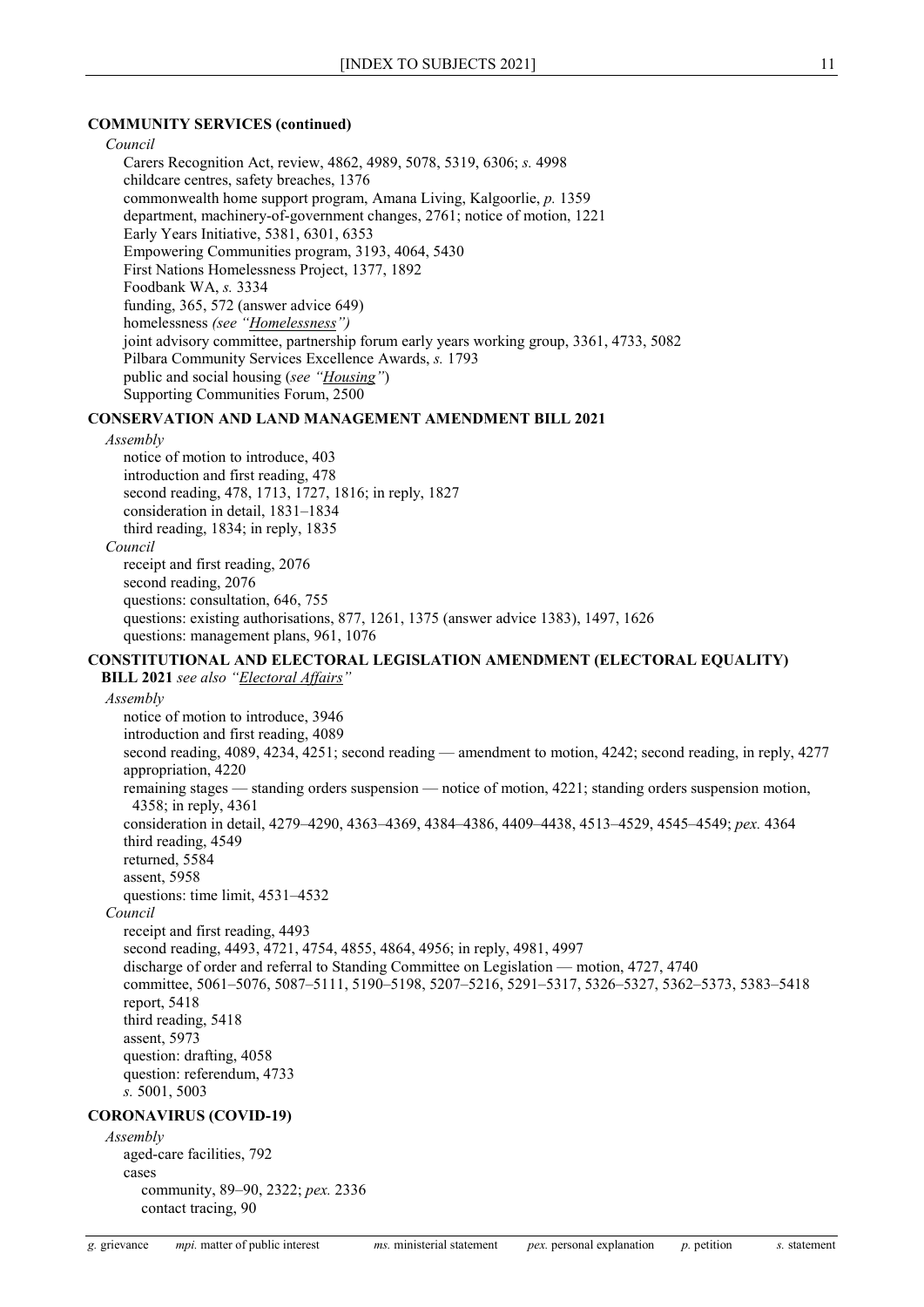*Assembly (continued)* culture and the arts, 625, 1805 education international students, 5334 school ventilation, 5447–5448 event cancellation insurance fund, 402 G2G PASS applications, 3403–3404 data access, police investigations, 1722, 1724 process, 2464–2465, 2801–2802, 2804–2805, 3589 government support, power rebate, 494 health modelling, 4624–4625 health system births, 95, 330–331 capacity, 5120 care centre model, 5042–5043 elective and non-urgent surgery, 5444–5445, 5746 hospitals, breaches, 2193 intensive care units, surge capacity, 4900–4901 regions, 4698–4699, 5773–5774; *g.* 5913 homelessness, 1541 India, 89, 207–208, 1341 Dahanu, *s.* 2459 relief fund, *ms.* 4079 Indonesia, relief fund, *ms.* 2427, 4606 international shipping, 2194–2195 quarantine arrangements, 212–213 hotel quarantine, 24–25, 205–206, 677–678, 793, 925 contract, Healthcare Australia, 1005, 1012–1013 healthcare workers, 5581–5582 staff, 399, 491 testing, 1542 medihotels, 210–211 Quarantine Advisory Panel, 2551 establishment, 209, 335, 400 membership and terms of reference, 492, 787–788, 924 quarantine facilities, 1342 restrictions easing, 328, 621 interstate border, 4556–4557, 4775–4776, 5039–5040 detainees, 3163–3164 *mpi.* 4567; amendment to motion, 4574; motion, as amended, 4576 New South Wales, 2882, 4897 transition plan, 3749–3750, 5118, 5237, 5242–5243, 5442; notice of motion, 5127; motion, 5262 Victoria, 924 intrastate borders, 5861, 5863 SafeWA app data access, police investigations, 1422–1423, 1538–1539, 1721, 1923 Optus Stadium, 2191 small business, lockdown assistance grants, 26–27 social housing economic recovery package, 4697 Solsan hand sanitisation units, *ms.* 3721 sporting events, transition plan, 5237–5238 state economy, 25, 2323, 3402, 4896 testing, 1542, 3752 tourism industry government support, 2797–2798, 2886 notice of motion, 683; removal of notice, 4567 recovery plan, *g.* 5012 Relook and Book campaign, 2325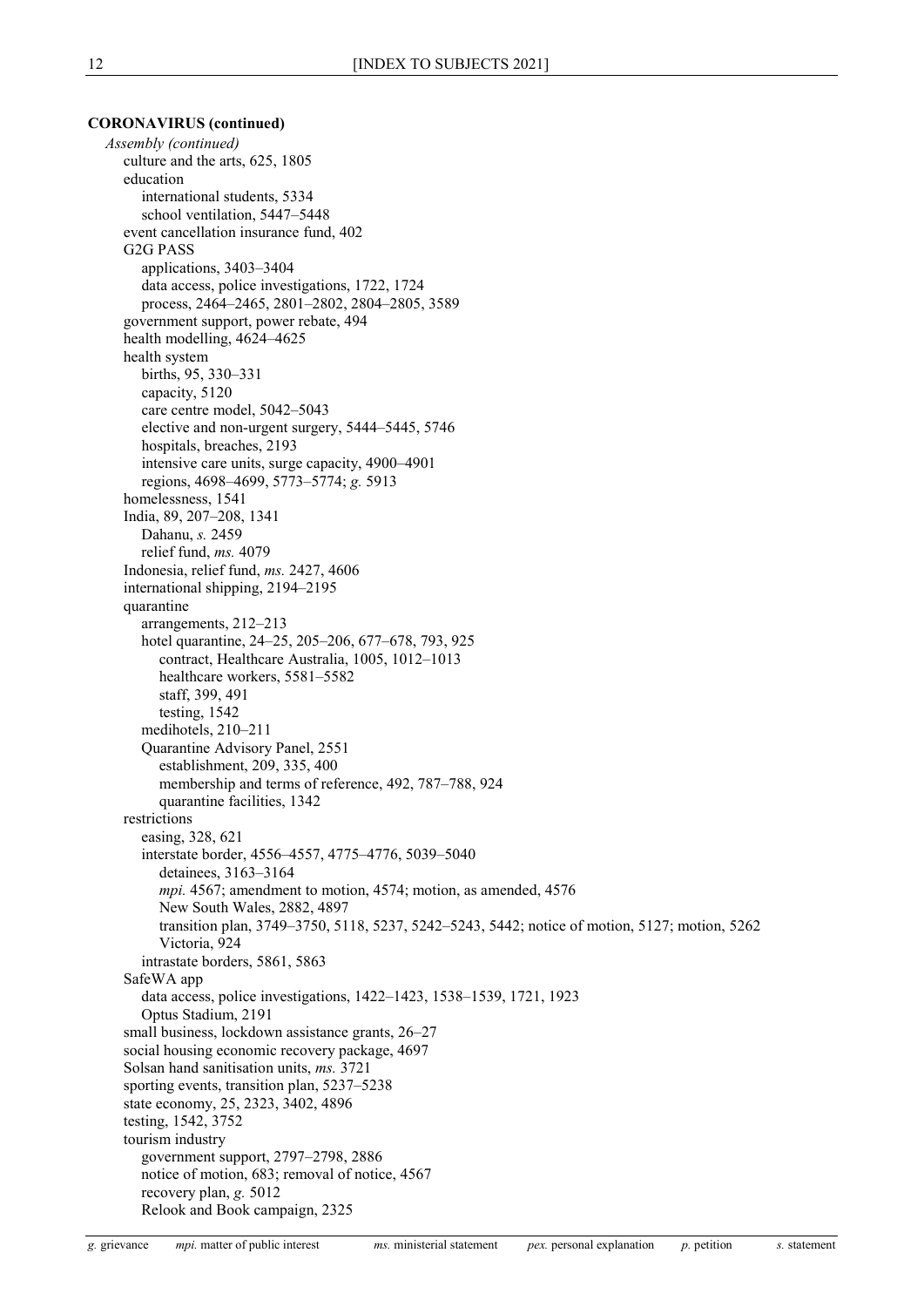*Assembly (continued)* transition plan, 5449, 5338 vaccination Aboriginal people, 5741–5742, 5768 access, 5040 aged care, 1008–1009 anti-vaccination campaign, *g.* 4667 Auditor General's report, 5767 children, 5123 clinics Joondalup, 1927 school health nurses, 2544–2545 culturally and linguistically diverse communities, *ms.* 5906 eligibility, 1720, 4115 mandatory, 4622–4623, 4692–4694 fire and emergency services volunteers, 5583 healthcare workers, 3408, 4217–4218 members of Parliament, 5332; notice of motion, 5774; motion, 5842 teachers, 5576, 5747, 5944–5945 *mpi.* 5775 *pex.* 4904 police, 2466–2467 program, 27, 677, 1426, 2188, 2883, 4212, 4776, 4897, 5744 regions, 2190–2191, 3158, 5861–5863; *ms.* 3837 resources sector, 4213 south-eastern Perth, 4560 Summer Vax Drive, 5857 target, 4558–4559, 4777, 4895–4896 third dose, 5770 threshold, national response plan, 2881, 3158–3159; *mpi.* 2890 WA road map, phase 5 1803 workers, Bladin Village, Northern Territory, 3407–3408, 3593–3594 *Council* cause-of-death data, 3254 COVID-19 Response and Economic Recovery Omnibus Act, 5381 education, school ventilation, 4993 G2G PASS applications, 2274, 2417, 2502, 4326, 4351, 6235 (answer advice 6236) healthcare workers, 3549; *s.* 2746, 2872 conditions, 2507 data access, police investigations, 1625–1626 government response — motion, 3064 government support economic and health relief package, 3364, 4349 hardship utility grant scheme, 2270 transition plan, 6490 health system Albany Health Campus, 5080 elective and non-urgent surgery, 49 Geraldton Health Campus, 2152, 2156, 4343, 6076 infection prevention and control, 2421 intensive care units, regions, 6486 interstate healthcare workers, 2738 (answer advice 2847) surge plan, 3193 ventilators, 3554 (answer advice 3810), 4351 Health Worker (Restrictions on Access) Directions, 4330 (answer advice 4996), 5320, 5695 homelessness, 2416 housing, building bonus scheme, 2269, 5084 international shipping, Port Hedland, seafarers, 2613, 2738 lockdowns, child development, *s.* 3271 Perth Ashes test match, 6168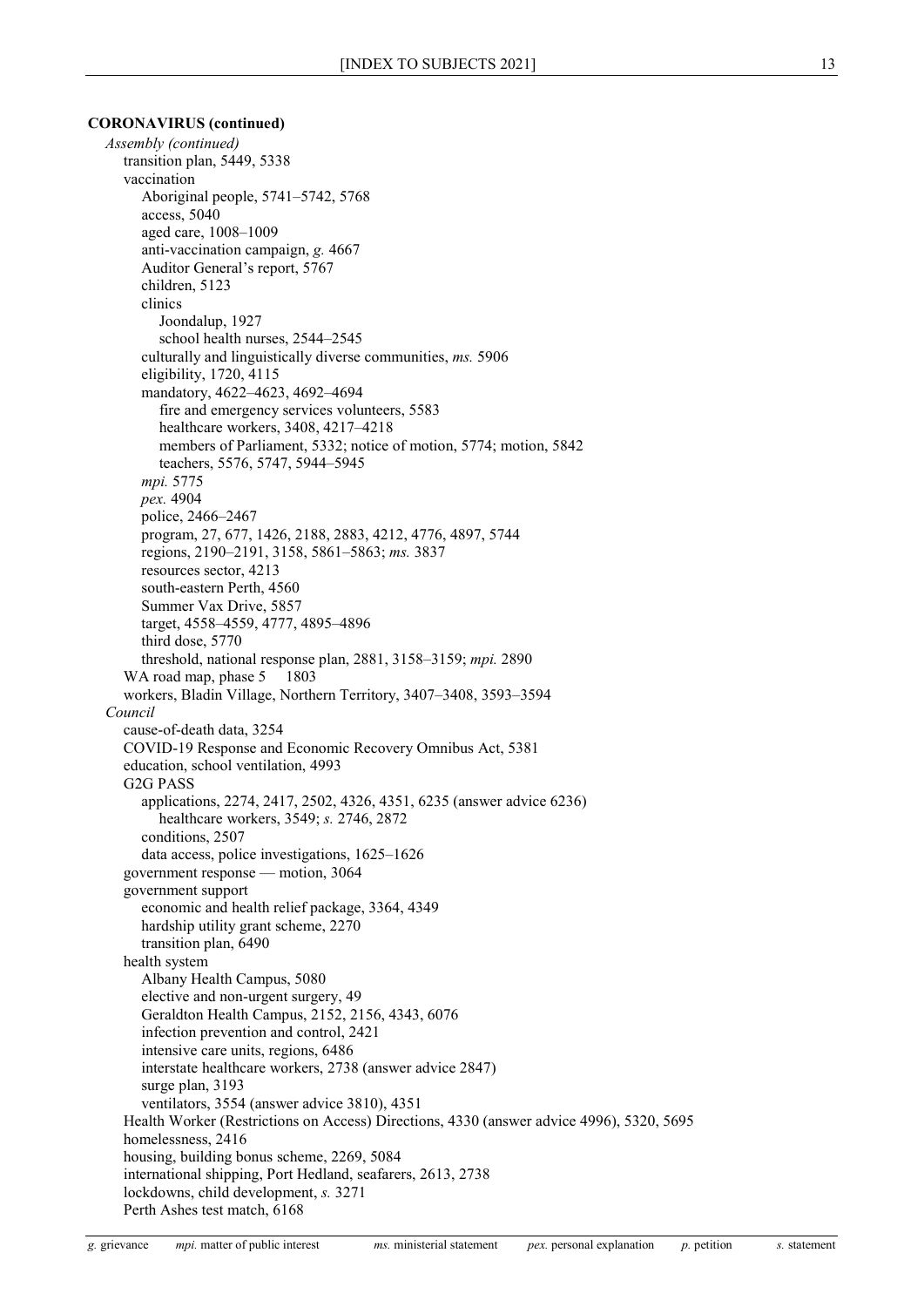*Council (continued)* public health campaigns, 1266 quarantine G2G Now, 4861, 6074 hotel quarantine, 366, 644, 750 (answer advice 757) (supplementary information 887), 3363 (answer advice 3702), 3550 staff, 463, 457, 3109, 3367 (answer advice 3702), 3553 mandatory, 4990 Quarantine Advisory Panel, 1260, 2610, 3360 Regional Development, Minister for, comments, 3101 relief fund, Indonesia, 6070 restrictions April 2021 lockdown, 53 interstate border testing, 6422, 6489 transition plan, 5076, 6347, 6350 Victoria, 3329 post-quarantine travel arrangements, *s.* 6089, 6146 SafeWA app compliance, 4489 data access, 1493, 1495 (supplementary information 1633), 1499, 1760 (answer advice 1766) (supplementary information 1898), 4992 (point of order 4996) (ruling by President 5086), 5199, 5323 log-ins, 5694 outage, 6137, 6484 small business electricity tariff credit, 50 (answer advice 57), 285, 4987 grants, 12, 55, 167, 1492, 2413, 2616 legal requirements, 3106, 3196 lockdown effects, 364 social housing economic recovery package, 4735 state recovery plan, Regional Land Booster package, 5380 (supplementary information 5700), 6420 testing, wastewater, 49, 5534 tourism industry, commonwealth–state assistance grant program, 3810 Transport, Freight and Logistics Directions (No 4), 3694 vaccination Aboriginal people, 2501, 4192 adverse effects, 4863, 6418 (answer advice 6491) availability, 2616, 2846, 3102 Channel Nine and *The West Australian*, *s.* 1096 clinics, 2844, 3189 child and school health nurses, 2611, 2736, 4193, 4346 regions, 1758 (answer advice 1896) corrective services staff, 6074, 6302 culturally and linguistically diverse communities, 4856, 4992 healthcare workers, 2973 hesitancy, 3362, 3697, 3805 hotel quarantine staff, 3109, 3367 (answer advice 3702) mandatory advice, 4859, 5085, 5203 carers, 6138 child protection workers, 6301 fire and emergency services, 4161, 4863, 5378, 5380, 5535 (point of order 5539), 5696, 6138, 6169, 6232, 6423 (answer advice 6425) health staff, 5007, 6416 medical exemptions, 4737 members of Parliament, 5301; notice of motion, 5975; made an order of the day — motion, 5976; motion, 6058, 6083; amendment to motion, 6066, 6078; motion, in reply, 6086 *p.* 5649 policy, 3363, 5076, 5081, 5991, 6069, 6077, 6135, 6305 public sector, 5198 (answer advice 5382), 6072, 6487 teachers, 5318, 5374, 5997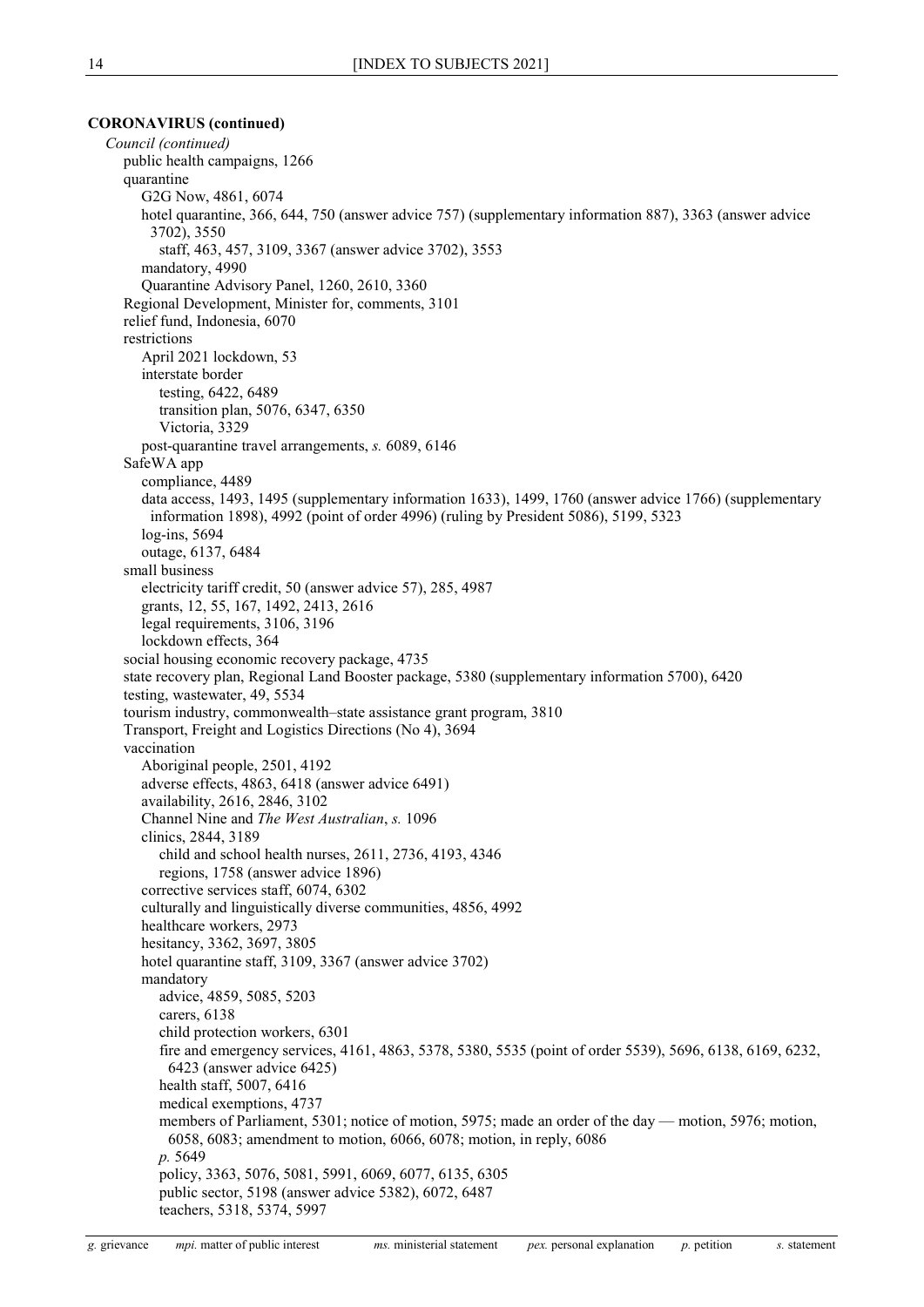*Council (continued)* vaccination (continued) maritime workers, 3362 *p.* 5974 police, 5200, 5204, 5319, 6230 prisoners, 2149 program, 749 (answer advice 886), 1263, 1267 (answer advice 1383), 1907, 3365, 3698, 5205 (answer advice 5699), 6485 records, 6419 regions, 171, 175, 3255, 3326, 4485, 4991, 6075, 6314 *s.* 887 school staff, 3360, 3803 students, 4161, 5994 target, 5994 text messaging, 5320 threshold, national response plan, 2838, 2969 transition plan, 5317, 5374, 6423; motion, 5279 Vaccine Commander, 3189–3190, 4197, 4988 workers Bladin Village, Northern Territory, 3547, 3700, 4062 Pacific Islander seasonal workers, 13, 287 Yongah Hill Immigration Detention Centre, 3101, 3105 **CORRECTIVE SERVICES** *Assembly* Bandyup Women's Prison, Bindi Bindi mental health unit, *ms.* 2764 Banksia Hill Detention Centre, Youth in Emergency Services, *ms.* 3722 Broome Regional Prison escape, 5046 site, 12 Mile community, *g.* 3129 electronic monitoring, 3475 Karnet Prison Farm, Carey Bindjareb training program, *ms.* 892 prisoners, Aboriginal, post-release program, 5944 Banksia Hill Detention Centre, 1890, 6349

*Council* teaching staff, 2012 Broome Regional Prison site, 12 Mile community, 645, 965, 2275 (answer advice 2278), 3699; *s.* 2291 electronic monitoring, 4857, 4862 (answer advice 4996) juvenile detainees, 1799, 4773 Kimberley juvenile justice strategy, 1761, 5080 prisoners funerals, travel expenses, 4160 (correction of answer 4490), 4483 Medicare access, 569 rehabilitation programs, 6353, 6418 (answer advice 6491) released, accommodation, 4325 prisons officers, 4164, 6306 staff, suspension, 5534

#### TAFE colleges, 3927 staff, mandatory vaccination, 6074, 6302

# **CORRUPTION AND CRIME COMMISSION**

#### *Assembly*

annual report 2019–20, correction, 188 Legislative Assembly, Legislative Council, Corruption and Crime Commission and Western Australia Police Force, memoranda of understanding, 5946 Legislative Council, Supreme Court proceedings, 621–622 *Council* Acting Commissioner Scott Ellis, meetings, Attorney General, 1758 commissioner entitlements, 1763 reappointment, 1763, 2016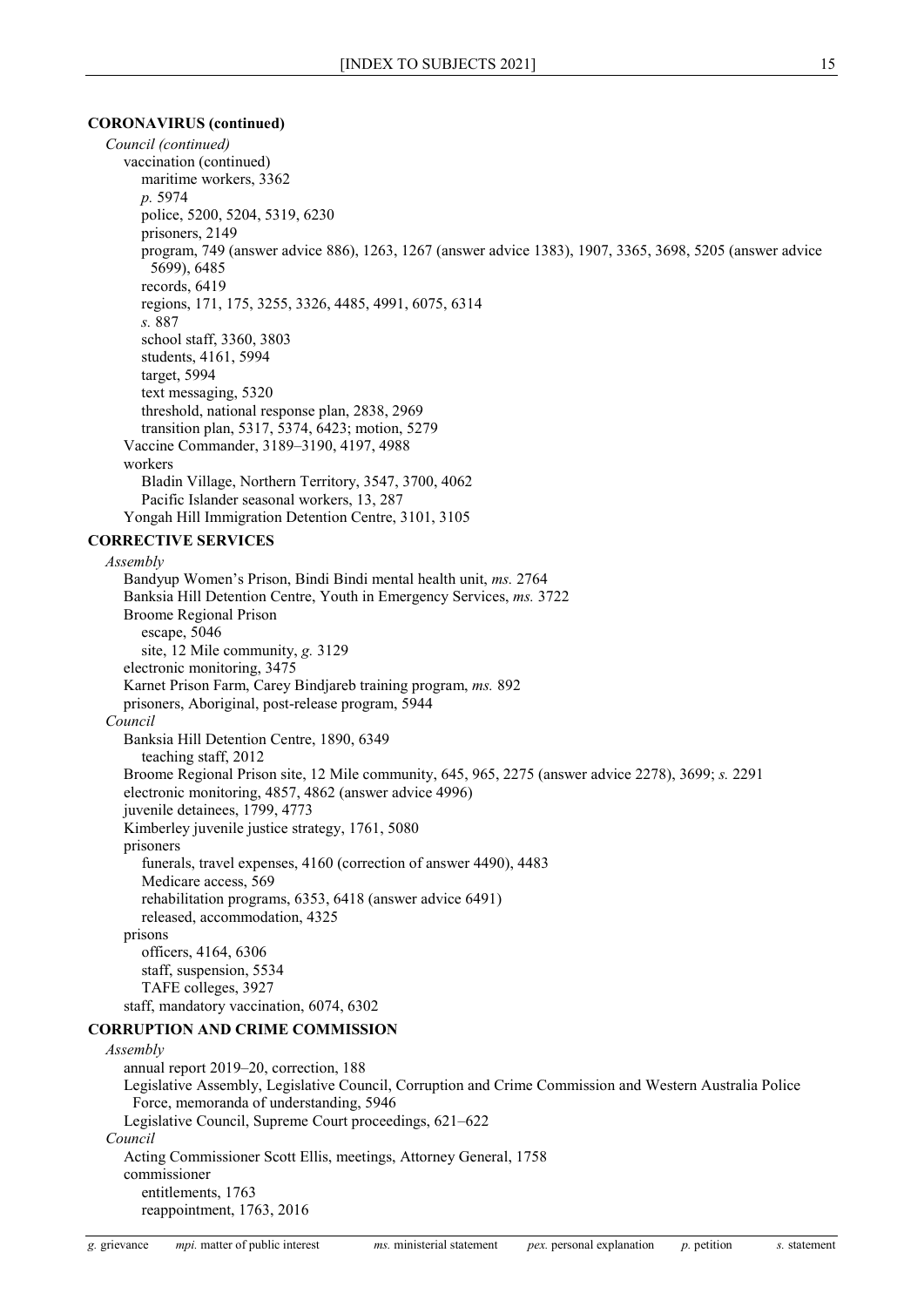#### **CORRUPTION AND CRIME COMMISSION (continued)**

#### *Council (continued)*

Legislative Assembly, Legislative Council, Corruption and Crime Commission and Western Australia Police Force, memoranda of understanding, 5973

police, excessive force allegations, statistics, 4329

prosecutions review, 877; *s.* 888

#### **CORRUPTION AND CRIME COMMISSION, JOINT STANDING COMMITTEE ON THE**

#### *Assembly*

appointment — motion, 524; Assembly's resolution — Council's concurrence, 798 appointment of members — consideration in detail, 798–799 first report, *Annual report 2020–21* — tabling, 3730 second report, *If not the CCC ... then where? An examination of the Corruption and Crime Commission's oversight of excessive use of force allegations against members of the WA Police Force* — tabling, 3731 Moore, member for, 1943; *pex.* 1943

#### *Council*

appointment — Assembly's message, 564; Assembly's resolution, 671; motion to concur, 671 membership — Assembly's message, 769

first report, *Annual report 2020–21* — tabling, 3652; motion, 3915, 4843, 6051, 6203

second report, *If not the CCC ... then where? An examination of the Corruption and Crime Commission's oversight of excessive use of force allegations against members of the WA Police Force* — tabling, 3652; motion, 4314, 5515, 6210

Legislative Assembly standing orders — notice of motion, 834; notice of motion — postponement, 1064; motion, 1470, 1861; in reply, 1874

#### **CORRUPTION, CRIME AND MISCONDUCT AMENDMENT BILL 2021**

#### *Assembly*

notice of motion to introduce, 1432

remaining stages — standing orders suspension — notice of motion, 1432; standing orders suspension amendment to notice of motion, 1467; standing orders suspension motion, 1522 introduction and first reading, 1525 second reading, 1525, 1547; in reply, 1552 as to consideration in detail, 1577 consideration in detail, 1577–1587 third reading, 1587; in reply, 1590 returned, 2196 assent, 2196 *Council* receipt and first reading, 1657

second reading, 1657, 1981, 2020, 2031 discharge of order and referral to Standing Committee on Legislation — motion, 2026 committee, 2040–2071 report, 2071 third reading, 2071 assent, 2135 time limits, 1981

**COURTS** *see ["Legal affairs"](#page-40-0)*

# **COURTS LEGISLATION AMENDMENT (MAGISTRATES) BILL 2021**

*Assembly* notice of motion to introduce, 1815 introduction and first reading, 1913 second reading, 1913, 2207; in reply, 2211 consideration in detail, 2215–2221 third reading, 2221; in reply, 2222 *Council* receipt and first reading, 2295 second reading, 2295

question: Attorney General's communications, 3189

**COVID-19** *see ["Coronavirus"](#page-11-0)*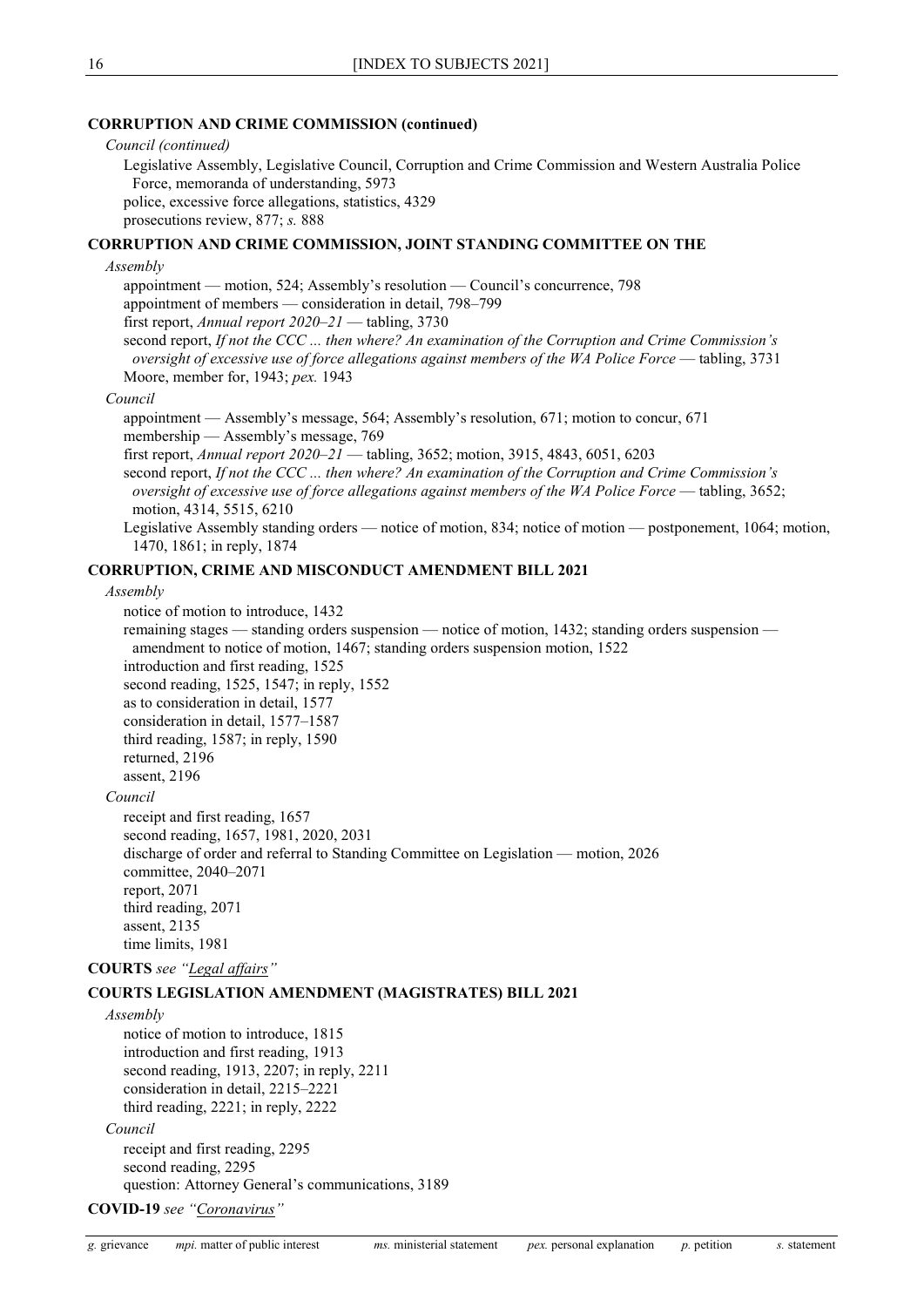#### **COVID-19 RESPONSE LEGISLATION AMENDMENT (EXTENSION OF EXPIRING PROVISIONS) BILL 2021**

*Assembly*

notice of motion to introduce, 99 introduction and first reading, 190 second reading, 190, 403, 416; amendment to motion, 408; reasoned amendment, 412; in reply, 422 remaining stages — standing orders suspension — notice of motion, 295; standing orders suspension motion, 403 third reading, 425 returned, 1159 assent, 1220 *Council* receipt and first reading, 386 second reading, 386, 727; in reply, 733 committee, 735–739, 760–766, 872–873 report, 873 third reading, 873 assent, 1221

time limits, *ms.* 727

# **COVID-19 RESPONSE LEGISLATION AMENDMENT (EXTENSION OF EXPIRING PROVISIONS) BILL (NO. 2) 2021**

*Assembly*

notice of motion to introduce, 4567 as to introduction and first reading, 4613 introduction and first reading, 4630 second reading, 4631, 5134; in reply, 5139 declaration as urgent, 5134 third reading, 5142; in reply, 5143 returned, 5774 assent, 5958 *Council* receipt and first reading, 5219 second reading, 5219, 5523, 5540; in reply, 5547, 5670 committee, 5671–5690 report, 5690 third reading, 5690, 5700 assent, 5973 time limits, *ms.* 5523

### **CRIMINAL APPEALS AMENDMENT BILL 2021**

*Assembly*

notice of motion to introduce, 2552 introduction and first reading, 2637 second reading, 2637, 3424; in reply, 3439 consideration in detail, 3440–3446 third reading, 3446; in reply, 3447 *Council* receipt and first reading, 3568 second reading, 3568

#### **CRIMINAL LAW AMENDMENT (UNCERTAIN DATES) BILL 2020**

*Council* assent, 7

#### **CRIMINAL LAW (UNLAWFUL CONSORTING AND PROHIBITED INSIGNIA) BILL 2021**

#### *Assembly*

notice of motion to introduce, 4353 introduction and first reading, 4509 second reading, 4509, 5143; in reply, 5162 consideration in detail, 5167–5170, 5223–5236, 5484–5501 third reading, 5719; in reply, 5721 explanatory memorandum, correction, 5126 report, *ms.* 4555 questions: sex offenders, 5241, 5335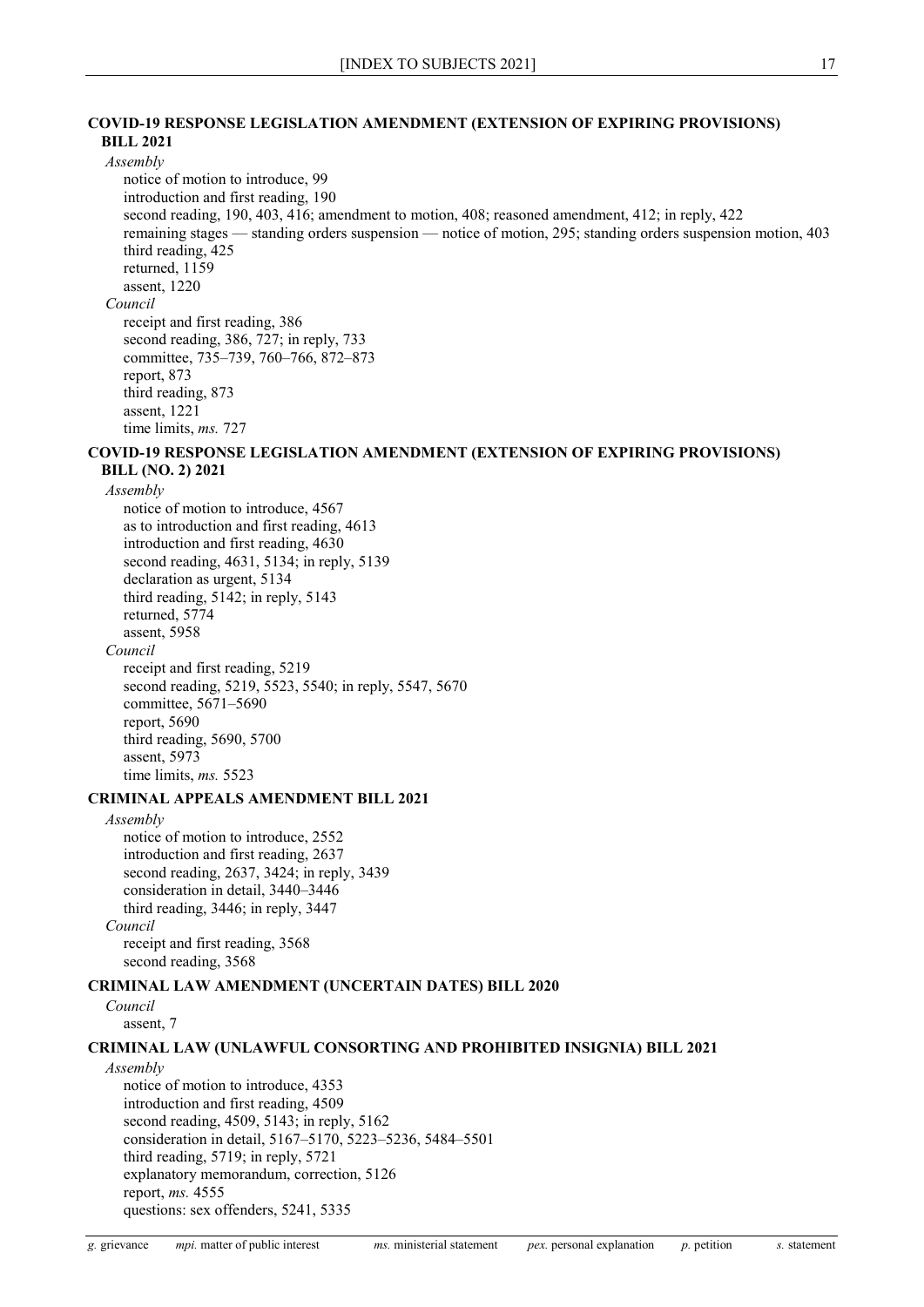#### **CRIMINAL LAW (UNLAWFUL CONSORTING AND PROHIBITED INSIGNIA) BILL 2021 (continued)**

*Council*

receipt and first reading, 5703 second reading, 5703, 6005, 6012, 6021; in reply, 6029, 6108 discharge of order and referral to Standing Committee on Legislation — motion, 6019 committee, 6115–6135, 6144–6145, 6156–6164, 6176–6199 report, 6199 third reading, 6199 assent, 6327 question, 6230 (answer advice 6308)

### **CULTURE AND THE ARTS**

*Assembly*

Aldous, Dame Lucette, AC, tribute, *ms.* 2427 Art Gallery, redevelopment, 5240 Art Lease project, Albany, *s.* 5933 arts, culture and events industry, regions, 1181, 1805 CinefestOZ Film Festival, *ms.* 4079 fashion industry, #WeWearAustralian campaign, *ms.* 4606 Fringe World Festival, *ms.* 5559 McGovern, Sam, award nomination, *s.* 2114 *Mystery Road*, Kalgoorlie electorate, 4627 Perth Festival 2022, *ms.* 5904 Queensland Poetry Awards, Nola Gregory, *s.* 5934 screen production attraction fund, 3846 State Library Facebook page, *ms.* 1689 social enterprise cafe, *ms.* 891 West Australian Opera, *Koolbardi wer Wardong*, *ms.* 4356 Western Australian Museum Boola Bardip, *ms.* 2879, 5839 awards, *ms.* 1521 Woolf, Russell, tribute, *ms.* 5008 *Council* department, machinery-of-government changes, 2760 Goodrick, Russell, tribute, *s.* 2290–2291 Kerr, Christian, tribute, *s.* 6311 Mowanjum Festival, *s.* 2292 Perth Theatre Trust, venue hire policy, 2273, 2278, 2415, 2841 regional recording program, *s.* 3567 *Survivor*, *s.* 3710–3711 Woolf, Russell, tribute, *s.* 4715 Yirra Yaakin Theatre Company, *s.* 1793

**CYCLING** *see ["Transport"](#page-64-0) and ["Road Safety"](#page-59-0)*

#### <span id="page-18-0"></span>**CYCLONE SEROJA**

*Assembly* disaster recovery funding arrangements, 28 emergency accommodation, 1347 essential services, 94, 794–795 (supplementary information 797), 1346 government response, *ms.* 893 government support, 29, 2123, 3161 assistance package, 395, 2189 businesses, 1807 recovery grants, *ms.* 5439 standing orders suspension motion, 1812; standing orders suspension — amendment to motion, 1812; standing orders suspension — motion, as amended, 1812; motion, 1812 heritage buildings, 2124 Kalbarri, 3160–3161 mental health services, 2242 Northampton Cyclone Response Committee, *s.* 1339 temporary housing caravans, 2546 workers, 4215–4216, 5341–5342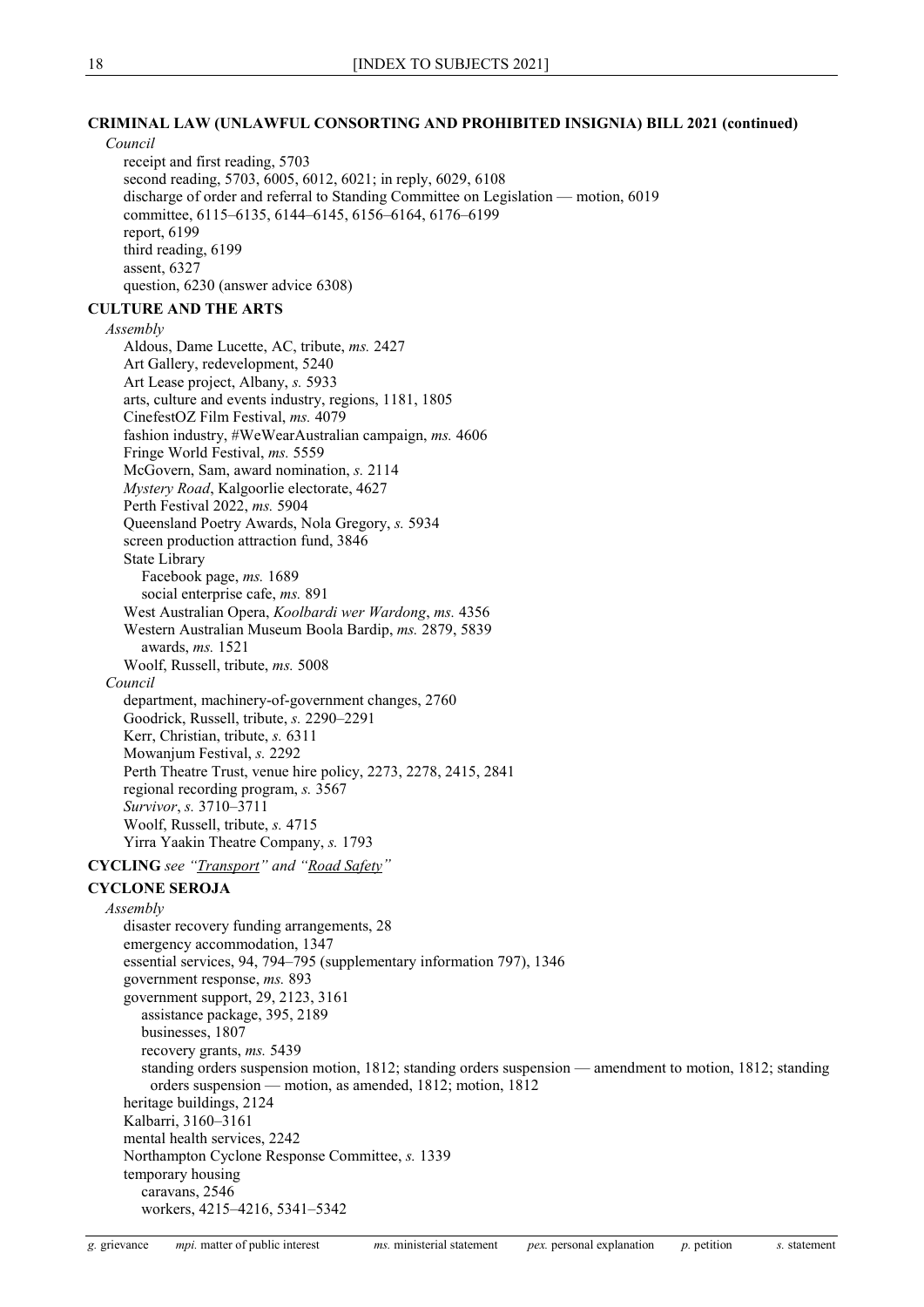#### **CYCLONE SEROJA (continued)**

#### *Council*

action review, 6141 community welfare and outreach program, 6424 cyclone Seroja and Wooroloo bushfire — motion, 246; in reply, 256; *s.* 294 disaster recovery funding arrangements, 369 emergency accommodation, 751 essential services, 960, 965 fundraising, Northampton community football, *s.* 1791 *ms.* 246 state recovery coordination groups, 753, 3339 temporary housing caravans, 3718, 6419 workers, 6488

# **DEFENCE INDUSTRY**

*Assembly*

Collins-class submarines, naval shipbuilding and submarine maintenance, 1544, 4113 Innovaero and Camco Engineering, *ms.* 4501 Land Forces 2021 expo, *ms.* 771, 1908 *Council* contracts, 6039 minister AFL grand final tickets, 5435 correspondence, 6323, 6503 portfolios purchasing cards, 1678, 6093 staff, 1294, 1304 WA Labor fundraising event, 1001

#### **DELEGATED LEGISLATION, JOINT STANDING COMMITTEE ON**

#### *Assembly*

establishment — Council's resolution, 797; consideration in detail — motion to concur, 798 membership, 1159 first report, *City of Kalamunda Dogs Local Law 2021* — tabling, 3733 *Council* establishment — message to Legislative Assembly — notice of motion, 8; made order of the day — motion, 35; motion, 670; Assembly's message, 872 appointment of members — motion, 872 first report, *City of Kalamunda Dogs Local Law 2021* — tabling, 3651

#### **DISABILITY SERVICES**

*Assembly*

access culinary course, graduation, *ms.* 4880 Access Plus WA Deaf, *ms.* 5440 accommodation, West End Villas, Geraldton, *ms.* 2636 ACROD parking program, *ms.* 1522 advocacy services, *ms.* 1909 Count Me In, Swan Districts Football Club, *ms.* 1309 Disability, Office of, 4538 employment, 930 Guide Dogs WA, *ms.* 4775 International Day of People with Disability, *ms.* 4880, 5842 minister conflicts of interest, 4294 portfolios consultants, 2368 debt collection agencies, 3483 key performance indicators, 3464 not-for-profit groups, 3457 reports, 3461 staff, 3451, 3468, 3474 traffic infringements, 3514

MV *Fishability*, *ms.* 3948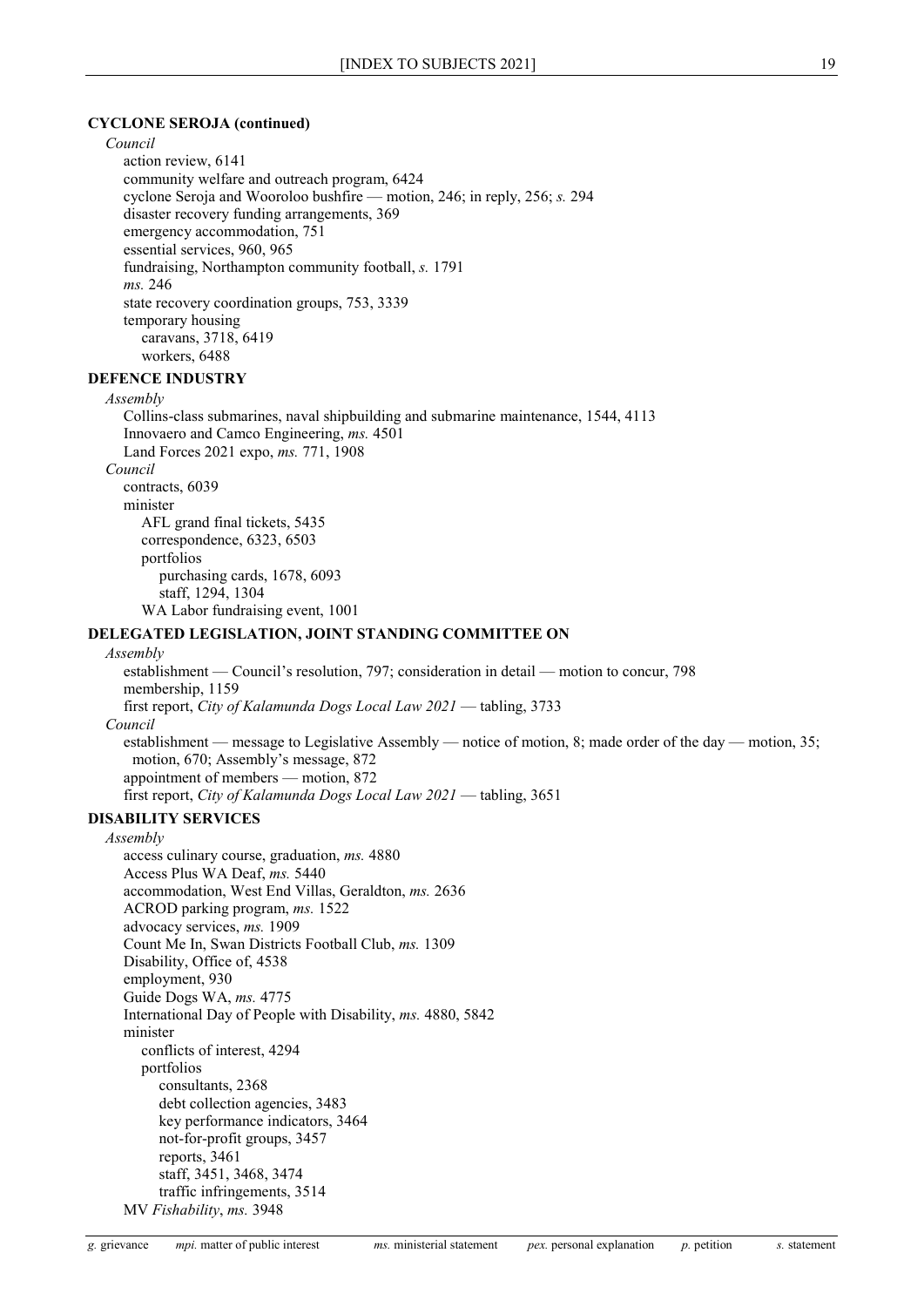#### **DISABILITY SERVICES (continued)**

*Assembly (continued)* National Disability Insurance Scheme, 4538 Pursell, Rita, tribute, *s.* 5934 WA Disability Support Awards, *ms.* 772 *Council* advocacy — notice of motion, 1591 Disability, Office of, 5993 disability support pension, public and social housing, waiting list, 6167 (answer advice 6173) Gladys Newton School, *s.* 1404 Guide Dogs WA, *s.* 187 minister AFL grand final tickets, 5436 correspondence, 6324, 6505 portfolios purchasing cards, 1686, 6094 staff, 1128, 1155 WA Labor fundraising event, 1002 state disability strategy — notice of motion, 1221; motion, 6042; in reply, 6050 **DISALLOWANCE MOTIONS** *Council* Biodiversity Conservation (Exemptions) Amendment Order 2021 — notice of motion, 4828 Boxing Contest Rules 2020 — notice of motion, 433; discharge of order, 2481 Bush Fires Amendment Regulations 2021 — notice of motion, 1469; discharge of order, 2481 City of Bayswater Activities in Thoroughfares and Public Places and Trading Local Law 2020 — notice of motion, 1470; discharge of order, 2823 City of Bayswater Waste Local Law 2020 — notice of motion, 1469; discharge of order, 2481 City of Belmont Consolidated Local Law 2020 — notice of motion, 1469; discharge of order, 2481 City of Bunbury Public Places and Local Government Property Local Law 2020 — notice of motion, 433; discharge of order, 2481 City of Canning Dog Local Law 2021 — notice of motion, 1469; discharge of order, 2482 City of Canning Fencing Local Law 2021 — notice of motion, 5279; discharge of order, 5670 City of Canning Local Government Property and Public Places Local Law 2021 — notice of motion, 6096 City of Cockburn Parking and Parking Facilities Amendment No. 1 Local Law 2020 — notice of motion, 1469; discharge of order, 2481 City of Fremantle Parking Local Law 2021 — notice of motion, 5651 City of Gosnells Standing Orders Amendment Local Law (Number 2) 2020 — notice of motion, 1469; discharge

of order, 3170

City of Greater Geraldton Bush Fire Brigades Local Law 2021 — notice of motion, 6438

City of Greater Geraldton Public Places and Local Government Property Local Law 2020 — notice of motion, 1469; discharge of order, 2481

City of Kalamunda Dogs Local Law 2021 — notice of motion, 1470; motion, 3831

City of Kalamunda Extractive Industries Local Law 2021 — notice of motion, 1470; discharge of order, 2823

- City of Rockingham Fencing Local Law 2020 notice of motion, 1469; discharge of order, 2482
- City of Stirling Meeting Procedures Local Law 2021 notice of motion, 5651

City of Wanneroo Animals Local Law 2021 — notice of motion, 6438

Consumer Goods (Button/Coin Batteries) Information Standard 2020 — notice of motion, 1469; discharge of order, 2481

Consumer Goods (Button/Coin Batteries) Safety Standard 2020 — notice of motion, 1469; discharge of order, 2481

Consumer Goods (Products Containing Button/Coin Batteries) Information Standard 2020 — notice of motion, 1469; discharge of order, 2481

Consumer Goods (Products Containing Button/Coin Batteries) Safety Standard 2020 — notice of motion, 1469; discharge of order, 2481

Curtin University Statute No. 5—Election of Council Members — notice of motion, 1469; discharge of order, 2823 Kickboxing Contest Rules 2020 — notice of motion, 433; discharge of order, 2481

Mindarie Regional Council Waste Facility Site Amendment Local Law 2020 — notice of motion, 1469; discharge of order, 3170

MMA Contest Rules 2019 — notice of motion, 433; discharge of order, 2481

Muay Thai Contest Rules 2020 — notice of motion, 433; discharge of order, 2481

National Disability Insurance Scheme (Worker Screening) Regulations 2021 — notice of motion, 1469; discharge of order, 2481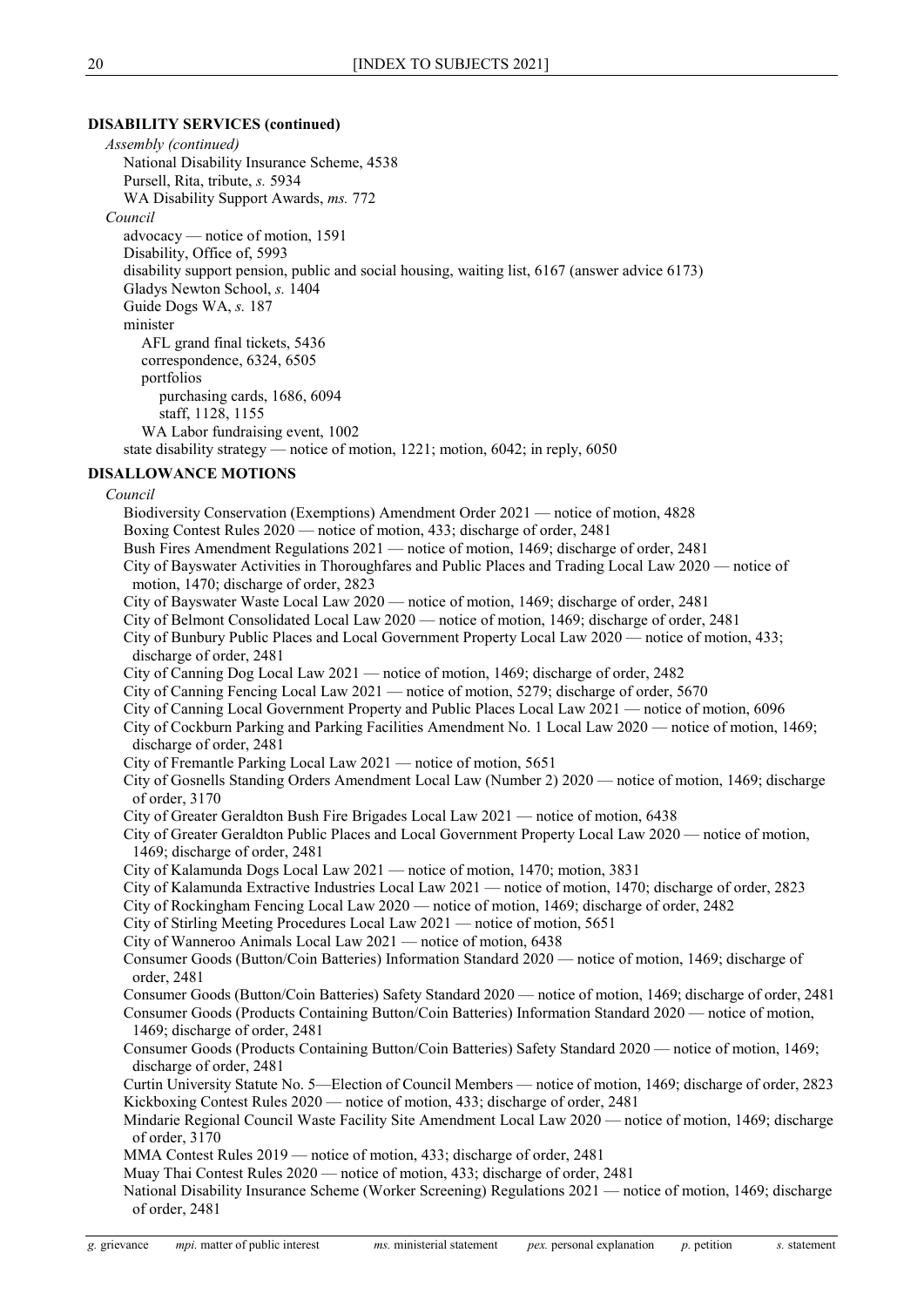# **DISALLOWANCE MOTIONS (continued)**

| Council (continued)                                                                                                                                      |
|----------------------------------------------------------------------------------------------------------------------------------------------------------|
| Non-Coronial Post-Mortem Examinations Code of Practice 2021 — notice of motion, 5651; discharge of order, 6451                                           |
| Racing Bets Levy Amendment Regulations 2021 — notice of motion, 1470; discharge of order, 2482                                                           |
| Road Traffic (Towing of Vehicles) Regulations 2020 — notice of motion, 1469; discharge of order, 2481                                                    |
| Serpentine-Jarrahdale Bush Fire Brigades Local Law 2021 — notice of motion, 5279                                                                         |
| Shire of Broome Waste Local Law 2021 — notice of motion, 1469; discharge of order, 3371                                                                  |
| Shire of Broomehill–Tambellup Activities in Thoroughfares and Public Places and Trading Local Law 2020 —                                                 |
| notice of motion, 1469; discharge of order, 2823                                                                                                         |
| Shire of Broomehill–Tambellup Cemeteries Local Law 2020 — notice of motion, 1469; discharge of order, 2823                                               |
| Shire of Broomehill-Tambellup Fencing Local Law 2020 — notice of motion, 1469; discharge of order, 2823                                                  |
| Shire of Broomehill–Tambellup Health Local Law 2020 — notice of motion, 1469; discharge of order, 2823                                                   |
| Shire of Broomehill–Tambellup Waste Local Law 2020 — notice of motion, 1469; discharge of order, 2823                                                    |
| Shire of Coolgardie Waste Local Law 2020 — notice of motion, 1469; discharge of order, 2481                                                              |
| Shire of Gingin Meeting Procedures Amendment Local Law 2021 — notice of motion, 1470; discharge of order, 3371                                           |
| Shire of Peppermint Grove Activities in Thoroughfares and Public Places and Trading Local Law 2021 — notice<br>of motion, 1470; discharge of order, 3371 |
| Shire of Peppermint Grove Fencing Local Law 2021 — notice of motion, 1470; discharge of order, 3371                                                      |
| Shire of Peppermint Grove Waste Local Law 2021 — notice of motion, 1470; discharge of order, 2823                                                        |
| Shire of Waroona Health Local Law 2021 — notice of motion, 6096; discharge of order, 6451                                                                |
| Town of Bassendean Cats Local Law 2021 — notice of motion, 6252                                                                                          |
| Town of Cottesloe Local Government (Meetings Procedure) Local Law 2021 — notice of motion, 1469;<br>discharge of order, 2482                             |
| Town of Port Hedland Waste Local Law 2020 — notice of motion, 1469; discharge of order, 3371                                                             |
| Town of Victoria Park Fencing Local Law 2021 — notice of motion, 1469; discharge of order, 2482                                                          |
| Weapons Amendment Regulations $2021$ — notice of motion, 2136; motion, 4466                                                                              |
| DOG AMENDMENT (STOP PUPPY FARMING) BILL 2021                                                                                                             |
| Assembly                                                                                                                                                 |
| notice of motion to introduce 1012                                                                                                                       |

notice of motion to introduce, 1013 introduction and first reading, 1167 second reading, 1167, 2901; in reply, 3019, 3029 appropriation, 1431 consideration in detail, 3033–3036 third reading, 3036 question, 3160 *Council* receipt and first reading, 2990 second reading, 2990, 3312, 3331, 6390; in reply, 6401 committee, 6404–6411 report, 6411 third reading, 6411 question: consultation, 1765 (answer advice 1896)

#### **ECONOMICS AND INDUSTRY STANDING COMMITTEE**

*Assembly*

first report, *Turning to India: Investing in our future* government response, 4353 Speaker's response — tabling, 3946 tabling, 1698 second report, *Annual report 2020–2021* — tabling, 4083 inquiry into identified intergenerational challenges and opportunities for the Western Australian economy, terms of reference, 2197

# **EDITH COWAN CENTENARY**

question: puppy farming, 2842

*Assembly Edith* performance, 2187 inaugural speech, *ms.* 2304 *Council Edith* performance, 2136 gift cards, 3330 motion, 3289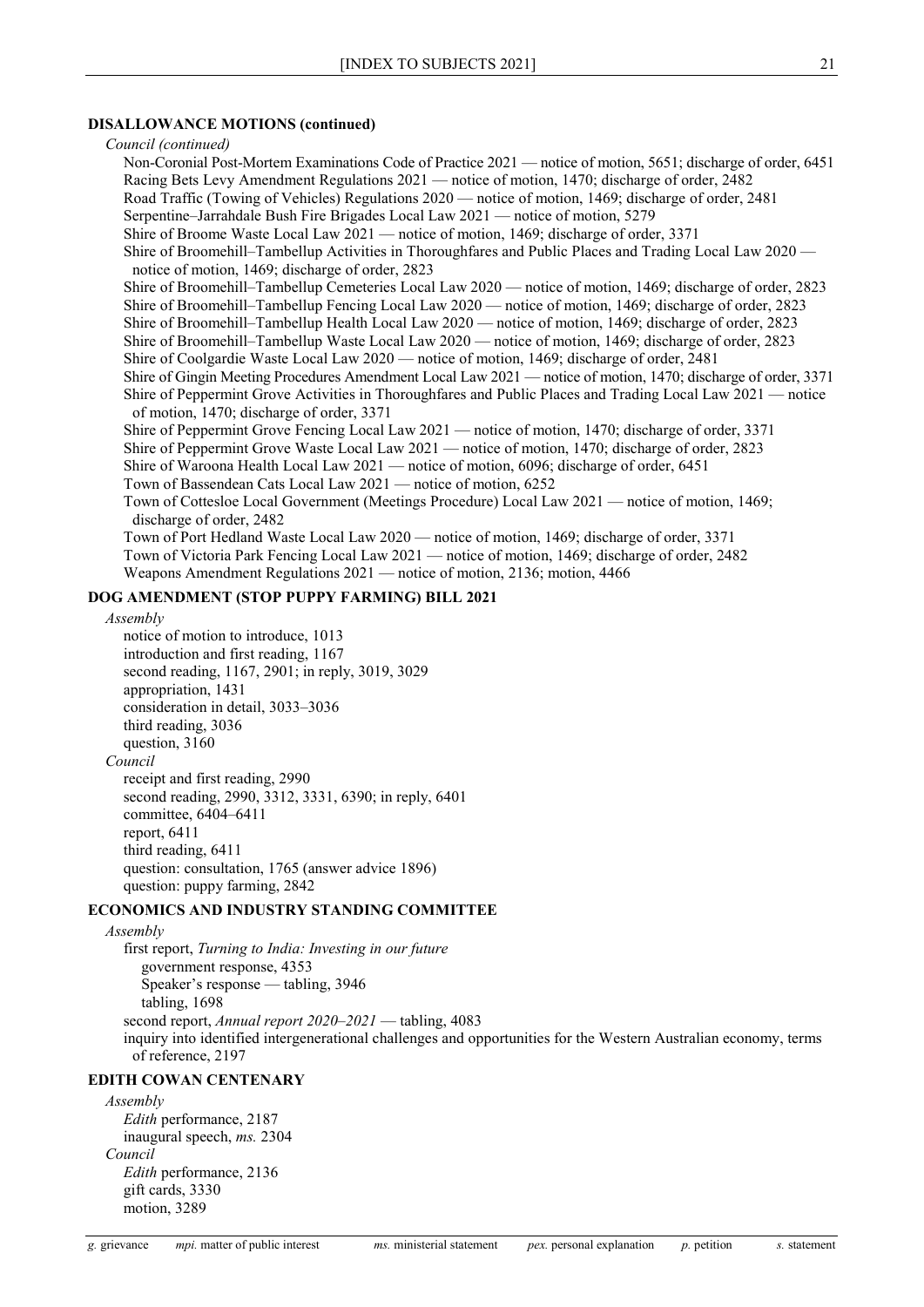### **EDUCATION AND HEALTH STANDING COMMITTEE**

*Assembly* first report, *Annual report 2020–21* — tabling, 4085 inquiry into the response of Western Australian schools to climate change, terms of reference, 3720 **EDUCATION AND TRAINING** *Assembly* community language schools, 2021 grants, *ms.* 2084 education forum, Scarborough electorate, *s.* 4111 Governor's School STEM Awards, *ms.* 1688 minister conflicts of interest, 4439 portfolios consultants, 2234 debt collection agencies, 3476 key performance indicators, 3461 not-for-profit groups, 3452 reports, 3458 staff, 3448, 3464, 3469 traffic infringements, 3769 schools Ashdale Secondary College, classrooms, *g.* 2432 Carson Street School, *s.* 2795 Castlereagh School, *s.* 2458 health support staff, 2325 Hedland SHS, rebuild, *p.* 5126 High Wycombe PS, sixtieth anniversary, *s.* 5739 Hillarys PS, upgrade, *s.* 2796 Merredin College, *s.* 2458 parents and citizens associations, *s.* 4531 Wanneroo electorate, *s.* 2113 Perth Modern School, bullying allegations, 5771 respectful relationships teaching support program, *ms.* 2765; *g.* 4504 Riverside PS, parking, *p.* 2889 sanitary products, *p.* 4220 Upper Swan PS, principal Stephen Green, retirement, *s.* 922 virtual power plants, 4902 Woodlupine PS, Seeds in Space, *s.* 3747 Wyalkatchem District HS, Susan Bruse, *s.* 5933 YouthCARE, Cottesloe electorate, *s.* 4530 teachers recruitment, 5339–5340 shortage, 1810–1811 WA Education Awards, Girrawheen SHS and Koondoola PS, *s.* 5349 *Council 2020 Review of the disability standards for education 2005,* recommendations, 2631 apprenticeships and traineeships, 2734 Caring for Country—Caring for Self program, 4483 child and parent centres, 6171 child development — notice of motion, 1470 child safety working group, 6235 community kindergartens enrolments, 968 funding, 755 Mount Helena Community Kindergarten and Playgroup and Pineview Community Kindergarten, 4159 department internal review, 3716, 5437, 6421 staff, 6325 early childhood sector — notice of motion, 4442; motion, 4828; in reply, 4842 education investment, *s.* 1508 education support centres, 2877, 2992 English as an additional language, 877, 2741 language development centres, 4193, 5199, 5377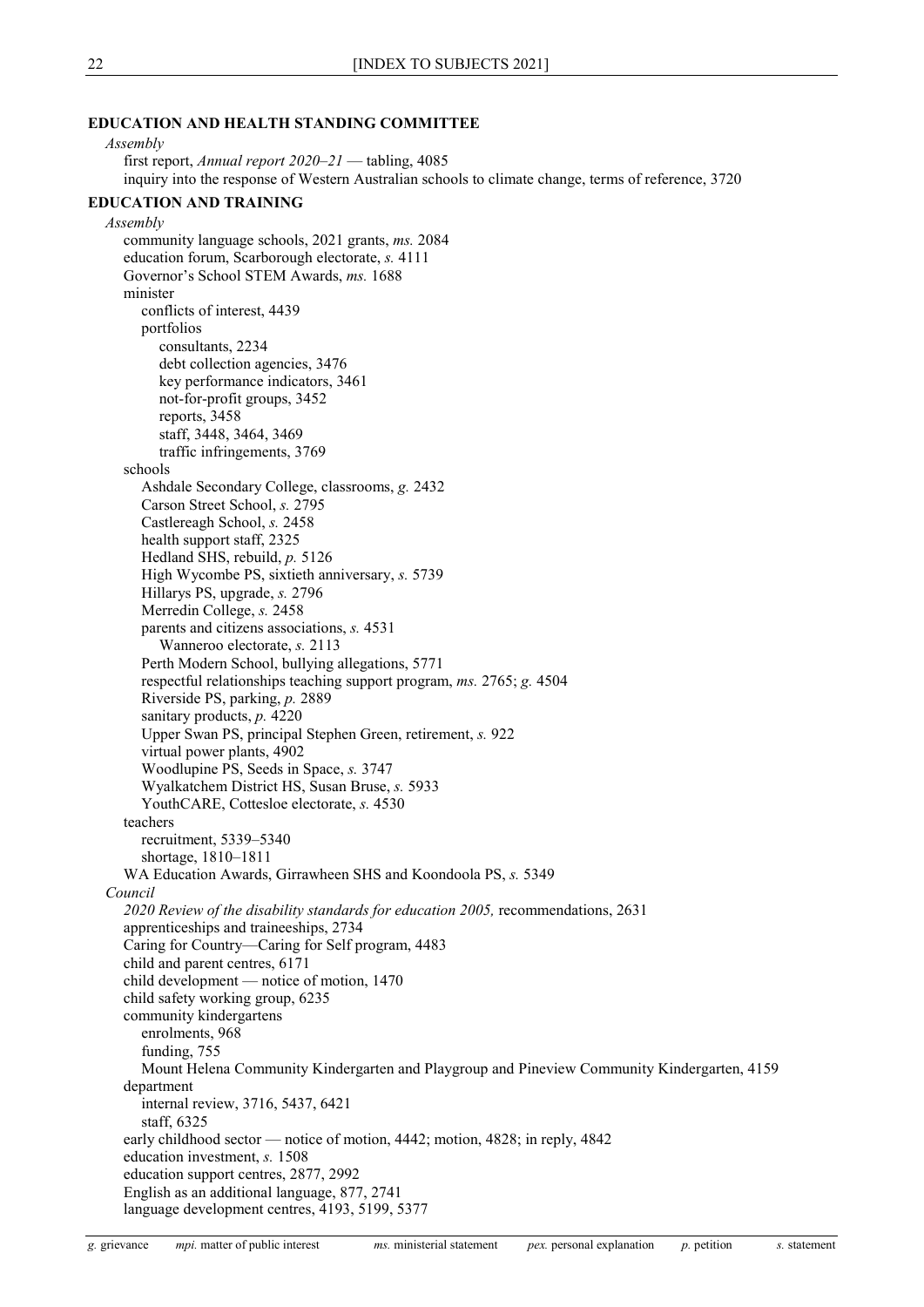#### **EDUCATION AND TRAINING (continued)**

*Council (continued)* minister AFL grand final tickets, 5433 correspondence, 6320, 6500 portfolios purchasing cards, 1664, 6037 staff, 1107, 1136 WA Labor fundraising event, 1102 North East Metropolitan Language Development Centre, speech pathology pilot program, 6167 Playgroup WA, 4329, 4486 preschool reform funding agreement 2022–2025 2840 regional learning specialists and independent learning coordinators, 2017 regional skills summits, *s.* 5002 school health nurses, 2155, 2611, 2876, 3276, 3835, 3932 (answer advice 4066), 4738, 4773 school psychologists, 1759, 5538 schools Aboriginal students, attendance, 880, 6351 Bob Hawke College, enrolment forecast, 1520 Carine SHS, parking, 3547; *s.* 2181–2182 chaplains, 3836, 6319 child protection, 51, 2154 Dolly's Dream and Kohbi Barrow, *s.* 2749 drug education, 3549 enrolments, East Metropolitan Region, 2761–2762, 2992 Gladys Newton School, *s.* 1404 infrastructure, election commitments, 2631 library staff, *p.* 1591 maintenance, direct-to-market scheme, 3108, 5437 Mount Lawley SHS, master plan, 50, 169 P&C Day WA, *ms.* 1969 periods, pain and endometriosis program, 4857, 5693, 6489 primary schools, childcare centres, 1081 protective behaviours program, 6424 Safety Bay SHS, water leak, 3121 sexual assault, 2500 staff, *s.* 6436 student-to-teacher ratios, 3715 transportable classrooms, 2758 Schools of Special Educational Needs, 6139 Schools of the Air, 6230 speech and language outreach service, 3320 student assessments, 1632 TAFE aged-care certificate courses, 3809 Auslan qualifications, fees, 2633 course completion rate, 3696 early childhood education training courses, 2845 Esperance, *s.* 3221 prisons, 3927 South Regional, course availability, 4739 teachers casual, 5323 public schools, 6325 *s.* 6032 subject areas, 6142 Thoughtful Schools project, 2633 universities, merger, 6168 University of Western Australia, staff, *s.* 2746 WA Education Awards, *s.* 6030 working with children checks, 2415, 2842 World Teachers' Day, *s.* 5000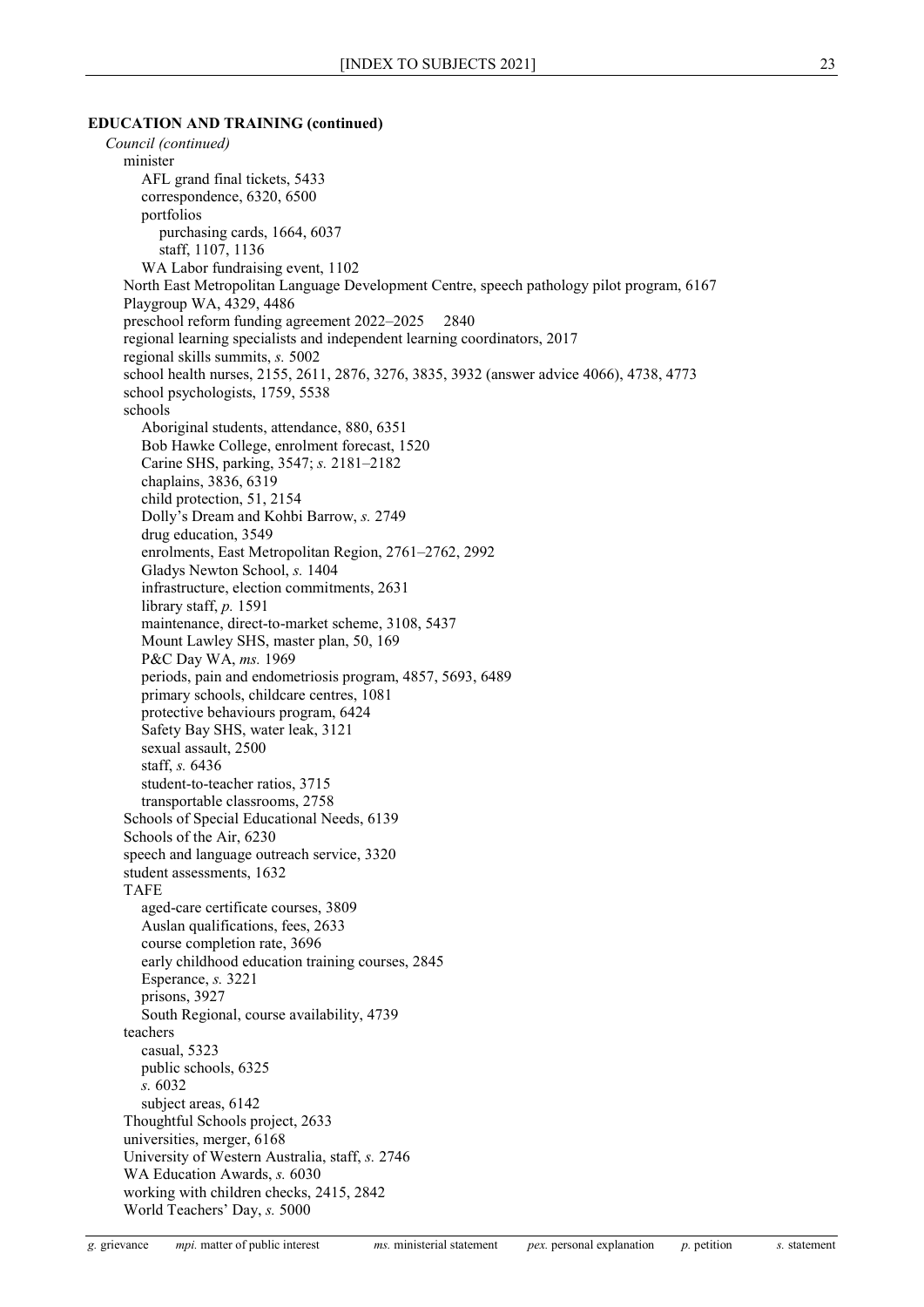# <span id="page-24-1"></span>**ELECTORAL AFFAIRS**

<span id="page-24-0"></span>

| Assembly                                                                                                                                                            |
|---------------------------------------------------------------------------------------------------------------------------------------------------------------------|
| electoral reform (see also "Constitutional and Electoral Legislation Amendment (Electoral Equality) Bill 2021")<br>Legislative Council, 90-91, 328, 930-931         |
| regional representation, 2888, 3028, 3963, 3967-3968, 4112-4115                                                                                                     |
| mpi. 3972; amendment to motion, 3981, 3998; motion, as amended, 3998                                                                                                |
| notice of motion, 2890; motion, 3037                                                                                                                                |
| p. 1308, 2084, 3412, 4219-4220                                                                                                                                      |
| standing orders suspension motion, 4122; standing orders suspension — amendment to motion, 4122;                                                                    |
| standing orders suspension — motion, as amended, 4122; motion, 4122                                                                                                 |
| legislation, conscience votes, 3475                                                                                                                                 |
| Ministerial Expert Committee on Electoral Reform                                                                                                                    |
| deadlines, 489-490                                                                                                                                                  |
| final report, 2319-2320; ms. 3947                                                                                                                                   |
| Council                                                                                                                                                             |
| Electoral Commission, staff, neutrality, 464                                                                                                                        |
| electoral reform (see also "Constitutional and Electoral Legislation Amendment (Electoral Equality) Bill 2021")<br>Legislative Council, 752, 883; motion, 526, 4019 |
| motion, 1970                                                                                                                                                        |
| p. 5361                                                                                                                                                             |
| regional representation, 291                                                                                                                                        |
| s. 2986, 4068, 4070-4072                                                                                                                                            |
| Ministerial Expert Committee on Electoral Reform                                                                                                                    |
| appointment, 574                                                                                                                                                    |
| cost, 2502                                                                                                                                                          |
| discussion paper, 964                                                                                                                                               |
| Electoral Commissioner, 370                                                                                                                                         |
| establishment, 288                                                                                                                                                  |
| final report, 3926; ms. 3896                                                                                                                                        |
| membership, 56, 370-371, 459, 2972                                                                                                                                  |
| ministerial communications, 461                                                                                                                                     |
| regional WA Labor members, 368                                                                                                                                      |
| submissions, 1758, 1764 (answer advice 1766) (supplementary information 2019)                                                                                       |
| <b>EMERGENCY SERVICES</b> see also "Cyclone Seroja"                                                                                                                 |
| Assembly                                                                                                                                                            |
| Bedfordale Volunteer Bush Fire Brigade Station, ms. 1802                                                                                                            |
| BlazeAid, s. 1718                                                                                                                                                   |
| Bushfire Community Day, ms. 5223                                                                                                                                    |
| bushfire mitigation, 2805                                                                                                                                           |
| bushfire preparedness, ms. 4880                                                                                                                                     |
| department                                                                                                                                                          |
| annual report, correction, 5708                                                                                                                                     |
| conference, ms. 4080<br>firefighters, Canadian deployment, ms. 2429                                                                                                 |
| fleet, 5773                                                                                                                                                         |
| Home Fire Awareness campaign, ms. 2880                                                                                                                              |
| International Firefighters' Day, ms. 87                                                                                                                             |
| Kalbarri State Emergency Service, acknowledgement, s. 5349                                                                                                          |
| Kensington Fire Station, 927                                                                                                                                        |
| Koolinup Emergency Services Centre, 5043                                                                                                                            |
| minister                                                                                                                                                            |
| conflicts of interest, 4294                                                                                                                                         |
| portfolios                                                                                                                                                          |
| consultants, 2369                                                                                                                                                   |
| debt collection agencies, 3483                                                                                                                                      |
| key performance indicators, 3464                                                                                                                                    |
| not-for-profit groups, 3457                                                                                                                                         |
| reports, 3461                                                                                                                                                       |
| staff, 3452, 3469, 3474                                                                                                                                             |
| traffic infringements, 3515<br>My Bushfire Plan, ms. 2766                                                                                                           |
| Resilient Australia Awards, s. 2794                                                                                                                                 |
|                                                                                                                                                                     |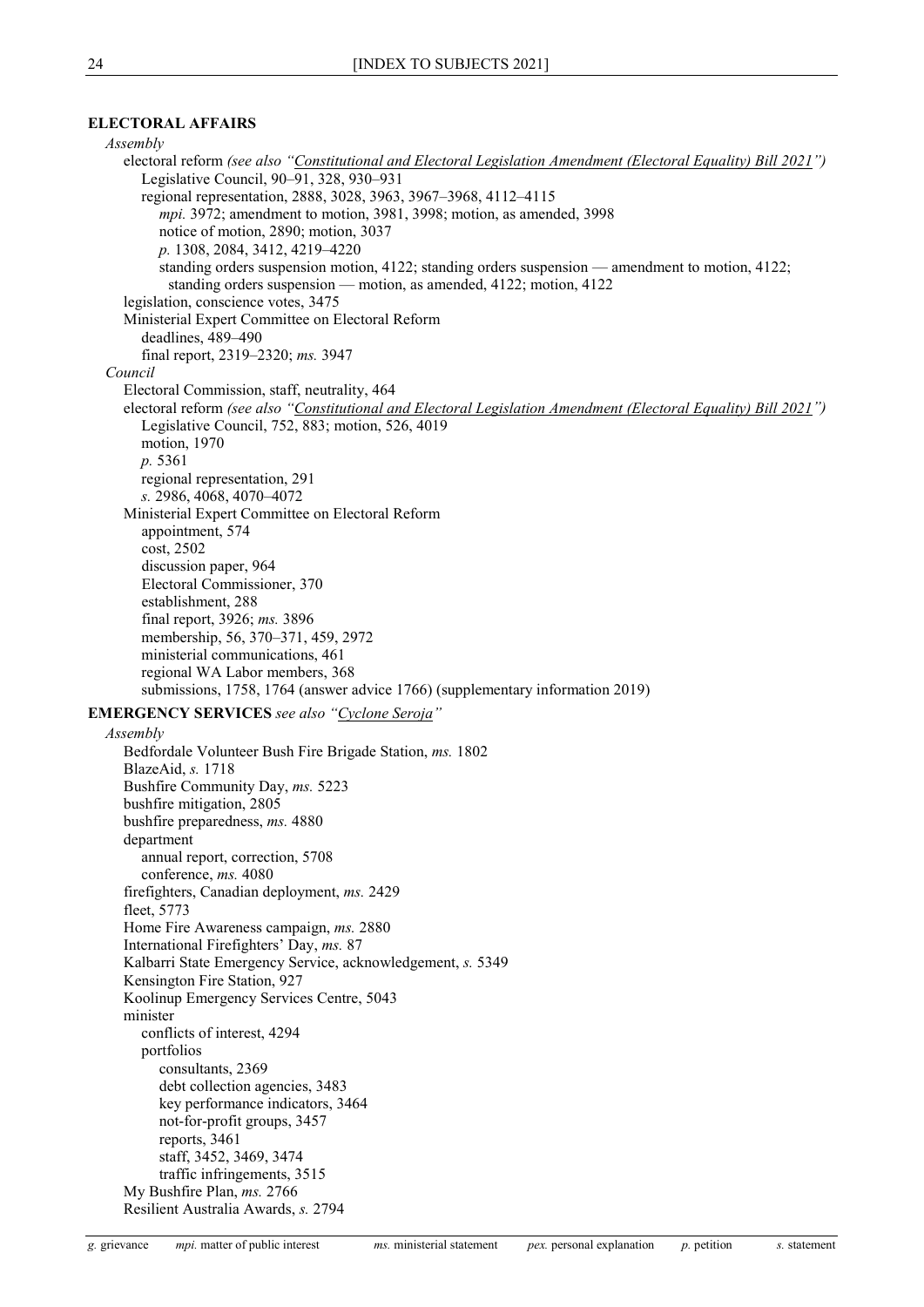#### **EMERGENCY SERVICES (continued)**

*Assembly (continued)* volunteers, Work Health and Safety Act, *g.* 5345 Wear Orange Wednesday, *ms.* 773 Wooroloo bushfire recovery, *ms.* 2429 review, *ms.* 3125 Work Health and Safety Act, volunteer firefighters, 4700 Youth in Emergency Services, Banksia Hill Detention Centre, *ms.* 3722 *Council* budget, 2741 bush fire bunkers, 5695 (answer advice 6077) bushfires, suppression, 4158 community emergency services managers, 6173 cyclone Seroja and Wooroloo bushfire — motion, 246; in reply, 256; *s.* 294 department light tankers, procedures, 2014 plant and equipment technicians, 6304 election commitments, 2021–22 state budget, 3934 International Firefighters' Day, *s.* 79 minister AFL grand final tickets, 5434 correspondence, 6321, 6501 portfolios purchasing cards, 1669, 6037 staff, 1110, 1138 WA Labor fundraising event, 999 natural disasters — notice of motion, 8; motion, 434; in reply, 724 Royal Commission into National Natural Disaster Arrangements, 5995 traffic management, 878, 2017 volunteer associations, funding, 995 volunteer bush fire brigades, 4158 Wooroloo bushfire review, 1892, 3195, 4204, 6236 state recovery coordination groups, 753, 3339 Work Health and Safety Act, 3933 Wundowie bush fire service station, 3930 **ENERGY** *Assembly* electricity bills, 4295 electricity infrastructure, 46 Bayview Street, Mt Tarcoola, *g.* 3126 electricity supply Kalbarri, 2660 Walpole, 3028 energy policy, 1541 Energy Transformation Taskforce, *ms.* 1003 Esperance Gas Distribution Company, 4565–4566 Future Battery Industries Cooperative Research Centre, cathode precursor production pilot plant, *ms.* 5905 future battery industry, 2193; *ms.* 2186, 4661 gas supply, Esperance, 5044 Horizon Power, community partnerships program, *ms.* 4354 household energy efficiency scheme, 5445 hydrogen industry *(see ["Hydrogen Industry"](#page-38-0))* Just Transition Plan, Collie, *g.* 2766 Mungarra gas turbines, 329 renewable energy, 1809, 3969 regions, 5244, 5579 retailers, disconnections, 2800 South Fremantle power station expressions of interest, 2115–2116; standing orders suspension motion, 2125; standing orders suspension amendment to motion, 2125; standing orders suspension — motion, as amended, 2125; motion, 2125 Register of Heritage Places, 2118–2119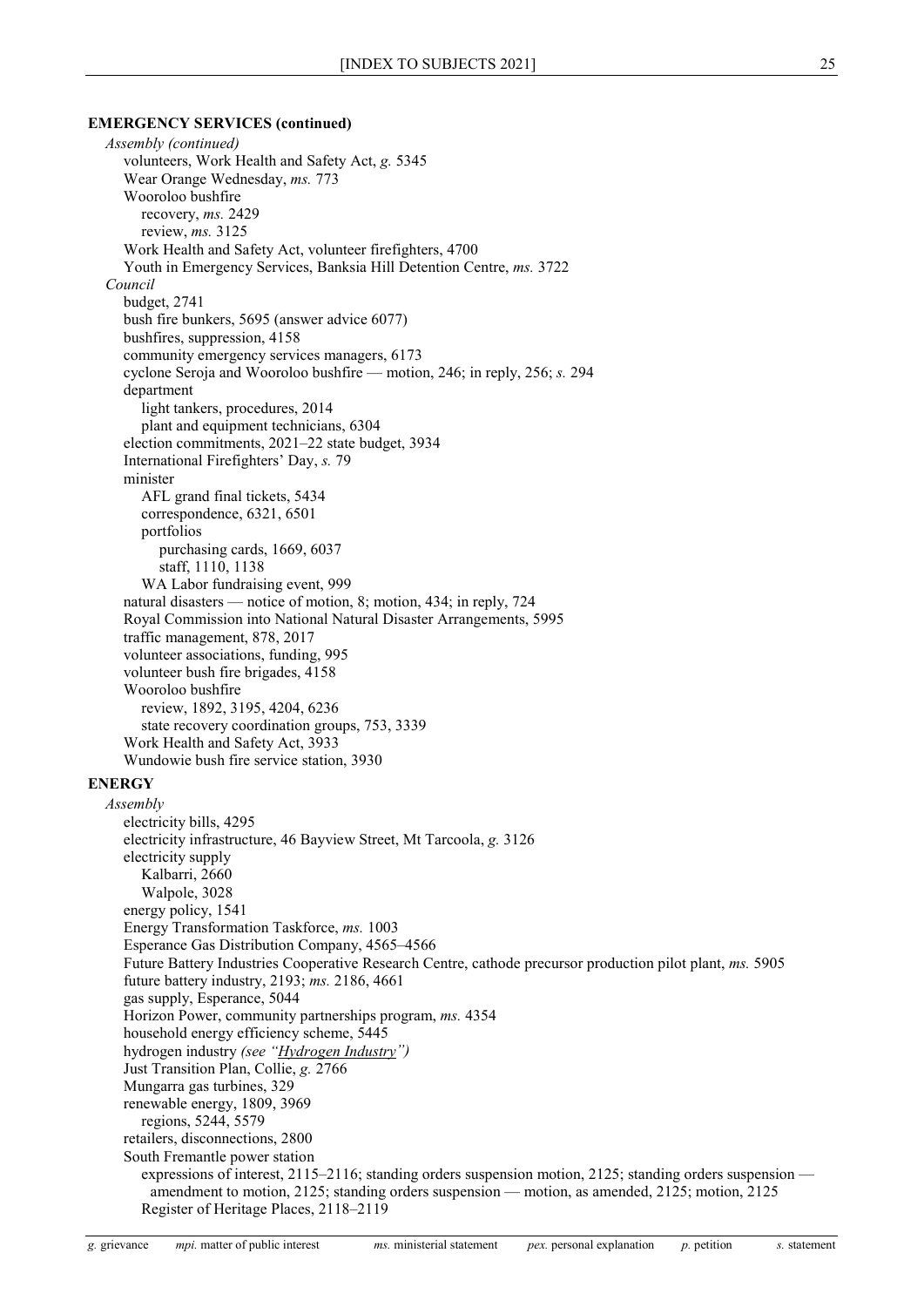# **ENERGY (continued)** *Assembly (continued)* standalone power systems, 2237 Synergy fees and charges, cyclone-affected areas, 1802–1803 hardship support, 2549 renewable energy, 4698 technology, 624 virtual power plants, schools, 4902 Western Power, cyclone Seroja industrial action, 794–795 (supplementary information 797) reconnections, 1346 *Council* bioenergy, Collie, 4485 Chevron Australia, Gorgon carbon capture and storage, 3253 Daylight Saving Time, 2006–09 trial, 4192 electricity retailers disconnections, 1265, 6236, 6302 fees and charges, 6232 hardship utility grant scheme, 2270 payment plans, 1264 Energy Policy WA, 2968 Esperance Gas Distribution Company, 3188 Horizon Power, air conditioning rebate, 6485 hydrogen industry *(see ["Hydrogen Industry"](#page-38-0))* Muja power station, staff, 3551 (answer advice 3811), 4205 renewable energy, 3807, 5382, 5694 buyback scheme, 2609 (correction of answer 2743) section 91 licences, 5536, 5995, 6073, 6307 Scarborough LNG project, 5999, 6072 South Fremantle power station, 2015 Synergy capital value, 4323 (answer advice 4332), 4482, 4732 generation, 1626 (answer advice 1765), 1889, 3122 production costs, 1630, 2877 Western Power apprenticeships, 747 capital value, 4328, 5438 CEPU workers, public sector wages policy, 747 cyclone Seroja, reconnections, 960, 965 **ENVIRONMENT** *see also ["Climate Action"](#page-9-0) Assembly* Aboriginal ranger program, 1009

<span id="page-26-0"></span>blue carbon ecosystems, 496 Bluebush Wildlife Rescue and Rehabilitation, *s.* 3155 Coastal Waste Warriors, Dawesville, *s.* 3154 Containers for Change scheme, 5046 Borden Primary School, *s.* 5039 department, 2020–21 annual report, correction, 4500 environmental protection, 5861 Keep Australia Beautiful Week, *ms.* 2880 minister conflicts of interest, 4293 portfolios consultants, 2367 debt collection agencies, 3482 key performance indicators, 3629 not-for-profit groups, 3628 reports, 3629 staff, 3627, 3629–3630 traffic infringements, 3511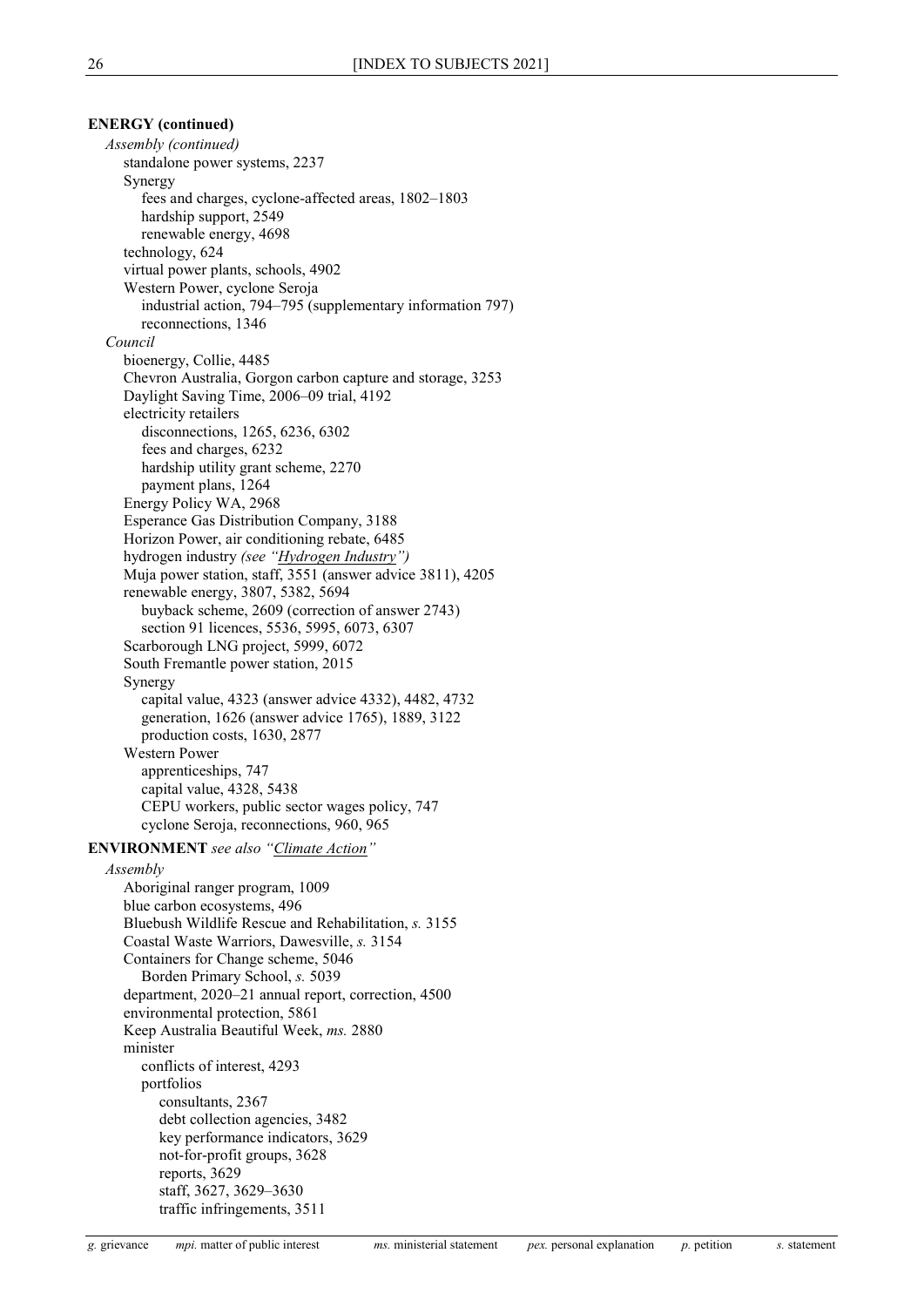#### **ENVIRONMENT (continued)**

*Assembly (continued)* Murujuga rock art, monitoring contract, 2361 National Recycling Week, *ms.* 5332 National Tree Day, Cottesloe Coastcare Association, *s.* 1339 native forest logging *(see ["Forestry"](#page-30-0))* Ningaloo, swimming with humpback whales trial, *ms.* 2766 Perth Zoo African painted dog pups, *ms.* 1310 giraffe breeding program, *ms.* 4879 master plan, 679 remnant bushland, Hamersley, *p.* 5903 single-use plastics, 1430, 2659; *g.* 5014 south coast marine park, consultation, *ms.* 5841 volunteers, Darling Range, *s.* 2459 waste management, FOGO, 5581 WasteSorted Awards, *ms.* 296 western ground parrot, *ms.* 1690 *Council* Alcoa, EPA assessment 2253 3276 beach access, Hooley Road, Boranup, 174; *p.* 833 Biodiversity Conservation Act, review, 6235 Biodiversity Conservation (Exemptions) Amendment Order 2021, consultation, 4862 black cockatoos, Swan coastal plain, 290, 576, 5538 Burrup Peninsula Murujuga rock art monitoring contract, 1377 (answer advice 1499), 1498, 2995 Pluto LNG facility, 5204 Pluto LNG facility, greenhouse gas emissions and abatement program, 1628, 2273, 2998–3000 bushfire suppression, 4158 carbon for conservation initiative, 5697 Chevron Australia, Gorgon carbon capture and storage, 3253 conservation parks and reserves, 2506, 2974 Containers for Change scheme, 371 contaminated site 11860, tailings, *p.* 4139 Dampier Peninsula and Buccaneer Archipelago marine park, 2499, 3926 department annual report  $2020-21$  4163 endangered species recovery plans, 3932, 6314 special adviser, 3320, 3554 staff, 3808 strategic projects, 2970 Environment Online, 2610 Environmental Protection Act cost recovery, 4324, 6251 iron ore exports, 2011, 3276 Environmental Protection Amendment Act, regulations, 4065 Environmental Protection (Cost Recovery) Regulations 2021 4328, 4488, 4737, 4861, 6070, 6142 environmental sustainability, *s.* 4075 fauna management, Albany ring-road, 5083 Fitzroy Valley, national park, 4326 forest management plan *(see ["Forestry"](#page-30-0))* Hovea Falls, pedestrian bridge, 3552, 3701 land clearing, 3712 litter, South Western Highway, 5317 minister AFL grand final tickets, 5558 correspondence, 6324, 6504 portfolios purchasing cards, 1682, 6038 staff, 1125, 1152 WA Labor fundraising event, 1103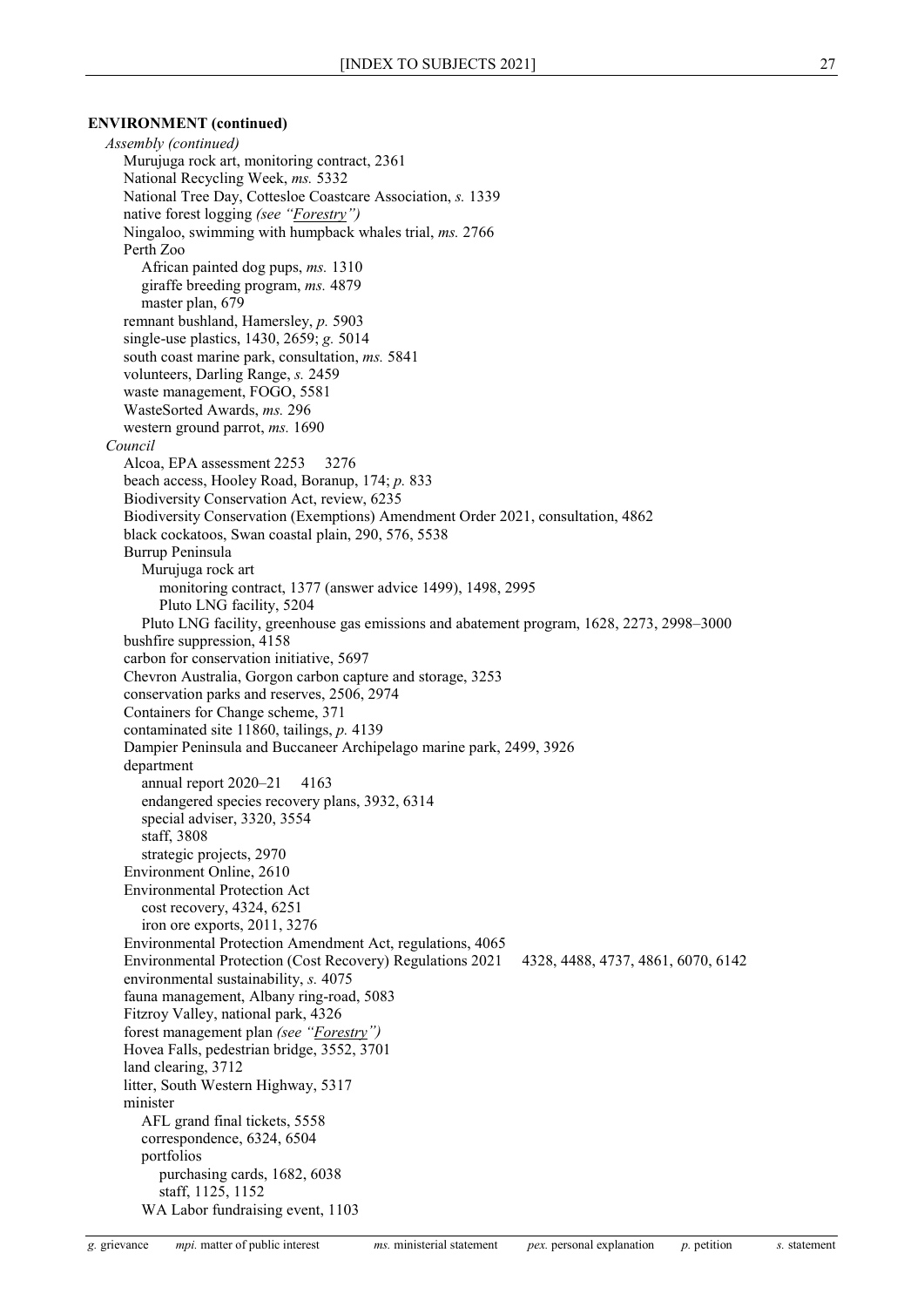#### **ENVIRONMENT (continued)**

*Council (continued)* native forest logging *(see ["Forestry"](#page-30-0))* management, 3934 (answer advice 3935) survey, 3695, 4061 oil spill, Kirkalocka station, *s.* 2628 petroleum wells, 3336–3338 PFAS fracking, 4200 Stanley Road waste management facility, 4162, 4165, 4330 Pilbara environmental offsets fund, 5537 prescribed burning Douglas Hill 407 460 numbat habitat, 54, 367, 1381, 1631 (supplementary information 1765), 1890, 3934; *s.* 292 review, *p.* 3896, 4018 sandhill dunnart conservation plan, Vimy Resources, 5200 Scarborough LNG project, 6231 single-use plastics, 3107, 5199 (answer advice 5206), 5323, 5381, 5698, 5992, 6074 south coast marine park, 3803 draft community engagement strategy, 571 review, 3551 threatened species and ecological communities, 4993, 4995, 6315 waste levy administration, 573, 642, 884 avoidance, 57, 174, 463, 1082, 1157, 1268, 1895 energy recovery, 3252 waste management, FOGO, 3258 waste precinct, Banksia Road, Dardanup, *p.* 150 waste reform, 2011 water quality, Coorinjinna Pool, Pilbara, 2757

#### **ENVIRONMENT AND PUBLIC AFFAIRS, STANDING COMMITTEE ON**

*Council*

appointment of members — motion, 639 terms of reference — notice of motion, 9; motion, 724

#### **ESTIMATES AND FINANCIAL OPERATIONS, STANDING COMMITTEE ON**

*Council* appointment of members — motion, 639 eighty-fourth report, *Inquiry into the financial administration of homelessness services in Western Australia— Terms of reference* — tabling, 5650 eighty-fifth report, *Consideration of the 2021–22 budget estimates* — tabling, 5975 budget estimates hearings, 2946, 3063 briefing, 3341 motion, 3064 inquiry into the financial administration of homelessness services in Western Australia, substitution of member, 5700 statement by President, 5505

#### **ESTIMATES COMMITTEES**

*Assembly* committee A, adoption of report — motion, 4231 committee B adoption of report — motion, 4232 division 25, correction of answer, *s.* 5048 division 26, correction of answer, *s.* 4218 divisions 28 and 32, correction of answer, *s.* 4219 committees A and B, presentation of reports and minutes Appropriation (Capital 2021-22) Bill 2021 4231 Appropriation (Recurrent 2021–22) Bill 2021 4231 management committee, report presentation, 4127 adoption — motion, 4127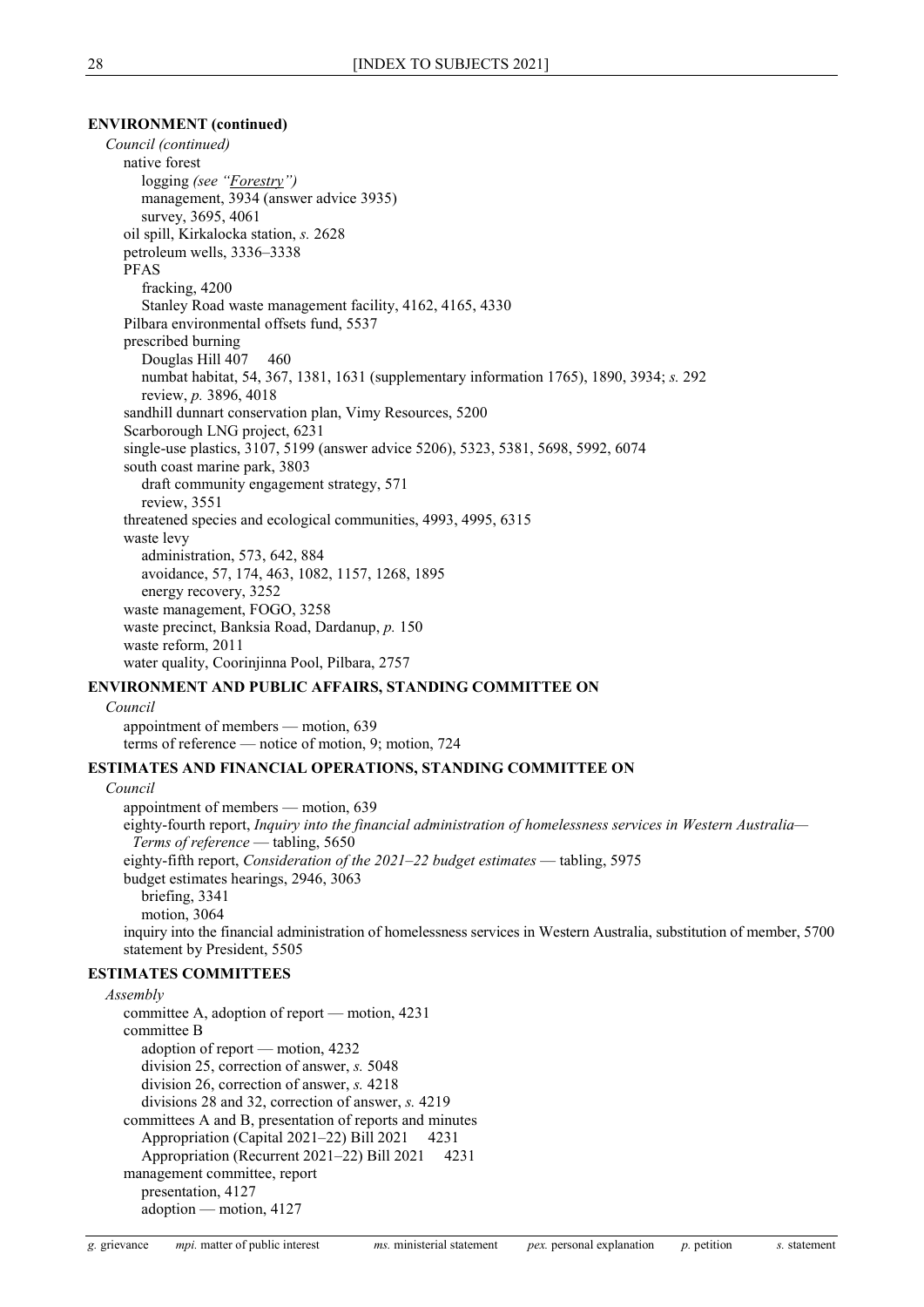# **ESTIMATES OF REVENUE AND EXPENDITURE** *Council* consideration of tabled papers, 3675, 3783, 3811, 3923, 3935, 4031, 4142, 4321, 4332, 4451, 4716, 4852, 4952, 5061 tabling of budget papers, 3675 **FAIR TRADING AMENDMENT BILL 2021** *Council* notice of motion to introduce, 1740 introduction and first reading, 1878 second reading, 1878 **FAMILY AND DOMESTIC VIOLENCE** *Assembly* 16 Days in WA to Stop Violence Against Women, 5942; *s.* 5934 Breathing Space program, *ms.* 892 community organisations, 928 community, respect and equality agreements, *ms.* 1004 DVassist, 5864–5865 Kimberley, 4540, 5447 one-stop hubs, 5045 respectful relationships teaching support program, *ms.* 2765; *g.* 4504 *Council* awareness — notice of motion, 1361 cannabis use, 5995 Lucy Saw Centre Association, *s.* 3113 offences, 1262, 2301 police, 2155 Walk Against Violence, Geraldton, *s.* 6249 **FAMILY COURT AMENDMENT BILL 2021** *Assembly* notice of motion to introduce, 1013 introduction and first reading, 1161 second reading, 1161, 2640, 2661, 2773; in reply, 2776 third reading, 2778 returned, 3447 assent, 3847 *Council* receipt and first reading, 2754 second reading, 2755, 3260; in reply, 3263 committee, 3263–3269 report, 3269 third reading, 3269 assent, 3783 **FEDERAL GOVERNMENT** *Assembly* Senate vacancy *(see also ["Joint Sitting of the Legislative Council and Legislative Assembly"](#page-40-1))* election, Dorinda Cox, 3837 resignation, Rachel Siewert, 3596 *Council* Senate vacancy *(see also ["Joint Sitting of the Legislative Council and Legislative Assembly"](#page-40-1))* election, Dorinda Cox, 3783 resignation, Rachel Siewert, 3522 **FINANCE** *see ["Treasury and Finance"](#page-67-0)* **FINANCE LEGISLATION AMENDMENT (EMERGENCY RELIEF) BILL 2021** *Assembly* notice of motion to introduce, 2636 introduction and first reading, 2772 second reading, 2772, 3575, 3597, 3735, 3762; in reply, 3764 appropriation, 2889 third reading, 3768 *Council* receipt and first reading, 3833

second reading, 3833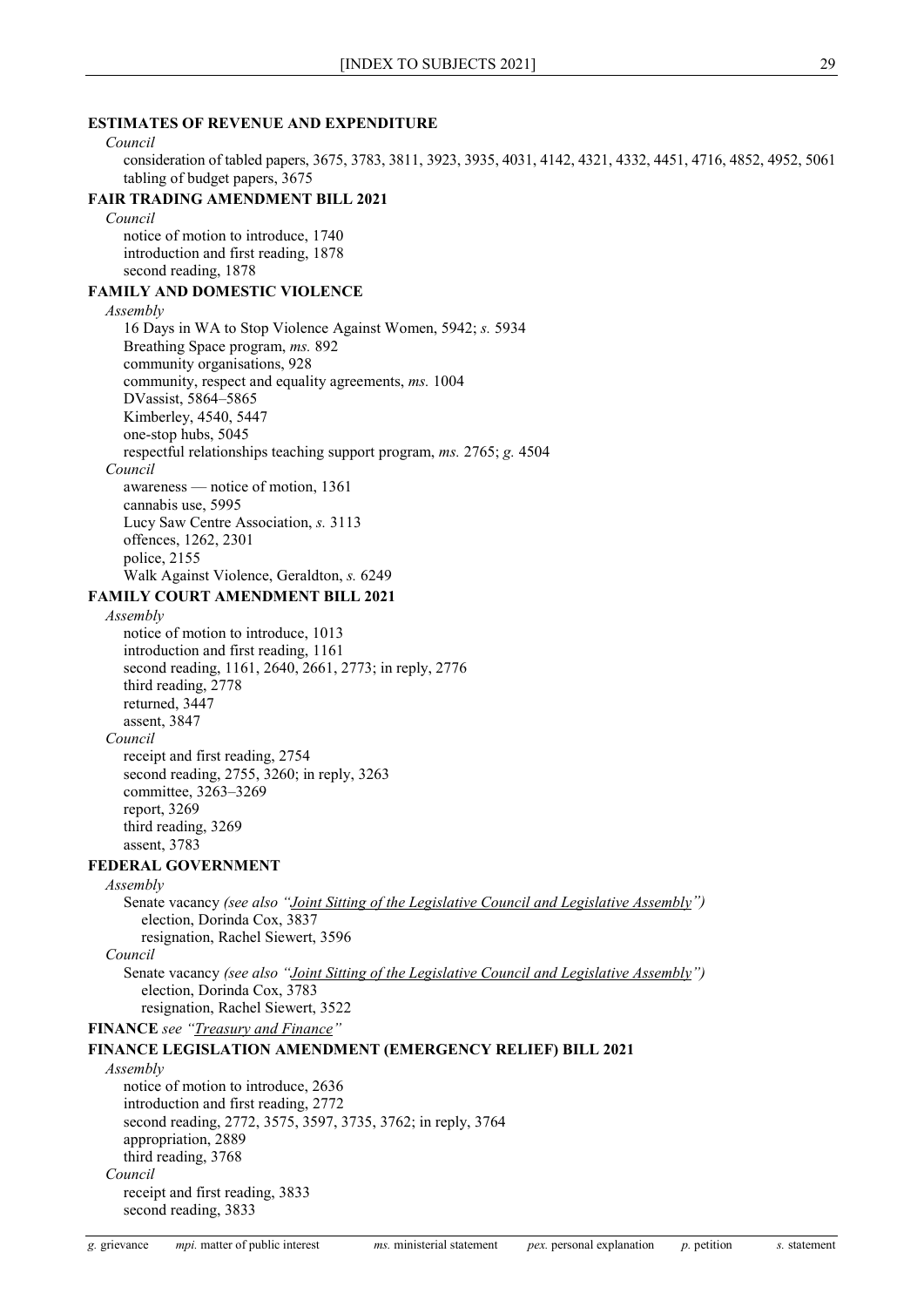#### **FINANCIAL LEGISLATION AMENDMENT BILL 2021**

```
Assembly
     notice of motion to introduce, 403
     introduction and first reading, 475
     second reading, 475, 1699; in reply, 1699
     appropriation, 674
     third reading, 1699
     returned, 3062
     assent, 3412
  Council
     receipt and first reading, 1660
     second reading, 1660, 2714; in reply, 2729
     committee, 2731–2733, 2744–2745, 2823–2838, 2964–2968
     report, 2968
     third reading, 2968
     assent, 3169
FIREARMS AMENDMENT BILL 2021
  Assembly
     notice of motion to introduce, 5775
     introduction and first reading, 5845
     second reading, 5845
FISHERIES see also "Sharks"
  Assembly
     aquaculture development plan, 3027
     artificial reef, Ocean Reef, ms. 1161
     barramundi restocking, Lake Kununurra, ms. 3574
     beach emergency number signs, ms. 4608
     finfish nursery, Geraldton, 1928
     MV Fishability, ms. 3948
     outer harbour, Cockburn Sound, 1426, 1809
     Seafood Industry Awards, ms. 3573
     south coast bioregion, g. 1695
  Council
     aquaculture
        employment, 3554
        licences, Albany, 3320
     Buccaneer Archipelago marine park, 2499, 3926
     finfish nursery, Geraldton, 1630, 1762, 3192
     licences, 6324
     life jacket trial, Salmon Holes, 1493
     management — notice of motion, 1051
     Ngari Capes Marine Park, fishers' compensation, 3807
     Seafood Industry Awards, s. 2751
     shellfish farming, Albany, 4323, 4481
     west coast demersal scalefish recovery plan, 1082
     western rock lobster industry, exports, China, 575
FOREST PRODUCTS AMENDMENT BILL 2021
```

```
Assembly
```
notice of motion to introduce, 4567 introduction and first reading, 4612 second reading, 4612, 5922, 5951 appropriation, 5245

#### <span id="page-30-0"></span>**FORESTRY**

*Assembly* native forest logging, 3590, 3595–3596, 3963 carbon sequestration, 4899–4900 *ms.* 3838 notice of motion, 4785; motion, 4920 Parkside Group, 3970–3971 softwood plantations, 3591, 4376–4377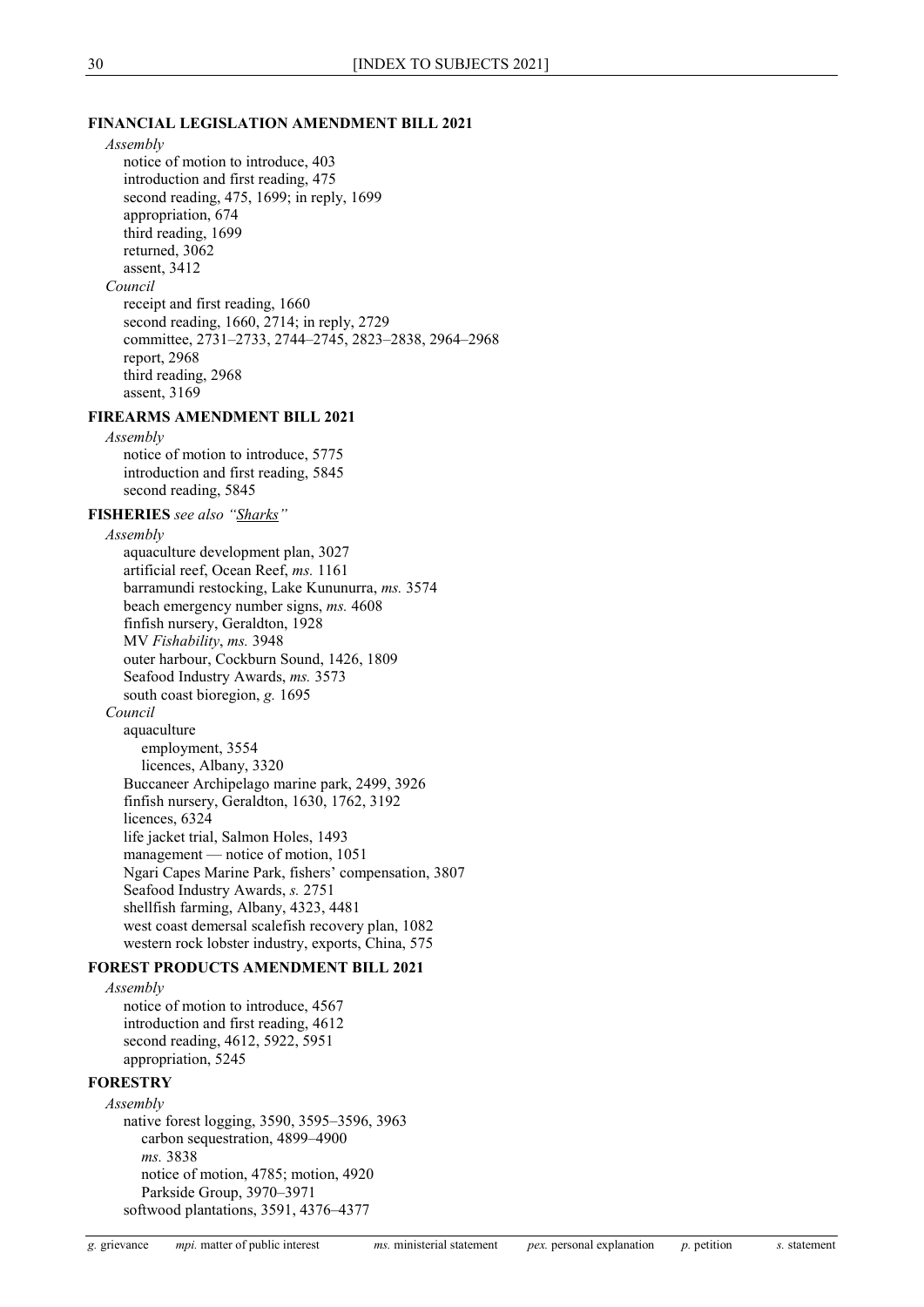#### **FORESTRY (continued)**

#### *Council*

*Forest management plan 2014–23* 289 forest management plan 2024–33, survey, 2150, 2272, 2414, 2420, 3695, 4061, 4330 Forest Products Commission Forest Stewardship Council accreditation, 4065 karri thinning, 5206 sandalwood production, 2276 sharefarming, 464, 573, 3364 hardwood furniture manufacturing, 6143, 6490 (answer advice 6491) imports, 3930 native forest logging, 3700, 3805–3806, 4065, 6416 carbon sequestration, 4855, 4991 motion, 3653 processors, 6234, 6416 *s.* 3707–3708, 3710–3711 transition package, 3807, 4165, 4484, 6170; *s.* 3945 volumes, 6229 softwood plantations, 4330 Wellington catchment, pine tree seedlings, 1374

# **GAYFER, HON HARRY WALTER "MICK", AM**

*Assembly* condolence motion, 3002 *Council* condolence motion, 2941

#### **GOVERNMENT RAILWAYS AMENDMENT BILL 2021**

*Assembly* notice of motion to introduce, 3412 introduction and first reading, 3574 second reading, 3574

#### **GRIFFITHS, HON CLIVE**

*Council*

condolence motion, 139

#### **HEALTH** *see also ["Coronavirus"](#page-11-0)*

*Assembly* ambulances Country Ambulance Service, 790, 1930 ramping, 2187–2188, 3587–3588 St John Ambulance contract, 1924–1925, 2120 Animal Resources Centre, *g.* 3130 Aswath, Aishwarya Child and Adolescent Health Service, 681, 790–791 independent inquiry report, 3965, 5119–5121, 5239, 5750; *ms.* 5116 minister, 623–624; standing orders suspension motion, 595; standing orders suspension — amendment to motion, 595; standing orders suspension — motion, as amended, 595; motion, 595; amendment to motion, 598; motion, as amended, 599 Perth Children's Hospital, 88, 214, 623–626, 2460, 4781, 5236, 5333 *mpi.* 5127 *ms.* 472, 673 standing orders suspension motion, 96; standing orders suspension — amendment to motion, 96; standing orders suspension — motion, as amended, 96; motion, 96; amendment to motion, 98; motion, as amended, 99 Auditor General's report, 5941–5942 BreastScreen WA, Albany clinic, *ms.* 2085 cancer organisations, fundraising Bateman electorate, *s.* 4691 Pink Shearing for Liz Day, *s.* 3153 children's hospice, 4536 flu season, 1006–1007

vaccination, *ms.* 1308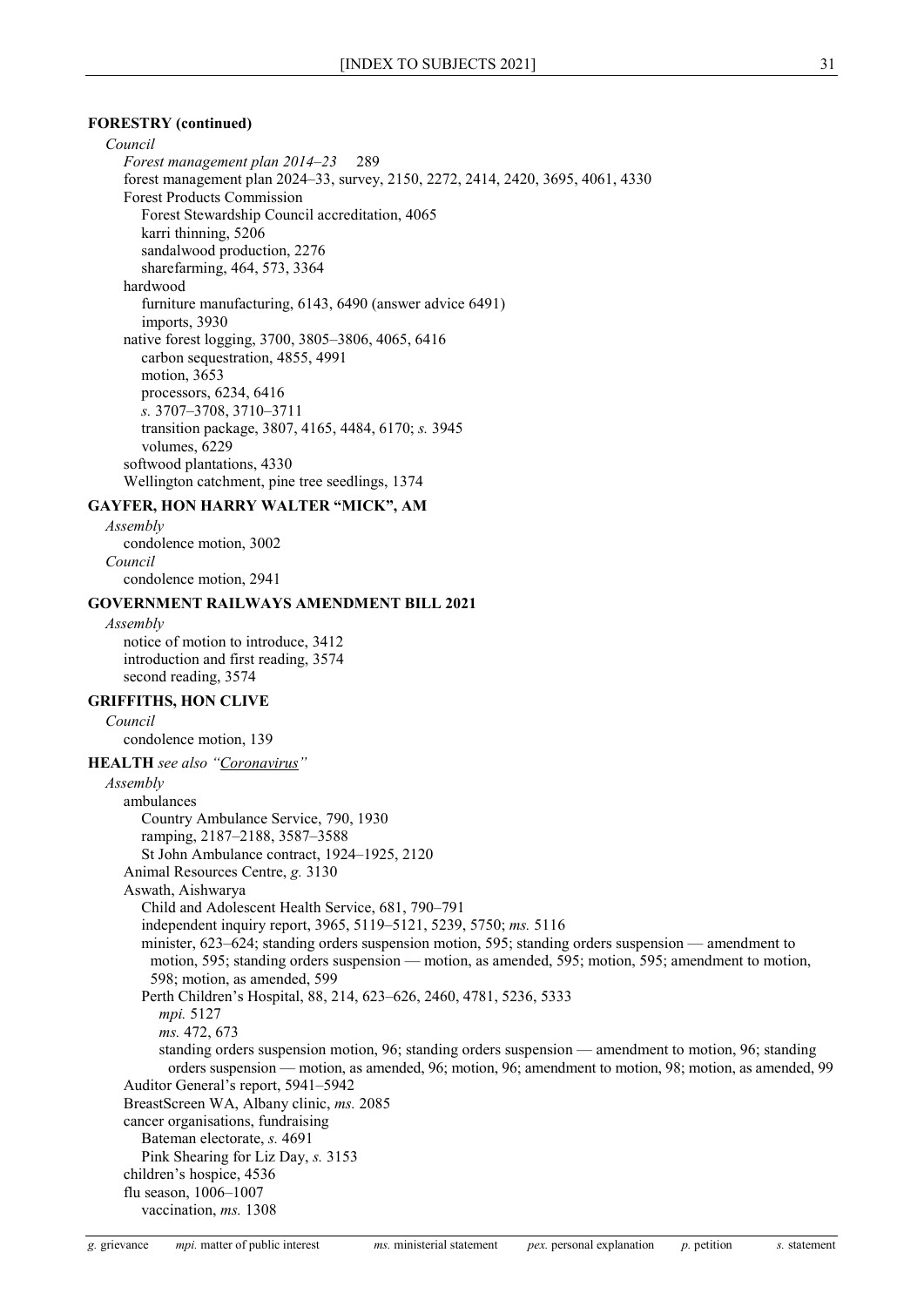*Assembly (continued)* future health research and innovation fund, 4373 Health and Disability Services Complaints Office, twenty-fifth anniversary, *ms.* 3946 health investment, *mpi.* 2198 health services, 2543 midwest and wheatbelt, *g.* 5015 regions, 2652; *g.* 5913 health workforce, 2240 assistant-in-nursing staff, 2462 midwest, 4784 midwives Geraldton, 5442 midwest, *ms.* 3946 Pilbara, 5122 *mpi.* 4785 nurses Kimberley, 4562–4563 resignations and leave, 3894–3895 recruitment, 2545, 2548, 4780, 4782–4783 skilled workers, *mpi.* 3412 Heart Foundation, walking plans, *s.* 1338 hospitals and health campuses Albany Health Campus, 5577 beds, 5768–5769 beds, 926; *ms.* 1521 Bunbury Hospital, operating theatres, *g.* 5713 Busselton Health Campus, psychiatric liaison nurse, 2229 Call and Respond Early system, 2362 code yellow declarations, 2189, 2323–2324, 3157 demand response plan, 208 emergency departments, 2799 presentations, 1185, 1345–1346, 1804, 2237, 2542–2543 fatalities, 679 Fiona Stanley Hospital cladding, fire risk, 3409–3410 intensive care unit, 5244 staff, 1546–1547, 2192 Geraldton Health Campus, 1343 Hedland Health Campus, staff, 2796 ICT outages, 5440–5441 intensive care unit beds, 4560–4561 Kalgoorlie Health Campus, MRI machine, 1543 King Edward Memorial Hospital for Women, staff, 1431, 3020 maternity bypasses, 3846–3847, 4779 modular construction, 5769 nursing shifts, 3401–3402 paediatric acute recognition and response observation tool, 2230 Perth Children's Hospital eating disorders program, *g.* 900 emergency department, 2884–2885 Koolangka Bridge, *ms.* 2427 Pilbara, 491 regions, 4698–4699 Sir Charles Gairdner Hospital code black declaration, 5860 emergency department, 1427 water contamination, 5939–5940 women's and babies' hospital, 2797, 3966–3967 Wyndham Hospital, nurses, *g.* 4669 human reproductive technology and surrogacy legislation, review, government response, *ms.* 3007 International Nurses Day, *ms.* 472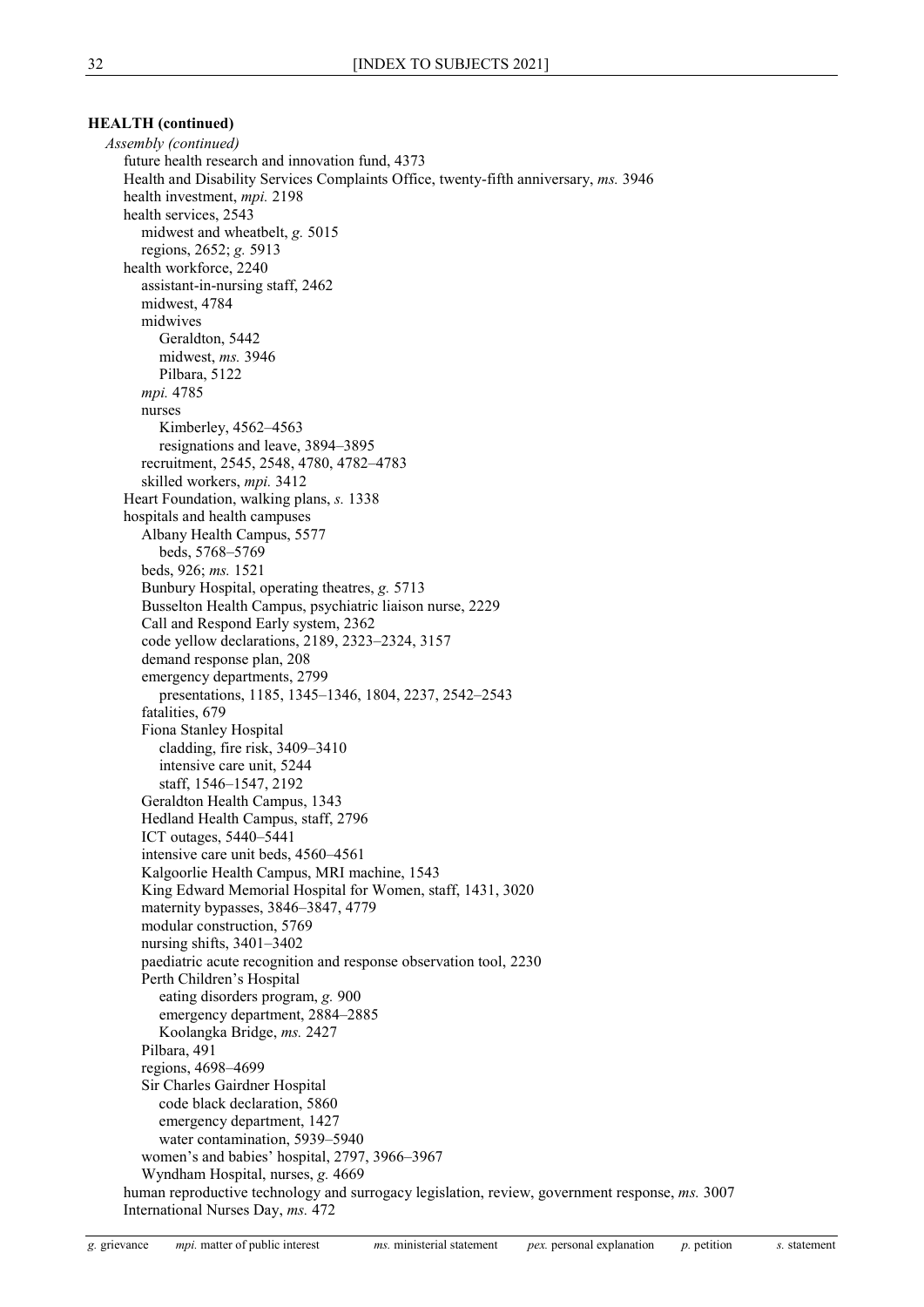*Assembly (continued)* Livingston, Dr Michael, Distinguished Service Award, *s.* 4692 McGrath Foundation, *s.* 5037 midwifery and maternity services community midwifery program, 4621–4622 midwifery group practice, Carnarvon, *ms.* 2879 notice of motion, 5126 minister conflicts of interest, 4292 health sector, 674–675 health workforce, *mpi.* 1432 performance, 676 *mpi.* 684, 1014, 5451 notice of motion, 682; motion, 808 portfolios consultants, 2363 debt collection agencies, 3478 key performance indicators, 3462 not-for-profit groups, 3453 reports, 3459 staff, 2477, 3449, 3465, 3470 traffic infringements, 3631 non-nicotine vaping, *g.* 5711 paediatric services, waiting list, 1424–1425 palliative care *(see ["Palliative care"](#page-51-0))* Parliamentary Friends of People with Rare and Undiagnosed Diseases, *ms.* 4555 Pink Tiger Day, Curtin Wesley Football Club, *s.* 923 Pregnancy and Infant Loss Remembrance Day, *ms.* 4500 spinal muscular atrophy, *g.* 2434; *p.* 2889 state budget 2021–22 3751, 4535 cost of services, 3841 regions, 3841 stimulant regulatory scheme, 3519 surgery, elective, 1176–1177, 3410–3411, 5444–5445, 5746 Telethon, state government donation, 4563 Tobacco Products Control Act, review, *ms.* 2085 urgent care clinics, 3022 *Council* abortion *(see also ["Public Health Amendment \(Safe Access](#page-57-0) Zones) Bill 2021")* access, *s.* 2747 live births, 572 procedures, 994–995, 1413 ambulances ramping, 646; notice of motion, 1360; motion, 4297; in reply, 4313 transfer of care wait times, Albany and Bunbury, 2418, 3398 Aswath, Aishwarya Child and Adolescent Health Service, 643, 877 coronial inquest, 290 (answer advice 372, 577), 961; notice of motion, 833; amendment to notice of motion, 1052; motion, 1052; in reply, 1062 budget, 4077 Chief Nursing and Midwifery Office, restructure, 1632, 2995 Child and Adolescent Health Service parenting programs, 3716 wait times, 2150, 3927, 4324, 5430 child development services metropolitan, 2272, 3340 funding, 6418 referrals, 1763, 2012, 3001 staff, 4193 wait times, 288 (answer advice 372), 1498, 2758, 4195 WA Country Health Service, wait times, 292 (answer advice 372), 2877, 4196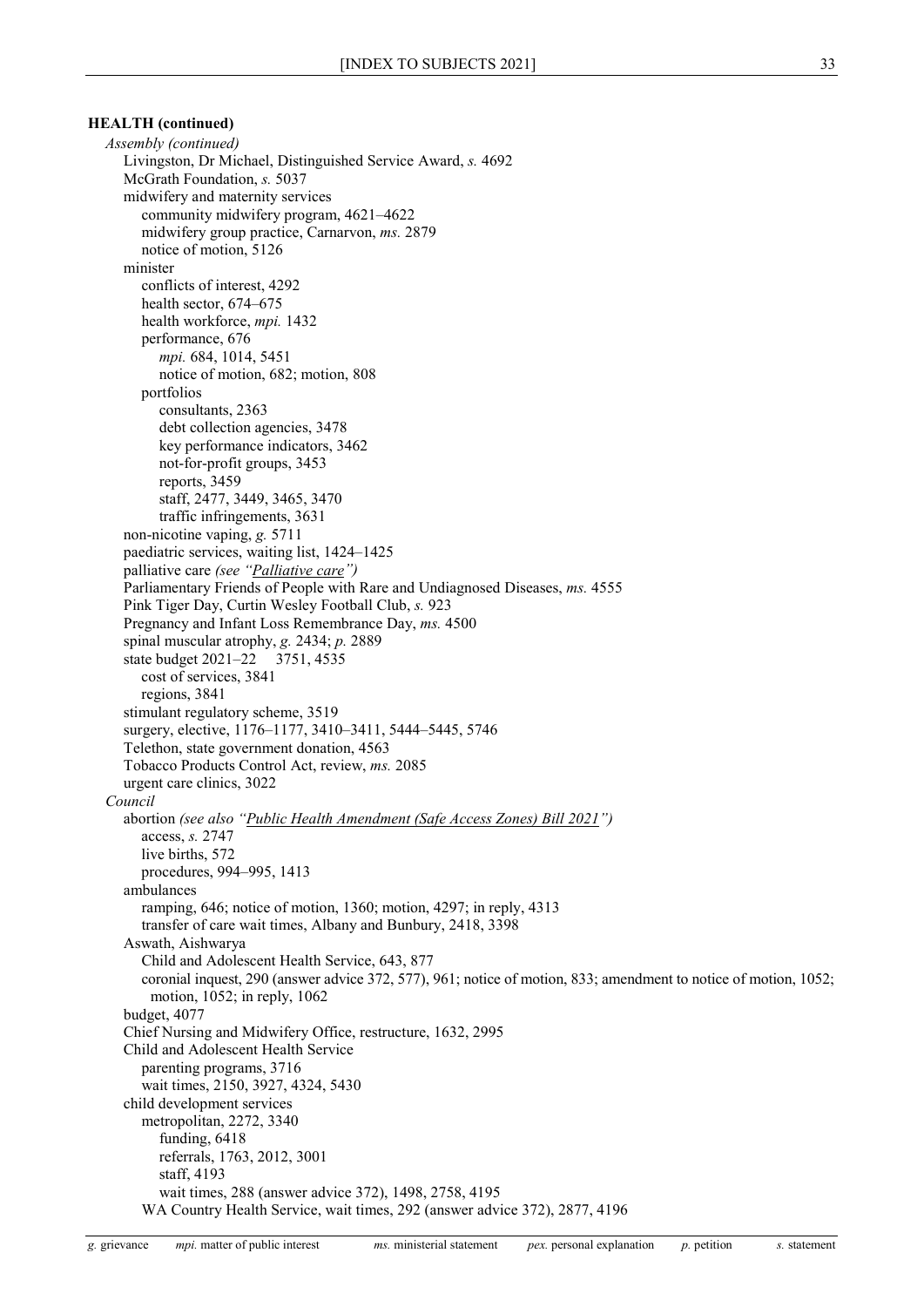*Council (continued)* Childhood Cancer Awareness Month, *s.* 3270 conversion practices, 2273 CT scanners, 6316 Daylight Saving Time, 2006–09 trial, 1891, 3121, 4192 dialysis, Halls Creek, 4065 DonateLife Week, *s.* 2534 Epilepsy Awareness Month, *s.* 5216 health budget, 2498 healthcare worker immunisation policy, 3258 (answer advice 3330) Health (Miscellaneous Provisions) Act, *p.* 4441 Health (Notification by Midwives) Amendment Regulations 2021 2538, 2611 (answer advice 2847, 2869) (point of order 2847) health practitioners, criminal conviction disclosure, 6417, 6488 Health Worker (Restrictions on Access) Directions, 4330 (answer advice 4996), 5320, 5695, 6499 health workforce child and school health nurses, 2155, 2611, 2876, 3276, 3835, 3932 (answer advice 4066), 4345, 4738, 4773 midwives King Edward Memorial Hospital for Women, 3329 Pilbara, 5324, 5699 morale, 4858 nurses, regions, 5204, 5325, 6387, 6420–6422, 6498 recruitment, 2615 (answer advice 2742), 2740, 4739, 5324, 6314, 6318, 6498 healthy options, funding, sport club canteens, 6229 hospitals and health campuses Albany Health Campus, beds, 1267 (answer advice 1383), 3255, 3550 beds, 2630, 4076 regions, 6487 Bunbury Hospital, upgrades, 2154 (answer advice 2156) Busselton Health Campus, psychiatric liaison nurses, 6139 code yellow declarations, 1079, 3224 Dongara Health Centre redevelopment, 3277, 4350 emergency codes, 4343 emergency departments, admissions, 3394 Fiona Stanley Hospital cardiology services, 5206, 6386 ICT shutdown, 6489 neuroendocrine tumour patient referrals, *p.* 1468 public sector transition, *s.* 2424 Geraldton Health Campus, 2156, 4734, 4860 code yellow declarations, 5696 coronavirus, 4343, 6076 maternity services, 5080, 5083 portable isolation rooms, 2152 staff, 5079, 5202, 6039, 6092 healthcare-associated infections, 6234 Hedland Health Campus, staff, 3806 Kalgoorlie Health Campus, MRI machine, 461 Laverton Hospital, upgrade, 3550 Margaret River Hospital, 1080 maternity bypasses, 3326, 4349, 5692 Merredin Health Service, medical imaging, 6317 nurse-to-patient ratios, 2630 Perth Children's Hospital, gender diversity service, 993 Queen Elizabeth II Medical Centre, admission and discharge practices, 748 regions, staff, 3553, 6036 Royal Perth Hospital, wards, 1083 severity assessment code 1 events, 1079, 2536 Sir Charles Gairdner Hospital emergency department, *s.* 4876 water contamination, 5996, 6073 (answer advice 6143), 6233, 6304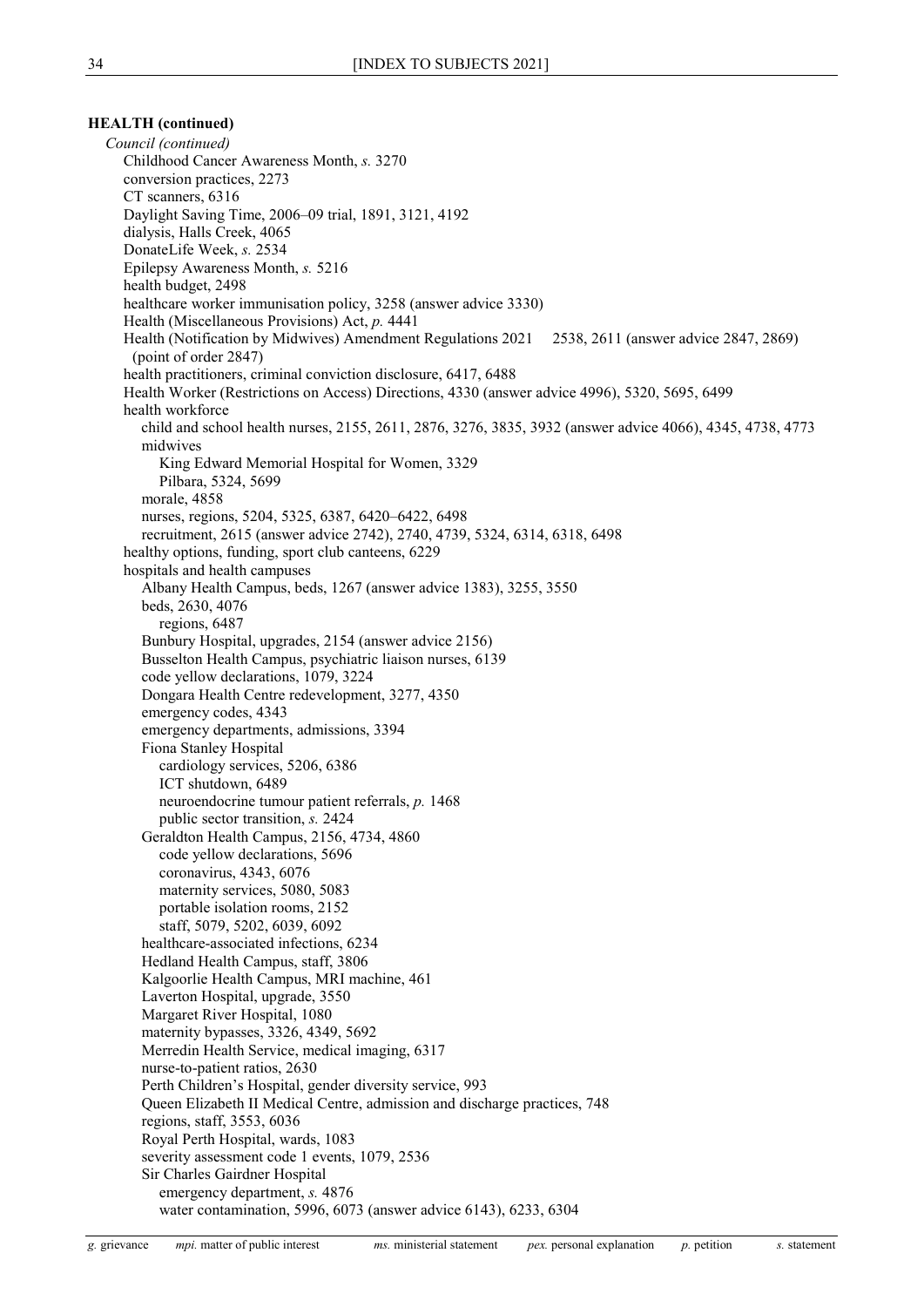*Council (continued)* hospitals and health campuses (continued) specialised medical equipment, 645, 1799 specialists, wait times, 2633, 2757 St John of God Midland Public Hospital, budget, 643, 750 (answer advice 886), 962 (answer advice 1269) Wyndham Hospital, 4990 International Nurses Day, *s.* 470 Kyle Andrews Foundation, *s.* 1406 Livingston, Dr Michael, Distinguished Service Award, *s.* 4877 medical cannabis *(see ["Cannabis"](#page-6-0))* medical imaging, south west region, 5432 medical privacy — notice of motion, 4941; motion, 5172 minister AFL grand final tickets, 5556 correspondence, 6322, 6502 future, 5693 parliamentary questions, answers, *s.* 5329 portfolios, 6483 meetings, 966 (answer advice 1085) purchasing cards, 1669, 6038 staff, 1114, 1142 WA Labor fundraising event, 999 National Asbestos Awareness Week, *s.* 6033 nursing posts, 57, 171 (answer advice 176) orthotics, south west region, 2843, 5433, 6505 palliative care *(see ["Palliative care"](#page-51-0))* Parliamentary Friends of People with Rare and Undiagnosed Diseases, *s.* 2745, 4189, 4768 patient assisted travel scheme, 4064 Karratha, 4325 periods, pain and endometriosis program, 4857, 5693, 6489 Pink Tiger Day, Curtin Wesley Football Club, *s.* 1274 Pregnancy and Infant Loss Remembrance Day Harvey House and memorial garden, 1077, 3804, 4059, 6349 *ms.* 4441 *s.* 4499 pregnancy and neonatal care Helping Little Hands, *s.* 3944 maternity care, 4199 pregnancy information, 1493 Women and Infants Research Foundation, *s.* 3334 Prostate Cancer Awareness Month, *s.* 3335 Red Nose Day *s.* 2750 Stillbirths and Neonatal Deaths Support Service, *s.* 3832 Royal Flying Doctor Service, *s.* 4189 *School-aged health service review*, 4194 seniors health care, Collie, 4487 state budget 2021–22 3327 surgery elective surgery, 49, 5201, 6388, 6419 postoperative care, 1632 (answer advice 1896) Therapeutic Goods Administration, *s.* 1509 urgent care clinics data collection, 4326 Geraldton, 967 WA Country Health Service child development services, wait times, 292 (answer advice 372), 1627, 2877, 4196 clinicians, 4196 consultants, 1663 midwives, 5324, 5699 nurses, 5204, 5325, 6387, 6422, 6498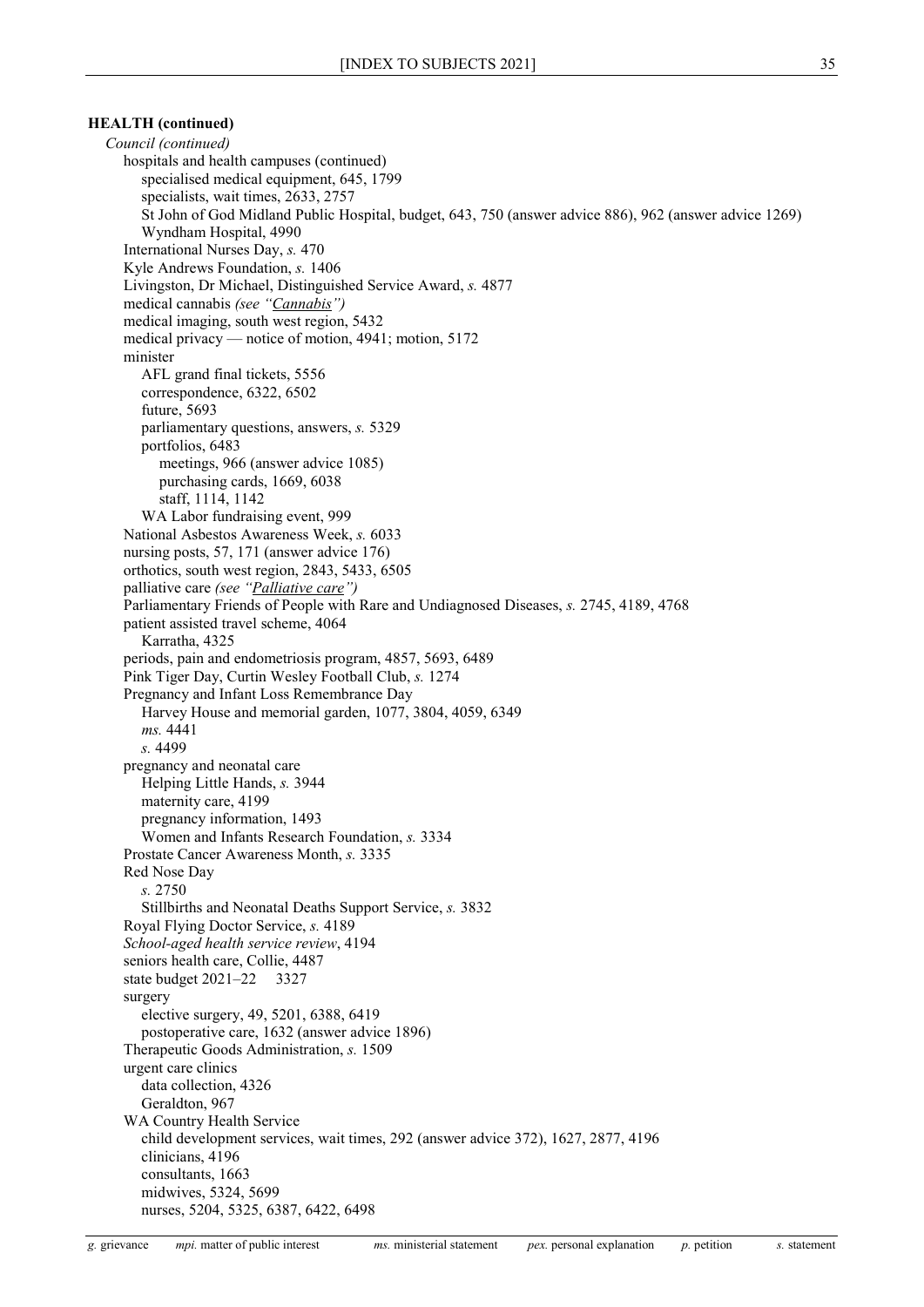### **HEALTH (continued)**

*Council (continued)* WA Country Health Service (continued) parenting programs, 3717 referrals, 4347 staff, 4327 (answer advice 4489) wastewater, secondary treatment, compliance, 2609, 2974, 3100 World AIDS Day, *s.* 6087 World Prematurity Day 2021, *ms.* 5505; *s.* 5549 Your Voice in Health 2021 survey, 5321, 6499

# **HEALTH AND DISABILITY SERVICES (COMPLAINTS) AMENDMENT BILL 2021**

*Assembly*

notice of motion to introduce, 5839 introduction and first reading, 5915 second reading, 5915

# **HEALTH SERVICES AMENDMENT BILL 2021**

*Assembly*

notice of motion to introduce, 1908 introduction and first reading, 2094 second reading, 2094, 5017, 5037, 5048 appropriation, 2196

# **HERITAGE**

*Assembly* Ascot kilns, restoration, *ms.* 891; *g.* 2436 Cervantes Historical Society, *s.* 2795 cyclone Seroja, heritage buildings, 2124 Fremantle Prison, *ms.* 474 Heritage Amendment Regulations 2021, *ms.* 1003 heritage grants program, *ms.* 588 heritage listing, Hon Bob Hawke, family home, *ms.* 1689 Irwin Districts Historical Society, Pullin' the Pots, *s.* 4112 Koobabbie Precinct, Coorow, *s.* 2114 Maddington Homestead, *g.* 1694 Princess Margaret Hospital for Children, *ms.* 2764 South Fremantle power station expressions of interest, 2115–2116; standing orders suspension motion, 2125; standing orders suspension amendment to motion, 2125; standing orders suspension — motion, as amended, 2125; motion, 2125 Register of Heritage Places, 2118–2119 South West Rail and Heritage Centre, Malcolm Paine, *s.* 1339 Western Australian Heritage Awards, *ms.* 5903 *Council*

South Fremantle power station, 2015

# **HIS ROYAL HIGHNESS THE PRINCE PHILIP, DUKE OF EDINBURGH**

*Assembly* condolence motion, 85 *Council* condolence motion, 31

### **HOMELESSNESS**

*Assembly* accommodation, 4780 Boorloo Bidee Mia service, 2467 Common Ground facilities, 3751 First Nations Homelessness Project, 2658–2659 funding and initiatives, 5863 Housing First Homelessness Initiative, 210; *ms.* 893 local government partnership fund, 2324 Lotterywest support, 1928 medical recovery centre, *ms.* 2303 notice of motion, 3280 pregnant women, 2549–2550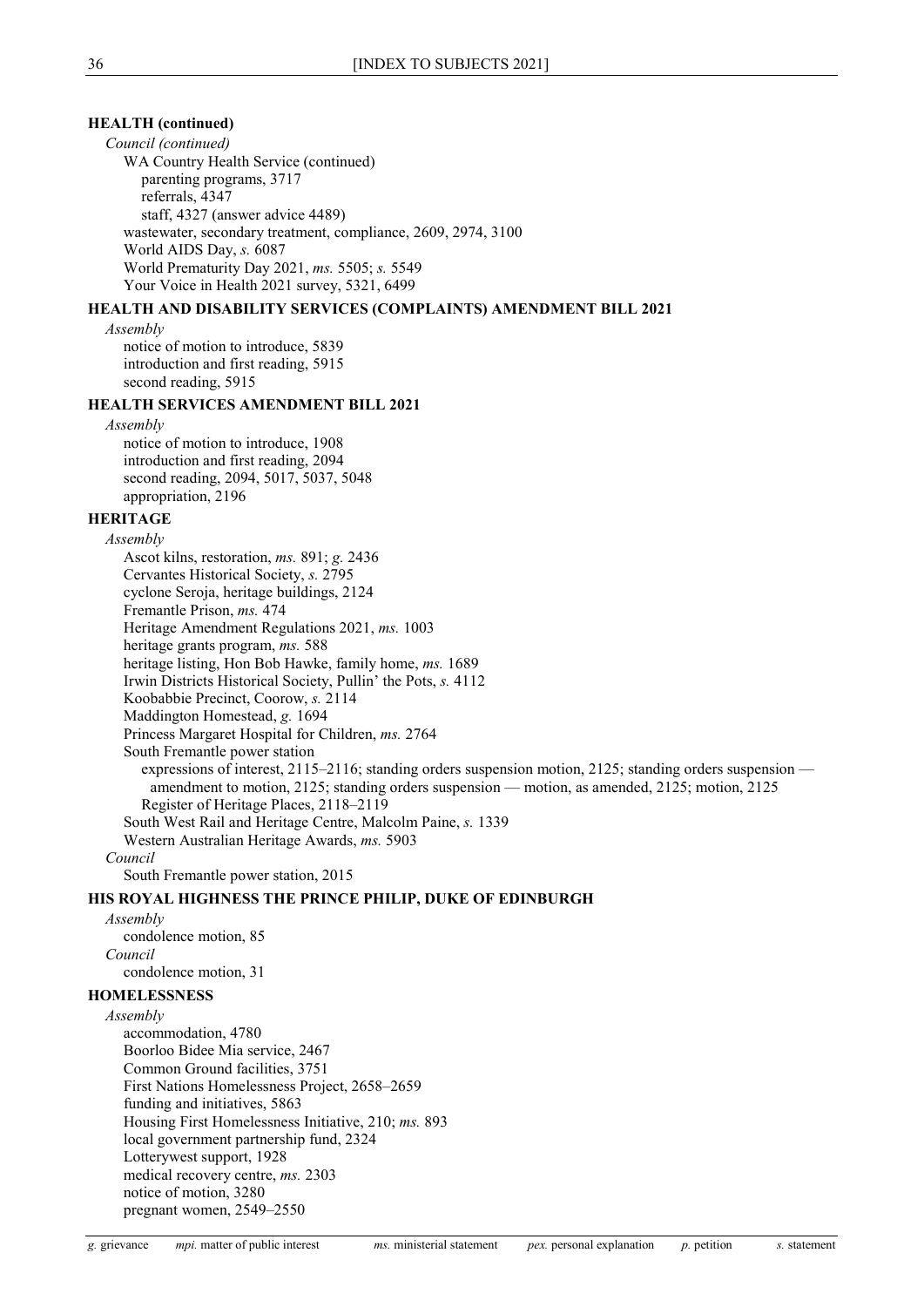### **HOMELESSNESS (continued)**

#### *Council*

accommodation, 2418 Boorloo Bidee Mia service, 2151, 3191, 4162, 4991, 5200, 5320 Bunbury, 2152, 2973, 3109, 3326, 4164 CEO Sleepout, *s.* 890 coronavirus, 2416 deaths, 2153, 6351 housing and homelessness package, 3697 Housing First Homelessness Initiative, 2275, 2613 Indigo Junction services, 2842 local government partnership fund, 2507, 6421 *s.* 390, 2293, 2295, 2424 services, regions, 2503

#### <span id="page-37-0"></span>**HOUSING**

*Assembly* Aboriginal home ownership, 1724 affordability and availability, regions, 1931, 2117 availability — notice of motion, 1432; motion, 1556 building bonus scheme, 206 Government Regional Officers' Housing, 3026 Collie, *g.* 4663 Housing Options strategy, *ms.* 4662 housing solutions summit, 2651–2652 Keystart, funding, 397 minister conflicts of interest, 4294 portfolios consultants, 2368 debt collection agencies, 3483 key performance indicators, 3464 not-for-profit groups, 3457 reports, 3461 staff, 3451, 3468, 3474 traffic infringements, 3513 Pindan Group, government contracts, 789 (supplementary information 932), 1009–1010 public and social housing availability, 1178–1179, 1543–1544 Busselton, 4605 Geraldton, 2655; *g.* 3125 investment, 4553, 4900 maintenance, 2885; *ms.* 2305 modular construction, 4565, 5122 power outage, North Fremantle, *g.* 1690 regions, 3845 social housing economic recovery package, 4697 state budget 2021–22 3404, 5858 stock, 1727, 2326–2327, 2653 waterwise public housing project, 4699 worker accommodation, regions, 2656–2657 *Council* availability, 459; notice of motion, 1221 building approvals, 1375 (answer advice 2019) building bonus scheme, 168, 364, 2269, 5084 Government Regional Officers' Housing Broome, 1377, 1494, 2013 Esperance, 2839 Kalgoorlie, 3325, 3552, 4202 rent increases, 1494 security, 2505, 6348 stock and waitlist, 2498, 2537, 4327

teachers, 2843, 6169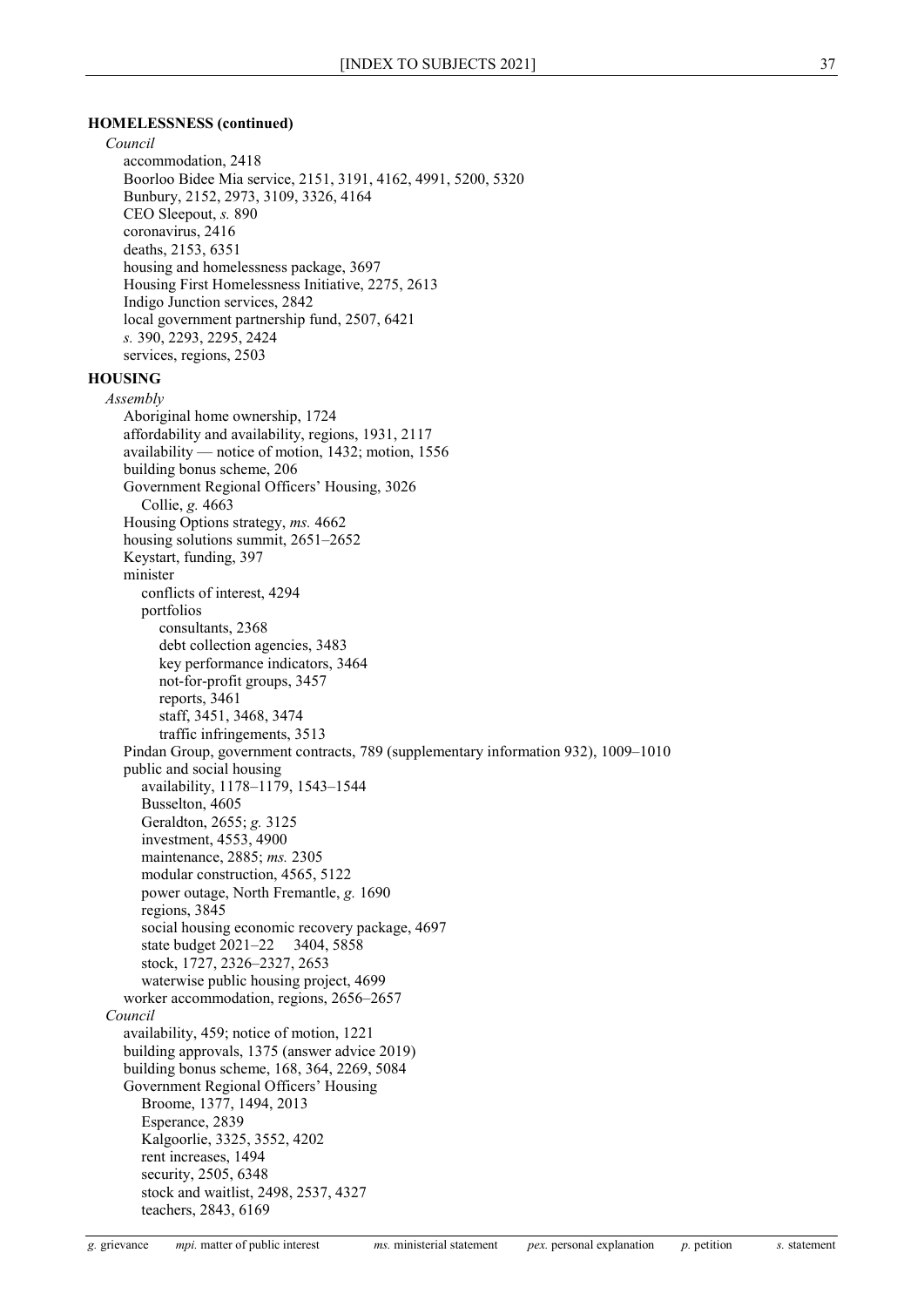# **HOUSING (continued)**

*Council (continued)* Housing Authority, climate control policy, 6418 Keystart, 752, 1074 (correction of answer 1268) Metronet social housing and jobs package, 3809 minister AFL grand final tickets, 5436 correspondence, 6324, 6504 portfolios purchasing cards, 1685, 6094 staff, 1127, 1154 WA Labor fundraising event, 1002 MJW Building, government contracts, 6490 new tenancies, 2155 public and social housing availability, 2994 bed bug infestation, 6141 Busselton, 1383 DevelopmentWA, 2975 Karawara, *p.* 6389; point of order, 6389 modular construction, regions, 4062, 4487, 5536 notice of motion, 3280; motion, 3523; in reply, 3537 regions, 2841 social housing economic recovery package, 3195, 3361, 3805, 4735 Spalding, Geraldton, 2739 spot purchasing, 3106, 3931 stock, 996, 1375 (answer advice 2019), 1629, 6071 waiting list, 642 (answer advice 884), 645 (answer advice 884), 2971, 3001, 3196 applications, 996, 1762, 3929, 5078, 6137 Auditor General's report, 4738 disability support pension, 2736, 6167 (answer advice 6173) Port Hedland and South Hedland, 5084 rental accommodation, availability, regions, 13 rent and eviction moratorium, 460, 880, 1760, 1891, 2841, 2994 Stirling Arms Hotel, 1380 vulnerable Western Australians — motion, 1591; in reply, 1601

# <span id="page-38-0"></span>**HYDROGEN INDUSTRY**

*Assembly*

clean hydrogen industry — notice of motion, 3572 Forrest, Andrew, comments, 4537 hubs, 5936–5937 hydrogen power plant, Queensland, 681, 4214, 4375 infrastructure and investment, 5858 projects, 4902 *Council* Fortescue Metals Group, manufacturing facility, 5325 H2Perth, Kwinana, 4734, 4989 hydrogen and ammonia production facility, Woodside, 4856, 4988 hydrogen-fuelled transport program, *ms.* 4715 renewable energy, section 91 licences, 5536, 5995, 6073, 6307 renewable hydrogen industry ATCO Australia, *ms.* 2947 motion, 845 *ms.* 151, 3342 renewable hydrogen strategy, pastoral station leaseholders, 55

### **INDUSTRIAL RELATIONS**

#### *Assembly*

Qube Ports, Maritime Union of Australia, dispute, *ms.* 4207 unfair dismissal claims Attorney General, 4294, 5580 (supplementary information 5584), 5749–5750 Western Australian Industrial Relations Commission, 4439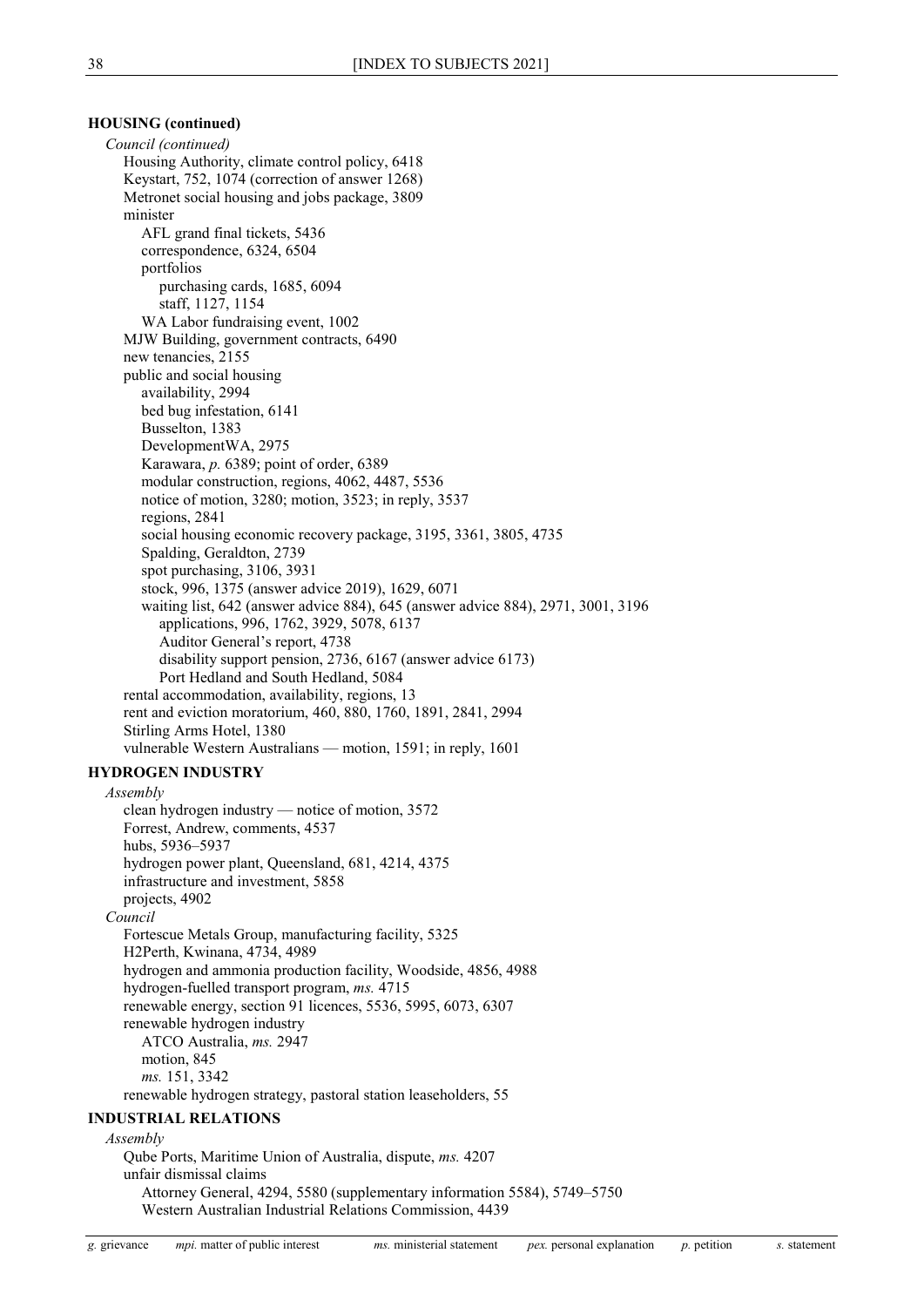### **INDUSTRIAL RELATIONS (continued)**

*Council* 1946 Pilbara strike — motion, 539; in reply, 545 Coombs, John, tribute, *s.* 3272 department, building practices, compliance, *p.* 1737 International Cleaners Day, *s.* 1406 National Dust Disease Taskforce, report recommendations, 3193, 3259 Public Service Appeal Board, 6070 Qube Ports, Maritime Union of Australia, dispute, 3931; *s.* 3706 unfair dismissal claims, Attorney General, 5376, 5532, 5693 volunteer bush fire brigades, 4158 Workers' Compensation and Injury Management Bill 2021, public submissions, 2615, 2970 Work Health and Safety Act, regulations, *ms.* 6389 WorkSafe, 1895, 4158

# **INDUSTRIAL RELATIONS LEGISLATION AMENDMENT BILL 2021**

#### *Assembly*

notice of motion to introduce, 4567 introduction and first reading, 4610 second reading, 4610, 5245, 5351, 5459; in reply, 5469 consideration in detail, 5469–5482 reconsideration in detail — motion, 5482 reconsideration in detail, 5482–5483 third reading, 5483–5484 questions: union officials, 5336, 5446 *Council* receipt and first reading, 5551 second reading, 5551, 6411, 6426, 6428; in reply, 6429 discharge of order and referral to Standing Committee on Legislation — motion, 6427 committee, 6431–6435, 6451–6481 report, 6482

third reading, 6482

### **INDUSTRY AND TECHNOLOGY DEVELOPMENT AMENDMENT BILL 2021**

*Assembly*

notice of motion to introduce, 1908 introduction and first reading, 2095 second reading, 2096, 4549, 4576; in reply, 4582 appropriation, 2125 third reading, 4583 *Council* receipt and first reading, 4769 second reading, 4769, 5990, 6000; in reply, 6003 third reading, 6005 assent, 6154

# **INNOVATION AND ICT**

*Assembly*

Curtin 5G lab, *ms.* 772 *Digital strategy for the Western Australian government 2021–2025* 1929 green jobs, innovators, Churchlands electorate, *s.* 4691 Innovator of the Year, *ms.* 3948, 5841 new industries fund, innovation vouchers program, 399 *Council* digital connectivity, remote Aboriginal communities, 2416, 2975, 4060 digital inclusion, regions — motion, 6439 innovation vouchers program — notice of motion, 1052

### **INTERNATIONAL AFFAIRS**

*Assembly* Afghanistan, Hon Fatima Kohestani, *s.* 3153 Amess, Sir David, tribute, *s.* 4555 *Council* Afghanistan, *s.* 3113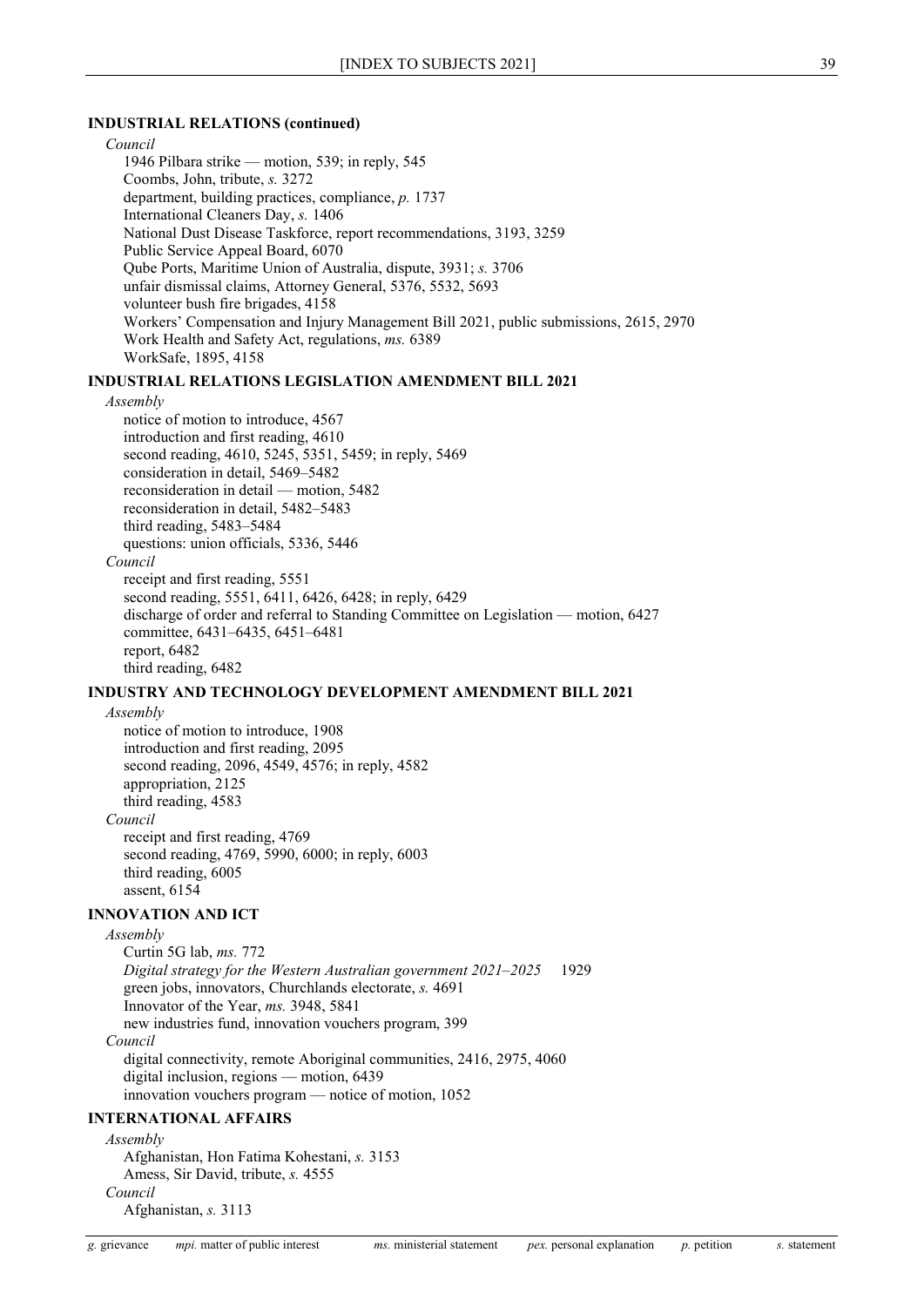# **IRON ORE AGREEMENTS LEGISLATION AMENDMENT BILL 2021**

# *Assembly*

notice of motion to introduce, 2889 introduction and first reading, 3009 second reading, 3009

### <span id="page-40-0"></span>**JOINT SITTING OF THE LEGISLATIVE COUNCIL AND LEGISLATIVE ASSEMBLY**

*Joint Sitting* Senate vacancy, 3779 election, Dorinda Cox, *s.* 3779–3780, 3782

# **LANDS**

*Assembly* Graylands Hospital site, 2232 industrial land, lot 350, Kalgoorlie, 2802; *g.* 1312 Land Administration Act, reform, 5747 Tjuntjuntjara Indigenous Land Use Agreement, 4629; *ms.* 4208 *Council* department, erosion, Northampton, 4772 DevelopmentWA land supply, Kalgoorlie, 6304 social and affordable housing, 2975 Edith Cowan University, Mt Lawley campus, working group, 6484 industrial land, lot 350, Kalgoorlie, 1379, 1496 minister AFL grand final tickets, 5555 correspondence, 6320, 6500 portfolios purchasing cards, 1796, 6093 staff, 1290, 1299 WA Labor fundraising event, 998 residential lots, Port Hedland and Kalgoorlie, 751 state land divestments, 2839 Wittenoom *s.* 6035 Wittenoom Steering Committee, 172 Yagan Square, Market Hall, 3191 (answer advice 4166)

# **LEGAL AFFAIRS**

*Assembly* Attorney General conflicts of interest, 4292 gifts and travel, 4211; *mpi.* 4221; amendment to motion, 4228; motion, as amended, 4228 helicopter flight, 4209–4210, 4212–4213, 4370 Members of Parliament (Financial Interests) Act, matter of privilege, 4356; statement by Speaker, 4357; ruling by Speaker, 4377; referral to Procedure and Privileges Committee — motion, 4377; in reply, 4383 portfolios consultants, 2236 debt collection agencies, 3479 key performance indicators, 3463 not-for-profit groups, 3455 reports, 3460 staff, 3450, 3466, 3472 traffic infringements, 3503 unfair dismissal claims, 4294, 5580 (supplementary information 5584), 5749–5750 Commissioner for Children and Young People, appointment, Jacqueline McGowan-Jones, *ms.* 5765 Community Service Law Awards, *ms.* 1160 coronial inquest, Kate Savage, 5772 Criminal Investigation (Covert Powers) Act, assumed identity reports, correction, 95 de facto couples, superannuation splitting, 4119 Equal Opportunity Act

Law Reform Commission review, project 111, *ms.* 2303 LGBTQIA+ students, *p.* 2551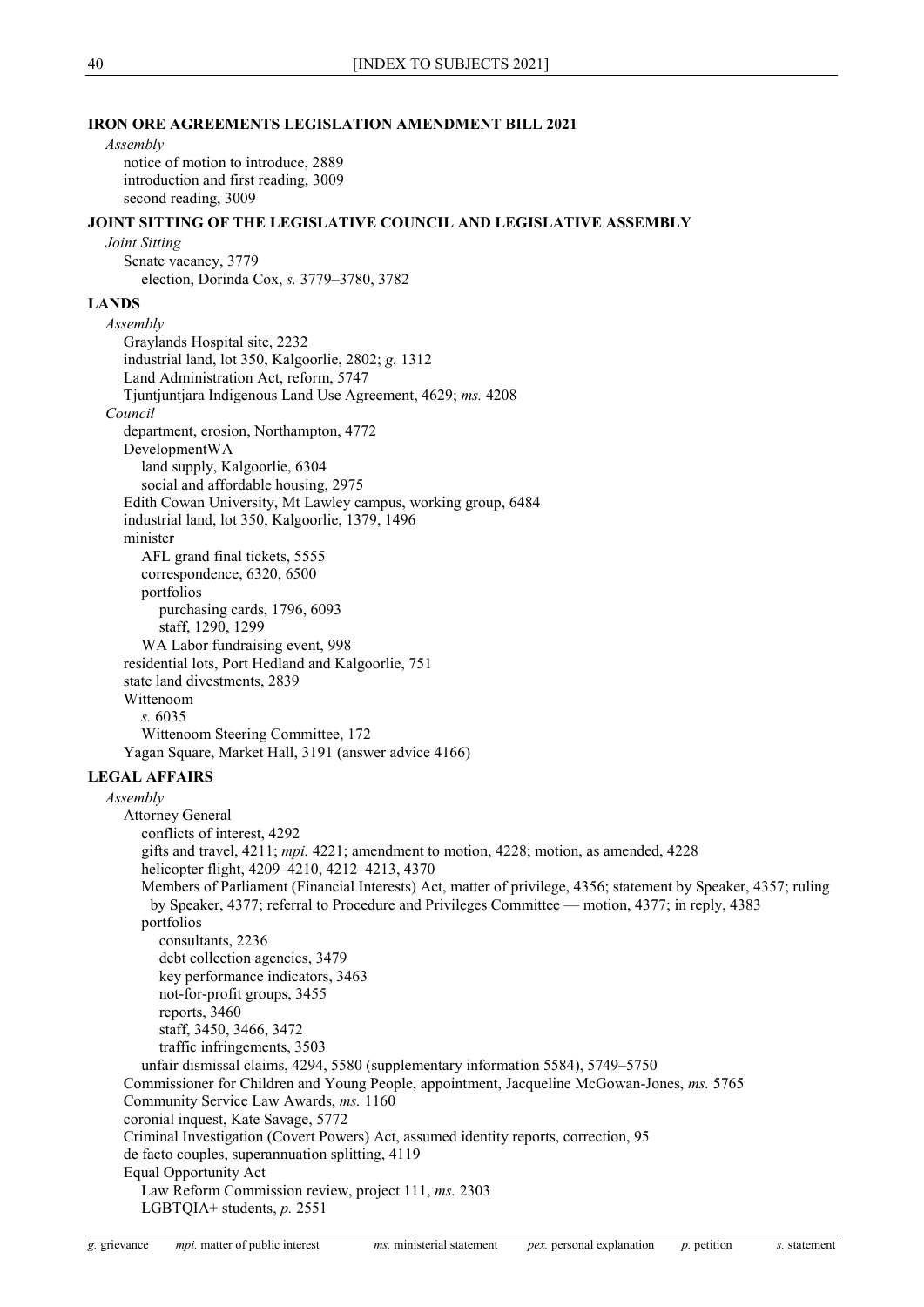### **LEGAL AFFAIRS (continued)**

```
Assembly (continued)
  Fatal Accidents Act, non-economic loss claims, ms. 673
  Fines, Penalties and Infringement Notices Enforcement Amendment Act, 332
  Kaless, Stephen, settlement, ms. 393
  Legal Aid, virtual offices, ms. 2542
  maintenance and champerty, Law Reform Commission review, project 110, ms. 2636
  Palmer, Clive, legal action, 4370; ms. 4555
  Premier, free trade deal, 4295
  pro bono services model, ms. 5840
  Public Service Medal, State Solicitor's Office
     Chivers, Kirsten, ms. 2304
     Egan, Nicholas, ms. 589
Council
  Aboriginal corporations and charitable trusts, governance, 53, 574; s. 388, 391; p. 432
  Aboriginal women, homicides, inquiry, p. 2821
  amendment regulations, consultation, 1413–1414, 1516–1519
  amendment rules, consultation, 1513–1515, 1519
  Attorney General
     AFL grand final tickets, 5557
     correspondence, 6322, 6503
     Crawford v Quail, 5538
     portfolios
        purchasing cards, 1797, 6038
        staff, 1410, 1511
     unfair dismissal claims, 5376, 5532, 5693
     WA Labor fundraising event, 1000
  Bail Act, amendments, 3808
  cannabis-related offences (see "Cannabis")
  Chen v Ortega-Lopez, 3571
  Children's Court of Western Australia Act, review, 4063
  Commissioner for Children and Young People, appointment, 1261, 1890
  Coroners Act, statutory review report, 6488
  coronial inquests
     Aswath, Aishwarya and Cohen Fink, 290 (answer advice 372, 577), 961, 6417; notice of motion, 833; 
       amendment to notice of motion, 1052; motion, 1052; in reply, 1062
     Savage, Kate, 1381
  Corruption, Crime and Misconduct Act, review, 3252
  courts, availability, 365, 752, 2083
  Criminal Code, amendments, pregnant victims, 4159
  criminal injuries compensation scheme, 1497 (answer advice 1638) (supplementary information 2422), 3256
  Criminal Property Confiscation Act, Martin review, 879
     recommendations, 2415
  criminal responsibility, minimum age, 2612
  dangerous sexual offender, Nigel Pindan, 369
  Director of Public Prosecutions, support dog contract, 169, 458, 1520
  Equal Opportunity Act, review, 51
  Family Court, 4993, 6386
  fines enforcement, reform — notice of motion, 938
  Fines, Penalties and Infringement Notices Enforcement Act, work and development orders, 1631
  Guardianship and Administration Amendment (Medical Research) Act, statutory review, 2844, 3258
  justices of the peace, court proceedings, 6307
  Law Reform Commission, reports, 997
  law reforms, derivative action, 1076, 2017
  Legal Aid, office access, 3835
  legislation, statutory review, 462, 1261, 2735, 6140
  Mabo Day, s. 1272
  maintenance and champerty, 3328
  mandatory sentencing, 370
  National Redress Scheme, Bronte Glass, s. 2626, ms. 4940
  Office of the Public Advocate, Ombudsman's report, 288, 2840
```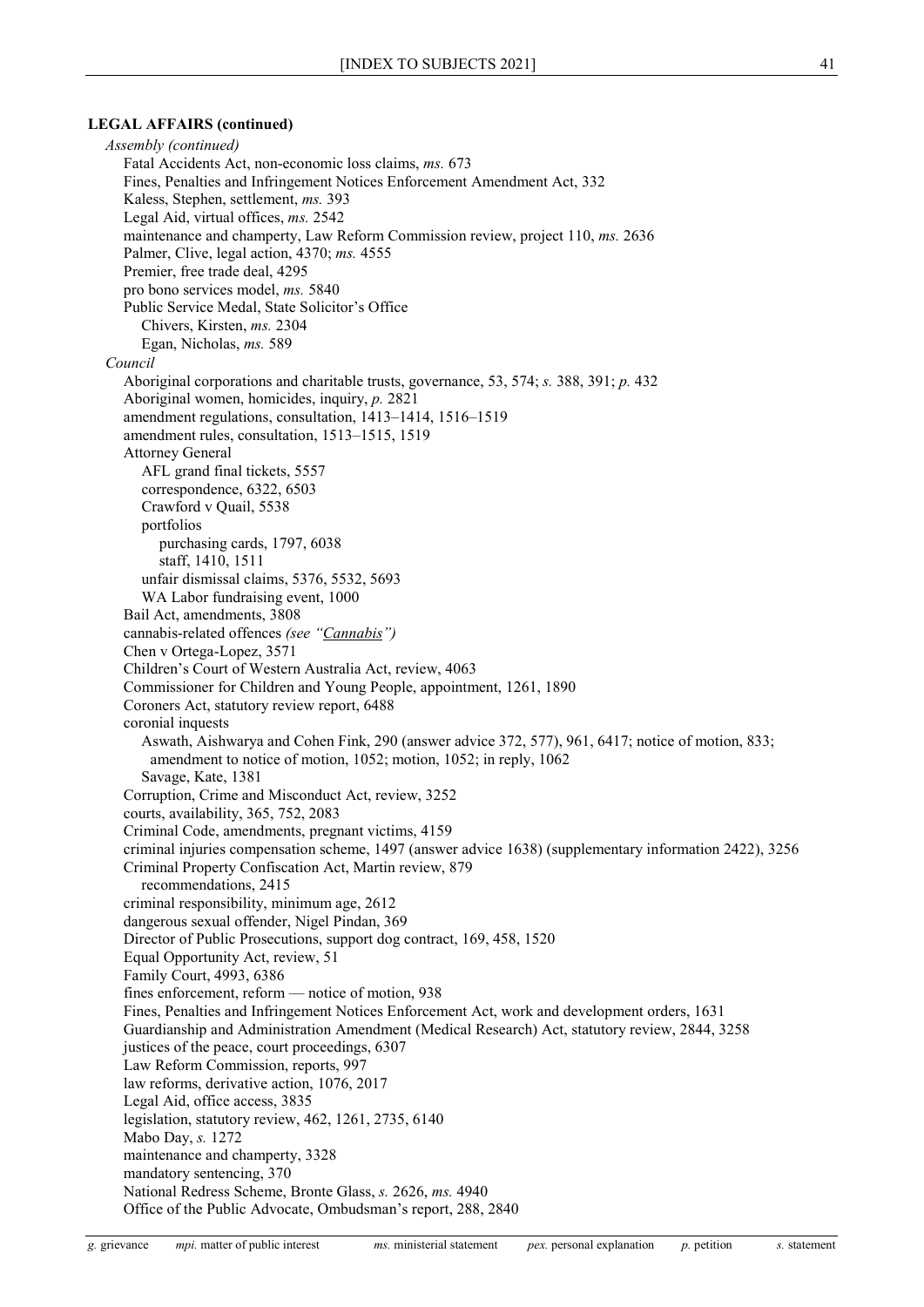### **LEGAL AFFAIRS (continued)**

*Council (continued)* Perth Drug Court, 6421 police, excessive force allegations, 4329 privacy legislation, 56 sexual assault legislation affirmative consent, 1077 recommendations, 1627, 1890, 3927, 4488 social media, free speech, 4858 State Solicitor's Office, 2506, 2975 superannuation splitting legislation, 2012 tenancy agreements, form 12 applications, 2846 Valenta, Wayne, resocialisation program, 5081 Vimy Resources, sandhill dunnart conservation plan, 5200 Western Desert justice program, 992

# **LEGAL PROFESSION UNIFORM LAW APPLICATION BILL 2021**

#### *Assembly*

notice of motion to introduce, 1815 introduction and first reading, 1915 second reading, 1915 appropriation, 2196 cognate debate, 2222 second reading — cognate debate, 2222; in reply, 2226 consideration in detail, 2227–2228 third reading, 2306; in reply, 2307 *Council* receipt and first reading, 2298 second reading, 2298

#### **LEGAL PROFESSION UNIFORM LAW APPLICATION (LEVY) BILL 2021**

### *Assembly*

notice of motion to introduce, 1815 introduction and first reading, 1918 second reading, 1918, 2228 cognate debate, 2222 second reading — cognate debate, 2222; in reply, 2226 third reading, 2228 *Council* receipt and first reading, 2297 second reading, 2297

#### **LEGISLATION BILL 2021**

*Assembly*

introduction and first reading, 19 second reading, 192, 1022; in reply, 1043 consideration in detail, 1045–1050 third reading, 1050; in reply, 1050 returned, 3062 assent, 3412 *Council* receipt and first reading, 1098 second reading, 1098, 2860; in reply, 2861

committee, 2861–2869, 2976–2982 report, 2982 third reading, 2982 assent, 3169

# **LEGISLATIVE ASSEMBLY**

*Assembly* business of the house adjournment of the house, 30 special — motion, 636, 1358, 2133, 3168, 4137, 5060, 5278, 5959 budget presentation, 3401, 3720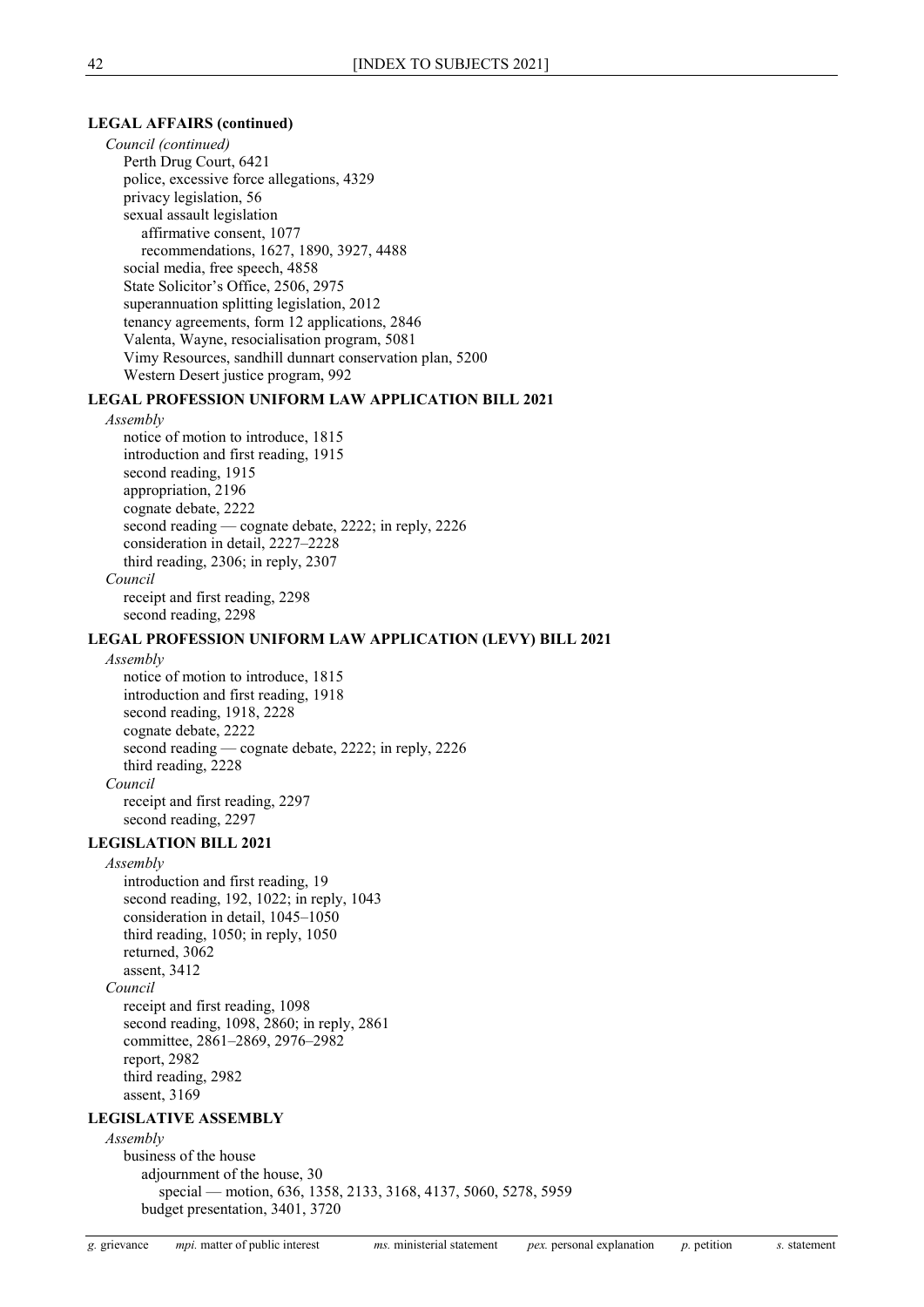### **LEGISLATIVE ASSEMBLY (continued)**

*Assembly (continued)* business of the house (continued) dinner suspension, 3949, 4358, 5562 grievances, 4081 meal breaks, 24 private members' business — motion, 1555; standing orders suspension — notice of motion, 3847, 4221, 5450; standing orders suspension motion, 3949, 4358, 5562 questions without notice, Premier and Minister for Health, 2319 Remembrance Day, 5117 temporary order — notice of motion, 19; standing orders suspension motion, 99; motion, 100 chamber 360-degree panorama photograph, 1421 breastfeeding, 1004 broadcast, timer, 4207 electronic devices, 214 emergency evacuation alarm system testing, 3020, 3155 media access, 88 photographer and television camera access, 1340, 3749 speaking times and divisions, survey, 5450, 5946 visitors, 95 forty-first Parliament Acting Speakers, appointment, 87 bills, assent, 18 Deputy Speaker, election — motion, 24 opening of members of Parliament election to various offices, *s.* 18 swearing-in, 16; statement by Commissioner, 16 proclamation, 16; summons from the Governor, 18; Governor's speech, 19 Speaker, election — motion, 16; *s.* 17; presentation to Governor, 17; Governor's congratulations, 18; commission, 18 joint sitting *(see also ["Joint Sitting of the Legislative Council and Legislative Assembly"](#page-40-0))*, 3749; motion, 3596 Legislative Assembly, Legislative Council, Corruption and Crime Commission and Western Australia Police Force, memoranda of understanding, 5946 mandatory vaccination, 5332; notice of motion, 5774; motion, 5842 parliamentary departmental surveys, 1422 parliamentary service, Victor Moate, tribute, 1538 parliamentary sitting dates 2022, *ms.* 4661 visitors Al-Ameen College, 5019 All Saints' College, Scarborough PS and Edney PS, 5856 Anna Stewart Memorial Project participants, 4531 AshfieldCAN, 4899 Attadale PS and Australian Islamic College, 2879 Aubrey, Chris, 4895 Balcatta PS, Thomas Feldstein and Ortho Sistas, 5765 Banksia Grove PS and Lesmurdie SHS, 5839 Baynton West PS, 2796 Beaconsfield PS, 3960, 3965 Boothman, David, 3155 Brunswick Junction PS and Melville SHS, 2461 Carey Baptist College, 787, 5233 Carramar PS, 4692 Connolly PS, 4555 Darlington PS, Como Secondary College, Ocean Reef PS and Shires of Waroona and Murray, 5439 Deanmore PS and Roseworth PS, 472, 5935 De'Laney family, 4500 East Fremantle PS and Shenton College Deaf Education Centre, 1538 Emmett, Toby, Geoff Tozer and Michael Tozer, 5039 Fernandez, Eva, Parliament artist-in-residence, 4209 Filipino community and Father Jess, 5856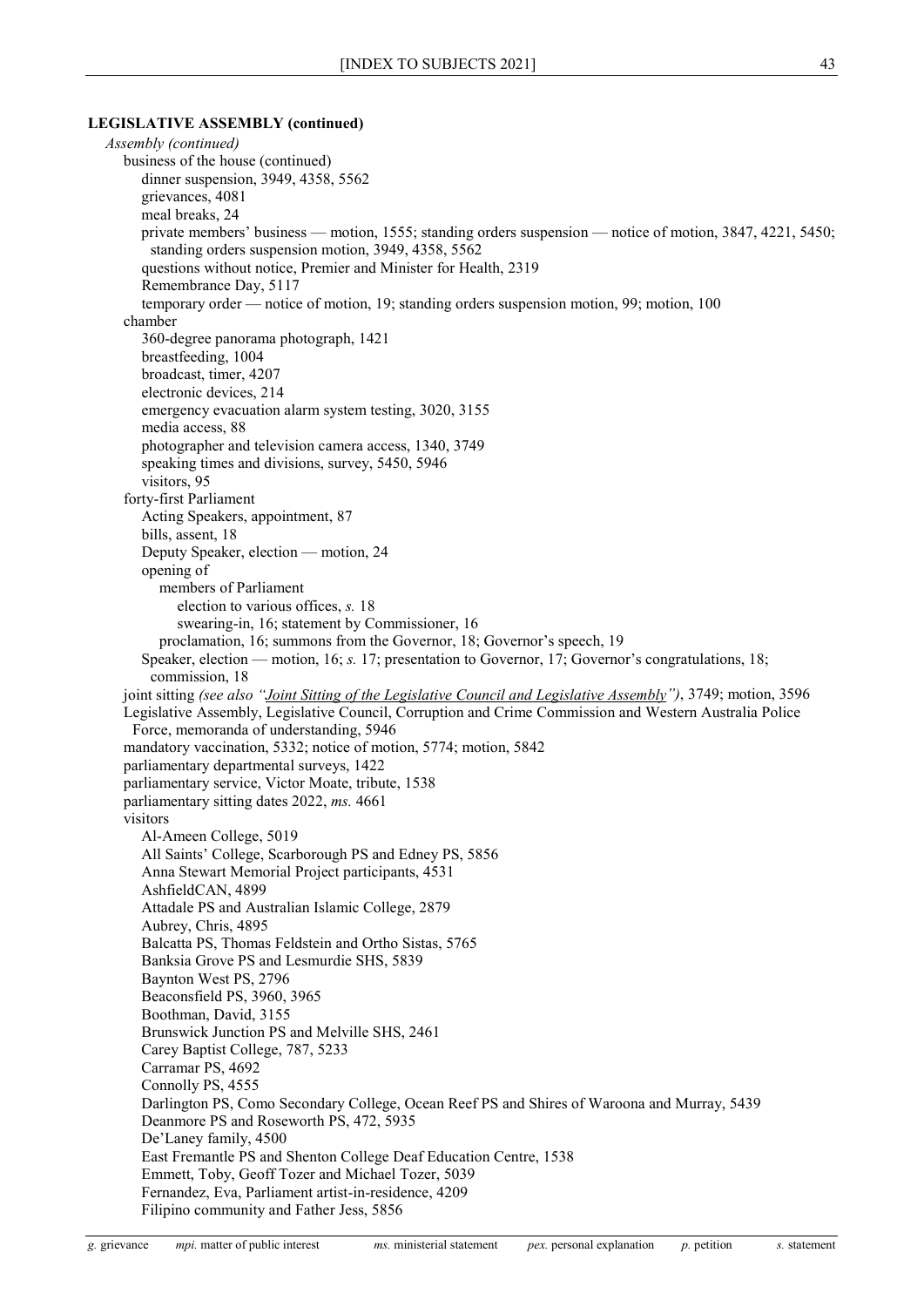### **LEGISLATIVE ASSEMBLY (continued)**

*Assembly (continued)* visitors (continued) Harvey PS, 1005 High Wycombe PS and East Wanneroo PS, 5039 Indonesian community, 4606 Kelly, Mick, Mark Johnson, Brad Bird, Paul Hunt and Rachel Sackville-Minchin, 4671 Maida Vale PS, 2651 Mainard, Matthew, 674 Mary's Mount PS, Forrestfield PS, Spring Hill PS and St Mark's Anglican Community School, 5574 Mazenod College and Emmanuel Christian Community School, 4895, 4897 Mother Teresa Catholic College, 3583 Newborough PS, Yuluma PS and Wanneroo PS, 4621 North Lake Senior Campus, 3572 Ocean Road PS, 3838 Perth Modern School, 2115 Pickering Brook PS, 4531 Poseidon PS, 2116 Rory, 2764 St Gerard's Catholic PS, 5741 St Kieran Catholic PS, 2303, 5559 St Mary's Anglican Girls' School, 3400 St Patrick's School and Goldfields Baptist College, 1801 St Simon Peter Catholic PS and primary extension and challenge students, 4774 Stanbury, Dr Myra, Dr Diana Jones and Corioli Souter, 5935 Success Hill Action Group, 5576 Tambellup PS and The Southern River Band, 3588 Tuart Hill PS, 5331 Walliston PS, 1720 Wattle Grove PS and Carcoola PS, 3155 Westminster PS, 5236 visitors, distinguished Charandasi, Dantu, Indian Consul General, and Naresh Sharma, 393 Creevey, Paddi, 3400 Gainer, David, United States Consul General, 4555 Hallahan, Hon Kay, Janine Freeman and Andrew Waddell, 224 Hodson-Thomas, Katie, 674 Kucera, Hon Bob and Sue, 5440 McFarlane, Jann, 2115 McKiernan, Jackie, 5331 Martu elders and Tony McRae, 1542 Moral Revilla, Her Excellency Ms Alicia, Ambassador of Spain, 787 Scott, Hon Barbara, 2879 Symons, Virma, Philippine Honorary Consul, 5856 West, Hon Darren and Hon Pierre Yang, 4556 YMCA Youth Parliament and Statewide Student Parliament, 2125 **LEGISLATIVE COUNCIL** *Council* business of the house adjournment of the house, special — motion, 1278 consideration of committee reports — standing orders suspension motion, 6328 e-petitions, 6437 motions on notice, temporary orders — notice of motion, 1740; made order of the day — motion, 1741; motion, 1880 non-government business and private members' business, schedule, 3169; motion, 35, 3170, 6041–6042, 6390 order of business — motion, 976, 1227, 1657 orders of the day — standing orders suspension motion, 263, 1876; motion, 1282 questions without notice standing orders, 1086 websites, point of order, 5999 sitting hours — standing orders suspension motion, 1269, 1860, 1970, 3653, 4442, 5361, 6155, 6252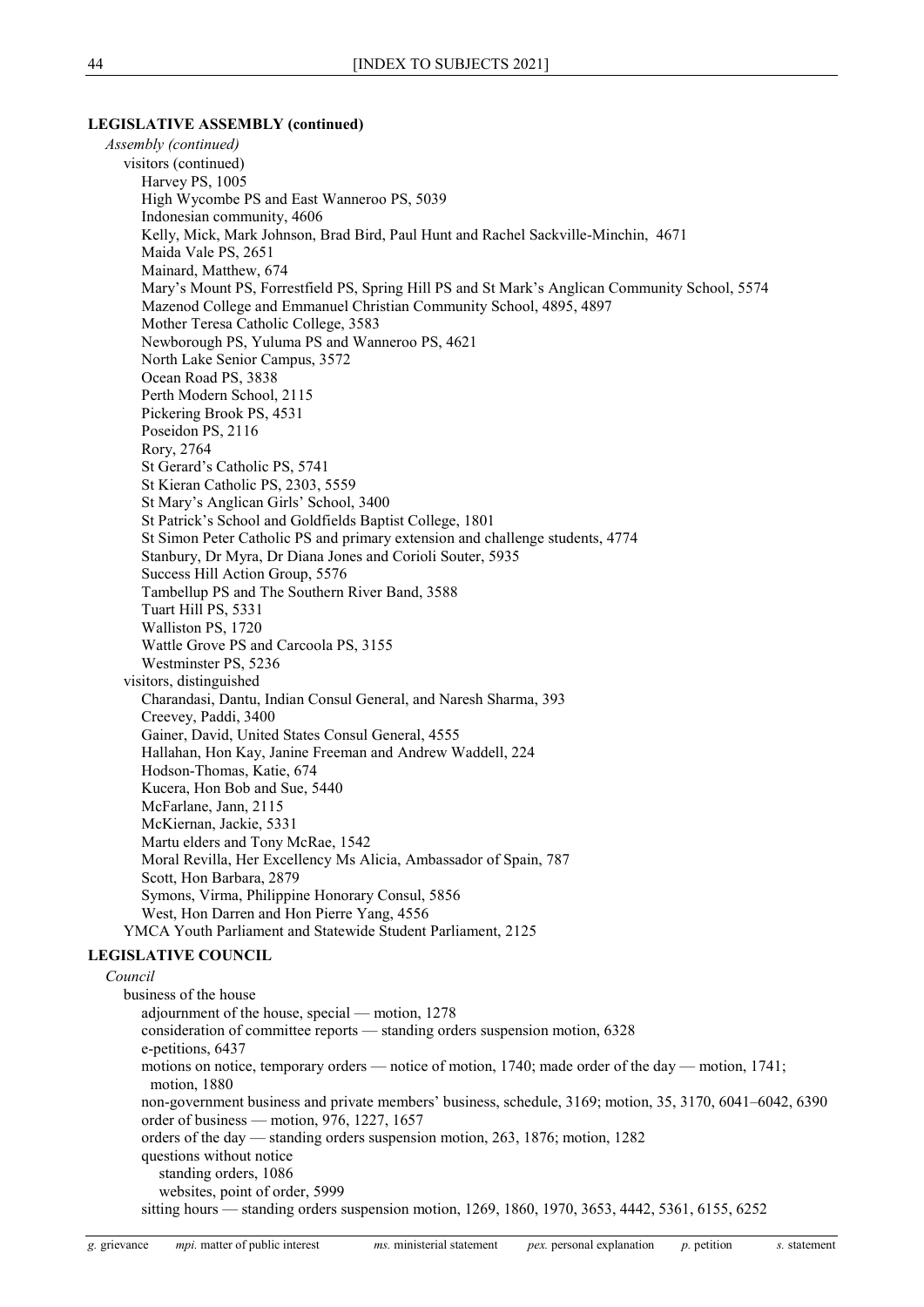#### **LEGISLATIVE COUNCIL (continued)**

*Council (continued)* business of the house (continued) sitting schedule 2021, amendment — motion, 3064, 5976 standing orders, 3783 temporary order — motion, 639 Thursday, 29 April 2021 — standing orders suspension motion, 9 chamber Deng, Achol, *s.* 3117 breastfeeding, 1272 desks, 4490 electronic devices, 6426 emergency evacuation alarm system testing, 3063, 3087 etiquette, 5700, 6437 LC Papers app, 3169 Legislative Assembly estimates hearings, 4067 photograph, 2269 photographer access, 2136 timer clocks, 34 fortieth Parliament complimentary remarks, *ms.* 577; *s.* 578, 580 prorogation, 52 forty-first Parliament Chair of Committees, election — motion, 638 complimentary remarks, *s.* 2082, 6492–6497 Deputy Chair of Committees appointment — motion, 36 resignation, 35 members of Parliament, election to various offices, *pex.* 256 opening of, President's welcome, 1; *s.* 15; proclamation, 1; welcome to country, 1; Governor's speech, 1, 9 *Parliamentary handbook*, 1737 President appointment, 173, 368 election — motion, 637; *s.* 637; presentation to Governor, 637; Governor's congratulations, 638; commission, 638 spring sittings, 2135 joint sitting *(see also ["Joint Sitting of the Legislative Council and Legislative Assembly"](#page-40-0))*, 3651, 3783; standing orders suspension motion, 3522 Legislative Council, Legislative Assembly, Corruption and Crime Commission and Western Australia Police Force, memoranda of understanding, 5973 mandatory vaccination, 5301; notice of motion, 5975; made an order of the day — motion, 5976; motion, 6058, 6083; amendment to motion, 6066, 6078; motion, in reply, 6086 parliamentary departmental surveys, 1359, 1860 parliamentary questions, *s.* 1275 parliamentary research program, *s.* 2424 parliamentary service, Clerk of the Legislative Council, Nigel Pratt, resignation, 5300 parliamentary sitting dates 2022, *ms.* 4715 Perth USAsia Centre, lectures, 2135 standing order 14, amendment — notice of motion, 4297 Supreme Court actions, 5973, 6154 visitors Al-Ameen College, 4943 Alinjarra PS, 2696 Australian Islamic College, 2947 Carey Baptist College, 729, 834 Christ Church Grammar School, 4303 Chrysalis Montessori School, 3088 Como PS, 260 Darlington PS, 6209 Dowerin District HS, 1360 Emmanuel Christian Community School, 4832 Fernandez, Eva, Parliament artist-in-residence, 4167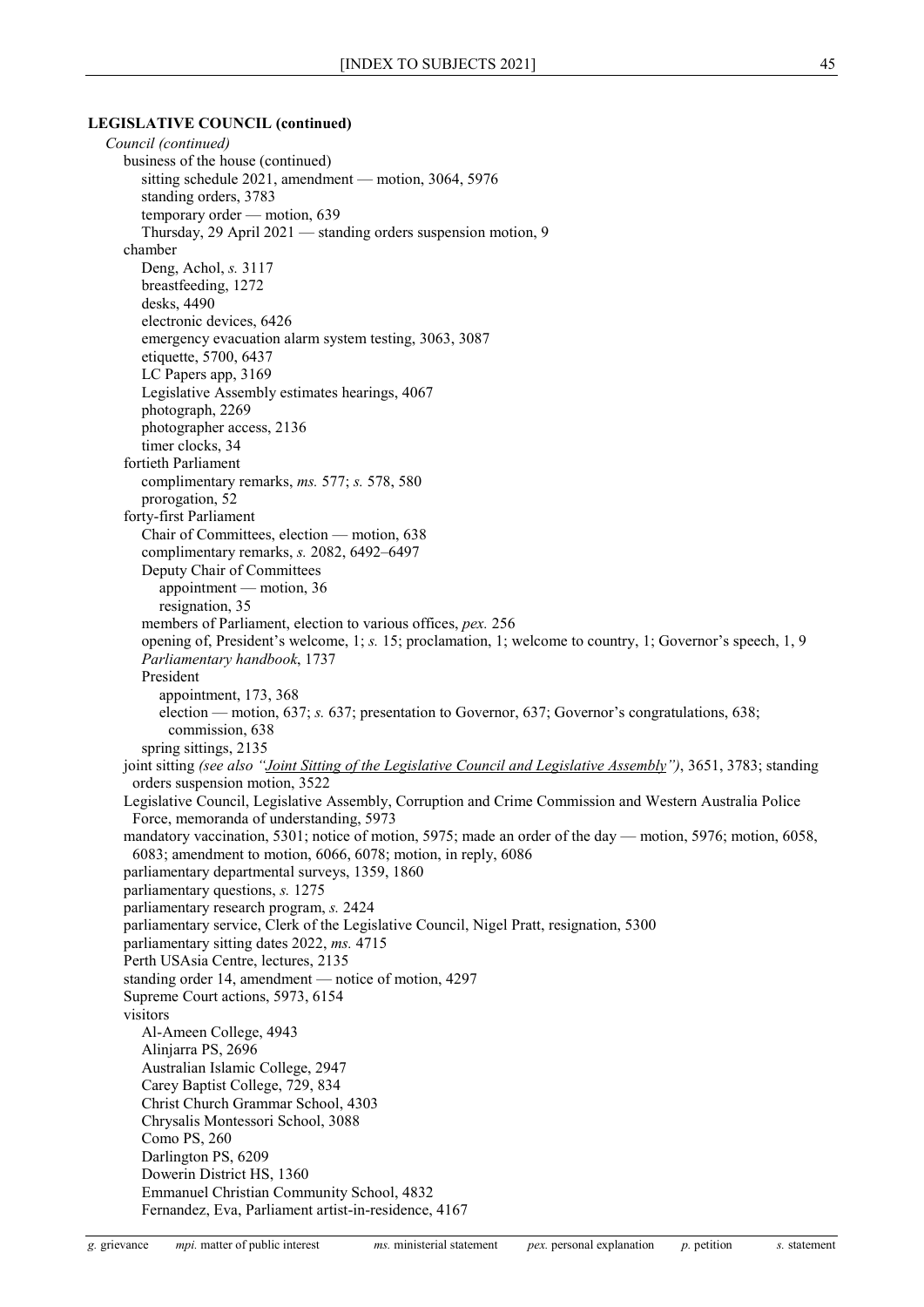### **LEGISLATIVE COUNCIL (continued)**

*Council (continued)* visitors (continued) Gayfer family, 2941 Lumen Christi College, 5301, 5651 Mandurah Baptist College, 5061 Perth Modern School, 1591, 1969 Port Kennedy PS, 3280 St Francis Xavier PS, 544 St Patrick's School, 1737 visitors, distinguished, 6147 Griffiths, Hon Nick, 470

#### **LIQUOR**

*Assembly* alcohol onselling, prohibition regulations, Kimberley, *ms.* 4080 banned drinkers register trial, Kimberley, 795 drink spiking, *ms.* 4663 *Council* banned drinkers register, 6387 goldfields, 6233 Kimberley, 1893, 5202

# **LOCAL GOVERNMENT**

*Assembly*

Auditor General's report, 396, 627 Bruce Rock, Shire of, Making a Difference Award, *ms.* 4662 Corinthian Park Tennis Club, election commitment, 2468 councillors, service, North West Central, *s.* 4530 Gosnells, City of road safety, *p.* 770, 1013 sixtieth anniversary, *s.* 2795 greyhounds, muzzling, 1930 inquiry reports, *ms.* 474 local government reform, *ms.* 5223 minister, performance — notice of motion, 683; removal of notice, 4567 planning reform, 1344 reform, 5238, 5337–5338, 5448, 5750 Town Team Movement, conference, *ms.* 3124 trail bike riders, *g.* 5908 *Council* Ashburton, Shire of, Pindan Group, 968 Bruce Rock, Shire of, Making a Difference Award, *s.* 4769 Cemeteries Act, review, 963, 2737 Dog Act, *p.* 2375 emergency accommodation, natural disasters, 4060 Karrakatta Cemetery, headstone removal, 6138, 6303, 6351 Melville, City of, misconduct allegations, 4486 Port Hedland, Town of Blanco, Camilo, *s.* 5217–5218 mayor, allegations, 6423 Searle, Councillor Olwen, acknowledgement, *s.* 4190 waste management, FOGO, 3258 **LOTTERYWEST** *Assembly* Lotterywest COVID-19 relief fund, 1428, 1928 *Council*

grants churches, 56, 169, 753 (answer advice 887), 756 Victory Life Centre, 50, 286, 290, 365, 458, 571, 643, 648, 749; *s.* 1273 Margaret Court Community Outreach, *s.* 1790 *s.* 1097, 1275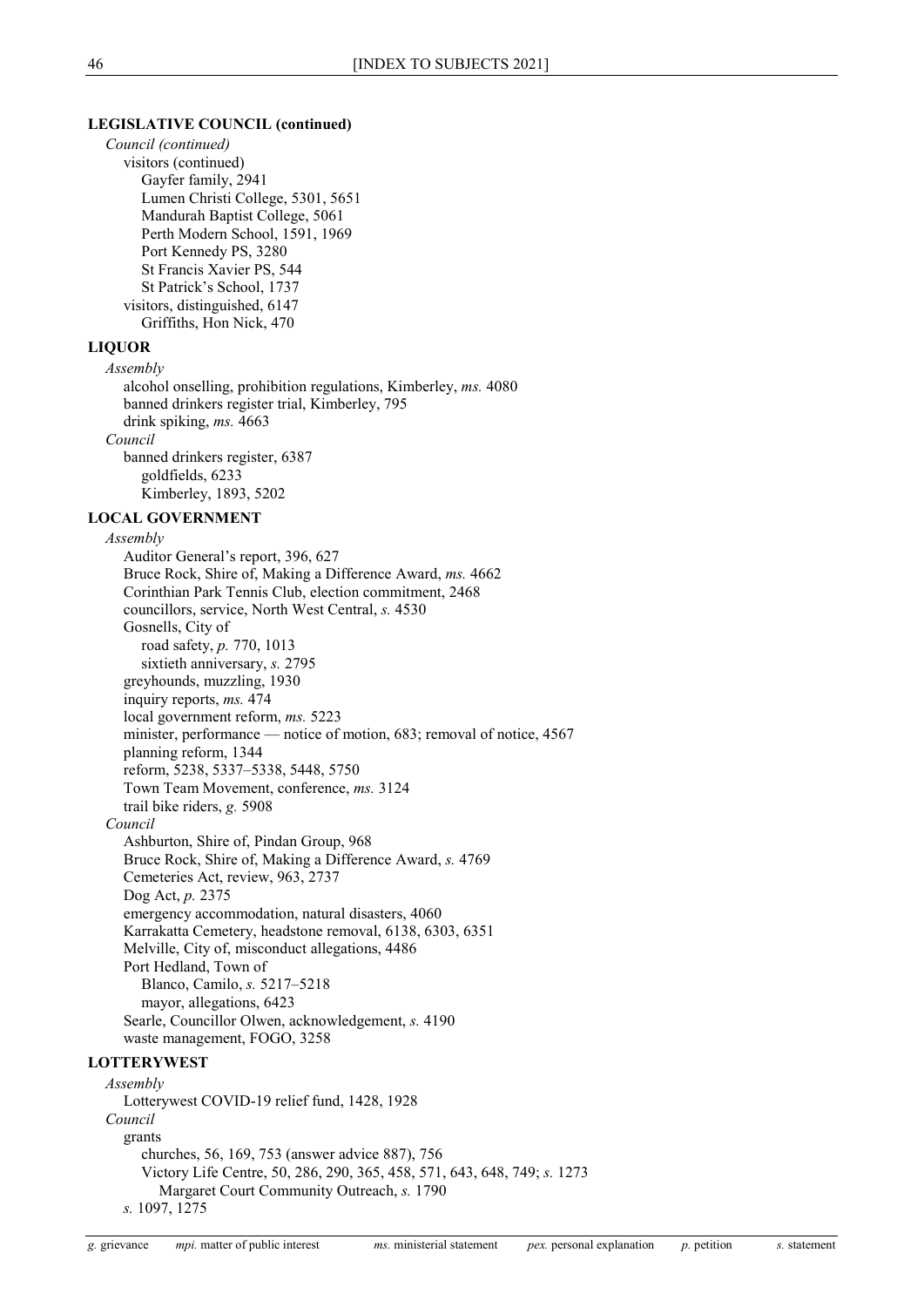# **McGOWAN GOVERNMENT**

*Assembly* agencies, annual reports, tabling, *ms.* 4078 clean hydrogen industry — notice of motion, 3572 critical minerals sector — notice of motion, 3572 education, management — notice of motion, 5450; motion, 5601 energy sector — notice of motion, 3572 financial management, 1006, 3588 performance, 5936 first 100 days — notice of motion, 1815; motion, 1944 health *mpi.* 2198, 2552 notice of motion, 2197; motion, 2336 housing — notice of motion, 2552; motion, 2670 *mpi.* 1932 notice of motion, 3847; motion, 3983 priorities notice of motion, 5775; motion, 5873 standing orders suspension motion, 4541; standing orders suspension — amendment to motion, 4541; standing orders suspension — motion, as amended, 4541; motion, 4541 private members' bills, 3475 transparency — notice of motion, 4221; motion, 4386 violent crime — notice of motion, 3572 *Council* agencies, annual reports, tabling, *ms.* 4018 financial management — notice of motion, 3652; motion, 3897; in reply, 3914 government commitments, regions, *s.* 83 job creation — motion, 2386 legislative agenda, lapsed bills, 966 McGowan ministry, reconstitution, *ms.* 7 performance health — notice of motion, 1051; motion, 2586; in reply, 2600 motion, 2375 state finances — notice of motion, 6438 Streamline WA initiative, legislation, 6301 transparency and accountability — motion, 5651 **MEMBERS OF PARLIAMENT** *Assembly* election to various offices, *s.* 18 Vasse, member for, leave of absence — notice of motion, 2890; motion, 3009 *Council* Goiran, Hon Nick, social media post, *s.* 4767 Jarvis, Hon Jackie, birthday wishes, 3783 Leader of the House, birthday wishes, 432 member education seminars, 724 Moermond, Hon Sophia, birthday wishes, 3783 Queen's Birthday honours list 2021, Hon Cheryl Davenport and Hon Murray Montgomery, *s.* 1500 Rowe, Hon Samantha, leave of absence — motion, 6042 Sahanna, Hon Rosie, leave of absence — motion, 6042 Stonehouse, Hon Aaron, engagement, 432 Thomson, Hon Neil, social media post, *s.* 3391 union membership, *s.* 4340–4341 Western Australian Parliamentary Sports Club, lawn bowls, *s.* 3833 **MENTAL HEALTH** *Assembly* Cape Walk for Life, *s.* 1718 child and adolescent mental health services, *g.* 2087 emergency department presentations, 1185

long-stay admitted inpatients, 3520–3521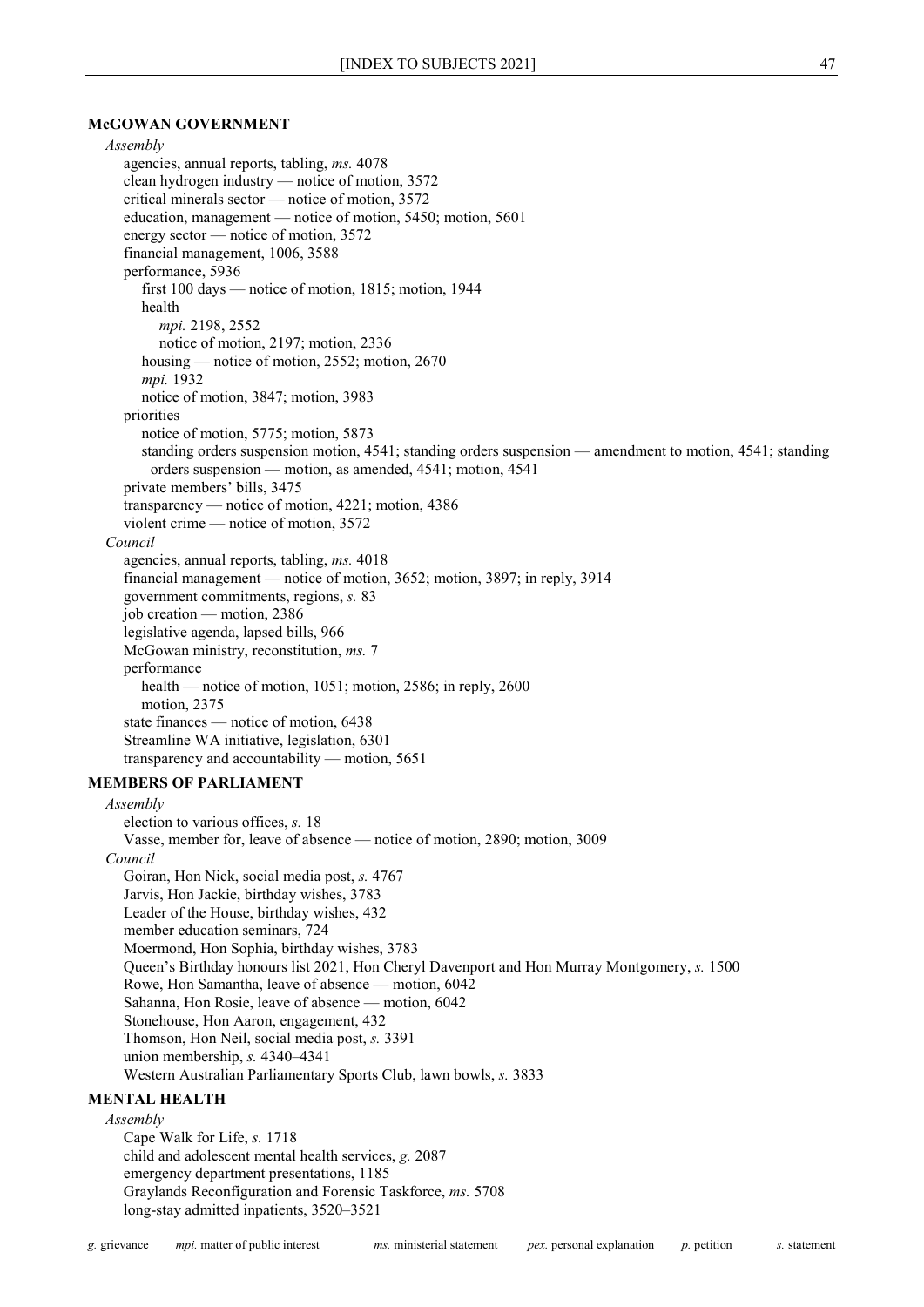# **MENTAL HEALTH (continued)**

*Assembly (continued)* minister conflicts of interest, 4291 portfolios consultants, 2234 debt collection agencies, 3476 key performance indicators, 3462 not-for-profit groups, 3452 reports, 3458 staff, 3448, 3465, 3469 traffic infringements, 3484 perinatal mental health services, *g.* 1310 services, 2543, 2654 preventive, 4373–4374 suicide, 2231–2232 *Council* Armadale Health Service, Pamela Edith Ashley, *s.* 3117 borderline personality disorder, *s.* 4190 child and adolescent mental health services, 168, 2274, 2970, 5429 first responders, mental health support, 3328 Geraldton Suicide Prevention Action Group, *s.* 6312 long-stay admitted inpatients, 1267, 2301 Mental Health Act, review, *ms.* 2822 Mental Health Commission service agreements, 3930 service provider funding, 458 (answer advice 465) Mental Health Week, *ms.* 4139 minister AFL grand final tickets, 5556 correspondence, 6322, 6502 portfolios purchasing cards, 1673, 6093 staff, 1116, 1143 WA Labor fundraising event, 999 motion, 5662; in reply, 5669 north west drug and alcohol support program, 2845 perinatal pilot program, 5533 police, mental health co-response service, 878, 3324, 3361, 5698 post-traumatic stress disorder, *s.* 6201 preventive services, 2843 PTSD treatment, psychedelic substances, 5201 Queen Elizabeth II Medical Centre, admission and discharge practices, 748 R U OK? Day, *ms.* 3651 sobering-up centre, Broome, 4735 suicide, children bereaved by, postvention program, *s.* 467 **METHAMPHETAMINE** *Council* crisis centres, 2741 meth border force, 1498, 2758 methamphetamine action plan, funding, 2971

# <span id="page-48-1"></span>**METRONET**

*Assembly* Ellenbrook rail line, 2370 Whiteman Park station, 4534 Forrestfield–Airport Link, 93, 2370 high-capacity signalling project, 5042 Marshall Road, Whiteman, community infrastructure, *p.* 5839 Morley station precinct, 5121 projects, 926, 2320, 2462, 3845, 5771

<span id="page-48-0"></span>wastewater testing, 3809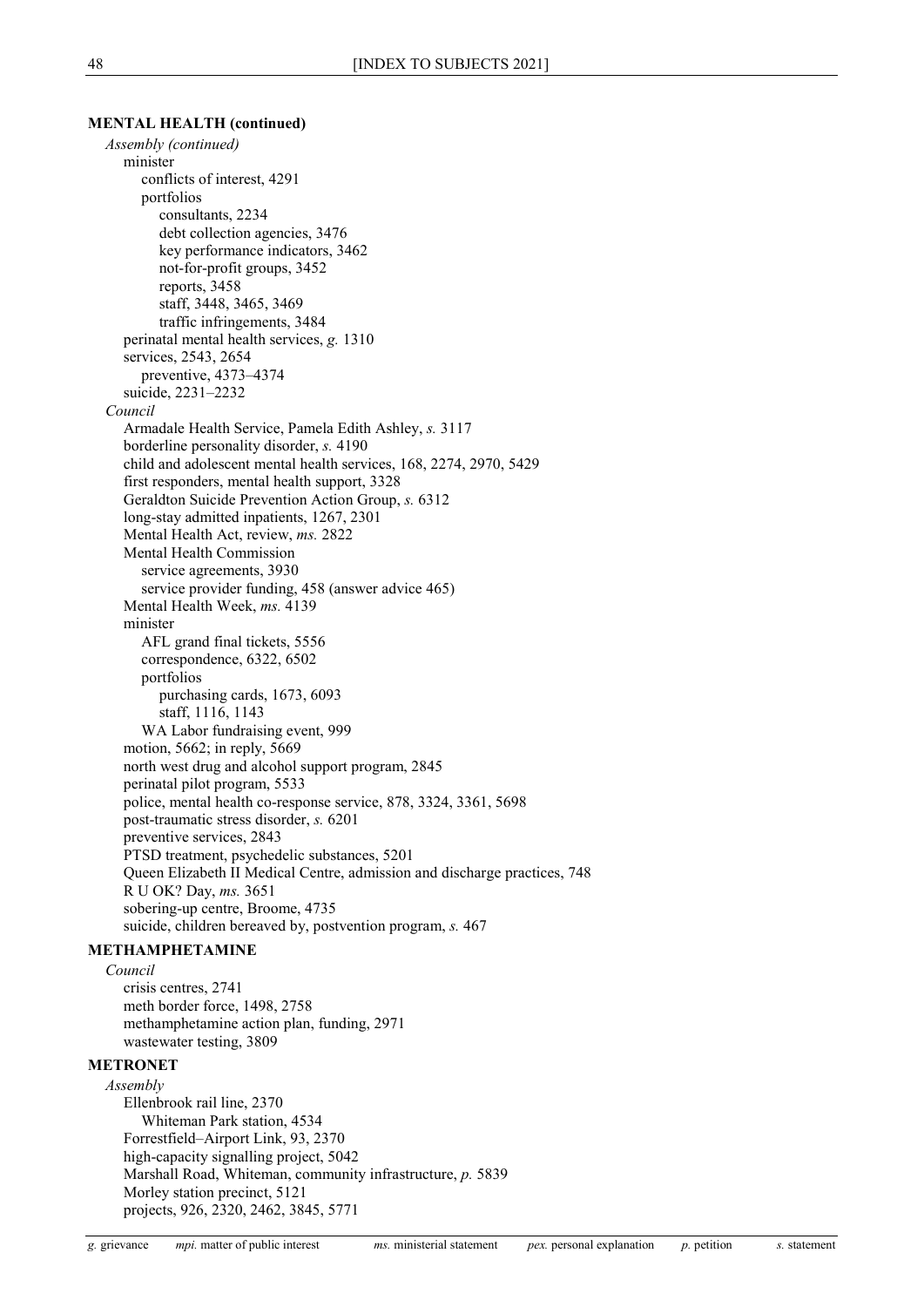# **METRONET (continued)**

*Assembly (continued)* railcar manufacturing, Bellevue, 1423, 2371 station completion, 2369 Thornlie–Cockburn Link, 2370 Yanchep rail extension, 2371 principal shared path, 3405–3406 *Council* Bayswater train station, 749 Byford extension, 4855 Forrestfield–Airport Link project costs, 462, 4488 soil contamination, 883, 1260 railcars, Alstom, KTK Group, 4162, 5696, 6169; *s.* 6090 social housing and jobs package, 3809 Thornlie–Cockburn Link, 2014, 2973, 4736

# **METROPOLITAN REGION SCHEME (BEELIAR WETLANDS) BILL 2021**

### *Assembly*

notice of motion to introduce, 403 introduction and first reading, 476 second reading, 476, 1168, 1186, 1835; in reply, 1849 consideration in detail, 1855–1856 third reading, 1856; in reply, 1858 returned, 2552 assent, 2819 *Council* receipt and first reading, 2077 second reading, 2077, 2147, 2157, 2260; in reply, 2267 committee, 2279–2287, 2395–2408 report, 2408 third reading, 2408 supplementary information, *ms.* 2508 assent, 2821

# **MINES AND PETROLEUM**

#### *Assembly*

exploration incentive scheme, *ms.* 2765, 5439 Future Battery Industries Cooperative Research Centre, cathode precursor production pilot plant, *ms.* 5905 future battery industry, 2193; *ms.* 2186, 4661 geothermal royalties, 4695–4696 Gold Corporation, 2021–22 state budget, 5502–5504 green steel industry, *ms.* 5905 Mineral Resources Ltd, royalty subsidies, 4296 Minerals Research Institute of Western Australia, 3753 minister conflicts of interest, 4293 portfolios consultants, 2236 debt collection agencies, 3480 key performance indicators, 3463 not-for-profit groups, 3455 reports, 3460 staff, 3450, 3467, 3472 traffic infringements, 3505 net zero emission mining challenge, *ms.* 3123 Net Zero Emission Mining WA conference, *ms.* 4661 Perth Mint, CEO retirement, 5047 project approvals, 2243 resources sector, 4376; *ms.* 394 Resources Sector Awards for Excellence, *ms.* 4354 South Flank mine, *s.* 4529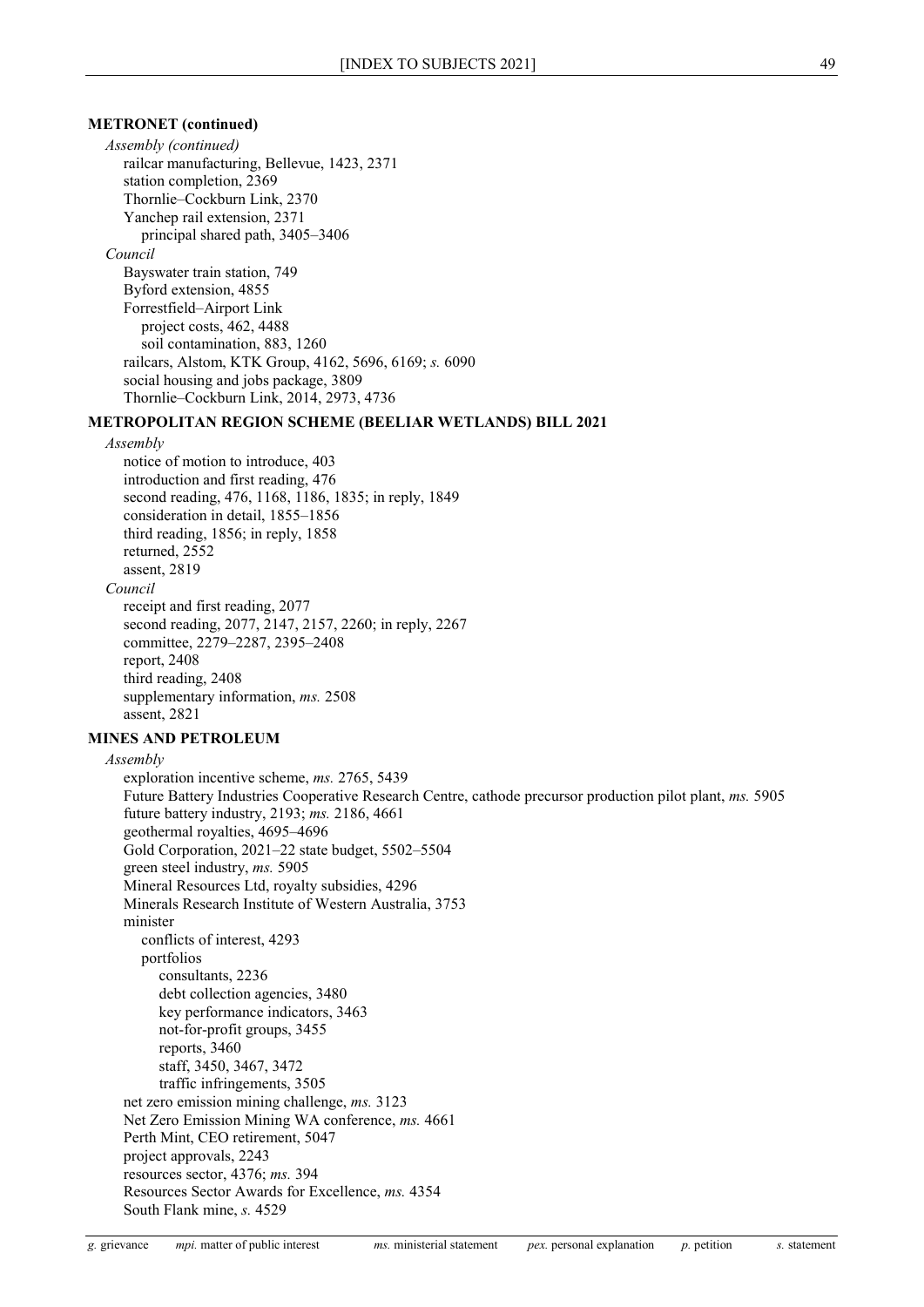# **MINES AND PETROLEUM (continued)**

*Council* Alcoa, Wagerup refinery, chemical spill, 4202 Gold Corporation, 2021–22 state budget, 6229 iron ore mine production expansion, approval applications, 1757 minister AFL grand final tickets, 5435 correspondence, 6323, 6503 portfolios purchasing cards, 1678, 6094 staff, 1120 (answer advice 1633), 1148 (answer advice 1633) WA Labor fundraising event, 1001 New Standard Energy, 2876 Perth Mint, precious metals sourcing, 642, 1800 potash royalty rate, 6165 **MINING AMENDMENT BILL 2021** *Assembly* notice of motion to introduce, 4567 introduction and first reading, 4609 second reading, 4609 **MINISTERS OF THE CROWN** *Assembly* Agriculture and Food, Minister for, performance — notice of motion, 683; removal of notice, 4567 Attorney General gifts and travel, 4211; *mpi.* 4221; amendment to motion, 4228; motion, as amended, 4228 helicopter flight, 4209–4210, 4212–4213, 4370 Members of Parliament (Financial Interests) Act — matter of privilege, 4356; statement by Speaker, 4357; ruling by Speaker, 4377; referral to Procedure and Privileges Committee — motion, 4377; in reply, 4383 unfair dismissal claims, 4294, 5580 (supplementary information 5584), 5749–5750 gifts and travel, 4533–4534, 5838 Health, Minister for, performance *mpi.* 684, 1014, 5451 notice of motion, 682; motion, 808 Local Government, Minister for, performance — notice of motion, 683; removal of notice, 4567 Members of Parliament (Financial Interests) Act, declarations, 4540 Planning, Minister for, performance — notice of motion, 5450; motion, 5592; *pex.* 5915 Premier conflicts of interest, 4291 portfolios consultants, 2234 debt collection agencies, 3477 key performance indicators, 3462 not-for-profit groups, 3453 reports, 3458 staff, 3448, 3465, 3470 traffic infringements, 3487 Treasurer, performance — notice of motion, 3412; motion, 3604 *Council* former ministers and staff, private enterprise appointments, *s.* 1275 Health, Minister for, parliamentary questions, answers, *s.* 5329 ministerial code of conduct, conflicts of interest, 5532, 6136

ministerial offices, staff, 1102 (supplementary information 1084)

performance — motion, 6253

Premier

AFL grand final tickets, 5434 Collie–Preston visit, 6319 correspondence, 6321, 6424, 6501 ministerial office, vehicles, 1079 portfolios purchasing cards, 1417, 6038 staff, 1111, 1139 WA Labor fundraising event, 999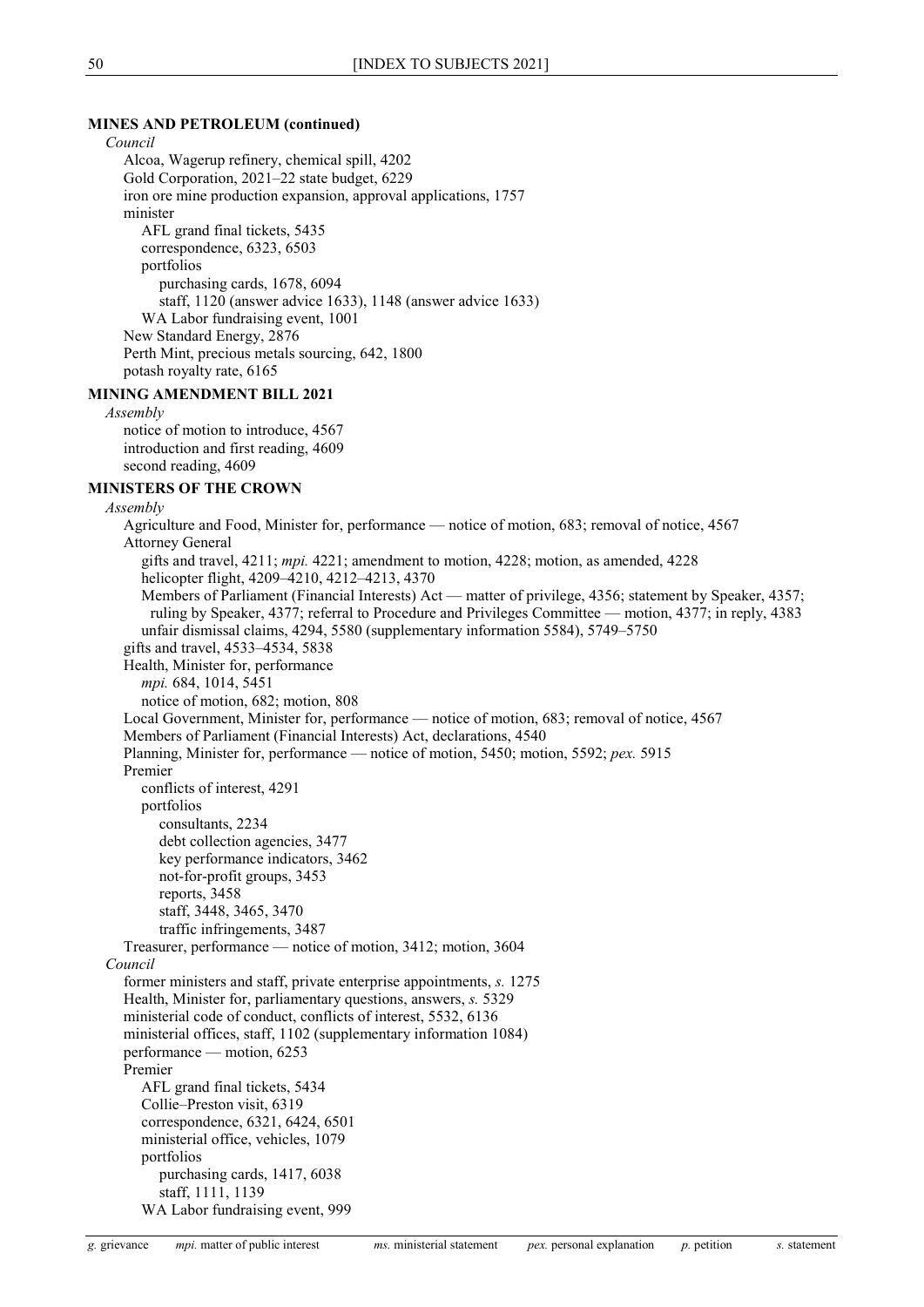### **MISUSE OF DRUGS AMENDMENT BILL 2021**

*Council* notice of motion to introduce, 937 introduction and first reading, 1221 second reading, 1221

# **MOTOR VEHICLE REPAIRERS AND DEALERS LEGISLATION AMENDMENT BILL 2021**

### *Assembly*

notice of motion to introduce, 2889 introduction and first reading, 3013 second reading, 3013

### **MUTUAL RECOGNITION (WESTERN AUSTRALIA) AMENDMENT BILL 2021**

*Council*

notice of motion to introduce, 5361 introduction and first reading, 5522 second reading, 5522

# **MUTUAL RECOGNITION (WESTERN AUSTRALIA) BILL 2020**

*Council*

assent, 7

# **NATIONAL DISABILITY INSURANCE SCHEME (WORKER SCREENING) BILL 2020**

*Council* assent, 7

# **PALLIATIVE CARE**

*Assembly*

National Palliative Care Awards, *ms.* 4078 regional services, 333 *Council* Bethesda Health Care, *s.* 2182 motion, 834

regional services, 173

# **PALLIATIVE CARE IN WESTERN AUSTRALIA, JOINT SELECT COMMITTEE ON**

## *Assembly*

final report, *Palliative care in Western Australia—Progress report*, government response, *ms.* 1801 *Council*

final report, *Palliative care in Western Australia—Progress report*, government response, *ms.* 1738 **PARLIAMENT HOUSE**

# *Assembly*

*Edith* performance *(see also ["Edith Cowan centenary"](#page-21-0))*, 2187 historical photographs, Legislative Assembly, 2195 *How Did I Get Here?* photographic exhibition, 4219 Parliament artist-in-residence, Eva Fernandez, 4209 *Council*

Commonwealth Parliamentary Association Australia and Pacific Region conference, *s.* 5111 *Edith* performance *(see also ["Edith Cowan centenary"](#page-21-0))*, 2136 *How Did I Get Here?* photographic exhibition, 4139 Parliament artist-in-residence, Eva Fernandez, 4167

# **PARLIAMENTARY COMMISSIONER AMENDMENT (REPORTABLE CONDUCT) BILL 2021**

## *Assembly*

notice of motion to introduce, 5775 introduction and first reading, 5848 second reading, 5848

# **PARLIAMENTARY COMMITTEES**

# *Assembly*

electronic devices, 214

standing committees

appointment of members — standing orders suspension motion, 521; motion, 521; in reply, 523 portfolio responsibilities, 214

#### *Council*

consideration of committee reports, 3915 evidence and material — motion, 639

standing committees, membership, *ms.* 386; motion, 639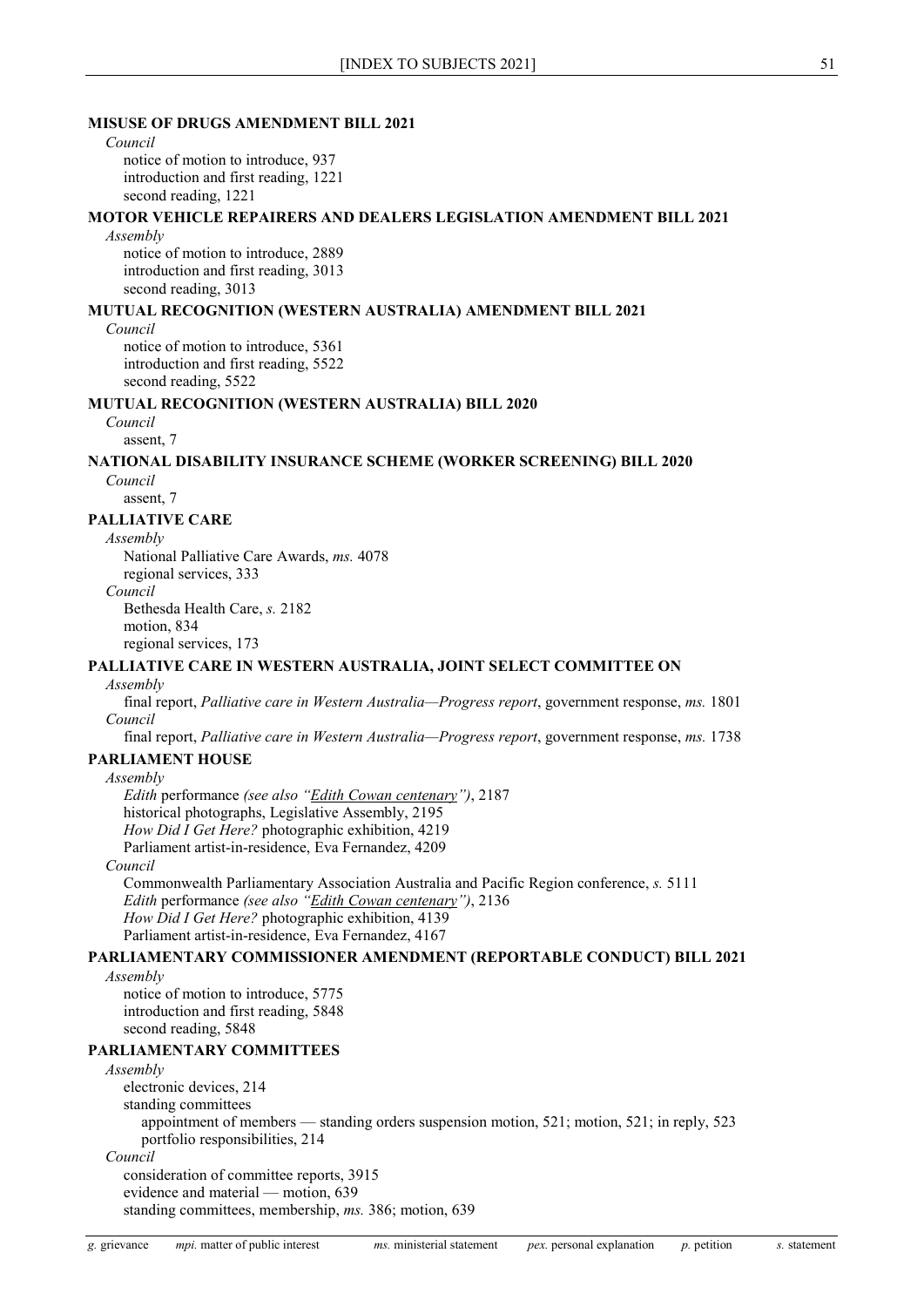### **PARLIAMENTARY SERVICES COMMITTEE**

# *Assembly* appointment of members — motion, 524 *Council* appointment of members — motion, 1742 Assembly membership, 563 **PARLIAMENTARY SUPERANNUATION BOARD** *Assembly* appointment of members — notice of motion, 1908; motion, 2094 *Council* appointment of members — motion, 1741 **PLANNING** *Assembly Greater Bunbury region scheme amendment 0059/41, Wanju urban expansion area*, *ms.* 2304 *Greater Bunbury region scheme amendment 0060/41, Waterloo industrial expansion area*, *ms.* 3573 Marine Parade, Cottesloe, *g.* 2430 medium density policy, *ms.* 1159 minister, performance — notice of motion, 5450; motion, 5592; *pex.* 5915 mixed-use development, 5745 planning reform, 788, 2801 remnant bushland, Hamersley, *p.* 5903 Subi East redevelopment project, 5577–5578; *g.* 5010 *Council* appeals, 366 Bush Forever, 171 Cape Peron planning investigation area, 2994, 3256 department, machinery-of-government changes, 2760 East Wanneroo district structure plan, 6076 Gnarabup, development, *p.* 2946 infill targets, 3324 land allocation, primary school, Morfontaine Parade, *p.* 151 Marine Parade, Cottesloe, 2153; *s.* 2183 Mount Lawley SHS, master plan, 50, 169 Percy Doyle Reserve, *p.* 3279 Planning and Development Act, 1382 residential land approvals process, 457 development targets, 569 rezoning, Glen Iris Golf Course, *p.* 4297 state planning and development framework, bushfires, *p.* 1359 Subi East redevelopment, 2742 (answer advice 3196); *p.* 5505 **POLICE** *Assembly* bravery awards, *ms.* 393 crime and antisocial behaviour Carnarvon, 331 (supplementary information 336), 332 Newman, *p.* 4353 regions, 4371, 4538–4539, 5749; *g.* 3726 statistics, 3162–3163, 3590, 4116 drink and drug–driving offences, *ms.* 1308 equipment, drones, 1721 firearms, national amnesty, *ms.* 2086 G2G PASS, applications, 2464–2465, 2801–2802, 2804–2805, 3403–3404, 3589 G2G PASS and SafeWA app, data access, 1422–1423, 1538–1539, 1721–1722, 1724, 1923 Legislative Assembly, Legislative Council, Corruption and Crime Commission and Western Australia Police Force, memoranda of understanding, 5946 minister police station visits great southern, *ms.* 5222 south west, *ms.* 2428 wheatbelt, *ms.* 4502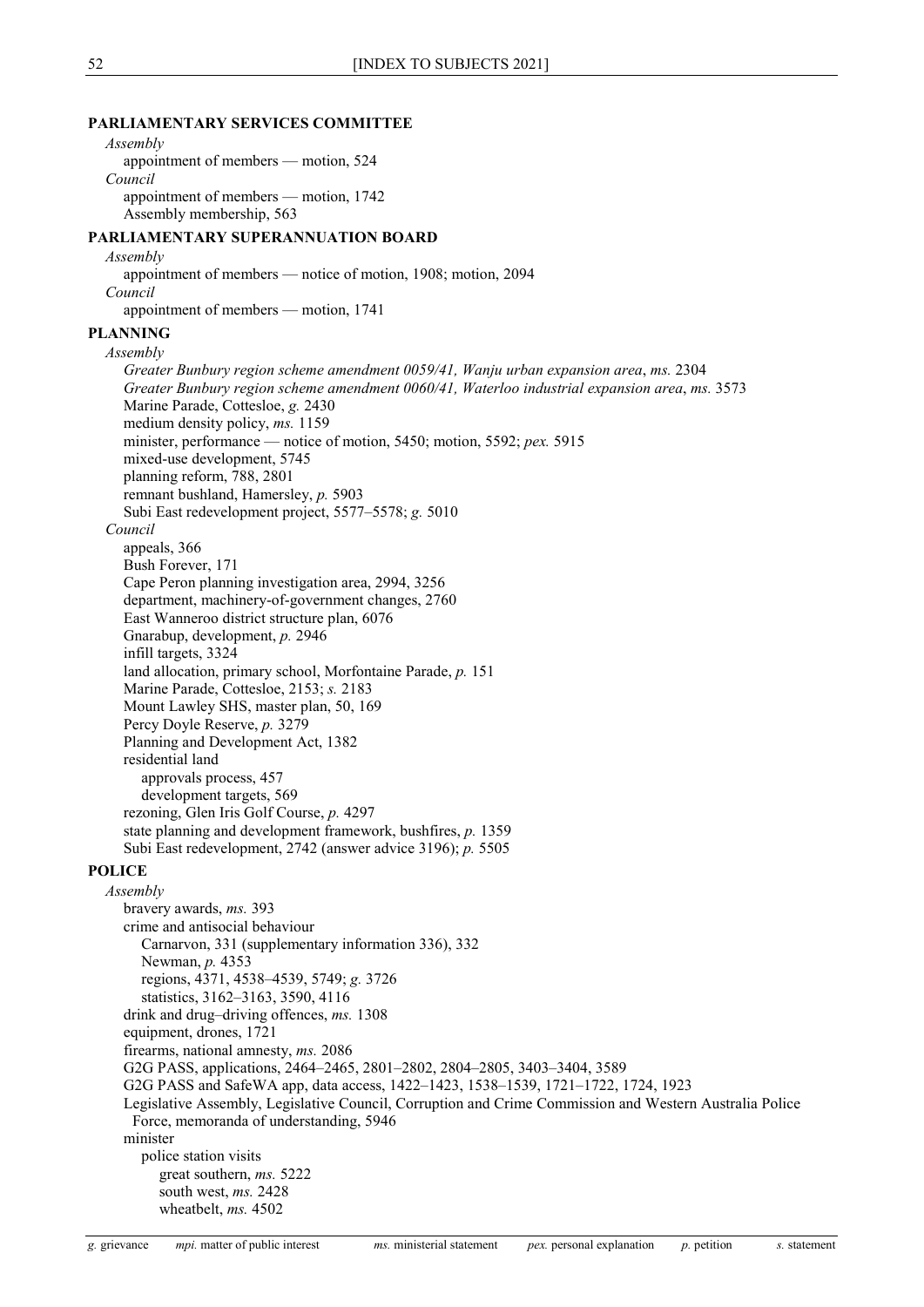# **POLICE (continued)**

*Assembly (continued)* minister (continued) portfolios consultants, 2365 debt collection agencies, 3480 key performance indicators, 3463 not-for-profit groups, 3455 reports, 3460 staff, 3467, 3472, 3627 traffic infringements, 5171 missing persons, *g.* 3724 Newman remembrance ceremony, *ms.* 4879 officers frontline, 213 mandatory vaccination, 2466–2467 recruitment, 792, 2321, 4372 Operation Heat Shield, 5770 point-to-point speed cameras, *ms.* 2428 police and community youth centres eightieth anniversary, *ms.* 2085 *ms.* 3720 resources, 3594 Exmouth and Coral Bay, 4626; *g.* 4665 response times, 3591–3592 Smith, Cleo Carnarvon community, 5117; notice of motion, 5126; motion, 5254 *ms.* 4774, 5115 *s.* 4691 Soldiers and Sirens program, 3023–3024 stations Gosnells, *p.* 188 suicide prevention forum, *ms.* 2542 Tactical Response Group, 626 train stations, violence, 3753 Yarning, Aboriginal languages app, 3163; *s.* 3154 *Council* air wing, 2614 Armadale Courthouse and Police Complex, 4738 Broome community safety forum, 1264 cannabis-related offences *(see ["Cannabis"](#page-6-0))* Chen v Ortega-Lopez, 3571 crime and antisocial behaviour, Fitzroy Crossing, *s.* 4340 dispatch tasks and response times, 3548 districts, 2538 dog theft, 6307 driver impairment offences, 1378 drug testing, 4060 employee assistance program, 4992, 6315 excessive force allegations, statistics, 4329 family and domestic violence, 1262, 2155, 2301 firearms licence fees, 3195, 3254, 3366 ministerial working group, 52, 573 G2G Now, 4861, 6074 G2G PASS, applications, 2274, 2417, 2502, 2507, 4326, 4351 healthcare workers, 3549; *s.* 2746, 2872 G2G PASS and SafeWA app, data access, 1493, 1495 (supplementary information 1633), 1499, 1625–1626, 1760 (answer advice 1766) (supplementary information 1898), 4992 (point of order 4996) (ruling by President 5086), 5199, 5323 gel blasters, legal status, 1629; *p.* 2821 Gingin, 1378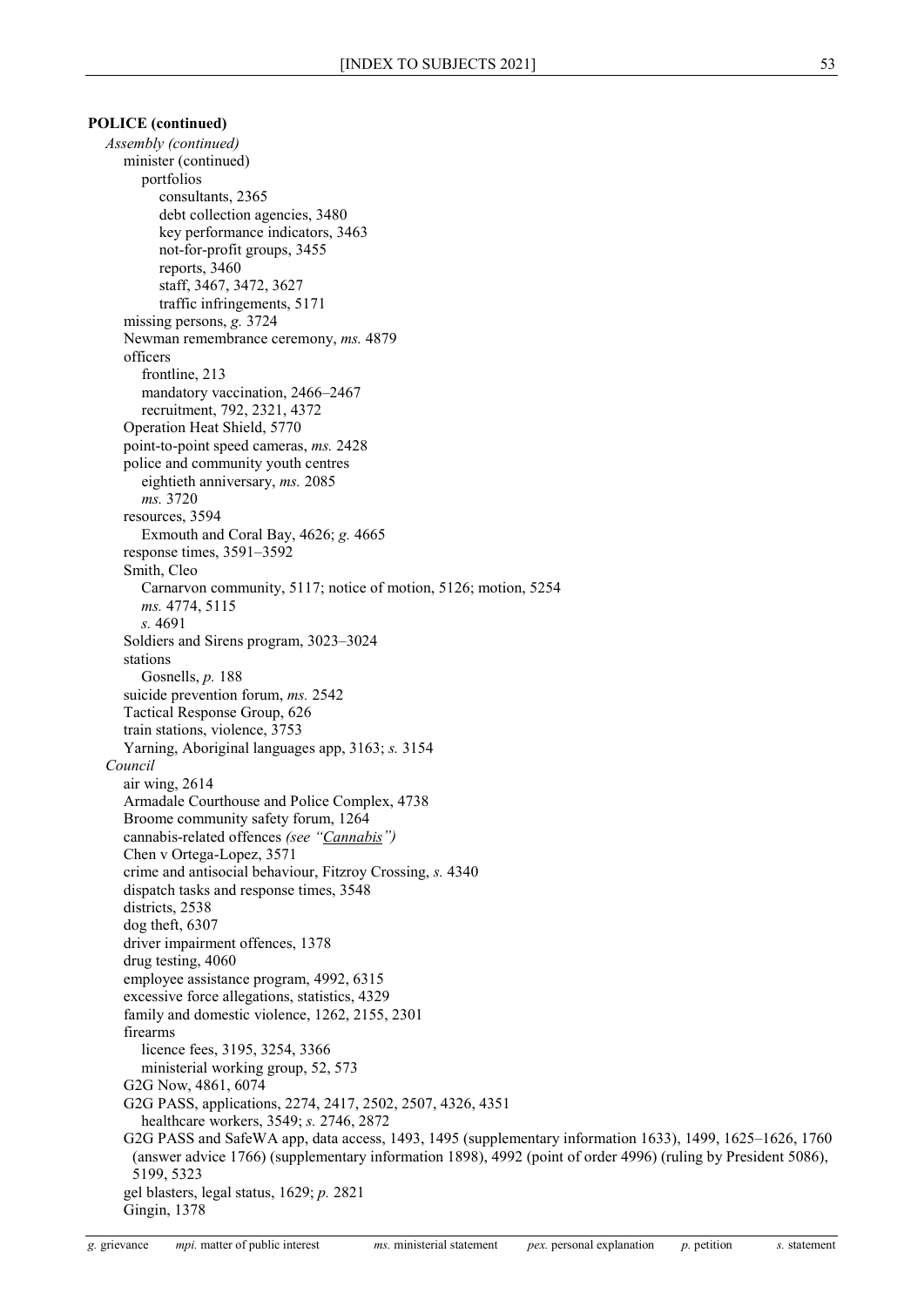# **POLICE (continued)**

*Council (continued)* Government Regional Officers' Housing *(see ["Housing"](#page-37-0))* health, welfare and safety division, 5377 iPhones, 3256 juvenile offending, regions, 2418, 3570 Legislative Assembly, Legislative Council, Corruption and Crime Commission and Western Australia Police Force, memoranda of understanding, 5973 mental health co-response service, 878, 5698 Geraldton, 3324, 3361 mental health support services, 3253, 3366, 4345, 4349, 5078 critical incident response crisis support service, 3697, 3701, 3804, 4064 employee assistance program, 3552, 4352 health, welfare and safety division, 5538 visiting regional psychologist program, 5382 methamphetamine *(see ["Methamphetamine"](#page-48-0))* minister AFL grand final tickets, 5434 correspondence, 6322, 6503 portfolios purchasing cards, 1678, 6038 staff, 1293, 1303 WA Labor fundraising event, 1000 mobile phone use while driving, penalties, 1627 Morley, Laurie, ex gratia payment, 170; *s.* 391 officers employment conditions — notice of motion, 1360 mandatory vaccination, 5200, 5204, 5319, 6230 medically retired officers, redress scheme *(see also ["Police Amendment \(Compensation Scheme\) Bill 2021"](#page-54-0))*, 1764, 5323, 5993, 6136, 6140, 6172 mental health, 4345 numbers, 1376, 2635, 5697 recruitment, 6075 regions, 6486 senior, 3102, 6071 vacancies, 4733, 5998, 6092 wheatbelt, 5081, 6386 online offences, 963 Operation Seagrass, 2611 Operation Tide, 2508, 4059 police and community youth centres, 3194, 4348 Carnarvon, *s.* 3565 police dogs, Broome, 366, 4860 property seizure, 2272 random roadside testing breath tests, 3190, 4348 cannabis test machines, 2417 Soldiers and Sirens program, 2151, 2501 (answer advice 2617), 2736; *s.* 2531, 2870, 3114 source management unit, 4989 on-the-spot fines, 1632, 3224 staff, 967, 3551, 5082 stations, Fremantle, 3109 **POLICE AMENDMENT (COMPENSATION SCHEME) BILL 2021** *Assembly* notice of motion to introduce, 4606 introduction and first reading, 4671 second reading, 4671, 5849, 5865; in reply, 5868 appropriation, 4785

<span id="page-54-0"></span>consideration in detail, 5871–5872, 5918–5919 third reading, 5919; in reply, 5921

question: medically retired officers, 4695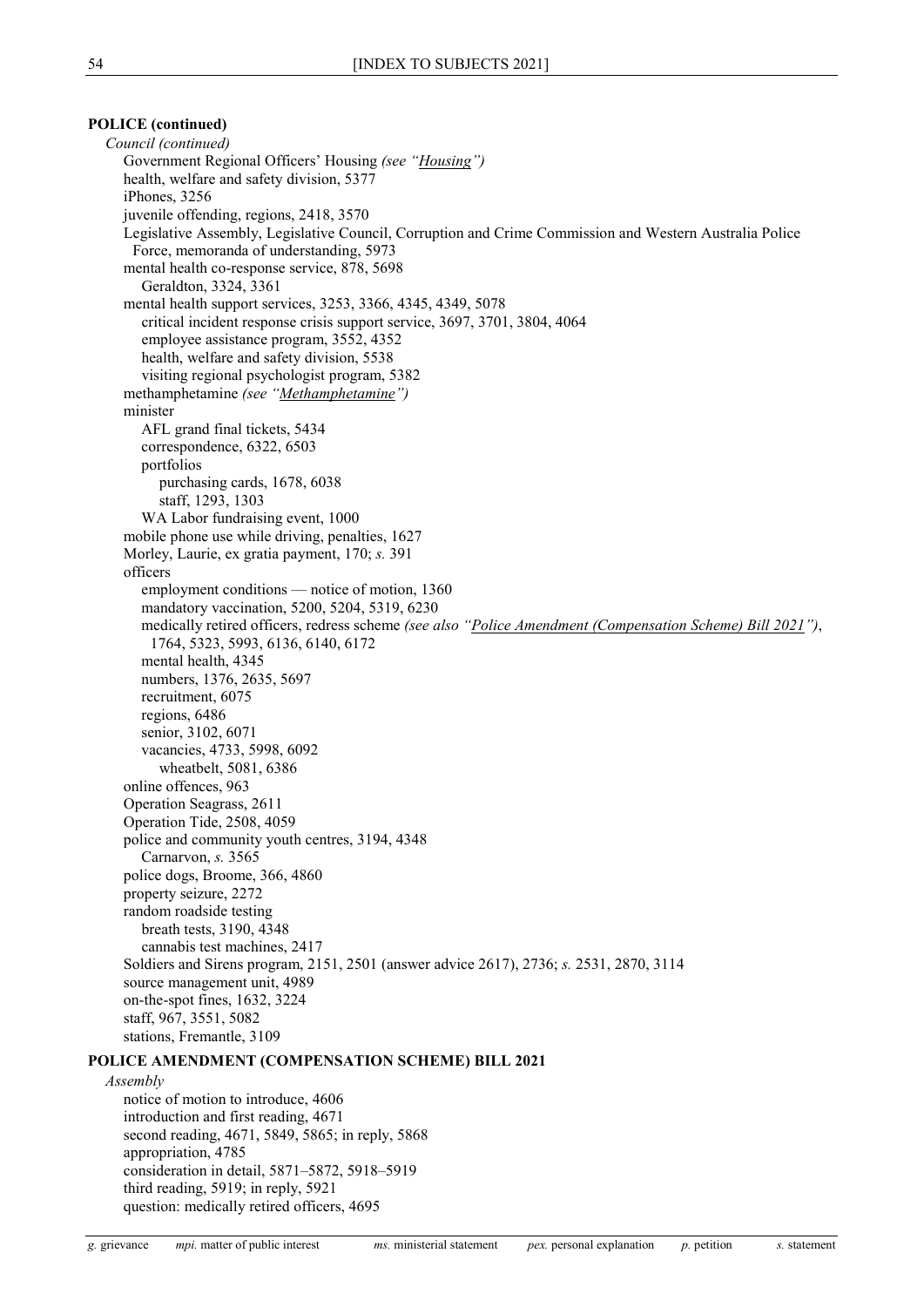### **POLICE AMENDMENT (COMPENSATION SCHEME) BILL 2021 (continued)**

#### *Council*

receipt and first reading, 6010 second reading, 6010, 6210; in reply, 6219 third reading, 6221 assent, 6327

# **POLITICAL PARTIES**

#### *Council*

Boardman, Beryl, tribute, *s.* 4189 Liberal Party, "The Clan", *s.* 3390, 3567 National and Liberal Alliance, appointments, *pex.* 256 WA Labor, inaugural speeches, 289

# **PORTS**

*Assembly*

Cockburn Sound, outer harbour, 1344, 1426, 1809 Future of Fremantle Planning Committee, 1925 Kwinana port, land-backed port, 5938 Port Hedland, Nelson Point Tug Haven and Lumsden Point, 4901 Qube Ports, Maritime Union of Australia, dispute, *ms.* 4207 Westport, 2021–22 state budget, 3843

### *Council*

dust management, Port Hedland voluntary buyback scheme, 755, 1081, 2276, 2969, 5992, 6234 (answer advice 6308) Esperance port cleaning contract, 2154 safety and environmental incidents, 2276 (correction of answer 2422), 2420 third-party access, 2271, 2414 fees and charges, 1080 Geraldton port, long wave surge, 2974, 3330 Kwinana port, BGC, 285, 2508 Pilbara Ports Authority, fees and charges, 1076, 3257 Qube Ports, Maritime Union of Australia, dispute, 3931; *s.* 3706 Southern Ports Authority, tender 202049E, 5076 Westport Taskforce, container transport, 2974, 4346, 4732

# **POSEIDON NICKEL AGREEMENT AMENDMENT (TERMINATION) BILL 2021**

#### *Assembly*

notice of motion to introduce, 3847 introduction and first reading, 3949 second reading, 3949, 4795; in reply, 4824 consideration in detail, 4881–4883 third reading, 4883; in reply, 4884 *Council* receipt and first reading, 5003

second reading, 5004

# **PREMIER AND CABINET, DEPARTMENT OF THE**

# *Council*

air charter services, 995 (supplementary information 1084)

# **PROCEDURE AND PRIVILEGES COMMITTEE**

### *Assembly*

first report, *Report on a person adversely referred to in the Legislative Assembly—Hon Simon O'Brien* — tabling, 4081; adoption of report — motion, 4081

*Council*

first report, *Report on a person adversely referred to in the Legislative Assembly—Hon Simon O'Brien*, 4163, 4483

# **PROCEDURE AND PRIVILEGES, STANDING COMMITTEE ON**

#### *Assembly*

sixty-first report, *Progress report: Supreme Court proceedings and matters of privilege arising in the 40th Parliament*, 620–621

*Council*

appointment of members — motion, 639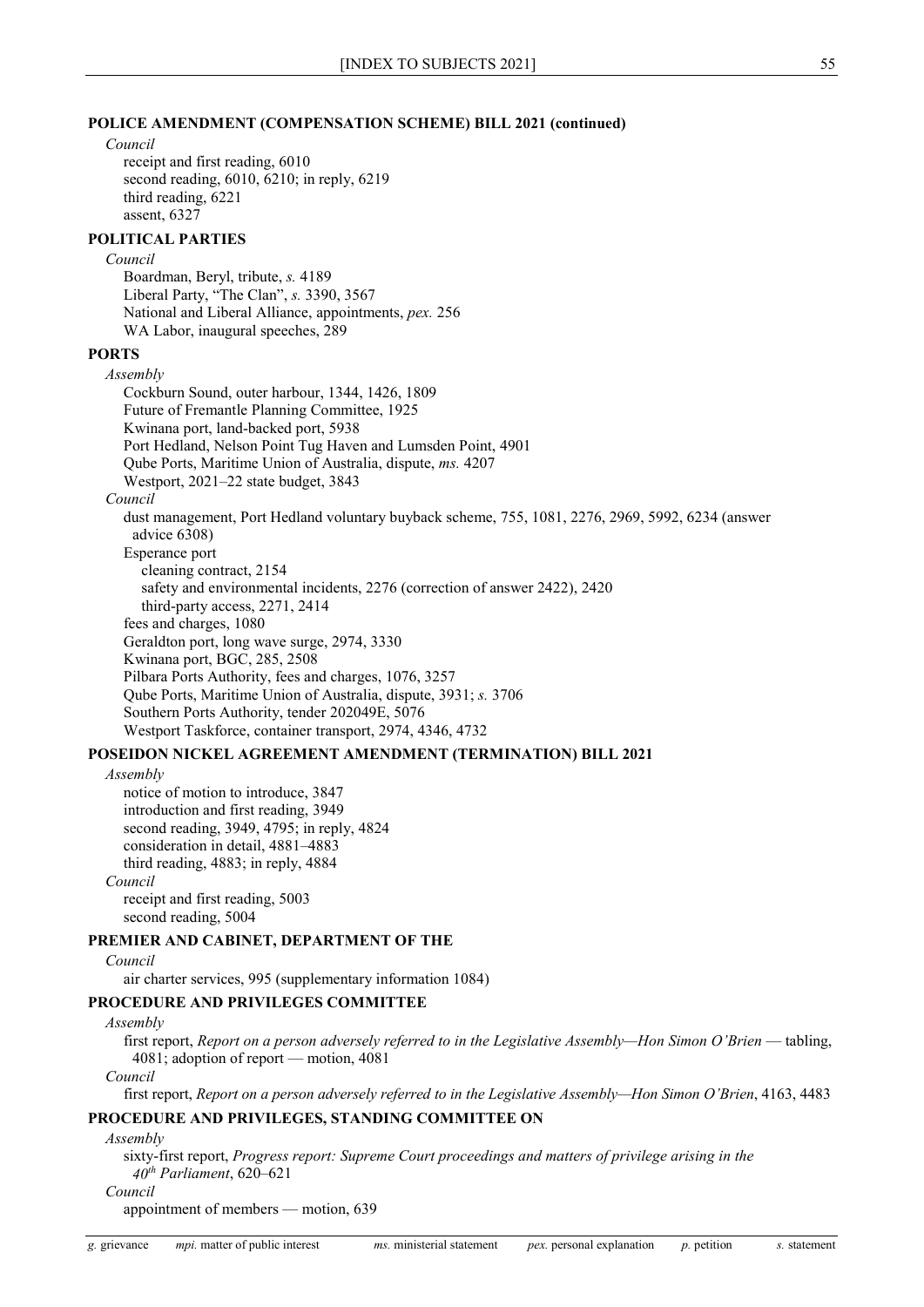# **PROCEDURE AND PRIVILEGES, STANDING COMMITTEE ON (continued)**

*Council (continued)* sixty-first report, *Progress report: Supreme Court proceedings and matters of privilege arising in the 40th Parliament* notice of motion, 1969 point of order, 1403; ruling by President, 1485 recommendation 1 — adoption — motion, 525 recommendation 2 — adoption — motion, 525 recommendation 3 — adoption — motion, 526 tabling, 525; motion, 726, 1064, 1486, 1501; postponement motion, 727 sixty-second report, *Interim report—Review of standing orders (speaking times)* recommendation 1 — adoption — motion, 1767, 1882, 1898, 1904; amendment to motion, 1903, 1905; motion, as amended, 1905 tabling, 1767 sixty-third report, *Review of standing orders—Extension of time* — tabling, 2180 sixty-fourth report, *Review of the standing orders* recommendations 1 to 38 — adoption — motion, 3279, 3371, 3389, 3538, 3555, 3564, 3665, 3680; amendment to motion, 3377, 3559 standing orders suspension motion, 3342, 3368 tabling, 3279 sixty-fifth report, *Corrections to report 64: Review of the standing orders* — tabling, 3341 correspondence, tabling of papers, 2479 extension of reporting time — motion, 2180, 2287 standing orders review — notice of motion, 937; notice of motion — made order of the day, 1052; motion, 1228, 1249, 1282, 1289; amendment to motion, 1285

# **PROTECTION OF INFORMATION (ENTRY REGISTRATION INFORMATION RELATING TO COVID-19 AND OTHER INFECTIOUS DISEASES) BILL 2021**

*Assembly*

all stages — standing orders suspension motion, 1441 introduction and first reading, 1442 second reading, 1442, 1451; in reply, 1456 consideration in detail, 1459–1467 third reading, 1467 returned, 1811 assent, 1811 *Council* receipt and first reading, 1408 second reading, 1408, 1601; in reply, 1616 temporary order — motion, 1601 committee, 1616–1625, 1639–1653; *pex.* 1766, 2279 report, 1653 third reading, 1653 assent, 1737 question: police representation, 1759

### **PUBLIC ACCOUNTS COMMITTEE**

*Assembly* first report, *Annual report 2020–2021* — tabling, 4509 second report, *Budget briefing 2021–2022* — tabling, 4509 third report, *A statement of understanding between the Public Accounts Committee and the Auditor General* tabling, 5717 fourth report, *Review of selected Auditor General reports 2018–2021* — tabling, 5915 inquiry into the student transport assistance policy framework — notice of motion, 2890; motion, 3014

# **PUBLIC ADMINISTRATION, STANDING COMMITTEE ON**

#### *Assembly*

inquiry into the delivery of ambulance services in Western Australia, conflict of interest, 4903–4904 *Council*

appointment of members — motion, 639

thirty-sixth report, *Terms of reference: Inquiry into the delivery of ambulance services in Western Australia* tabling, 1739; point of order, 1861

inquiry into the delivery of ambulance services in Western Australia, WA Country Health Service submission, 4164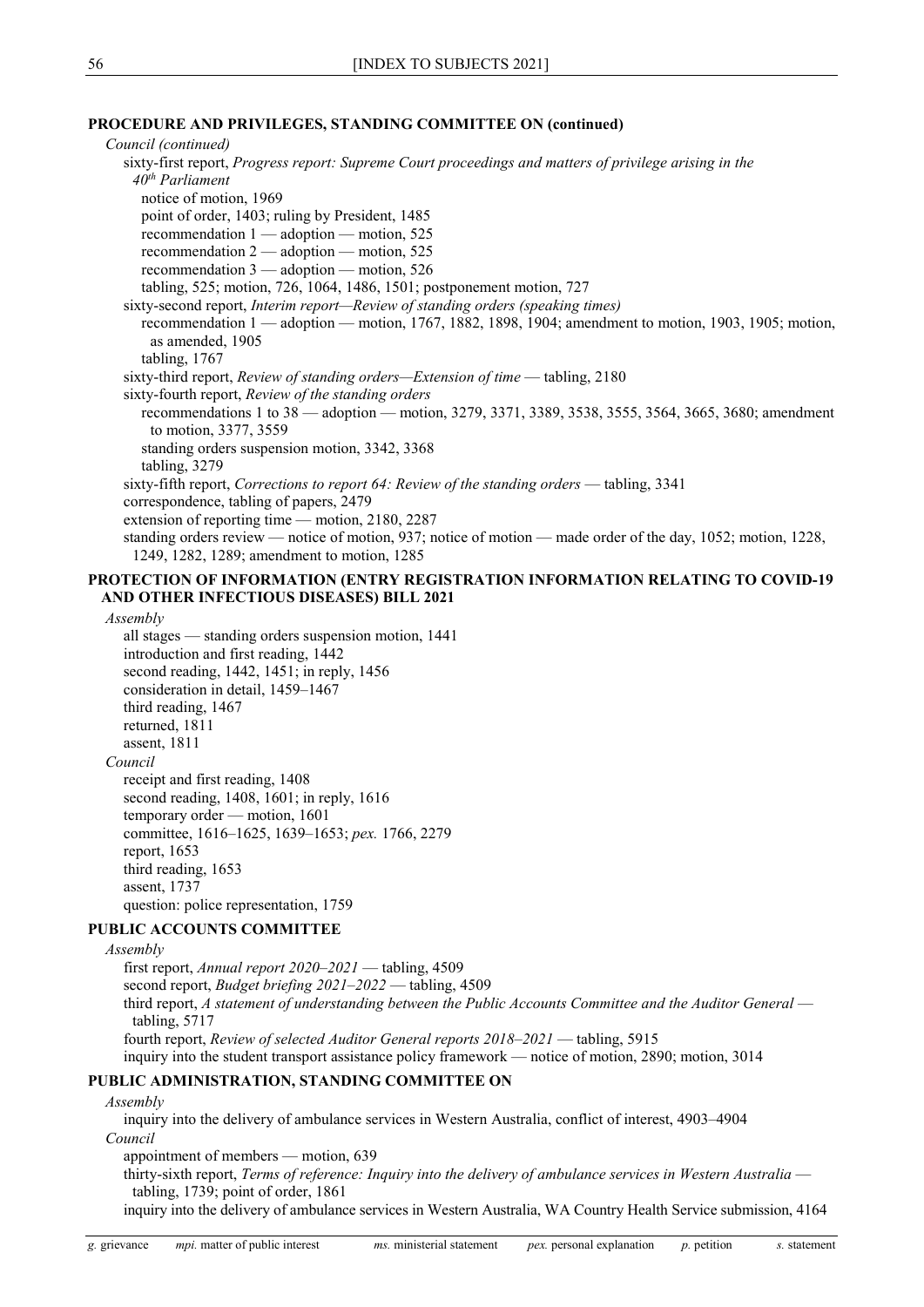### **PUBLIC HEALTH AMENDMENT (SAFE ACCESS ZONES) BILL 2021**

### *Assembly*

notice of motion to introduce, 682 introduction and first reading, 773 second reading, 773, 1921, 1943, 2096; in reply, 2111, 2130 consideration in detail, 2131–2132 third reading, 2132; in reply, 2133 returned, 2806 assent, 3123 *Council* receipt and first reading, 2080 second reading, 2080, 2482, 2509; in reply, 2511 committee, 2514–2530, 2604–2609, 2617–2625 report, 2625 third reading, 2625, 2703 assent, 3063 *p.* 2479 question: consultation, 1633 respectful consideration, *s.* 2482

### **PUBLIC SECTOR MANAGEMENT**

#### *Assembly*

Auditor General's report, 5856–5857, 5935; standing orders suspension motion, 5946; standing orders suspension amendment to motion, 5947; standing orders suspension — motion, as amended, 5947; motion, 5947 government departments and agencies, staff, 3475 iThink, 3518 machinery-of-government changes, 397–398 public sector, appointments, *ms.* 587 Public Sector Commission agency capability review program, *ms.* 2186 psychologically safe and inclusive workplaces, 3517 *Council* government information technology, cyberattacks, 2498 government trading entities and boards, former ministerial staffers, 5322, 6498 McGowan, Gail, acknowledgement, *s.* 2180 machinery-of-government changes, 2759–2761; notice of motion, 1360 Morrison, Dr David Anthony, tribute, *s.* 4074 public sector salaries, 2016, 3102, 5691 staff, 959–960 Public Sector Commission, agency capability review, 2839 Public Sector Management Act, special inquiries, 170 Public Service Appeal Board, 6070 voluntary targeted separation scheme, 966 (answer advice 1084), 1266 **RACING AND GAMING** *Assembly* Gaming and Wagering Commission, chair, Duncan Ord, 395, 495–496 Perth Casino Royal Commission Owen, Hon Neville, 3156 *Perth Casino Royal Commission: Interim report on the regulatory framework*, *ms.* 2186 racing industry, contribution, *ms.* 2429 TAB, sale, 4372–4373; *ms.* 4209 *Council* greyhound racing ban, 5378; *p.* 526 minister AFL grand final tickets, 5436 correspondence, 6324, 6505 portfolios purchasing cards, 1686, 6039 staff, 1129, 1156 WA Labor fundraising event, 1002 Perth Casino Royal Commission, Hon Neville Owen, 4201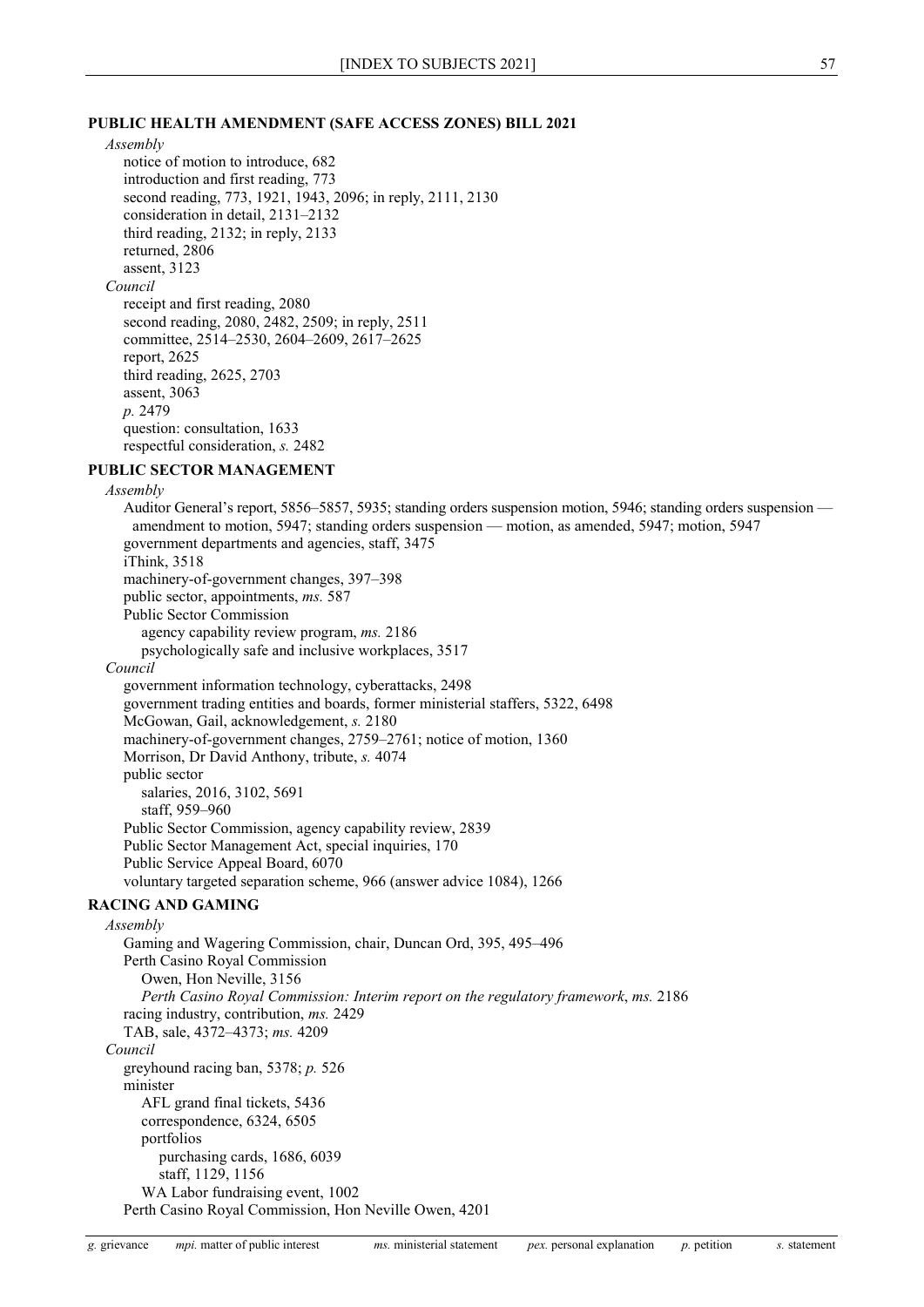# **RAILWAY (BBI RAIL AUS PTY LTD) AGREEMENT AMENDMENT BILL 2021**

*Assembly* notice of motion to introduce, 1013 introduction and first reading, 1162 second reading, 1162, 1918; in reply, 1919 third reading, 1920 returned, 2806 assent, 3123 *Council* receipt and first reading, 2079 second reading, 2079, 2411, 2422; in reply, 2423 as to committee stage, 2423 committee, 2705–2713 report, 2713 third reading, 2713 assent, 3063 **REGIONAL DEVELOPMENT** *Assembly* banking services, *p.* 4785 country water pricing subsidy, 3972 JMH Group, heavy-vehicle brake testing facility, Geraldton, *s.* 3748 minister conflicts of interest, 4291 portfolios consultants, 2363 debt collection agencies, 3477 key performance indicators, 3462 not-for-profit groups, 3453 reports, 3458 staff, 3448, 3465, 3470 traffic infringements, 3486 Moore electorate, challenges, *s.* 5740 royalties for regions — notice of motion, 683; removal of notice, 4567 *Council* Albany wave energy project, Carnegie Clean Energy, 2739 Barnes Federal Theatre, 370 bioenergy, Collie, 4485 Bunbury Speedway, safety upgrades, 3698 Collie Futures industry development fund, 5991, 5996 (answer advice 6143), 6135 (supplementary information 6174), 6165 community resource centres Collie, 2742 funding, 3103; *s.* 3113 department, machinery-of-government changes, 2759 digital inclusion — motion, 6439 government commitments, *s.* 83 Gwoonwardu Mia Gascoyne Aboriginal Heritage and Cultural Centre, *s.* 3565 Kimberley region, *s.* 4999 minister AFL grand final tickets, 5557 comments, coronavirus, 3101 correspondence, 6322, 6502 itinerary, 1080 portfolios purchasing cards, 1418, 6093 staff, 1292, 1302 WA Labor fundraising event, 1103 Mira Mar landslide, Albany, geotechnical report, *ms.* 6095 Myalup–Wellington water project, 4987 Port Hedland, *s.* 5113, 5217–5218 Regional Connectivity Program, 2151, 2273, 3277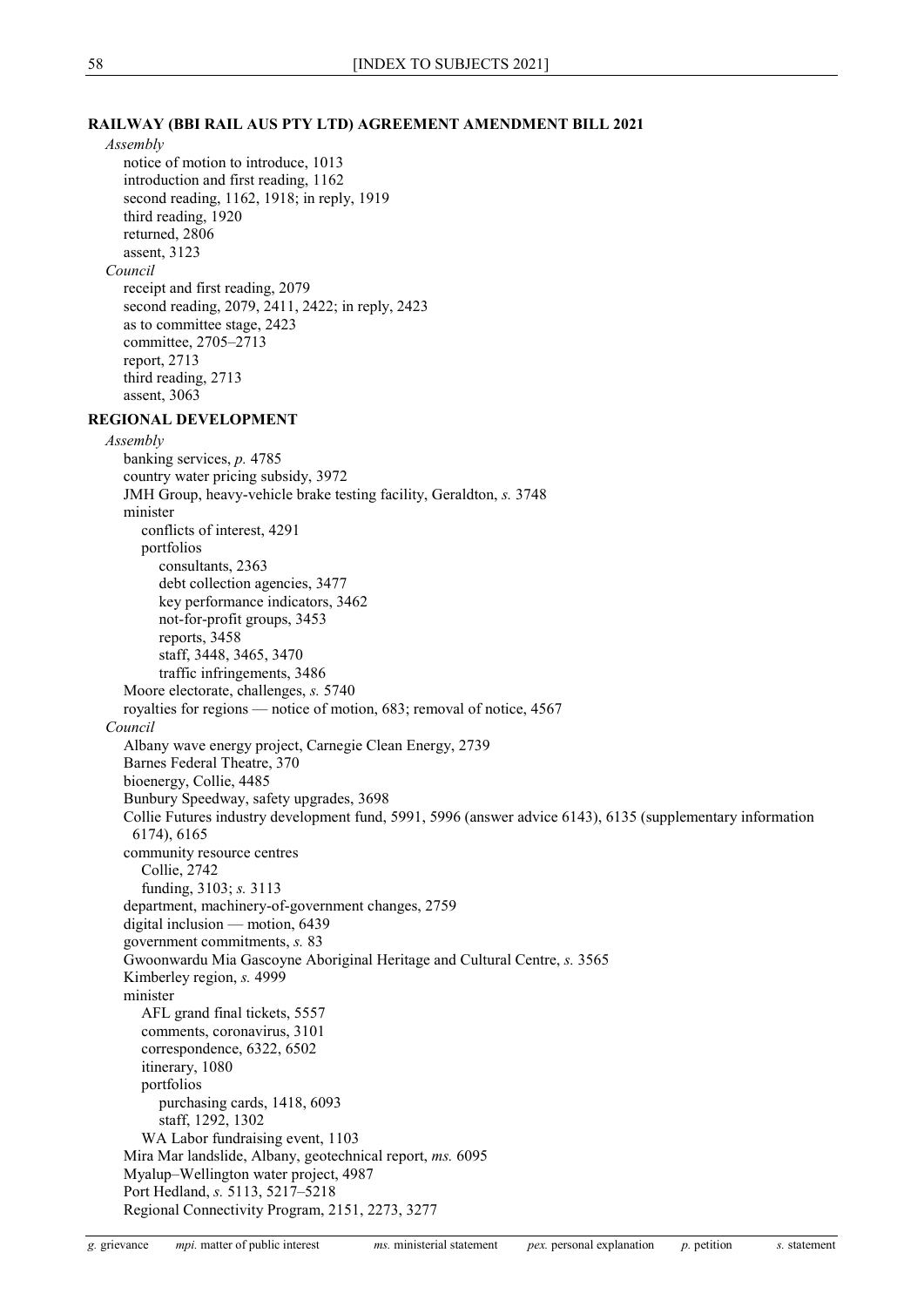### **REGIONAL DEVELOPMENT (continued)**

*Council (continued)* regional economic development grants motion, 3076; in reply, 3084 *ms.* 6437 royalties for regions, 3251, 3802, 4056 southern forests irrigation scheme, 172, 1629 summer jobs campaign, Busselton–Margaret River, 6347, *ms.* 5172 Turkey Point bridge, Bunbury, 3191 (answer advice 3259)

### **RETAIL TRADING HOURS AMENDMENT BILL 2021**

*Council*

notice of motion to introduce, 6328 introduction and first reading, 6438 second reading, 6438

**ROADS** *see ["Transport"](#page-64-0) and ["Road Safety"](#page-59-0)*

# <span id="page-59-0"></span>**ROAD SAFETY**

*Assembly* Aurora's House, Maylands, *ms.* 4354 Community Connect, *ms.* 590 cyclists, fatalities, *s.* 5934 e-rideable devices, regulations, 5582 Gosnells, City of, *p.* 770, 1013 National Road Safety Week, *ms.* 590 regional road safety program, 490 summer holiday period, *ms.* 5904 *Council* Albany Highway, Narrikup, 5535 Bussell Highway, 287; *p.* 150, 3225 Main Roads, safe zones, 3329 (answer advice 3330) road crashes, 4351, 4772 road trauma trust account, 3359, 4350 *s.* 2295 south west region, 51 speed limit, Chapman Road, Beresford, *p.* 432

# **SCIENCE**

*Assembly* AusBiotech conferences, *ms.* 1003 Governor's School STEM Awards, *ms.* 1688 Seeds in Space, *s.* 3747 *Council*

space industry — motion, 4941

# **SENIORS AND AGEING**

### *Assembly*

aged-care facilities, coronavirus, 792 dementia, missing persons, *g.* 3724 Guardianship and Administration Act, reform, 4118 International Day of Older Persons, *ms.* 4608 Respect Our Elders round, Stirling Macedonia FC, *s.* 1718 safety and security rebate, 3410 seniors, financial assistance, 2550 Seniors Card holders, rebates, *s.* 4111 Seniors Week, *ms.* 5116 WA Senior of the Year, Jan Standen, *s.* 5740 World Elder Abuse Awareness Day, *ms.* 1421 *Council* aged care, *s.* 1405 elder abuse — notice of motion, 1221 safety and security rebate — notice of motion, 1470 World Elder Abuse Awareness Day, *ms.* 1359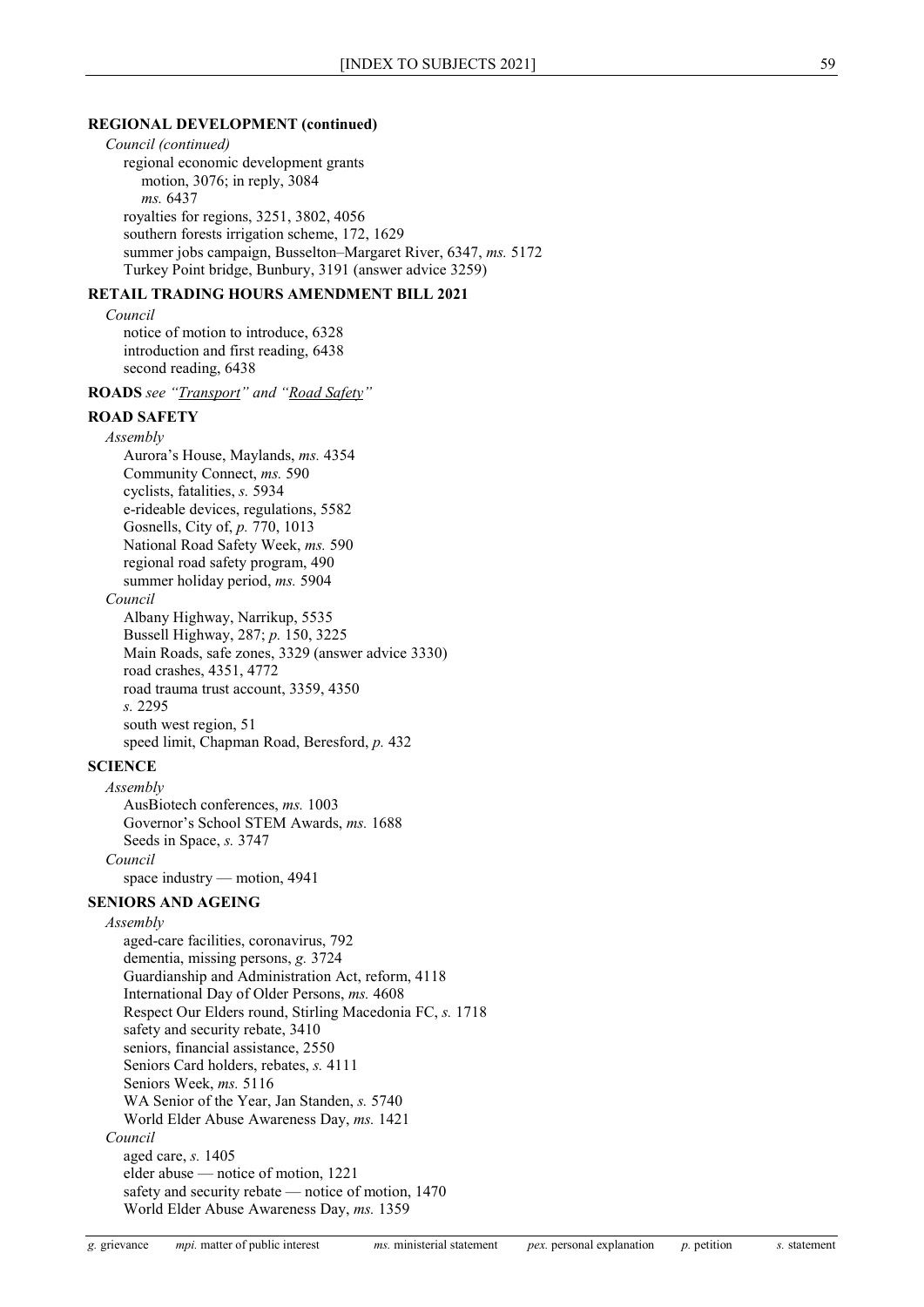### **SENTENCING LEGISLATION AMENDMENT (PERSONS LINKED TO TERRORISM) BILL 2021**

### *Assembly*

notice of motion to introduce, 2889 introduction and first reading, 3011 second reading, 3011, 4583; in reply, 4603 consideration in detail, 4603–4604 third reading, 4613; in reply, 4613 *Council* receipt and first reading, 4770 second reading, 4770

### **SHARKS**

*Assembly* hazard mitigation, 493, 4783, 5124–5125; *g.* 5710 *Council* beach enclosures, 6348 hazard mitigation, 5077, 5203, 5375, 6171, 6305 shark fisheries, sea lions, 4200

### **SHARP, DR CHRISTINE (CHRISSY)**

*Council* condolence motion, 6147 tribute, *s.* 468, 470–471

# **SMALL BUSINESS**

*Council*

small business sector, *s.* 5112, 6033

# **SOCIAL ISSUES**

*Assembly* Campaign Against Moral Persecution, *s.* 1339 LGBTQIA+ students, Equal Opportunity Act, *p.* 2551 *Council* Australian Christian Lobby, *s.* 3222 Channel Nine, *s.* 1096 conversion practices, 2273 fundamental Christianity, *s.* 3221 intersectional feminism, *s.* 2180 LGBTQIA+ community, *s.* 3116 Marriott, Catherine, Barnaby Joyce, *s.* 2073 sexism, language, *s.* 2294 sexual misconduct, *s.* 2075 *The West Australian*, *s.* 1096

# **SOIL AND LAND CONSERVATION AMENDMENT BILL 2021**

*Assembly* notice of motion to introduce, 5222 introduction and first reading, 5350 second reading, 5350 appropriation, 5566 *Council ms.* 5279

# **SPORT AND RECREATION**

*Assembly* AFL Dreamtime match, *ms.* 1160 AFL grand final Optus Stadium, 2806, 4118; *ms.* 4208 tourism and the arts sectors, *ms.* 4355 All Abilities Football, *ms.* 3008 Australian Rules football program, Kimberley, *ms.* 4607 Curtin Wesley Football Club, Pink Tiger Day, *s.* 923 Denmark Surf Life Saving Club, upgrades, *g.* 5715 Ern Halliday Recreation Camp, forty-fifth anniversary, *ms.* 5561 FIFA Women's World Cup 2023, *ms.* 590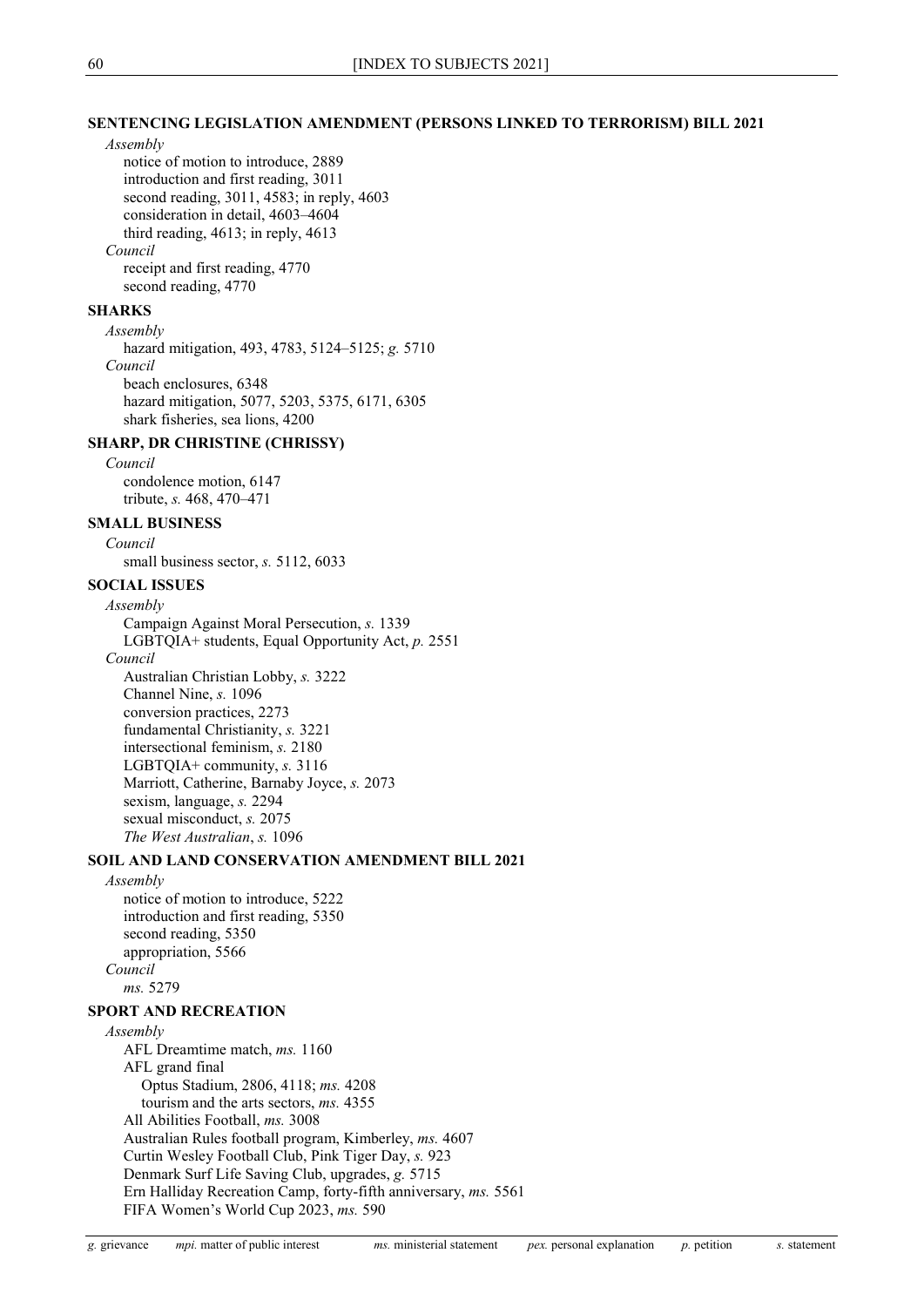### **SPORT AND RECREATION (continued)**

*Assembly (continued)* Gold Medallion Bravery Award, Toby Emmett and Geoff Tozer, *s.* 5039 Hales, Sarah, lifesaving action, *s.* 3748 KidSport, tenth anniversary, *ms.* 5560 Sea View Golf Club, Cottesloe, *s.* 3154 sport development fund, *ms.* 1909 sporting facilities, 2656 Scarborough electorate, *g.* 1316 Sport Integrity Australia investigation, 5838 State Football Centre, 3024 Stirling Macedonia FC, Respect Our Elders round, *s.* 1718 Swan Districts Football Club, Count Me In, *ms.* 1309 Tokyo Olympic Games McNamara, Jacqui, *s.* 4111 team, Gina Rinehart support, *s.* 2795 Western Australian representation, *ms.* 2541 Tokyo Paralympic Games Joondalup electorate representation, *s.* 4530 Kingsley electorate representation, *s.* 5038 Western Australian representation, *ms.* 3401 trail bike riders, *g.* 5908 Western Australian Institute of Sport, gymnasts, 333–334 *Council* Australian Rules football, David Mundy and Shannon Hurn, *s.* 2184 Caravan and Camping Grounds Regulations 1997, *p.* 345 Cricket Australia, *s.* 6249 Curtin Wesley Football Club, Pink Tiger Day, *s.* 1274 great southern motorplex, 174; *s.* 390; *p.* 833 Hutchings, Mark, *s.* 6384 minister AFL grand final tickets, 5555 correspondence, 6321, 6501 portfolios purchasing cards, 1797, 6093 staff, 1291, 1301 WA Labor fundraising event, 998 Niels Hansen Basketball Stadium, 367 Northampton community football, fundraising, cyclone Seroja, *s.* 1791 Tokyo Olympic Games Bol, Peter, *s.* 2290, 2530 Zalewski, Aran, *s.* 2874 WA Cricket, 2021–22 season launch, *s.* 3275 Western Australian Parliamentary Sports Club, lawn bowls, *s.* 3833

### **STATE DEVELOPMENT, JOBS AND TRADE**

*Assembly* Asian engagement, *ms.* 588 Asian Renewable Energy Hub, 1808 hydrogen industry *(see ["Hydrogen Industry"](#page-38-0))* India, trade commissioner, 1926–1927 investment attraction and new industries fund, 3750 jobs manufacturing, 4210 plan for jobs, 1179, 1721 railcar manufacturing, 1423–1425 regions, 3022 state economy, 675, 3156, 4563–4564, 5333, 5742 training, 4532 Kalgoorlie Regional Communications Forum, *ms.* 4500 LNG industry, *ms.* 1688 Oakajee industrial estate, 2021–22 state budget, 3844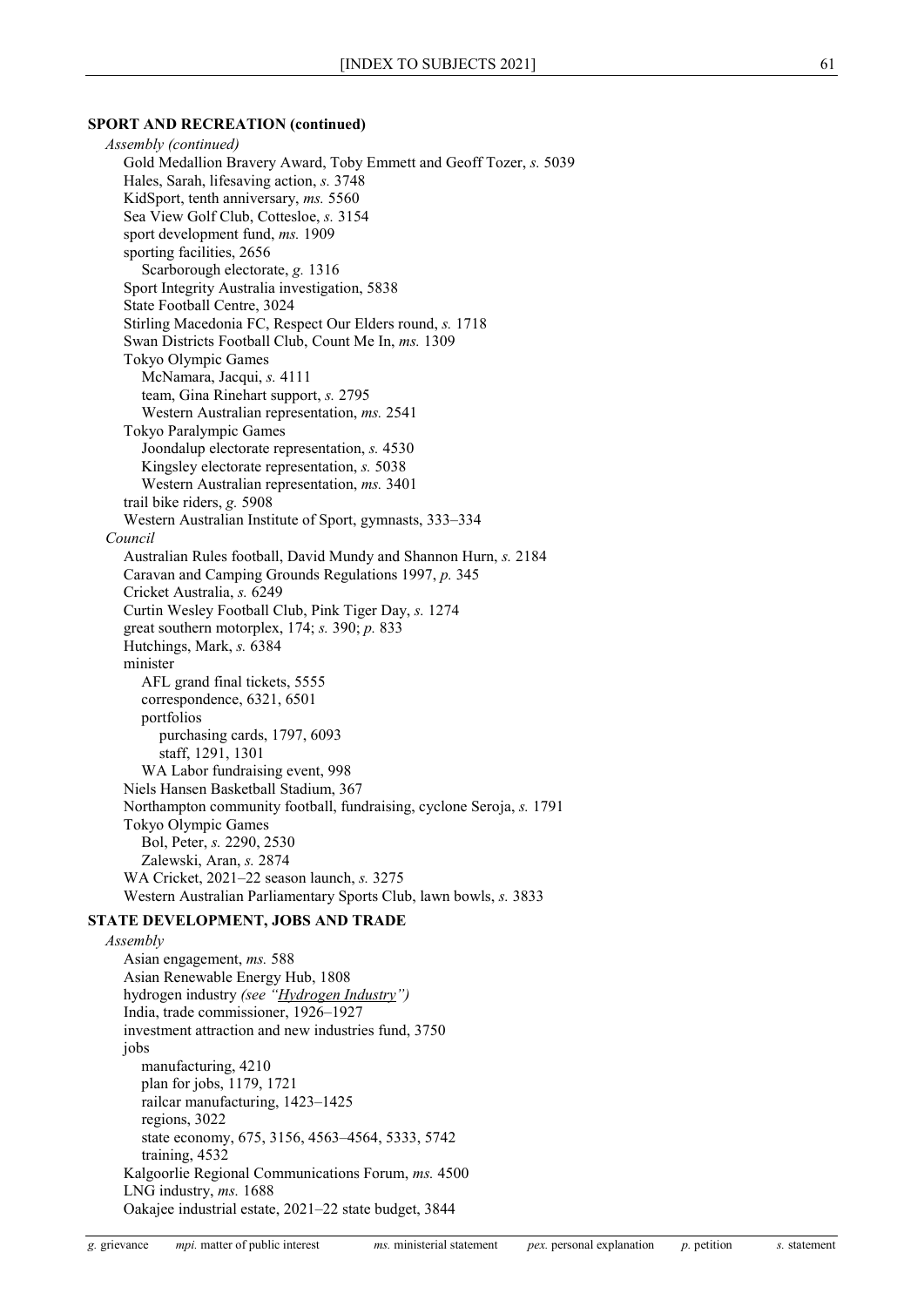### **STATE DEVELOPMENT, JOBS AND TRADE (continued)**

*Assembly (continued)* Perth City Deal, 1010, 3021 Premier, Chinese government correspondence, 4295 regional communication forums, *ms.* 891 Scarborough LNG project, *ms.* 5765 skills summit, 2461 state development assessment unit, 5336 state economy, 1178 diversification, 4782, 5748; notice of motion, 4567; motion, 4638 investment, 2464 trade — notice of motion, 1432; removal of notice, 5127 worker availability — notice of motion, 5126 trade relations, China–Western Australia, *ms.* 3720 United Kingdom–Europe, Agent General appointment, John Langoulant, AO, *ms.* 3006 *Council* Alcoa bauxite, 57 (answer advice 576), 368 (answer advice 576); *s.* 82 Huntly mine, 371 (answer advice 576); *p.* 150 Asian Renewable Energy Hub, 2013; *ms.* 1738; *s.* 2075 critical skills advertising campaign, 3364 department credit card use, 6230 (answer advice 6309) machinery-of-government changes, 1497, 2759 Derby Fertilizer and Petrochemical Complex Pty Ltd, 52 Griffin Coal, Collie, 2148 (answer advice 2278), 3188, 5537, 6073 hydrogen industry *(see ["Hydrogen Industry"](#page-38-0))* Infrastructure Western Australia, *Foundations for a stronger tomorrow*, 2149 investment and trade commissioner for India–Gulf, 6142 investment attraction and new industries fund, 5380 minister AFL grand final tickets, 5554 correspondence, 6320, 6500 portfolios purchasing cards, 1663, 6037 staff, 1107, 1134 WA Labor fundraising event, 997 Perth and Peel strategic assessment, deferral, 2416 Scarborough LNG project, 5999, 6072 state agreement acts, publication, 997 state economy, local jobs and businesses — notice of motion, 2586; motion, 2948; amendment to motion, 2956; motion, as amended, 2958; motion, as amended, in reply, 2964

### **STATUTES (REPEALS AND MINOR AMENDMENTS) BILL 2021**

*Council* leave to introduce, 9 introduction and first reading, 9 second reading, 264 discharge of order and referral to Standing Committee on Uniform Legislation and Statutes Review — motion, 264

# **SUNDAY ENTERTAINMENTS REPEAL BILL 2021**

*Assembly* notice of motion to introduce, 403 introduction and first reading, 479 second reading, 479, 1318; in reply, 1330 third reading, 1331 returned, 1835 assent, 2196 *Council* receipt and first reading, 1277 second reading, 1277, 1751; in reply, 1753 third reading, 1753 assent, 2135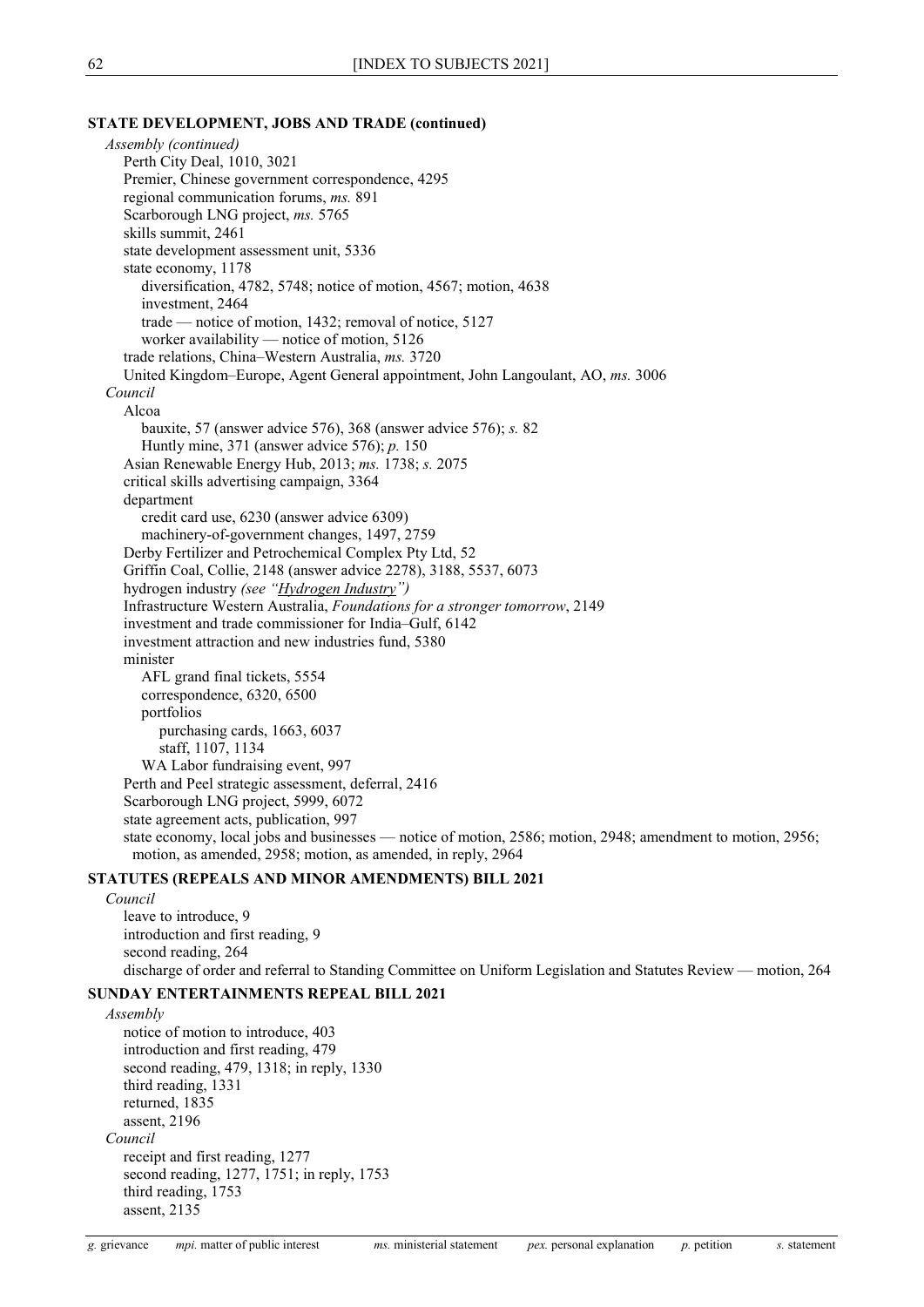# **SUPPLY BILL 2021**

*Assembly* notice of motion to introduce, 99 introduction and first reading, 190 second reading, 190, 777, 799, 902; in reply, 916 appropriation, 402 remaining stages — standing orders suspension — notice of motion, 587; standing orders suspension withdrawal of notice, 777 third reading, 916; in reply, 917 returned, 1835 assent, 2196 explanatory memorandum, correction, 402 *Council* receipt and first reading, 873 second reading, 873, 1744; in reply, 1751 third reading, 1751 assent, 2135

# **SWAN VALLEY PLANNING BILL 2020**

*Council* assent, 7

# **TICKET SCALPING BILL 2021**

# *Assembly*

notice of motion to introduce, 1908 introduction and first reading, 2129 second reading, 2129, 3133; in reply, 3146 third reading, 3147 returned, 3422 Council's amendments — consideration in detail, 3422–3424 assent, 3847 second reading speech, correction, *pex.* 3422 *Council* receipt and first reading, 3119 second reading, 3119, 3170; in reply, 3182 committee, 3184–3187, 3197–3208 report, 3244 third reading, 3298; in reply, 3298 Assembly's message, 3392 assent, 3783

### **TOURISM**

*Assembly* Bledisloe Cup match, 1723 Coolgardie Rodeo and Ute Muster, *s.* 3748 Experience Kalbarri at Half Price, *ms.* 3123, 3400 intrastate visits, 5940 minister conflicts of interest, 4292 portfolios consultants, 2364 debt collection agencies, 3479 key performance indicators, 3463 reports, 3459 staff, 3450, 3466, 3471 traffic infringements, 3500 Ningaloo, swimming with humpback whales trial, *ms.* 2766 Ord Valley Muster, *ms.* 770, 4078 Perth Airport WA Tourism Awards, *ms.* 5559; *s.* 5740 regional events scheme, *ms.* 3008 Rottnest Island Authority, reconciliation action plan, *ms.* 5331 Rottnest Island (Wadjemup), Djindoon Djenung, *ms.* 589 Stay, Play and Save campaign, 791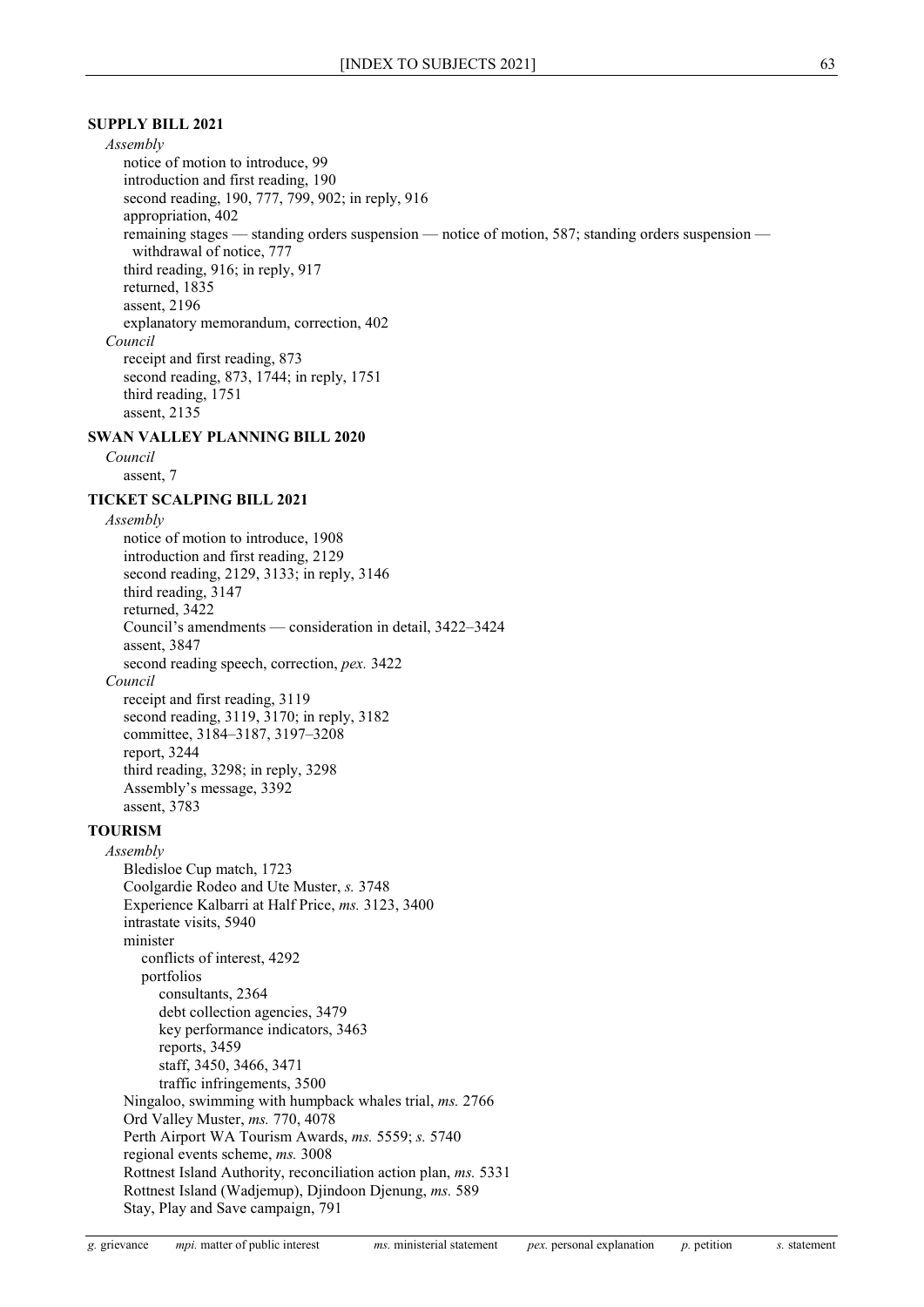# **TOURISM (continued)**

*Assembly (continued)* Sunset Coast Explorer, *s.* 5740 *Tjina: Western Australian Aboriginal tourism action plan 2021–2025*, *ms.* 295 tourism industry, strategies, *ms.* 5008 Tourism WA international marketing, 5943 managing director, appointment, *ms.* 4207 transition plan, 5338 *Council* Exeter, Mark, tribute, *s.* 2076 Kalbarri, *s.* 766 Matagarup Bridge, 1906 minister AFL grand final tickets, 5557 correspondence, 6322, 6502 portfolios purchasing cards, 1675, 6038 staff, 1117, 1146 WA Labor fundraising event, 1000 short-term rental accommodation, 6168

### **TRANSFER OF LAND AMENDMENT BILL 2021**

*Assembly* notice of motion to introduce, 682 introduction and first reading, 776 second reading, 776, 2470; in reply, 2476 third reading, 2476 *Council* receipt and first reading, 2425 second reading, 2425

# **TRANSPARENCY AND ACCOUNTABILITY OF GOVERNMENT, SELECT COMMITTEE INTO THE**

*Council*

establishment — notice of motion, 8; made order of the day 1 — motion, 36; motion, 152, 176, 433

### <span id="page-64-0"></span>**TRANSPORT** *see also ["Metronet"](#page-48-1)*

*Assembly* air services Broome–Derby, 2119 regions, 1183 *Australind* train service, 4440 Beeliar wetlands, Roe 8 and 9 622, 2547 coastal erosion, Albany, *g.* 2089 Coogee coast, *g.* 5906 cycling infrastructure, Swan River Causeway bridge, 398 department, director general, appointment, *ms.* 5560 driving access and equity pilot program, *ms.* 5840 electric vehicles, charging stations, 2884 Fremantle Traffic Bridge, Swan River crossings project, 2191 infrastructure federal funding, 92 jobs, 4625 northern suburbs, 5241 regions, 3965 Infrastructure Australia projects, Bindoon bypass, 2463 Jurien Bay Boat Harbour, *g.* 3722 Mandurah Estuary Bridge, duplication, accessibility, *g.* 898 Mandurah rail line Aubin Grove–Elizabeth Quay closure, 1428–1429, 4627–4628 Lakelands station, 678 minister conflicts of interest, 4439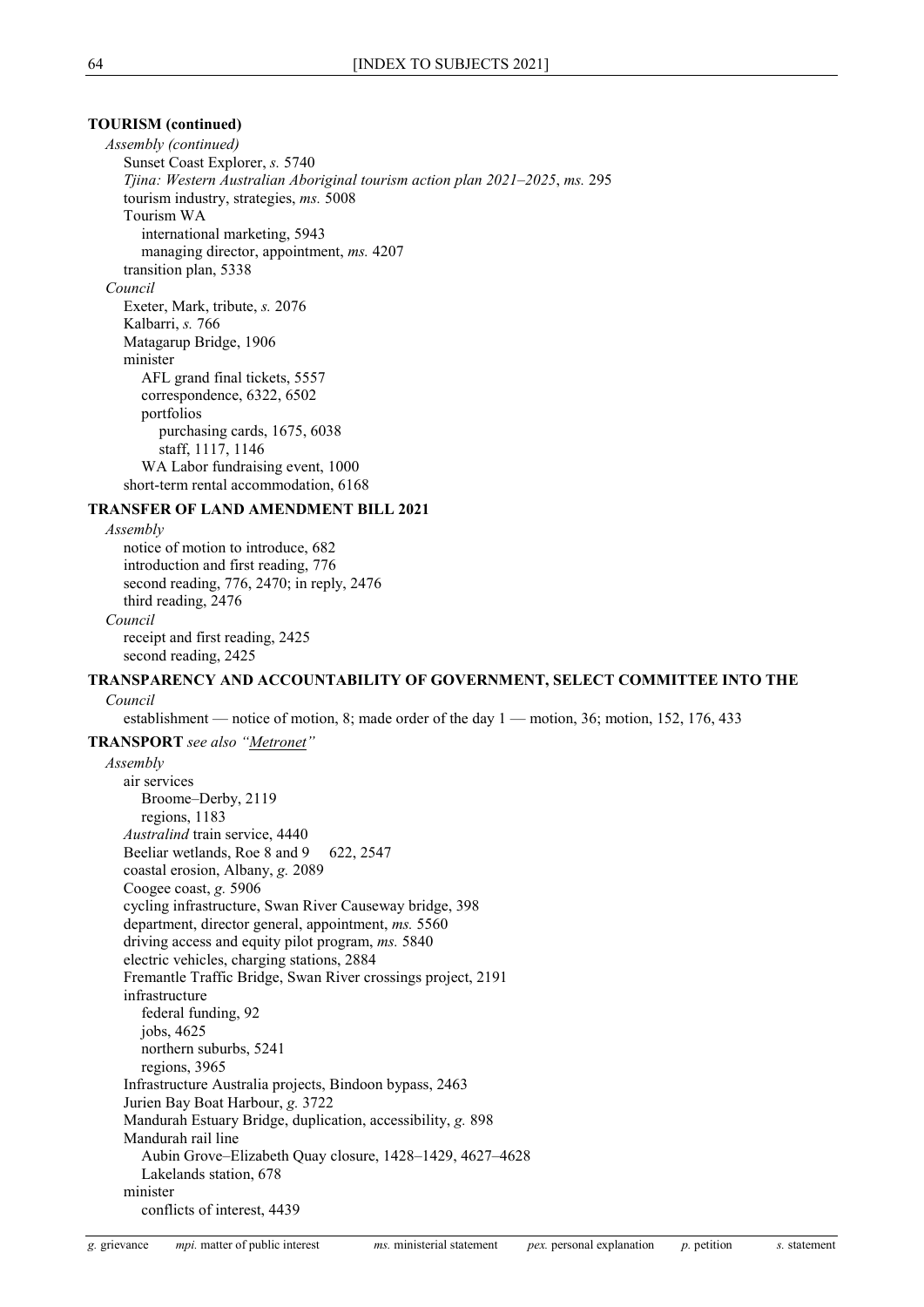### **TRANSPORT (continued)**

*Assembly (continued)* minister (continued) portfolios consultants, 2366 debt collection agencies, 3630 key performance indicators, 3629 not-for-profit groups, 3627 reports, 3628 staff, 3627, 3629–3630 traffic infringements, 3633 Port Gregory jetty, *g.* 4506 principal shared path, Antonio Scarfo Reserve, *p.* 4353 public transport electric bus trial, Joondalup, 4696; *ms.* 295 fares, 4117 purple CAT bus service, 3406 Public Transport Authority, transit officers, 5859 assaults against, 2321 railcar manufacturing, *Australind*, 1425 rail crossings, safety — notice of motion, 4785; motion, 4914 roads Bunbury Outer Ring Road, alignment, *g.* 5343 Denny Avenue, level crossing, 330 Flynn Drive, Neerabup, *g.* 2769 Geraldton heavy vehicle bypass, *p.* 188 Girrawheen Avenue–Marangaroo Drive intersection, *p.* 5343 Great Eastern Highway Bypass interchanges project, 5443 Great Northern Highway, safety measures, *p.* 4219; *g.* 4508 great southern, investment, 1806 Indian Ocean Drive, noise monitoring, 2369 Karel Avenue, upgrade, 3027 Leach Highway–Welshpool Road intersection, 1539 Mitchell Freeway, extension, Romeo Road, *g.* 896 NorthLink WA property damage, *g.* 894 traffic noise, Ellenbrook, *g.* 2090 vehicle damage, 2369 regional road safety program, 490 regional roadworks signage review, *ms.* 3400 Robinson Road, Bellevue, closure, 1805–1806 Tonkin Highway, gap project, 3592 Wanneroo–Joondalup interchange, property damage, 928 West Coast Highway, traffic congestion, *g.* 5911 school bus services Byford Secondary College, Jarrahdale, 1545 regions, 2122 train stations, violence, police, 3753 truck drivers, amenities, *g.* 2092 *Council* department, food and drink advertising, income, 4732, 4860 election commitments, funding, 3570 electric vehicles charging stations, 3549 national vehicle emissions standards, 5377 *s.* 2874 global supply chains, 6166 infrastructure investment, 2021–22 state budget, 3935 Jurien Bay boat harbour, 3255 Main Roads borrowings, 1894 road verges, weeds, 4861, 4995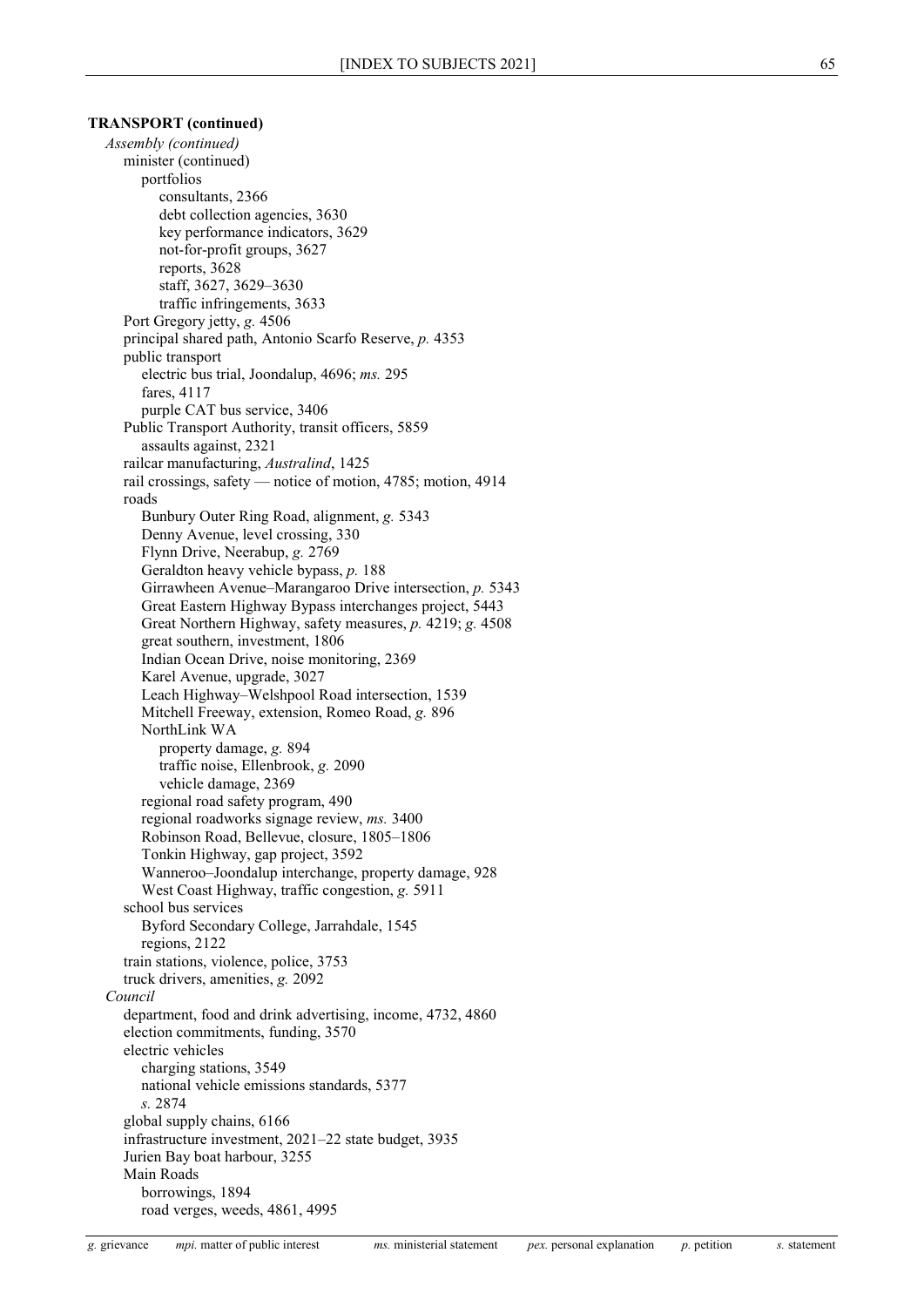# **TRANSPORT (continued)**

*Council (continued)* minister AFL grand final tickets, 5558 correspondence, 6323, 6504 portfolios purchasing cards, 1679, 6094 staff, 1294, 1305 WA Labor fundraising event, 1103 Monck Head boat launching facility, 6170 Perth parking levy, 3359 practical driving assessments, 1378, 2616, 4735, 4859 audio and video recording, 2156, 2738 Bunbury, 1761, 3717 *Prospector* train service, *s.* 6032 public transport bus services, Bullsbrook, *p.* 1969 customer satisfaction and performance ratings, 5079 Perth Royal Show, 3327 Public Transport Authority borrowings, 1894 Canning Bridge interchange, feasibility study, 3278 railcars, Alstom, KTK Group, 4162, 5696, 6169; *s.* 6090 railcar manufacturing, *Australind*, 1893 rail lines Kalgoorlie realignment, 4061 Mandurah, Aubin Grove–Elizabeth Quay closure, 2014, 3805 (answer advice 4489), 4325 Midland, Caledonian Avenue level crossing, *p.* 6203 Mundijong freight line, realignment, Mundijong district structure plan, *p.* 2821 tier 3, business cases, 1757, 1889, 3188, 5532 West Toodyay–Miling, 5321 Yanchep rail extension, budget and time line, 4994 roads Albany ring-road, 4990 fauna management, 5083 revegetation, 6140 Bunbury Outer Ring Road alignment, 3698 rail corridor, 750 route, 1078, 2507 Canning Bridge interchange, 3278 High Street, Fremantle, upgrade, trees, 3190, 4347 James Street–Johnson Street intersection, Guildford, 649 Mitchell Freeway, sound wall, 1381, *p.* 1468; *s.* 1657 NorthLink WA, vehicle damage and noise monitoring, 879 Robinson Road, Bellevue, *p.* 6095, 6155; *s.* 6145, 6200 Rockingham Road railway junction, Spearwood, safety, *p.* 3341 Southern Link Road stage 3, *p.* 6327 school bus services Jarrahdale, 1494, 3102 regions, Public Accounts Committee review, *s.* 2988 transport network survey, 6484 Transwa, Albany–Perth, 1499, 3106 Turkey Point bridge, Bunbury, 3191 (answer advice 3259) WA rail access regime, review, 1497 Wellington Dam, recreation activities, 3546

# **TRANSPORT LEGISLATION AMENDMENT (IDENTITY MATCHING SERVICES) BILL 2021**

*Council*

notice of motion to introduce, 1740 introduction and first reading, 1876 second reading, 1876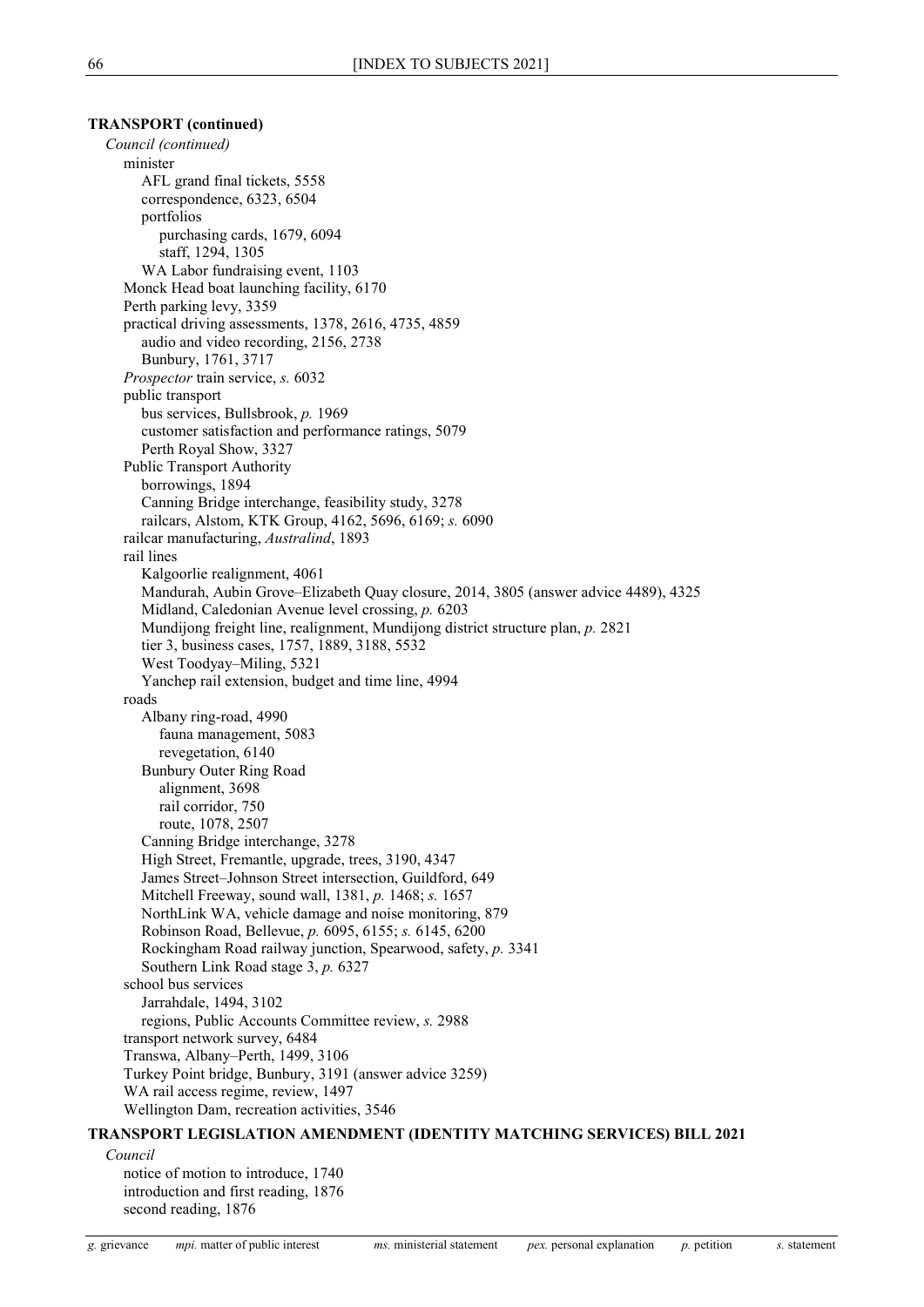# **TREASURER'S ADVANCE AUTHORISATION BILL 2021**

*Assembly*

notice of motion to introduce, 99 introduction and first reading, 189 second reading, 189, 504; in reply, 512 remaining stages — standing orders suspension — notice of motion, 295; standing orders suspension motion, 403 appropriation, 402 consideration in detail, 517–521 third reading, 521 returned, 1159 assent, 1431 *Council* receipt and first reading, 563 second reading, 563, 955, 969; in reply, 971 committee, 973–980 report, 980 third reading, 980 assent, 1359

# **TREASURY AND FINANCE**

# *Assembly*

*Audit Results Report — Annual 2019-20 financial audits of local government entities,* correction, 2197 Australian automation and robotics precinct, Neerabup, 4216 cost of living, fees and charges, 1011 government procurement Aboriginal procurement policy, 335, 2465 debarment regime, *ms.* 5222 reform, 1012 government projects, deferral, 4120–4121 GST distribution, 1924 iron ore royalties, community dividend — notice of motion, 1013; motion, 1196 minister conflicts of interest, 4293 portfolios consultants, 2366 debt collection agencies, 3481 key performance indicators, 3463 not-for-profit groups, 3456 reports, 3628 staff, 3450, 3467, 3473 traffic infringements, 3648 payroll tax, small business, 1725–1726 Pindan Group, government contracts, 789 (supplementary information 932), 796, 1009–1010, 1182 royalties, collection, *ms.* 1909 state budget 2021–22 3839 net debt, 3838–3839 regions, 3964 TAB, sale, 4372–4373 tax reform, 3842–3843 Treasurer, performance — notice of motion, 3412; motion, 3604 Treasury reports, tabling, *ms.* 587 *Council* act-of-grace payments, 3699 (answer advice 3701) common-use agreements, savings, 4323 cost of living, fees and charges, 963 debt recovery arrangements, 1075 Earthmac, school maintenance, 5554 Financial Management Act, special purpose accounts, 3192, 4198 foreign buyers surcharge, revenue, 1762 GST distribution, 876 iron ore price, 12, 6300, 6482

GST price relativity, 3694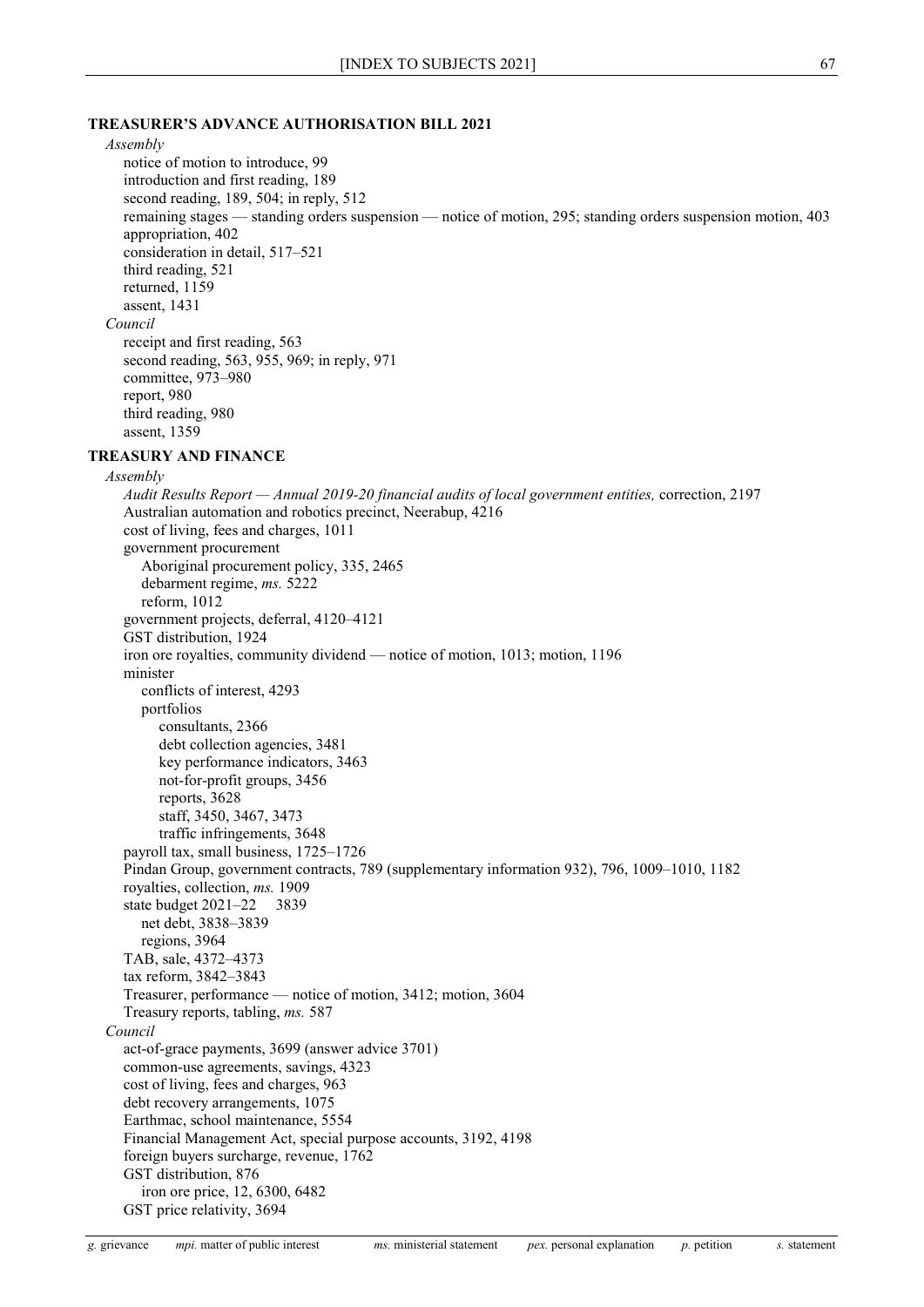### **TREASURY AND FINANCE (continued)**

*Council (continued)* Insurance Commission, Bell Resources settlement, 3319 (answer advice 3367), 3327, 4203; notice of motion, 3653 iron ore royalty revenue, 12, 363, 570, 876, 1260, 2010, 2735, 4482 land tax assistance package, 748 (answer advice 887) land tax relief grants, commercial landlords, 5531 market-led proposals, 4328 (supplementary information 4489) minister AFL grand final tickets, 5554 correspondence, 6320, 6500 portfolios purchasing cards, 1796, 6093 staff, 1290, 1298 WA Labor fundraising event, 998 MJW Building, government contracts, 4165 royalty income — notice of motion, 938; motion, 3225; in reply, 3243; tabling of paper, 3238, 3240; ruling by President, 3259 state budget 2021–22 3694 net debt, 3925, 4058 recovery plan, 3802, 3925 red-tape reduction team, 2277 transport infrastructure, 3935 state finances, debt reduction account, 1492 tax reform, 6482 Treasurer AFL grand final tickets, 5433 correspondence, 6320, 6499 ministerial offices, staffing, 575 portfolios purchasing cards, 1415, 6037 staff, 1103, 1131 WA Labor fundraising event, 997 Western Australian government purchasing cards, 6139 Western Australian Treasury Corporation, green bonds, 4331 **UNIFORM LEGISLATION AND STATUTES REVIEW, STANDING COMMITTEE ON** *Council* appointment of members — motion, 639 132nd report, *Veterinary Practice Bill 2021* — tabling, 2136 133rd report, *Fair Trading Amendment Bill 2021* recommendation 1 — adoption — motion, 2480 tabling, 2480 134th report, *Transport Legislation Amendment (Identity Matching Services) Bill 2021* — tabling, 2480 135th report, *Statutes (Repeals and Minor Amendments) Bill 2021* — tabling, 3170 136th report, *Legal Profession Uniform Law Application Bill 2021 and Legal Profession Law Application (Levy) Bill 2021* recommendation 1 — adoption — motion, 4141 tabling, 4140 inquiry into the Legal Uniform Law Application Bill 2021 and the Legal Profession Uniform Law Application (Levy) Bill 2021, substitution of member, 3063 **VETERANS ISSUES** *Assembly* Anzac Day trust grant program, *ms.* 5904 Black Hawk tragedy, twenty-fifth anniversary, *ms.* 1421 Remembrance Day, *ms.* 5331; *s.* 5348 Royal Commission into Defence and Veteran Suicide, *ms.* 188 Vietnam Veterans' Day, *ms.* 3008 *Council* Aspinall, Peter, AM, service, *s.* 6248 Battle of Crete, *s.* 990 PTSD treatment, psychedelic substances, 5201 RAAF memorial, *p.* 4297; *s.* 4339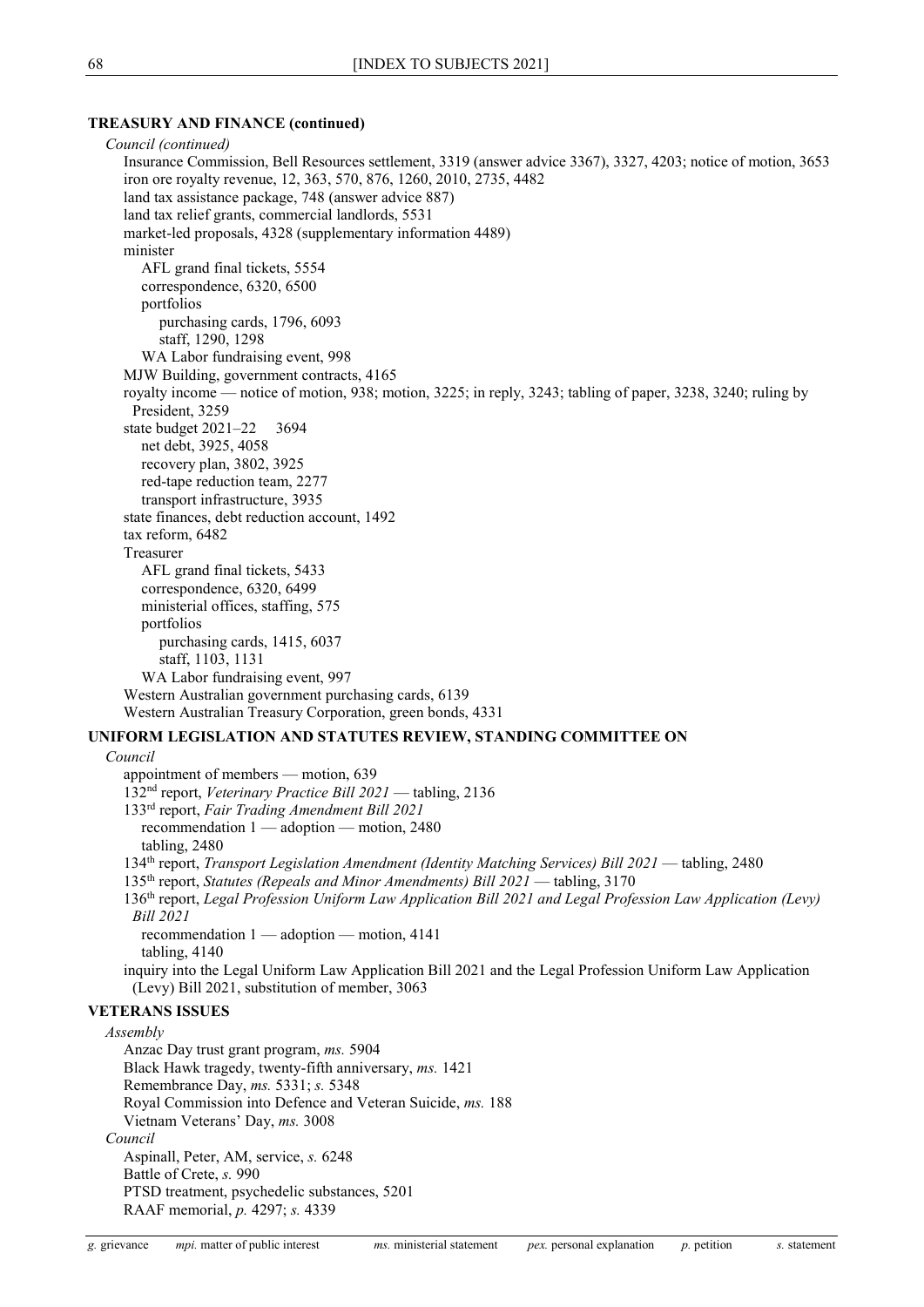### **VETERANS ISSUES (continued)**

*Council (continued)* Remembrance Day, *s.* 5287, 5327–5328 USS *Bullhead*, memorial, *s.* 2533 war crimes, sexual assault, *s.* 5329

### **VETERINARY PRACTICE BILL 2021**

*Assembly* receipt, 3422 first reading, 3733 second reading, 3733, 4613; in reply, 4619, 4632 consideration in detail, 4634–4637, 4673–4675 third reading, 4675; in reply, 4675 assent, 5126 explanatory memorandum, correction, 4630 *Council* notice of motion to introduce, 345 introduction and first reading, 455 second reading, 455, 2847; in reply, 3085 committee, 3087–3100, 3111–3112, 3303–3311 report, 3311 as to third reading — standing orders suspension motion, 3311 third reading, 3311; in reply, 3312 returned, 4769 assent, 5061

# **VOLUNTARY ASSISTED DYING**

*Assembly*

implementation, 1007, 2118 practitioner training, 5860

*Council*

practitioners and notifications, 3810 (answer advice 4066) practitioner training, 291, 1078, 1382, 2018, 4203 regional access support scheme, 1263

## **VOLUNTEERING**

*Assembly* Albany electorate, *s.* 2114 BlazeAid, *s.* 1718 environmental groups, Darling Range, *s.* 2459 South Perth Senior Citizens Centre, Agnes Zurhaar, *s.* 5038 Thank a Volunteer Day, *ms.* 5766 *Council* health care, *s.* 2182 volunteers, *s.* 1793

# **WATER**

*Assembly* climate change rainfall, 401 water infrastructure, 1726 desalination plant, 4120 Gascoyne Water Co-operative, 2657 Gnangara groundwater system, *ms.* 5766 minister conflicts of interest, 4293 portfolios consultants, 2367 debt collection agencies, 4291 key performance indicators, 3464 not-for-profit groups, 3456 reports, 3460 staff, 3451, 3468, 3473 traffic infringements, 4016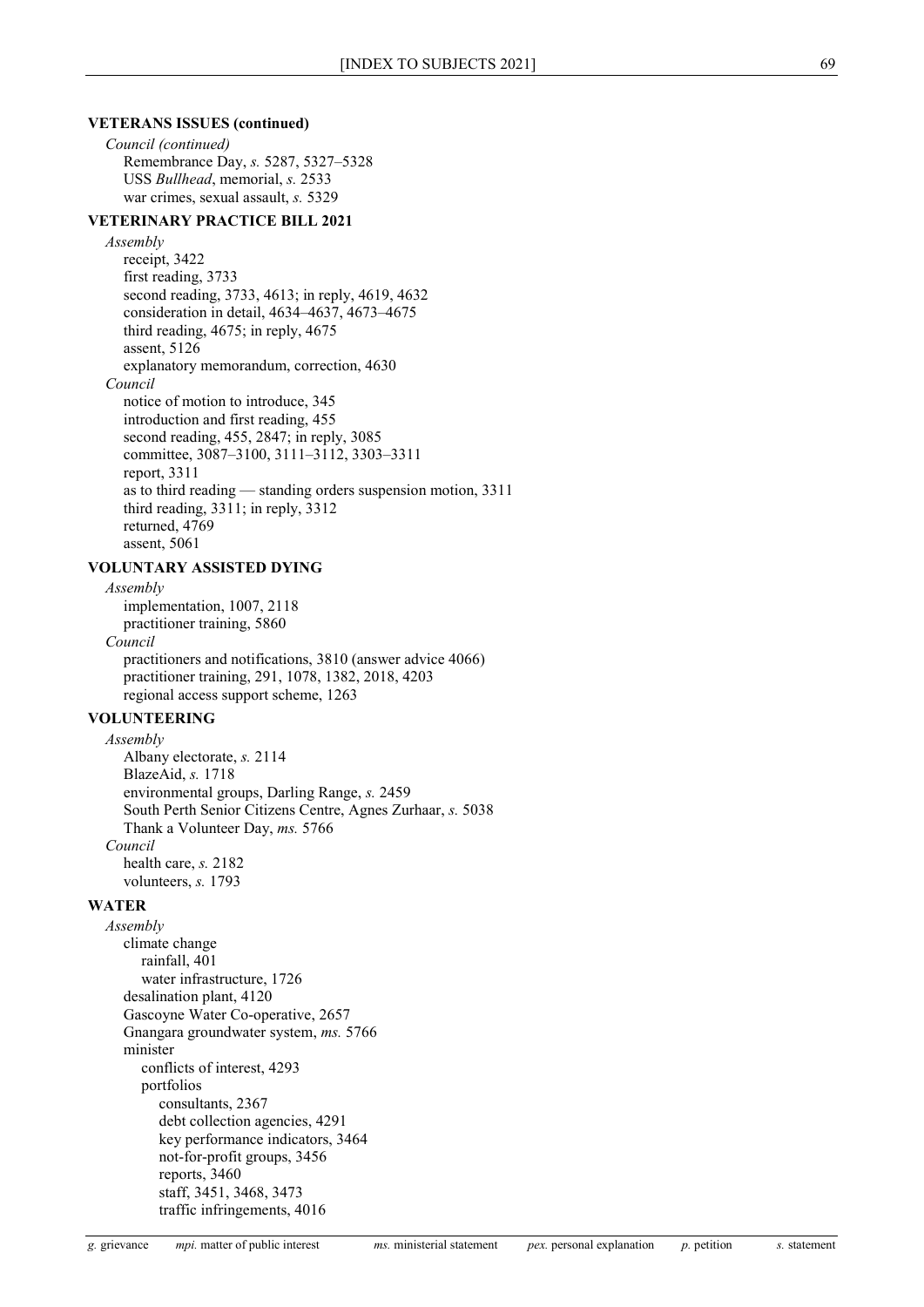# **WATER (continued)**

*Assembly (continued)* National Water Week, *ms.* 4556 PFAS, Bullsbrook, *g.* 3728 septic tank effluent disposal scheme, Bruce Rock, 5340 Water Corporation Aboriginal procurement policy, *ms.* 5709 country water pricing subsidy, 3972 cyclone Seroja, essential services, 94 non-payment, 2121 water pipes, 5743–5744 water deficiency declarations, revocation, *ms.* 1309 water prices, increases, 1180–1181 waterwise public housing project, 4699 waterwise recognition awards, *ms.* 473 winter sprinkler switch-off, *ms.* 1004 *Council* Alcoa, EPA assessment 2253, 3224 dams, Gnowangerup and Lake Grace, *s.* 3118 department community consultation, 1382, 2634 farm access, 1495 desalination plants, 5322 energy use, 6166 (answer advice 6308) southern seawater desalination plant, 4484 drainage systems, *s.* 185 Fitzroy Valley, 14; *s.* 15 infrastructure maintenance, great southern, 6036 Laporte jetty, Australind, 5374 Lennox Weir, 1374 (correction of answer 1765), 2505 minister AFL grand final tickets, 5435 correspondence, 6323, 6504 portfolios purchasing cards, 1681, 6094 staff, 1124, 1151 Myalup–Wellington water project, 4987 on-farm emergency water infrastructure rebate scheme, 1381 (answer advice 1500) southern forests irrigation scheme, 172, 1629 wastewater treatment compliance, 2974, 3100 systems, 2609 Water Corporation infrastructure Albany and great southern, 4484 drainage, Elleker, 5379 land resumption, Harvey, 4199 South Hedland, main damage, 5201 water deficiency declarations, 964 water quality Coorinjinna Pool, Pilbara, 2757 remote Aboriginal communities, 2015, 4195, 4347 water resource management, legislation, 54, 6421 water supply, dryland areas, funding, 1262

# **WITTENOOM CLOSURE BILL 2021**

*Assembly* notice of motion to introduce, 2197 introduction and first reading, 2306 second reading, 2306, 4676, 4701; in reply, 4710 appropriation, 2427 third reading, 4713